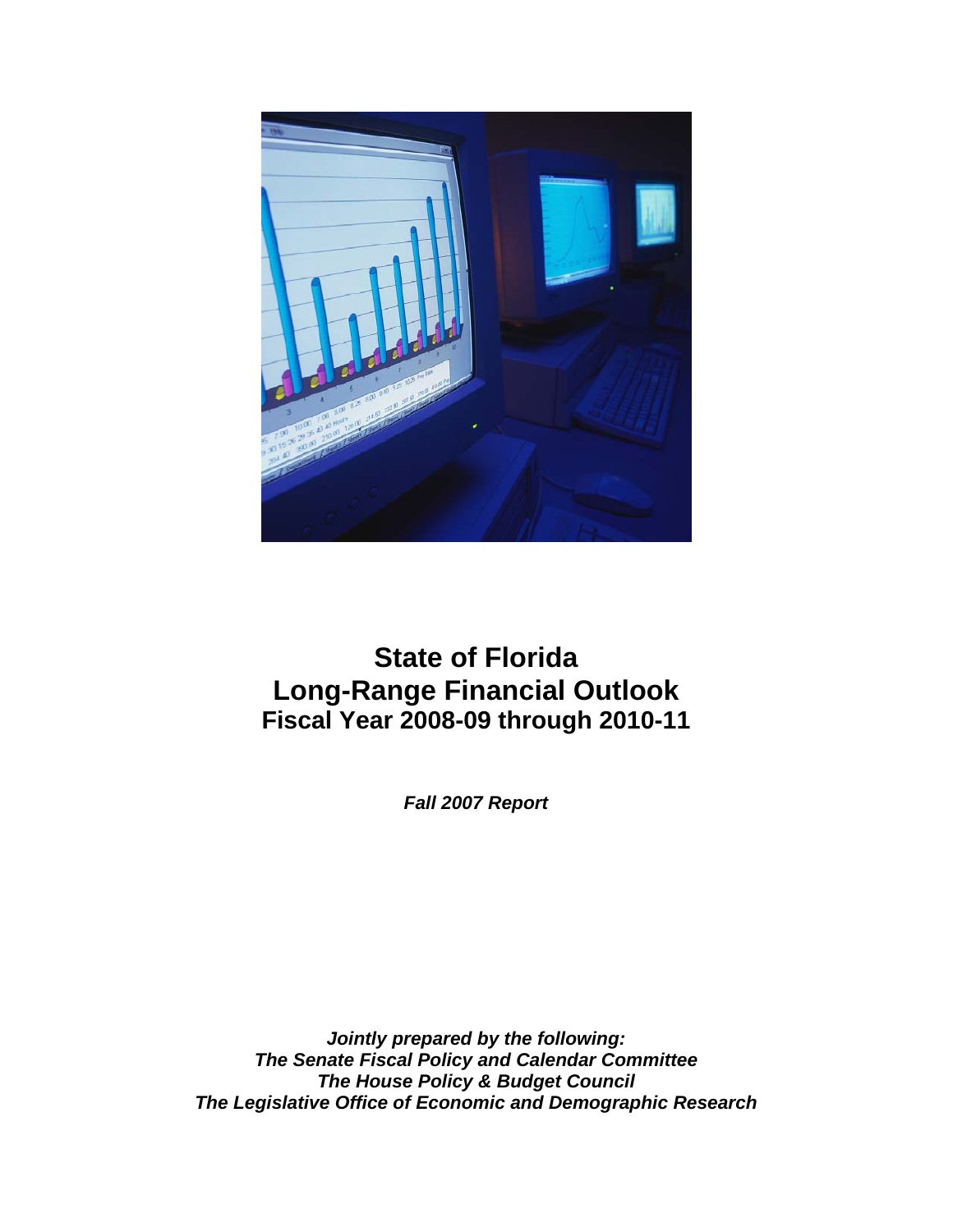# **Table of Contents**

| Natural Resources, Environment, Growth Management & Transportation73 |
|----------------------------------------------------------------------|
|                                                                      |
|                                                                      |
|                                                                      |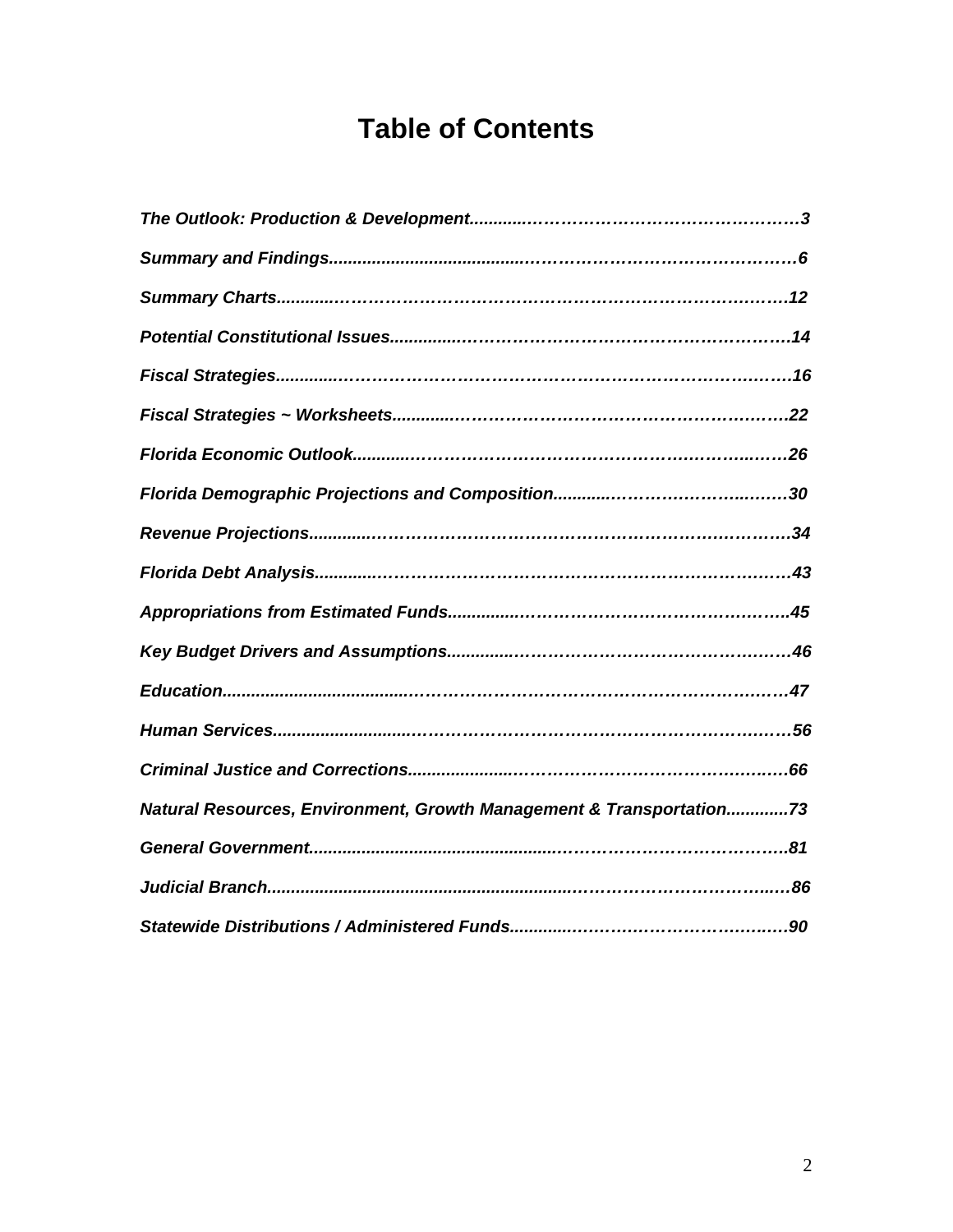# **Long-Range Financial Outlook**

#### **What is the Outlook?**

In 2006, Florida voters adopted a constitutional amendment that requires the development of a Long Range Financial Outlook, setting out recommended fiscal strategies for the state and its departments in order to assist the legislature in making budget decisions. The Legislative Budget Commission is required to issue the Outlook by September 15<sup>th</sup> of each year. The 2007 Outlook is the first developed in accordance with the provisions of Article III, Section 19(c)(1) of the Florida Constitution.

Ultimately, the Outlook is a tool that provides an opportunity to both avoid future budget problems and maintain more financial stability between state fiscal years. The Outlook accomplishes this by providing a longer-range picture of the state's fiscal position that integrates projections of the major programs driving Florida's annual budget requirements with the revenue estimates. In this regard, the projections primarily reflect current-law spending requirements and tax provisions. It also includes budgetary, economic, demographic, and debt analyses to provide a framework for the financial projections and covers the upcoming three fiscal years: 2008-09, 2009-10, and 2010-11.

**THE OUTLOOK DOES NOT PURPORT TO PREDICT THE FUNDING LEVELS OF FUTURE STATE BUDGETS OR THE FINAL AMOUNT OF FUNDS TO BE ALLOCATED TO THE RESPECTIVE BUDGET AREAS. THIS IS BECAUSE VERY FEW ASSUMPTIONS ARE MADE REGARDING FUTURE LEGISLATIVE POLICY DECISIONS ON DISCRETIONARY SPENDING, MAKING THIS DOCUMENT SIMPLY A REASONABLE BASELINE OR A STARTING POINT. THE ASSUMPTIONS THAT ARE MADE ARE CONFINED TO SPECIFICALLY DESIGNATED SCENARIOS. IN EACH SCENARIO, ALL UNSPENT FUNDS ARE STILL CARRIED FORWARD INTO THE FOLLOWING FISCAL YEAR.** 

#### **Who produced it?**

The Outlook was jointly developed by the Senate Fiscal Policy and Calendar Committee, the House Policy & Budget Council, and the Legislative Office of Economic and Demographic Research.

#### **How was the Outlook developed?**

• All major programs that have historically driven significant increases in the State's budget such as Medicaid and the Florida Education Finance Program (public school funding), as well as recent constitutional requirements such as Class Size Reduction, were reviewed and analyzed.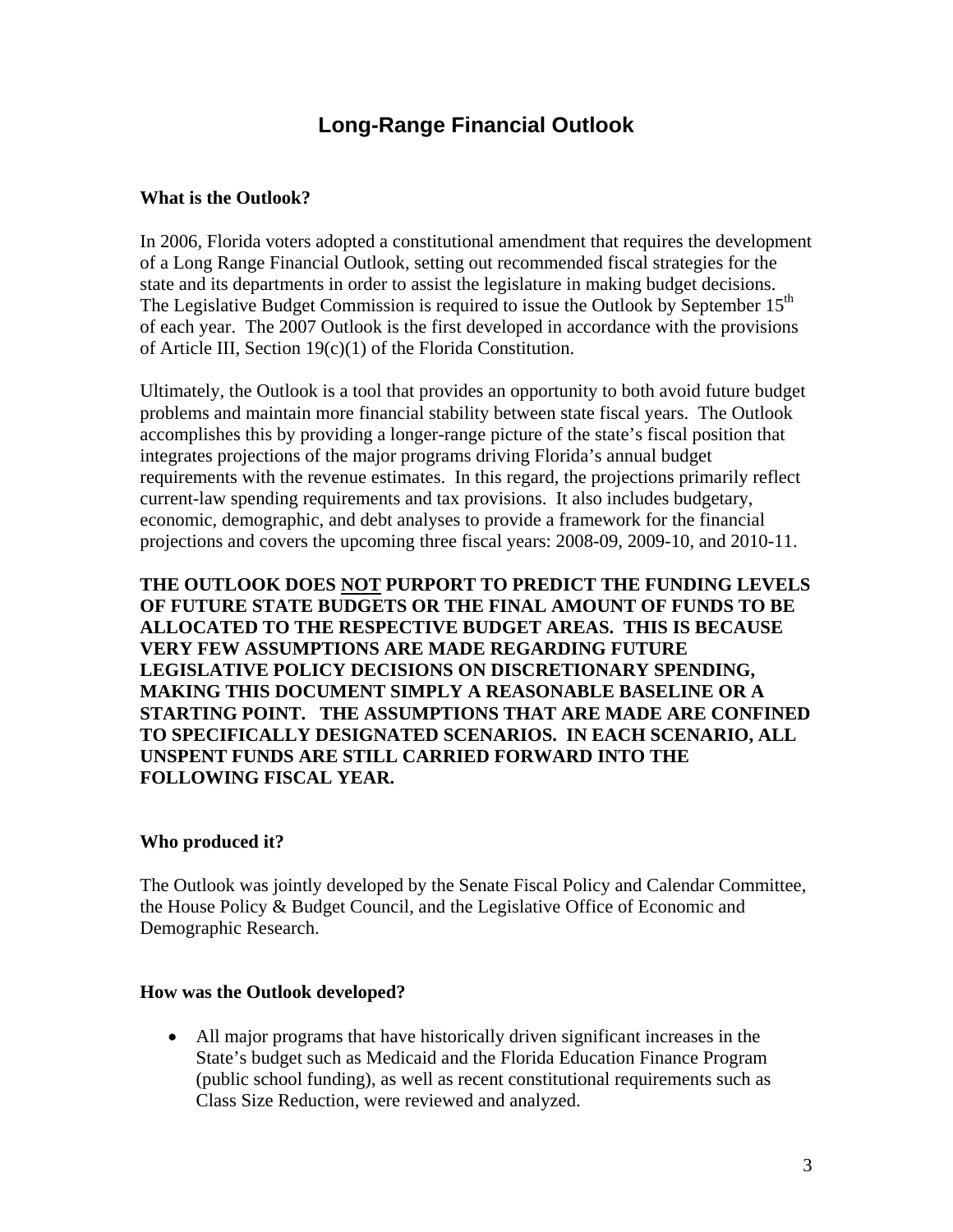- Forecasts of future workload and enrollment increases were developed for each of the major cost drivers using a variety of methods including projections from Consensus Estimating Conferences and historical funding averages. A new round of Summer Estimating Conferences was established specifically to facilitate the availability of up-to-date information.
- Costs were applied to the projected workload requirements based on recent legislative budget decisions.
- Cost requirements were then aggregated by major fund type and compared to revenue estimates for those funds.

#### **Understanding the Outlook**

- The Outlook is structured into policy sections that correspond to the Appropriations Bill format required by the constitution. Also included are separate sections for Potential Constitutional Issues, Statewide Distributions / Administered Funds, Revenue Projections, Florida's Economic Outlook, Florida's Demographic Projections and Composition, Debt Analysis and a comparison of costs versus revenues.
- Each policy section contains projections of the applicable major state-supported programs, a listing of the assumptions behind the projections and a description of significant policy issues associated with the projections.
- Emphasis is placed on recurring programs, those programs that the state is expected or required to continue from year to year.
- Estimates for several programs historically considered non-recurring, and funded with non-recurring funds, are also included in the Outlook. Even though nonrecurring, these programs are viewed as "must funds" by most legislators and are therefore identified as major cost drivers.
- Revenue projections specifically cover the General Revenue Fund, the Educational Enhancement Trust Fund (lottery and slots proceeds devoted to Education), the Principal State School Trust Fund and the Tobacco Settlement Trust Fund. Other trust funds have been estimated and discussed in the sections where they are relevant to the expenditure forecast.
- All revenue projections include recurring and non-recurring amounts.
- The Fund Projection Tables (General Revenue, Educational Enhancement, Principal State School, and Tobacco Settlement) include estimates for both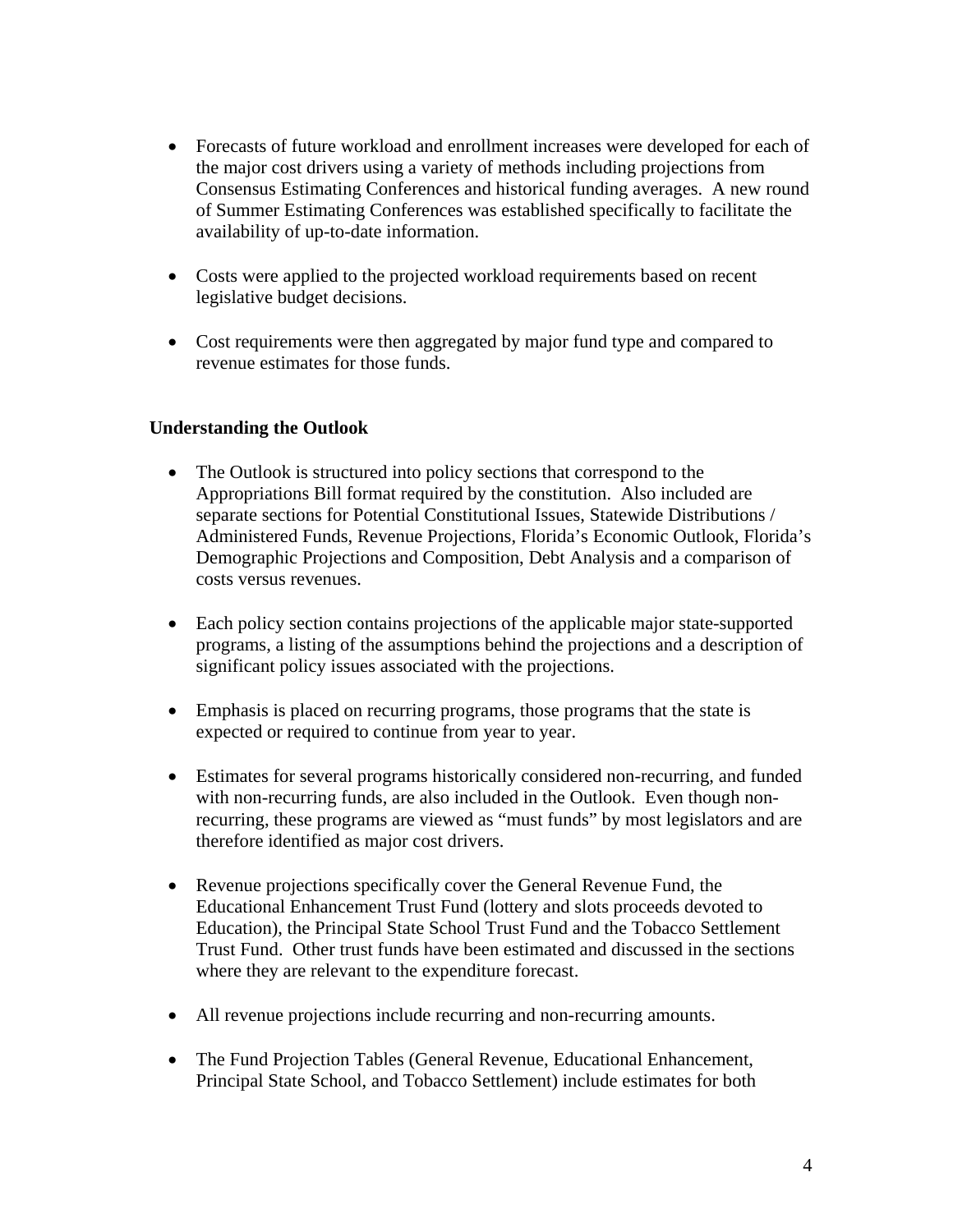anticipated revenue collections and expenditures. They summarize the information contained and discussed in the rest of the document.

• The Fiscal Strategies section demonstrates the impact of varying policy decisions on the baseline projection. The unique assumptions used for these scenarios are not built into the rest of the Outlook.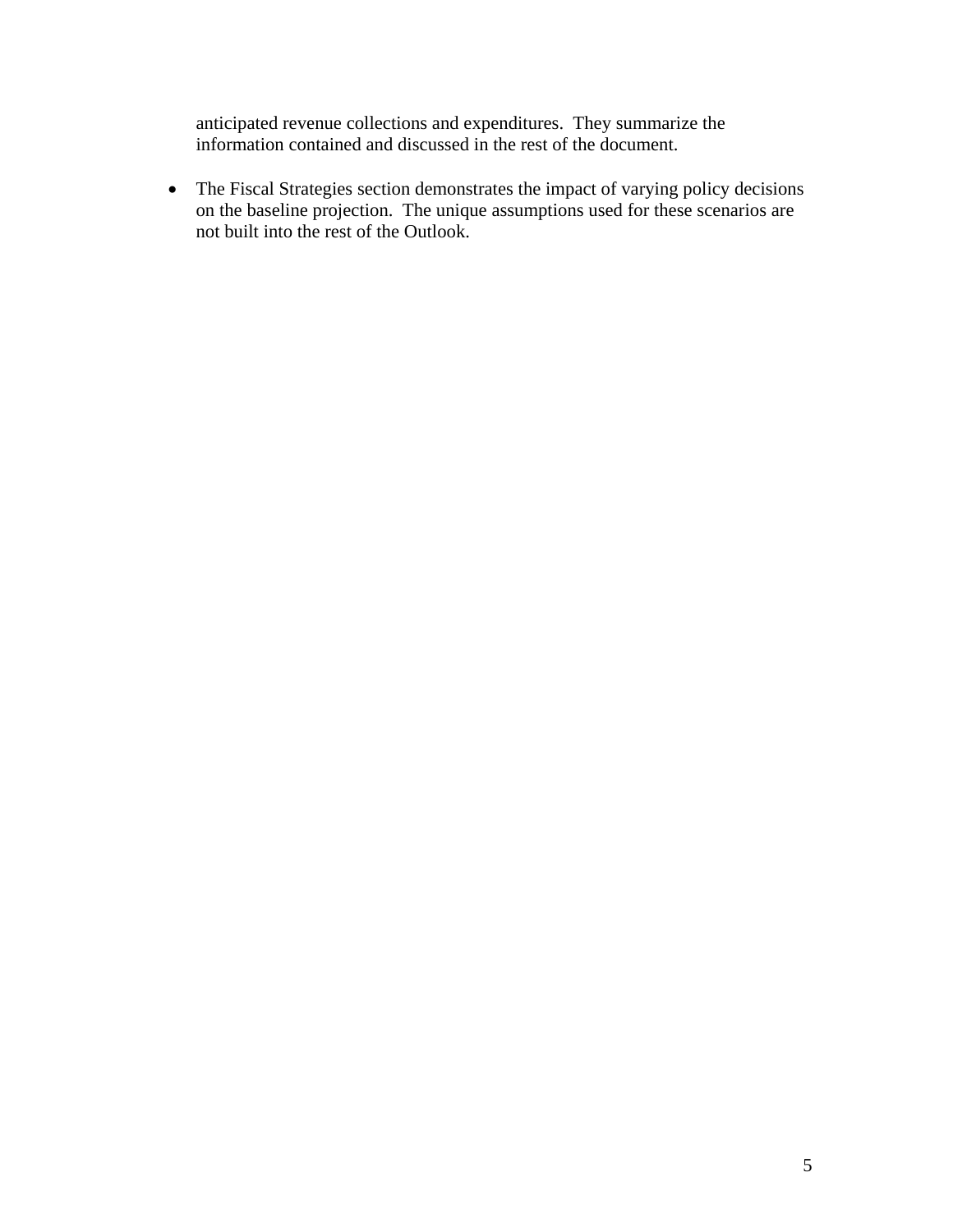# *Summary and Findings*

#### **A. Key Aspects of the Revenue Estimates**

• In August, the Revenue Estimating Conference for general revenue removed \$380.5 million from the previous estimate for Fiscal Year 2006-07 based on actual revenue collections. For the current year (Fiscal Year 2007-08), an additional \$1.1 billion was removed. The forecast for general revenue contains virtually no growth in the current year over the prior year (less than \$72 million) before returning to a modest 5.5% growth rate in Fiscal Year 2008-09.

General revenue collections are expected to grow by 7.2% in Fiscal Year 2009-10 and another 6.2% in Fiscal Year 2010-11.

• Nearly \$635 million of non-recurring general revenue funds will be available for expenditure in Fiscal Year 2008-09.

• These non-recurring general revenue funds are insufficient to meet the needs identified in the expenditure outlook for each of the next three years. This means that no non-recurring general revenue remains available after the last year of the Outlook period.

• The Educational Enhancement, Principal State School and Tobacco Settlement Trust Funds will have little or no long-term growth. During the Outlook period, none of the three recapture the same level of funds available that existed in Fiscal Year 2007-08.

• Slot machine tax revenues are now being generated and are included in the dollars available from the Educational Enhancement Trust Fund. They are expected to reach \$123.6 million in Fiscal Year 2008-09, \$151.6 million in Fiscal Year 2009-10 and \$172.9 million in Fiscal Year 2010-11.

|                    | <b>March 2007</b> | August 2007     | <b>Forecast</b>   | Percentage       | Incremental |         |
|--------------------|-------------------|-----------------|-------------------|------------------|-------------|---------|
| <b>Fiscal Year</b> | <b>Forecast</b>   | <b>Forecast</b> | <b>Difference</b> | <b>Reduction</b> | Growth      | Growth  |
| 2004-05            | 24969.4           | 24969.4         |                   |                  |             |         |
| 2005-06            | 27082.2           | 27082.2         |                   |                  |             | 8.5%    |
| 2006-07            | 26784.6           | 26404.1         | $-380.5$          | $-1.4%$          | $-678.1$    | $-2.5%$ |
| 2007-08            | 27590.9           | 26475.6         | $-1115.3$         | $-4.0%$          | 71.5        | 0.3%    |
| 2008-09            | 29324.7           | 27920.9         | $-1403.8$         | $-4.8%$          | 1445.3      | 5.5%    |
| 2009-10            | 31342.5           | 29930.8         | $-1411.7$         | $-4.5%$          | 2009.9      | 7.2%    |
| 2010-11            | 33374.1           | 31801.1         | $-1573.0$         | $-4.7%$          | 1870.3      | 6.2%    |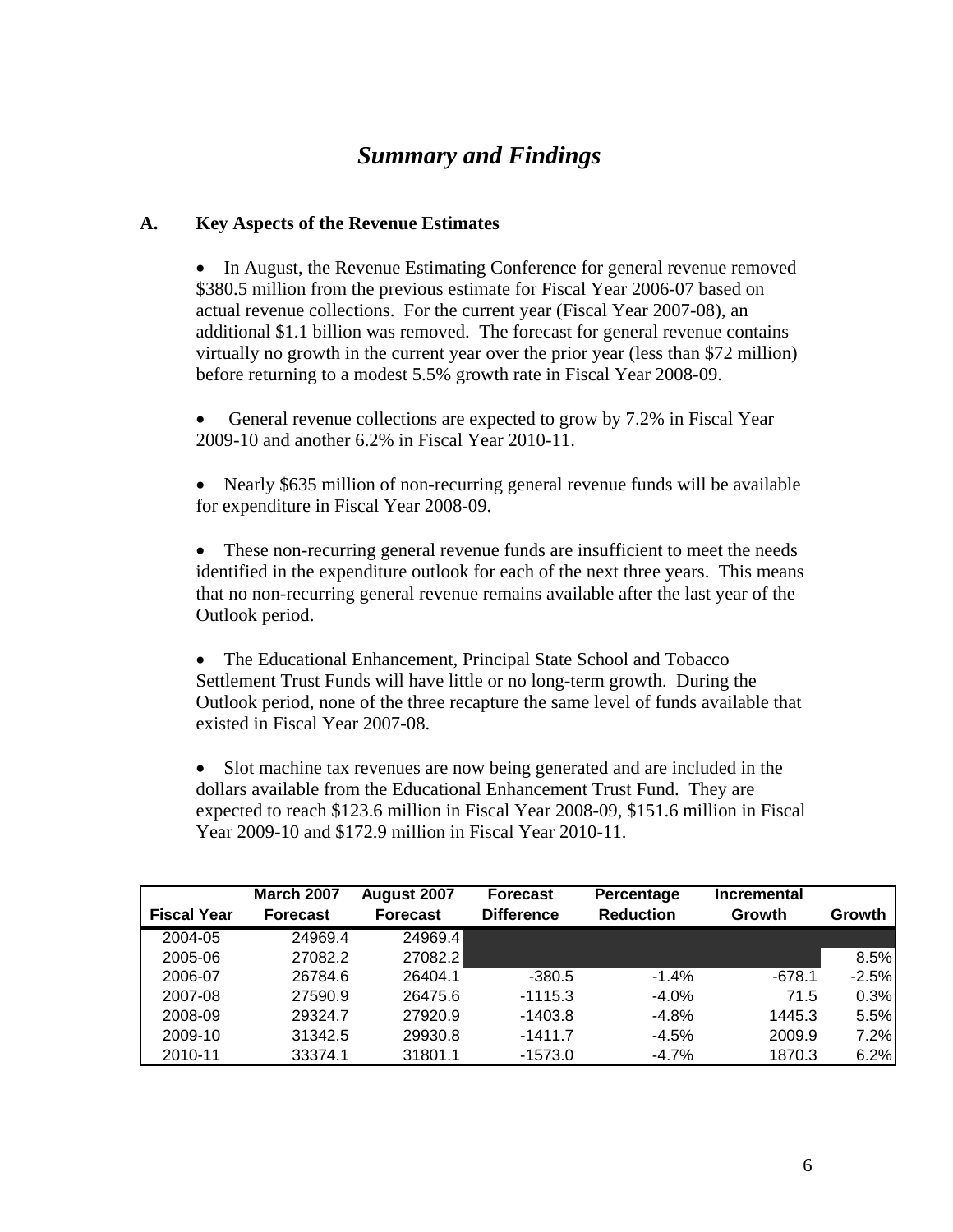### **B. Key Aspects of the Expenditure Demands**

### **Education Requirements**

• Overall expenditures on education from general revenue, the Educational Enhancement Trust Fund (EETF) and the Principal State School Trust Fund are projected to increase by over 5% annually (ranging from \$848.3 million to \$956.6 million per year) for each of the next three fiscal years.

• Assuming that the legislatively authorized millage rates (i.e., 4.843 required, .51 discretionary, and .25 equalized discretionary) remain unchanged, recurring ad valorem revenues to support public school costs are expected to increase by \$1.7 billion, or 18.8%, by Fiscal Year 2010-11 due to the projected growth in the ad valorem tax roll.

• Total Florida Education Finance Program (FEFP) funds are increased by a historical average of 5.86% per FTE for each of the three forecast years.

• Additional recurring general revenue of \$1.4 billion is provided to reduce the statewide average public school class size by two students annually until the constitutionally mandated maximum class sizes are achieved.

• Requirements for K-12 FEFP workload, Class Size Reduction, and enrollment will cost nearly \$2.4 billion of general revenue over the next three years, making this the budget's top projected expenditure.

• Because the current EETF recurring budget exceeds EETF revenue projections and the Bright Futures Program is projected to continue to grow faster than the growth in EETF revenues, the Education projections draw existing EETF funds from the K-20 operating budgets to finance the Bright Futures Scholarship needs. These EETF funds are replaced with general revenue funds.

• Matching funds for Challenge Grants for state universities and community colleges (both operational and fixed capital outlay) will cost nearly \$550 million of general revenue over the next three years. This is the fifth largest driver of the budget.

### **Human Services Requirements**

• Recurring general revenue requirements for the Human Services area are projected to increase by \$674.6 million in Fiscal Year 2008-09, \$582.3 million in Fiscal Year 2009-10 and \$622.9 million in Fiscal Year 2010-11.

• Medicaid services are the primary driver of these increases, requiring additional spending of \$563.4 million of general revenue in Fiscal Year 2008-09,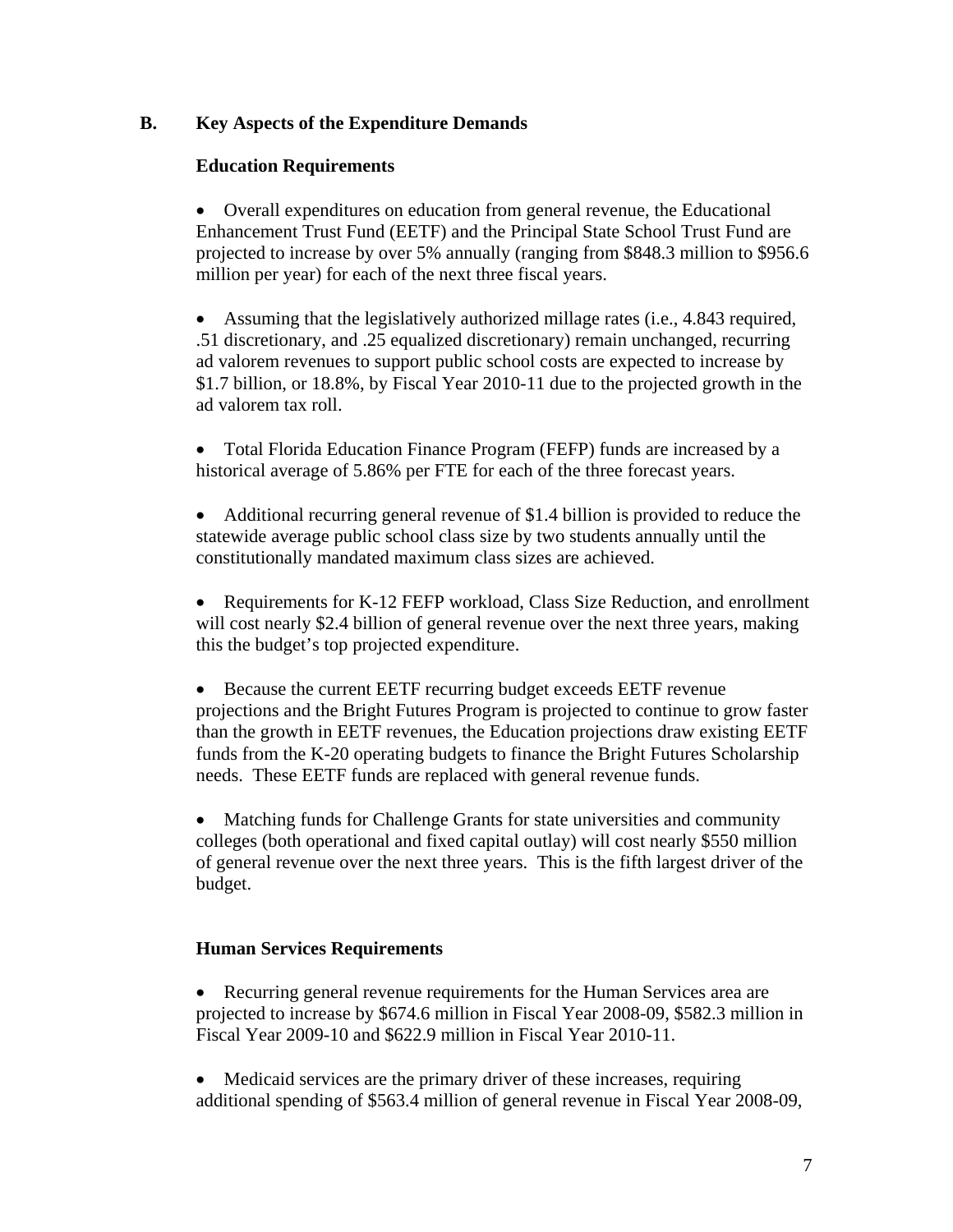\$489.3 million in Fiscal Year 2009-10, and \$525.1 million in Fiscal Year 2010- 11. Some of the increase is related to the declining federal share.

• While the federal government has yet to reauthorize the SCHIP program which is scheduled to expire in federal fiscal year 2007, the Outlook assumes that federal allotments will continue at the federal fiscal year 2007 level. However, absent an increase in the federal allotment, sufficient federal funds **are not** available to fund estimated expenditures in Fiscal Year 2010-11.

• Additional funds are provided to fully replace the Tobacco Settlement Trust Fund dollars (ranging from \$58.8 million to \$61.4 million, annually) that are constitutionally required to be spent on a comprehensive, statewide tobacco education and prevention program.

#### **Criminal Justice and Corrections Requirements**

• Recurring general revenue requirements for the Criminal Justice and Corrections area are projected to increase by over \$158.0 million in Fiscal Year 2008-09, \$125.7 million in Fiscal Year 2009-10, and \$119.1 million in Fiscal Year 2010-11.

• The projected increases in recurring expenditures for criminal justice and corrections programs in each of the next three fiscal years is based primarily on the need to fund increased operational costs, including new prison beds, at the Department of Corrections.

• Combined, prison bed construction and operation will require over \$800 million of general revenue over the next three years, making this area the fourth largest budget driver.

### **Natural Resources, Environment, Growth Management and Transportation Requirements**

• The recurring requirements for the Natural Resources, Environment, Growth Management and Transportation area do not increase during the Outlook period. The non-recurring requirements in each of the next three fiscal years are less than the Fiscal Year 2007-08 level.

• The most significant annual general revenue budget requirement in the Natural Resources, Environment, Growth Management and Transportation area is for non-recurring funds used primarily for economic development programs and cultural and historical grants.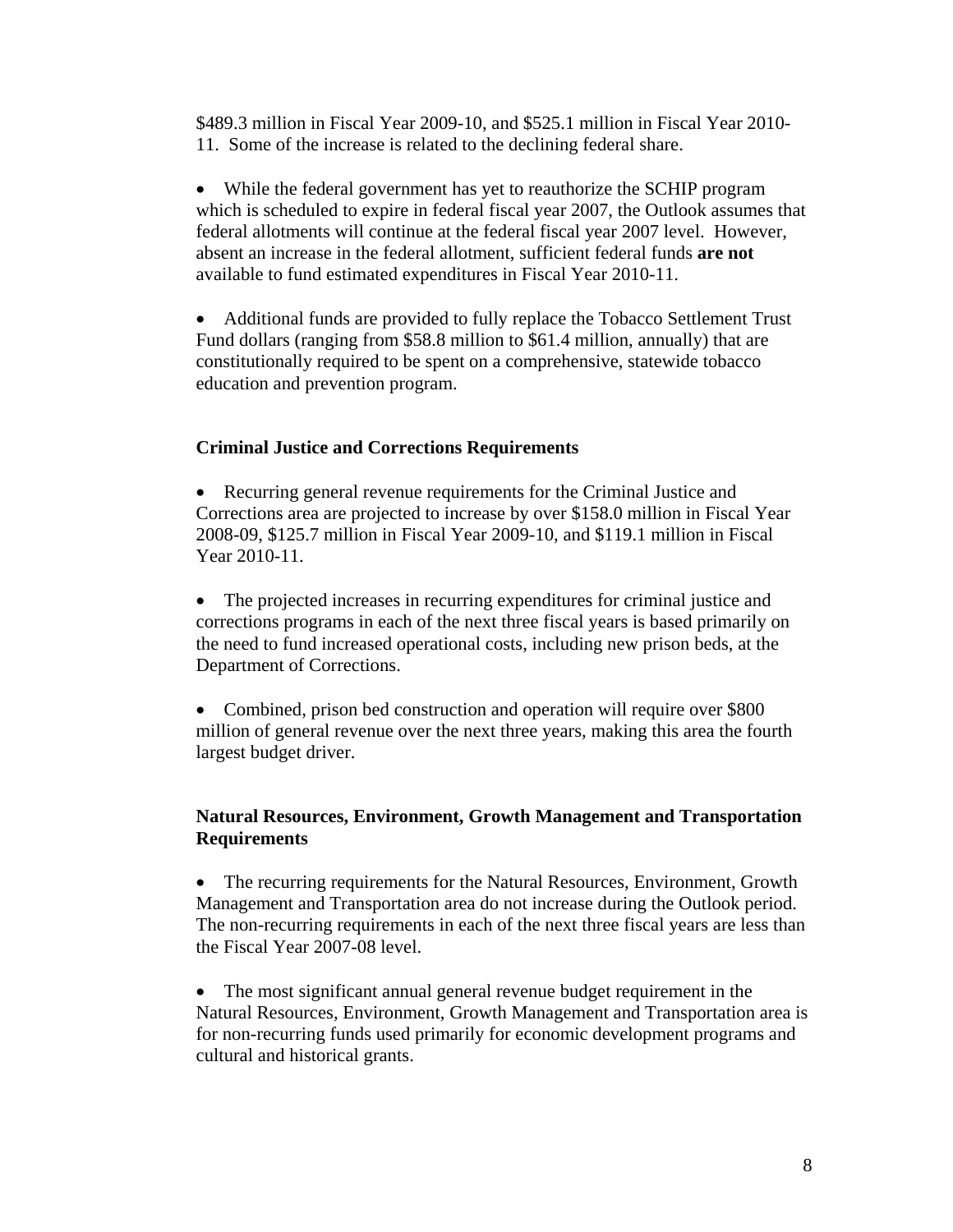#### **General Government Requirements**

• Recurring general revenue requirements for the General Government area are projected to increase by just 0.2% in each of the next three fiscal years (Fiscal Years 2008-09, 2009-10, and 2010-11).

• Because of the unique nature of many of the programs in the General Government area, general revenue requirements are minimized and comprise only a small portion of the total budget. The Outlook assumes that available trust fund balances are fully utilized for each program before estimating the need for additional general revenue.

#### **Judicial Requirements**

• Recurring general revenue requirements for the Judicial area are projected to increase by just 1.1% in each of the next three fiscal years (Fiscal Years 2008-09, 2009-10, and 2010-11).

### **Statewide Distributions / Administered Funds**

• State employee benefits and salaries, including pay package, health insurance and retirement, will cost nearly \$1 billion of general revenue over the next three years. This is the third largest driver of the budget.

• State employee salary increases are estimated to cost \$227.3 million in Fiscal Year 2008-09, \$233 million in Fiscal Year 2009-10, and \$238.8 million in Fiscal Year 2010-11. Roughly 70% of the increased costs are funded through the General Revenue Fund.

### **C. Putting the Revenues and Expenditure Demands Together – Key Findings**

- Fiscal Year 2008-2009:
	- o Total general revenue available for appropriation is \$28,703.3 million.
	- o General revenue funded costs are estimated to be \$31,037.8 million.
	- o Both recurring and non-recurring general revenue program needs are greater than the available general revenue dollars, thereby creating a shortfall. Recurring needs outstrip recurring dollars by \$2,014.3 million, and non-recurring needs are \$320.2 million greater than the projected revenue, creating a total budget gap of over \$2.3 billion.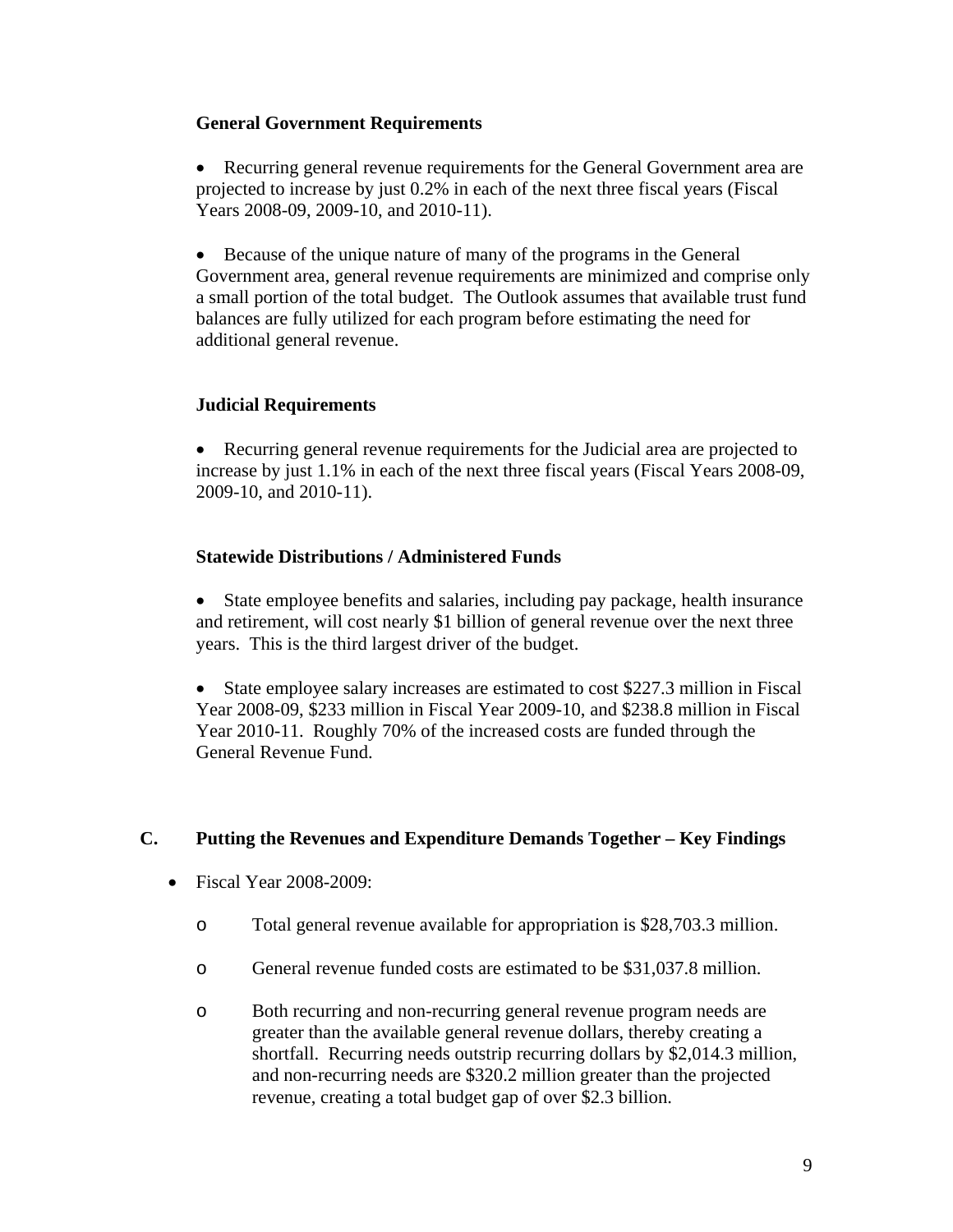- o Fiscal Strategies will be required to keep the budget in balance as constitutionally required. The current reserve of unallocated general revenue is inadequate to address this shortfall – an amount that exceeds 7.5% of the projected budget need – and other actions will be needed.
- o Unless there is a three-fifths vote by each chamber of the Legislature, recurring adjustments will be needed because the shortfall exceeds the 3% constitutional limitation on the use of non-recurring revenue. This limitation was adopted by voters in the same constitutional amendment that requires the development of the Long Range Financial Outlook.

| OUTLOOK PROJECTION - FISCAL YEAR 2008-09 (in millions)       |              |            |              |  |  |  |  |  |
|--------------------------------------------------------------|--------------|------------|--------------|--|--|--|--|--|
| NON-<br><b>RECURRING</b><br><b>TOTAL</b><br><b>RECURRING</b> |              |            |              |  |  |  |  |  |
| <b>GR AVAILABLE</b>                                          | \$27,867.1   | \$836.2    | \$28,703.3   |  |  |  |  |  |
| <b>EXPENDITURES</b>                                          | \$29,881.4   | \$1,156.4  | \$31,037.8   |  |  |  |  |  |
| <b>BALANCE</b>                                               | $$ -2,014.3$ | $$ -320.2$ | $$ -2,334.5$ |  |  |  |  |  |

- o With limited growth in revenues for the Educational Enhancement Trust Fund, the Principal State School Trust Fund and the Tobacco Settlement Trust Fund, the demand for general revenue dollars to support projected increases in recurring programs is heightened.
- Fiscal Years 2009-10 and 2010-11:
	- o In each year, projected expenditures are growing faster than revenues.
	- o The available general revenue is insufficient to meet budget demands in Fiscal Years 2009-10 and 2010-11 unless prior actions are taken to reduce the recurring and non-recurring budget needs in subsequent years.
	- o At the end of the three-year planning horizon, expenditures funded by general revenue have fully exceeded revenues, and no balance remains.

### **D. Analyzing the Result**

 Overall, projected general revenue growth (recurring plus non-recurring) is insufficient to support anticipated spending and minimal reserve requirements for Fiscal Years 2008-09, 2009-10 and 2010-11. Corrective actions will be required to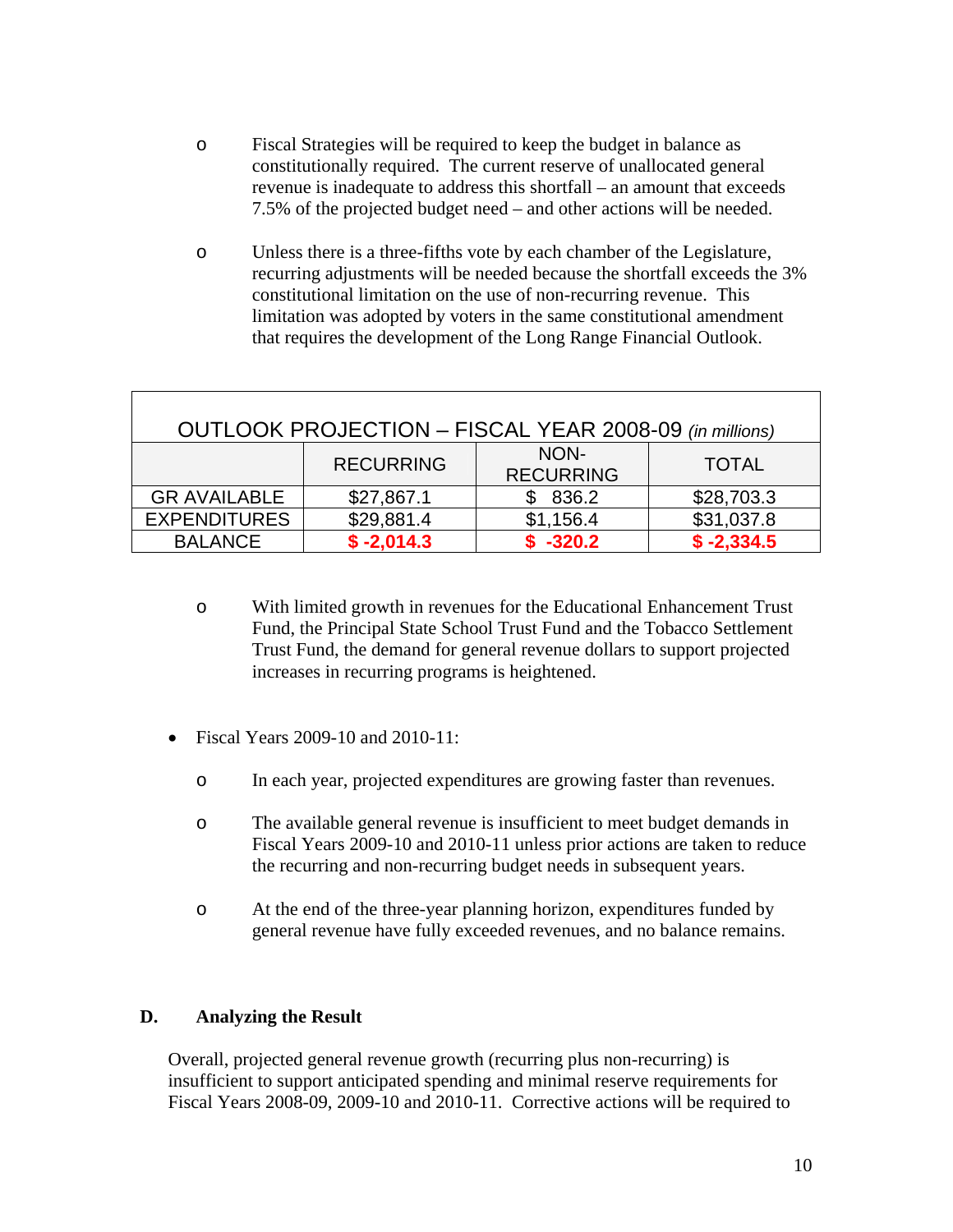bring the budget into balance. Furthermore, RECURRING general revenue demands exceed the amount of RECURRING general revenue available in each year of the forecast. This indicates that a structural imbalance is occurring. This situation cannot be addressed within the parameters of the constitutional amendment limiting the amount of non-recurring revenues that can be spent on recurring programs unless an extraordinary vote of the legislature is taken.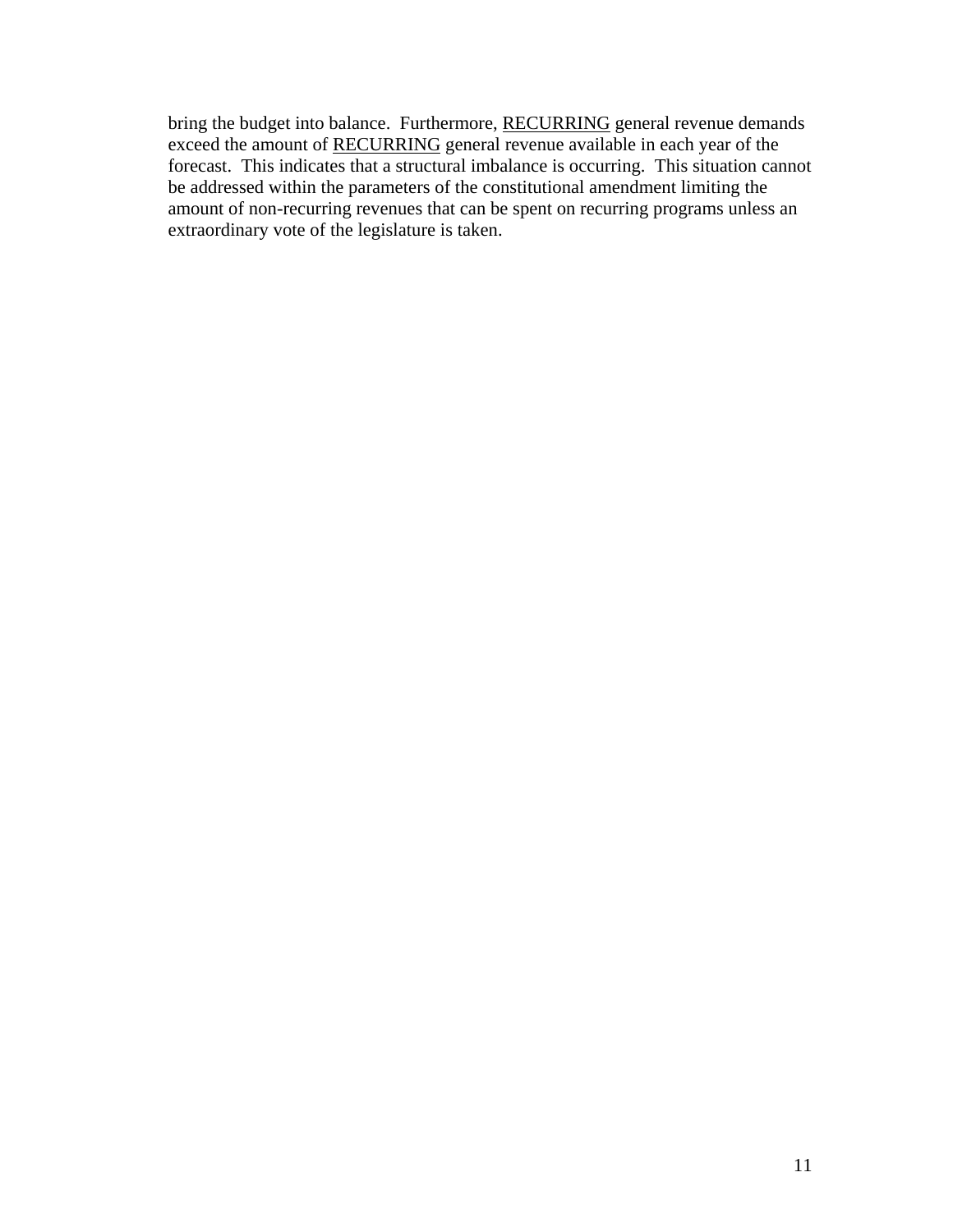#### **GENERAL REVENUE FUND - COMPARISON OF ESTIMATED REVENUES TO ESTIMATED EXPENDITURESNO FISCAL STRATEGIES (\$ MILLIONS)**

|                                                |            | FY 2007-08 |              |            | FY 2008-09 |              |            | FY 2009-10 |            |            | FY 2010-11 |              |
|------------------------------------------------|------------|------------|--------------|------------|------------|--------------|------------|------------|------------|------------|------------|--------------|
|                                                |            | Non-       |              |            | Non-       |              |            | Non-       |            |            | Non-       |              |
|                                                | Recurrina  | recurring  | <b>Total</b> | Recurring  | recurring  | <b>Total</b> | Recurrina  | recurring  | Total      | Recurring  | recurrina  | <b>Total</b> |
| <b>Funds Available:</b>                        |            |            |              |            |            |              |            |            |            |            |            |              |
| <b>Balance Forward</b>                         | 0.0        | 2.251.7    | 2.251.7      | 0.0        | 634.9      | 634.9        | 0.0        | 0.0        | 0.0        | 0.0        | 0.0        | 0.0          |
| <b>August REC Revenue Estimate</b>             | 26,466.7   | 1.0        | 26.467.7     | 27,906.3   | 6.1        | 27,912.4     | 29.918.9   | 1.5        | 29,920.4   | 31,788.7   | 0.5        | 31,789.2     |
| <b>August REC Non-operating Funds</b>          | $-4.3$     | 1,287.4    | 1,283.1      | $-4.3$     | 172.0      | 167.7        | $-4.3$     | 137.6      | 133.3      | $-4.3$     | 137.6      | 133.3        |
| New Issues - Florida Forever/Everglades        |            |            |              |            |            |              |            |            |            |            |            |              |
| <b>Bonds</b>                                   |            |            |              | $-34.9$    | 23.2       | $-11.7$      | $-69.7$    | 23.2       | $-46.6$    | $-104.6$   | 23.2       | $-81.5$      |
| <b>Total Funds Available</b>                   | 26,462.4   | 3,540.1    | 30,002.5     | 27,867.1   | 836.2      | 28,703.3     | 29,844.9   | 162.3      | 30,007.1   | 31,679.8   | 161.3      | 31,841.0     |
| <b>Estimated Expenditures:</b>                 |            |            |              |            |            |              |            |            |            |            |            |              |
| <b>Prior Year Budget</b>                       |            |            |              | 27,490.1   | 0.0        | 27,490.1     | 29,881.4   | 0.0        | 29,881.4   | 31,830.6   | 0.0        | 31,830.6     |
| <b>Additional Requirements by GAA Section:</b> |            |            |              |            |            |              |            |            |            |            |            |              |
| Section 2 - Education                          | 14,506.1   | 384.0      | 14.890.1     | 1,202.7    | 342.0      | 1,544.7      | 905.6      | 288.1      | 1.193.6    | 921.0      | 276.2      | 1,197.2      |
| Section 3 - Human Services                     | 7,737.8    | 130.0      | 7,867.8      | 674.6      | 104.1      | 778.7        | 582.3      | 45.6       | 627.9      | 622.9      | 42.2       | 665.1        |
| Section 4 - Criminal Justice and               |            |            |              |            |            |              |            |            |            |            |            |              |
| Corrections*                                   | 3.631.7    | 264.8      | 3,896.4      | 158.0      | 235.1      | 393.0        | 125.7      | 252.1      | 377.8      | 119.1      | 158.2      | 277.3        |
| Section 5 - Natural Resources                  |            |            |              |            |            |              |            |            |            |            |            |              |
| /Environment/Growth                            |            |            |              |            |            |              |            |            |            |            |            |              |
| Management/Transportation                      | 234.3      | 349.5      | 583.9        | 0.0        | 254.5      | 254.5        | 0.0        | 242.1      | 242.1      | 0.0        | 316.9      | 316.9        |
| Section 6 - General Government*                | 926.3      | 492.5      | 1,418.8      | 1.8        | 211.7      | 213.5        | 2.0        | 200.2      | 202.2      | 2.1        | 203.3      | 205.4        |
| Section 7 - Judicial Branch                    | 445.5      | 23.6       | 469.1        | 5.0        | 9.1        | 14.1         | 5.0        | 9.1        | 14.1       | 5.0        | 9.1        | 14.1         |
| Administered Funds - Statewide Issues          | 8.4        | 127.9      | 136.3        | 349.2      | 0.0        | 349.2        | 328.7      | 0.0        | 328.7      | 358.1      | 0.0        | 358.1        |
| <b>Total New Issues</b>                        |            |            |              | 2,391.3    | 1,156.4    | 3,547.7      | 1,949.2    | 1,037.2    | 2,986.4    | 2,028.3    | 1,005.9    | 3,034.2      |
| Transfer to Budget Stabilization Fund          | 0.0        | 105.2      | 105.2        | 0.0        | 0.0        | 0.0          | 0.0        | 0.0        | 0.0        | 0.0        | 42.3       | 42.3         |
| <b>Total Estimated Expenditures</b>            | 27,490.1   | 1,877.5    | 29,367.6     | 29,881.4   | 1,156.4    | 31,037.8     | 31,830.6   | 1,037.2    | 32,867.8   | 33,858.9   | 1,048.2    | 34,907.1     |
| <b>Projected Shortfall/Surplus**</b>           | $-1.027.7$ | 1.662.6    | 634.9        | $-2.014.3$ | $-320.2$   | $-2,334.5$   | $-1.985.8$ | $-874.9$   | $-2.860.7$ | $-2.179.1$ | $-886.9$   | $-3,066.0$   |

\* Fiscal Year 2007-08 estimated expenditures have been adjusted for Sections 23 and 38 of Ch. 2007-72, Laws of Florida.

\*\* Florida is constitutionally required to have a balanced budget; therefore, fiscal strategies that are not addressed here must be undertaken to clear the shortfall within each fiscal year.

The calculation of the subsequent year's figure for the prior year budget will be impacted by the specific strategies chosen.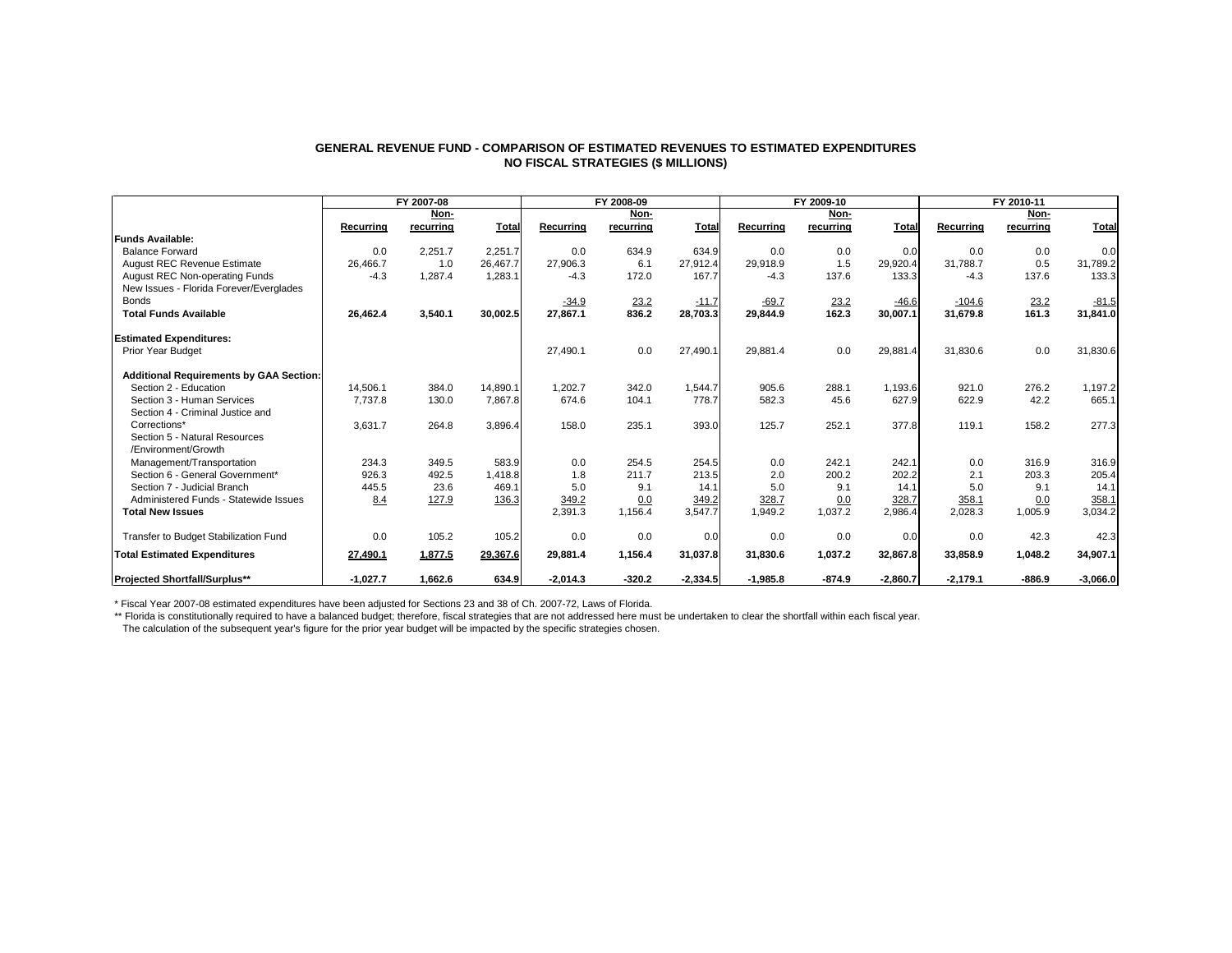#### **EDUCATIONAL ENHANCEMENT TRUST FUND - FUNDS AVAILABLE PROJECTION (\$ MILLIONS)**

|                                     |           | FY 2007-08   |         |           | FY 2008-09 |              |           | FY 2009-10  |                  |           | FY 2010-11 |              |
|-------------------------------------|-----------|--------------|---------|-----------|------------|--------------|-----------|-------------|------------------|-----------|------------|--------------|
|                                     |           | Non-         |         |           | Non-       |              |           | <u>Non-</u> |                  |           | Non-       |              |
| <b>Funds Available:</b>             | Recurrina | recurring    | Total   | Recurring | recurring  | <b>Total</b> | Recurring | recurring   | Total            | Recurrina | recurring  | <b>Total</b> |
| <b>Balance Forward</b>              | 0.0       | 125.7        | 125.7   | 0.0       | 0.0        | 0.0          | 0.0       | 0.0         | 0.0              | 0.0       | 0.0        | 0.0          |
| <b>Revenue Estimate</b>             | 1,419.6   | 3.0          | ,422.6  | 1,429.8   | $-46.0$    | 1,383.8      | 1.455.7   | $-20.1$     | ,435.6           | 1.481.1   | 0.0        | 1,481.1      |
| Non-operating Funds                 | 3.0       | 0.6          | 3.6     | 3.0       | 0.0        | 3.0          | 3.0       | 0.0         | 3.0              | 3.0       | 0.0        | 3.0          |
| Total Funds Available               | 1.422.6   | 129.3        | 1,551.9 | 1.432.8   | $-46.0$    | 1.386.81     | 1.458.7   | $-20.1$     | 1.438.61         | 1,484.1   | 0.0        | 1,484.1      |
| <b>Estimated Expenditures:</b>      |           |              |         |           |            |              |           |             |                  |           |            |              |
| <b>Base Budget</b>                  |           |              |         | 1,458.5   | 0.0        | 1,458.5      | 1.386.8   | 0.0         | .386.8           | 1.438.6   | 0.0        | A38.6        |
| Increase/Decrease                   |           |              |         | $-71.7$   | 0.0        | $-71.7'$     | 51.8      | 0.0         | 51.8             | 45.5      | 0.0        | 45.5         |
| <b>Total Estimated Expenditures</b> | 1,454.6   | <u>142.5</u> | 1,597.1 | 1,386.8   | 0.0        | 1,386.8      | 1,438.6   | 0.0         | 1,438.6          | 1,484.1   | 0.0        | 1,484.1      |
| <b>Ending Balance</b>               | $-32.0$   | $-13.2$      | $-45.2$ | 46.0      | $-46.0$    | 0.0          | 20.1      | $-20.1$     | 0.0 <sub>l</sub> | 0.0       | 0.0        | 0.0          |

#### **STATE SCHOOL TRUST FUND - FUNDS AVAILABLE PROJECTION (\$MILLIONS)**

|                                      |           | FY 2007-08 |        |           | FY 2008-09 |              |              | FY 2009-10 |       |           | FY 2010-11 |              |
|--------------------------------------|-----------|------------|--------|-----------|------------|--------------|--------------|------------|-------|-----------|------------|--------------|
|                                      |           | Non-       |        |           | Non-       |              |              | Non-       |       |           | Non-       |              |
| <b>Funds Available:</b>              | Recurrina | recurring  | Total  | Recurrina | recurring  | <b>Total</b> | Recurrina    | recurring  | Total | Recurrina | recurring  | <b>Total</b> |
| Balance Forward                      | 0.0       | 121.2      | 121.2  | 0.0       | 0.0        | 0.0          | 0.0          | 0.0        | 0.0   | 0.0       | 0.0        | 0.0          |
| Transfers from Abandoned Property TF | 105.9     | $-28.9$    | 77.0   | 112.6     | $-9.0$     | 103.6        | 115.3        | 0.0        | 115.3 | 117.3     | 0.0        | 117.3        |
| Other Funds                          | 4.5       | 0.0        | 4.5    | 3.8       | 0.0        | 3.8          | 3.8          | 0.0        | 3.8   | 3.8       | 0.0        | 3.8          |
| <b>Total Funds Available</b>         | 110.4     | 92.3       | 202.7  | 116.4     | $-9.0$     | 107.4        | 119.1        | 0.0        | 119.1 | 121.1     | 0.0        | 121.1        |
| <b>Estimated Expenditures:</b>       |           |            |        |           |            |              |              |            |       |           |            |              |
| <b>Base Budget</b>                   |           |            |        | 123.7     | 0.0        | 123.7        | 107.4        | 0.0        | 107.4 | 119.1     | 0.0        | 119.1        |
| Increase/Decrease                    |           |            |        | $-16.3$   | 0.0        | $-16.3$      | 11.7         | 0.0        | 11.7  | 2.0       | 0.0        | 2.0          |
| Total Estimated Expenditures         | 123.7     | 85.8       | 209.5  | 107.4     | <u>0.0</u> | 107.4        | <u>119.1</u> | 0.0        | 119.1 | 121.1     | 0.0        | <u>121.1</u> |
| <b>Ending Balance</b>                | $-13.3$   | 6.5        | $-6.8$ | 9.0       | $-9.0$     | 0.0          | 0.0          | 0.0        | 0.0   | 0.0       | 0.0        | 0.0          |

#### **TOBACCO SETTLEMENT TRUST FUND - FUNDS AVAILABLE PROJECTION (\$ MILLIONS)**

|                                          |           | FY 2007-08 |       |           | FY 2008-09 |              |           | FY 2009-10 |       |           | FY 2010-11 |              |
|------------------------------------------|-----------|------------|-------|-----------|------------|--------------|-----------|------------|-------|-----------|------------|--------------|
|                                          |           | Non-       |       |           | Non-       |              |           | Non-       |       |           | Non-       |              |
| <b>Funds Available:</b>                  | Recurrina | recurring  | Total | Recurring | recurring  | <b>Total</b> | Recurring | recurring  | Total | Recurring | recurring  | <b>Total</b> |
| <b>Balance Forward</b>                   | 0.0       | 62.9       | 62.9  | 0.0       | 8.3        | 8.3          | 0.0       | 8.3        | 8.3   | 0.0       | 8.3        | 8.3          |
| <b>Revenue Estimate</b>                  | 405.4     | 0.0        | 405.4 | 412.5     | 0.0        | 412.5        | 418.7     | 0.0        | 418.7 | 425.3     | 0.0        | 425.3        |
| Non-operating Funds                      | 42.4      | 0.0        | 42.4  | 46.6      | 0.0        | 46.6         | 46.6      | 0.0        | 46.6  | 46.6      | 0.0        | 46.6         |
| <b>Total Funds Available</b>             | 447.8     | 62.9       | 510.7 | 459.1     | 8.3        | 467.4        | 465.3     | 8.3        | 473.6 | 471.9     | 8.3        | 480.2        |
| <b>Estimated Expenditures:</b>           |           |            |       |           |            |              |           |            |       |           |            |              |
| <b>Base Budget</b>                       |           |            |       | 447.8     | 0.0        | 447.8        | 459.1     | 0.0        | 459.1 | 465.3     | 0.0        | 465.3        |
| Increase/Decrease Education & Prevention |           |            |       | 0.9       | 0.0        | 0.9          | 1.3       | 0.0        | 1.3   | 1.3       | 1.0        | 2.3          |
| Increase/Decrease Other                  |           |            |       | 10.4      | 0.0        | 10.4         | 4.9       | 0.0        | 4.9   | 5.3       | 0.0        | 5.3          |
| <b>Total Estimated Expenditures</b>      | 447.8     | 54.6       | 502.4 | 459.1     | 0.0        | 459.1        | 465.3     | 0.0        | 465.3 | 471.9     | 0.0        | 471.9        |
| <b>Ending Balance</b>                    | 0.0       | 8.3        | 8.3   | 0.0       | 8.3        | 8.3          | 0.0       | 8.3        | 8.3   | 0.0       | 8.3        | 8.3          |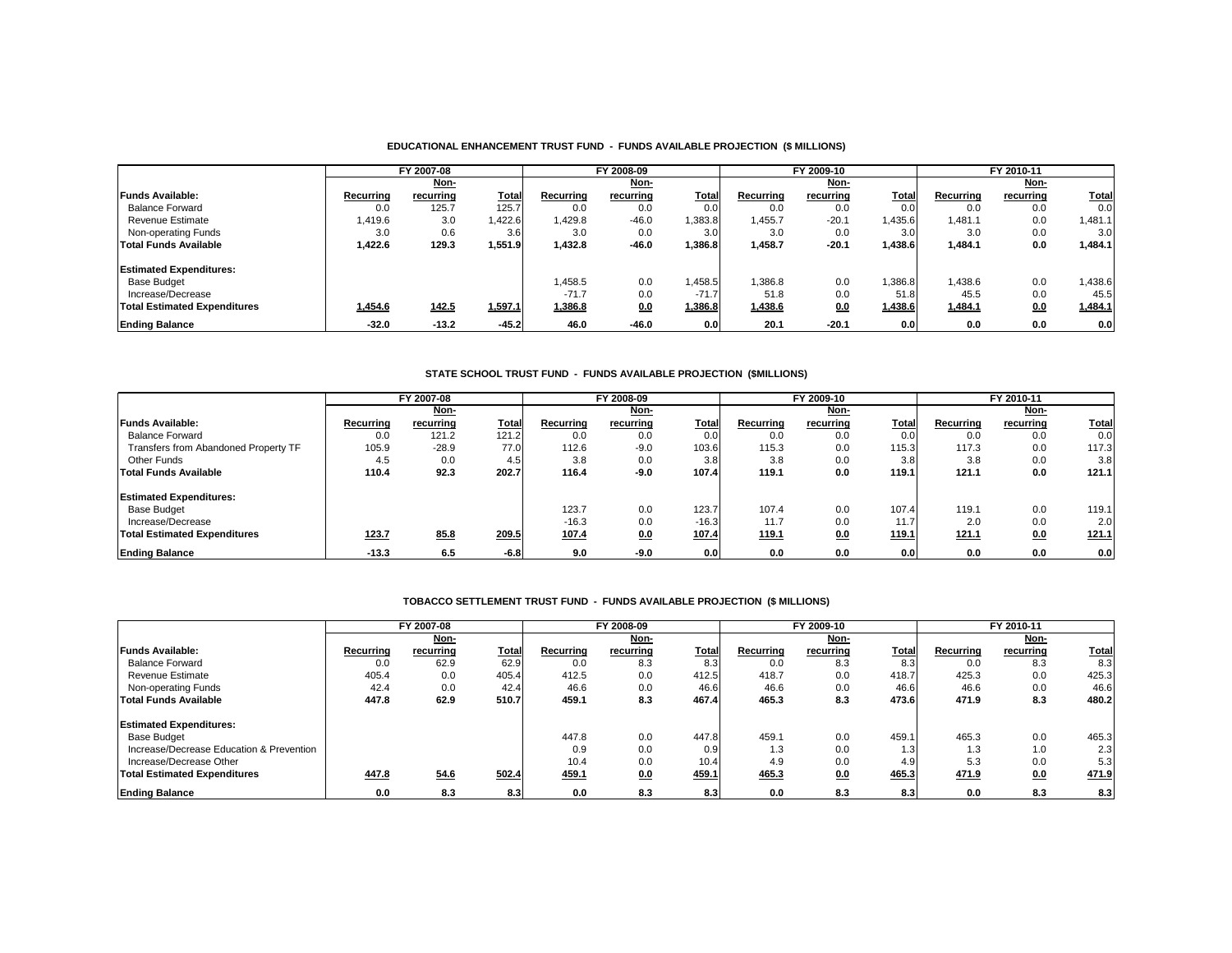# *POTENTIAL CONSTITUTIONAL ISSUES*

In 2004, a constitutional amendment passed that requires initiative petitions be filed with the Secretary of State by February  $1<sup>st</sup>$  of each general election year in order to be eligible for ballot consideration. This has been interpreted to mean that all signatures have been certified by the local supervisors of election and that the other requirements for geographic distribution have been met by this date. For 2008, the required number of valid signatures was 611,009.

Section 15.21, Florida Statutes, further requires the Secretary of State to "immediately submit an initiative petition to the Attorney General and to the Financial Impact Estimating Conference" once the certified forms "equal...10 percent of the number of electors statewide and in at least one-fourth of the congressional districts required by s. 3, Art XI of the State Constitution." For 2008, this means that there are at least 61,113 valid and qualifying signatures. Upon receipt, the Financial Impact Estimating Conference (FIEC) has 45 days to complete an analysis and financial impact statement to be placed on the ballot (s.100.371, Florida Statutes).

The initiatives on the chart below have met the threshold and triggered FIEC Review. The respective Conferences adopted the associated statements; however, these statements are in varying stages of completion. Accordingly, the amendments are grouped by these stages: (1) passed on the 2006 ballot and addressed by the Outlook; (2) approved for inclusion on the 2008 ballot (assuming the requisite signatures are received); and, (3) still undergoing review by the Supreme Court for inclusion in 2008.

# **Amendment Passed on the 2006 Ballot**

*Protect People, Especially Youth, From Addiction, Disease, and Other Health Hazards of Using Tobacco* 

*This amendment requires state government to appropriate approximately \$57 million in 2007 for the Comprehensive Statewide Tobacco Education and Prevention Program. Thereafter, this amount will increase annually with inflation. This spending is expected to reduce tobacco consumption. As a result, some long-term savings to state and local government health and insurance programs are probable, but indeterminate. Also, minor revenue loss to state government is probable, but indeterminate.* 

## **Statement Approved for 2008 Ballot**

*Florida Marriage Protection Amendment The direct financial impact this amendment will have on state and local government revenues and expenditures cannot be determined, but is expected to be minor.*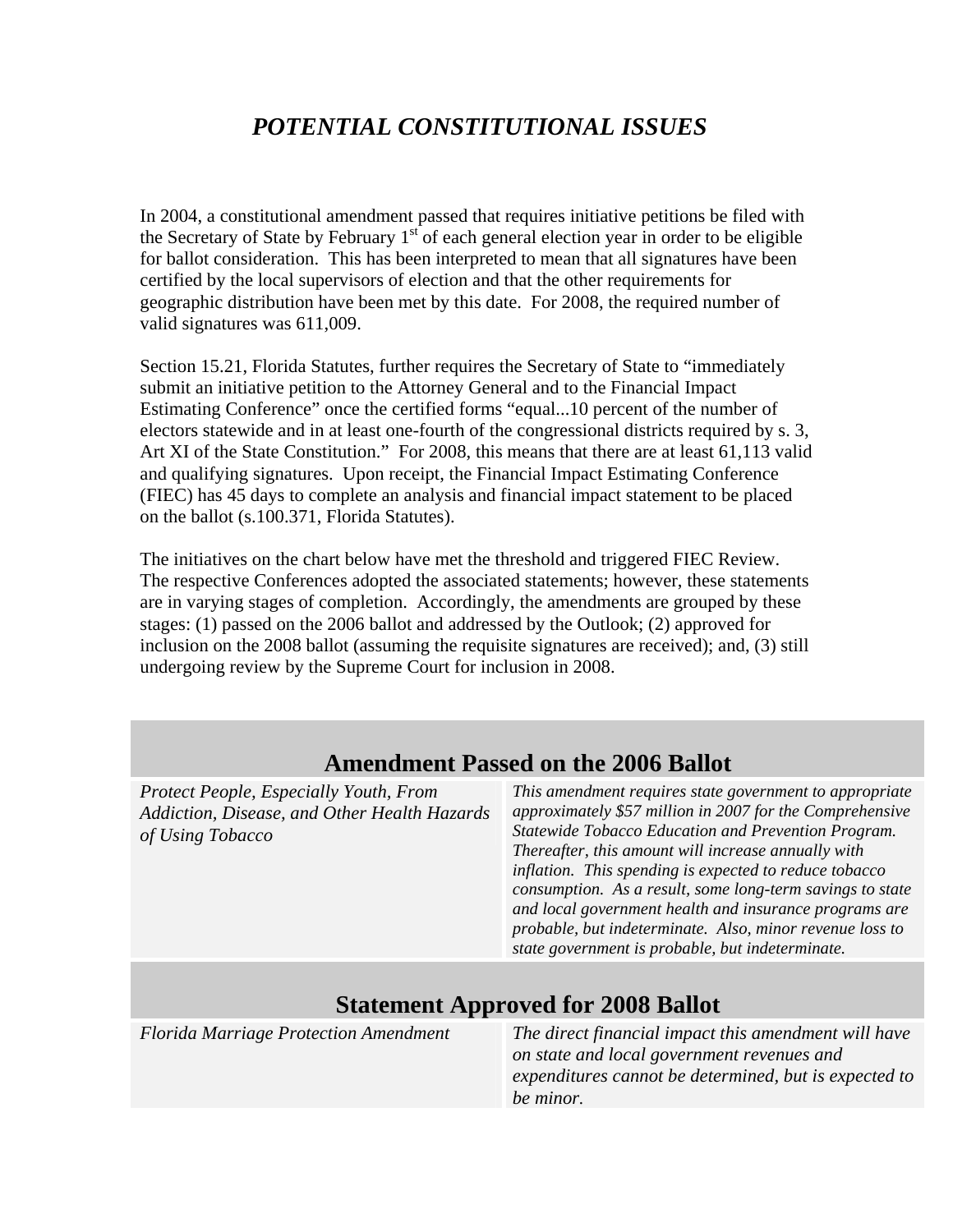| Funding of Embryonic Stem Cell Research                                                                                 | This amendment requires the state to spend \$20<br>million a year for ten years.             |
|-------------------------------------------------------------------------------------------------------------------------|----------------------------------------------------------------------------------------------|
| Initiative Directing Manner by which Sales<br>Tax Exemptions Are Granted by the<br>Legislature                          | The amendment will not have an impact on state and<br>local government revenues or expenses. |
| <b>Prohibiting State Spending for</b><br><b>Experimentation that Involves the Destruction</b><br>of a Live Human Embryo | The amendment is not expected to have an impact on<br>state or local government expenses.    |

# **Statement Pending Approval for 2008 Ballot**

*Referenda Required for Adoption and Amendment of Local Government Comprehensive Land Use Plans* 

*The direct impact of this amendment on local government expenditures cannot be determined precisely. It is probable that local governments will incur significant costs (millions of dollars statewide) with actual costs dependent upon the frequency and method of the referenda. Costs will include those for ballot preparation and additional administrative costs and expenses for the referenda. The direct impact on state government expenditures will be insignificant. There will be no direct impact on government revenues.*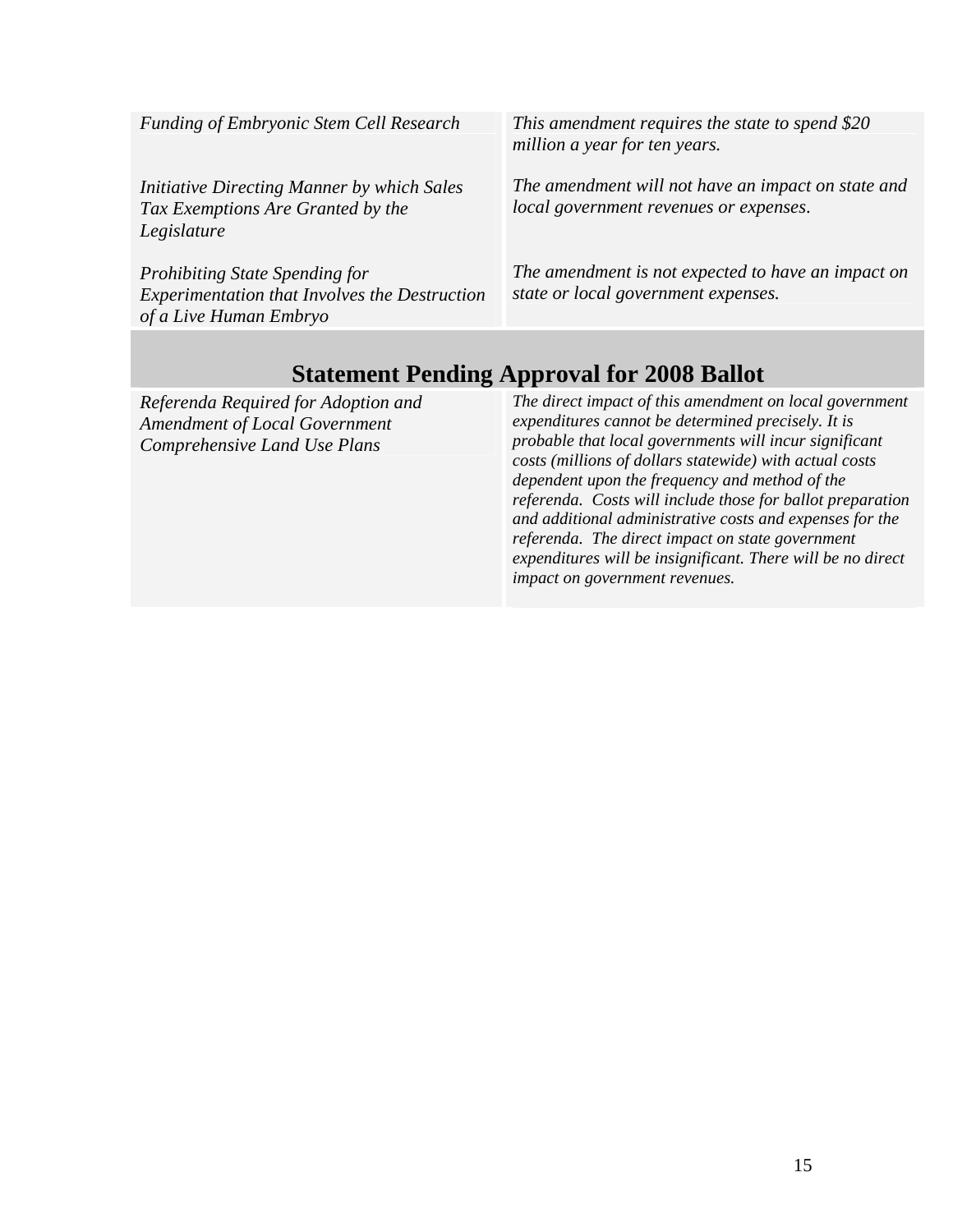# *Fiscal Strategies*

*As explained previously, the chart entitled "General Revenue Fund – Comparison of Estimated Revenues to Estimated Expenditures" simply summarizes the information contained and discussed within the Outlook. In essence, it is a baseline forecast of the State's most pressing needs. As such, it does not purport to show the final budget that the Legislature will ultimately pass in any given year.* 

*The "Potential Constitutional Issues" and other considerations included at the end of each expenditure section present inherent risks to the forecasted budget. In addition, the Legislature will need to choose among a number of fiscal strategies to balance the budget which will alter the forecast as well. To meet the constitutional requirements for this document, SCENARIO "A", SCENARIO "B" and SCENARIO "C" are included to demonstrate the potential impact of the most likely choices. The unique assumptions used for these scenarios are not built into the rest of the Outlook.* 

Fiscal Strategies will be required to address the projected gap between revenues and expenditures no later than Fiscal Year 2008-09. The current reserve is inadequate to address next year's shortfall – over 7.5% of the projected budget need – and other actions will be needed to keep the budget in balance as constitutionally required.

Essentially, there are four types of strategies:

- Budget Reductions and Reduced Growth
- **•** Trust Fund Transfers
- Revenue Enhancements and Funding Redirections
- Any Combination of the Above

Depending on the specific strategy selected, there may be a greater than one-to-one impact on subsequent years. For example, a budget reduction in year one that affects a single item in the budget that has been growing faster than the budget as a whole will further reduce the base budget growth beyond the initial impact of the reduction. Similarly recurring revenue enhancements and funding redirections will likely have different impacts in subsequent years. Because this document does not address specific details of strategies, the scenarios do not attempt to treat these vagaries. This means that actual legislative actions may have slightly different results than those shown here.

Within the Outlook window, at least some recurring adjustments are likely needed because the projected gap exceeds the 3% constitutional limitation on the use of nonrecurring revenue to fund recurring expenditures. To use more than an amount of non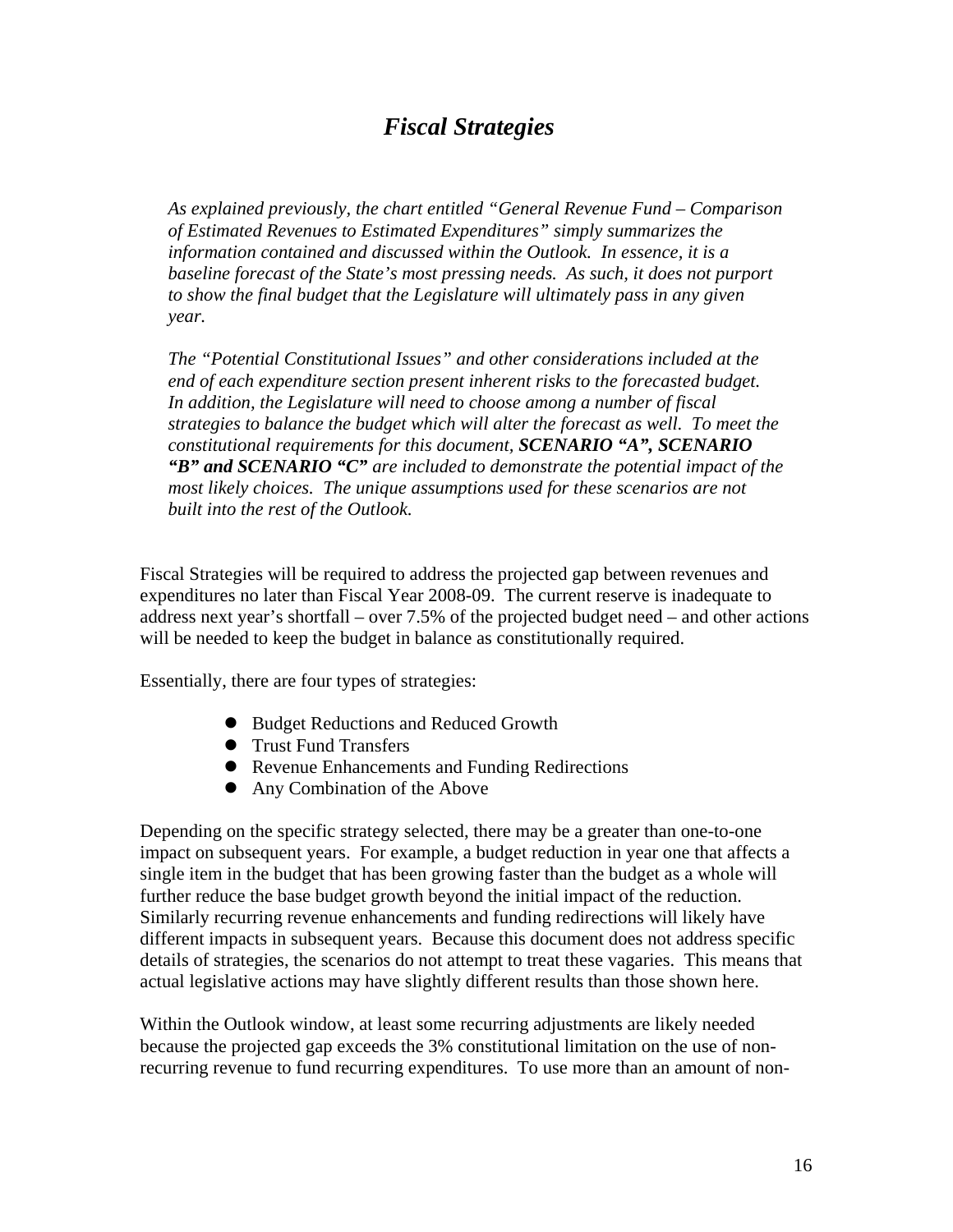recurring funds equal to 3% of the total general revenue funds estimated to be available requires a three-fifths vote of the membership of each house.

#### **- I -**

**SCENARIO "A"** assumes that the Legislature chooses to address the shortfall in the first year that constitutional or statutory requirements are breached. Since the only problem within Fiscal Year 2007-08 is the need to use non-recurring revenues to fund recurring expenditures, this threshold is first reached in Fiscal Year 2008-09. Scenario "A" further assumes that all recurring shortfalls are fully addressed by recurring solutions. In this regard, the use of non-recurring revenues to offset recurring problems is not allowed. And finally, a minimum reserve requirement of \$200 million is in place throughout the three years of the forecast.

### **A. Key Findings**

- Fiscal Year 2008-2009:
	- o No actions are taken within the 2007-08 fiscal year.
	- o To maintain the minimum \$200 million reserve, the shortfall increases from the \$2,334.5 million shown in the baseline scenario to \$2,534.5 million in Fiscal Year 2008-09. Of this amount, \$2,014.3 is recurring.
	- o Adjustments are made to completely eliminate the projected recurring and non-recurring shortfalls. As shown in the worksheet, the adjustments are in the form of budget reductions and reduced growth, the first of the four fiscal strategies shown above.
	- o An alternative to budget reductions and reduced growth would be the deployment of revenue enhancements and funding redirections. The bottom line would be the same; however, the funds available would increase by the amount of the shortfall and no budget adjustments would be made. Similarly, trust fund transfers could be substituted for the nonrecurring portion of the shortfall.

| SCENARIO "A" - FISCAL YEAR 2008-09 (in millions) |                  |                          |              |  |  |  |  |  |
|--------------------------------------------------|------------------|--------------------------|--------------|--|--|--|--|--|
|                                                  | <b>RECURRING</b> | NON-<br><b>RECURRING</b> | <b>TOTAL</b> |  |  |  |  |  |
| <b>GR AVAILABLE</b>                              | \$27,867.1       | 836.2                    | \$28,703.3   |  |  |  |  |  |
| <b>EXPENDITURES</b>                              | \$29,881.4       | \$1,156.4                | \$31,037.8   |  |  |  |  |  |
| <b>ADJUSTMENT</b>                                | $$ -2,014.3$     | $$ -520.2$               | $$ -2,534.5$ |  |  |  |  |  |
| <b>BALANCE</b>                                   | \$<br>0.O        | 200.0                    | 200.0        |  |  |  |  |  |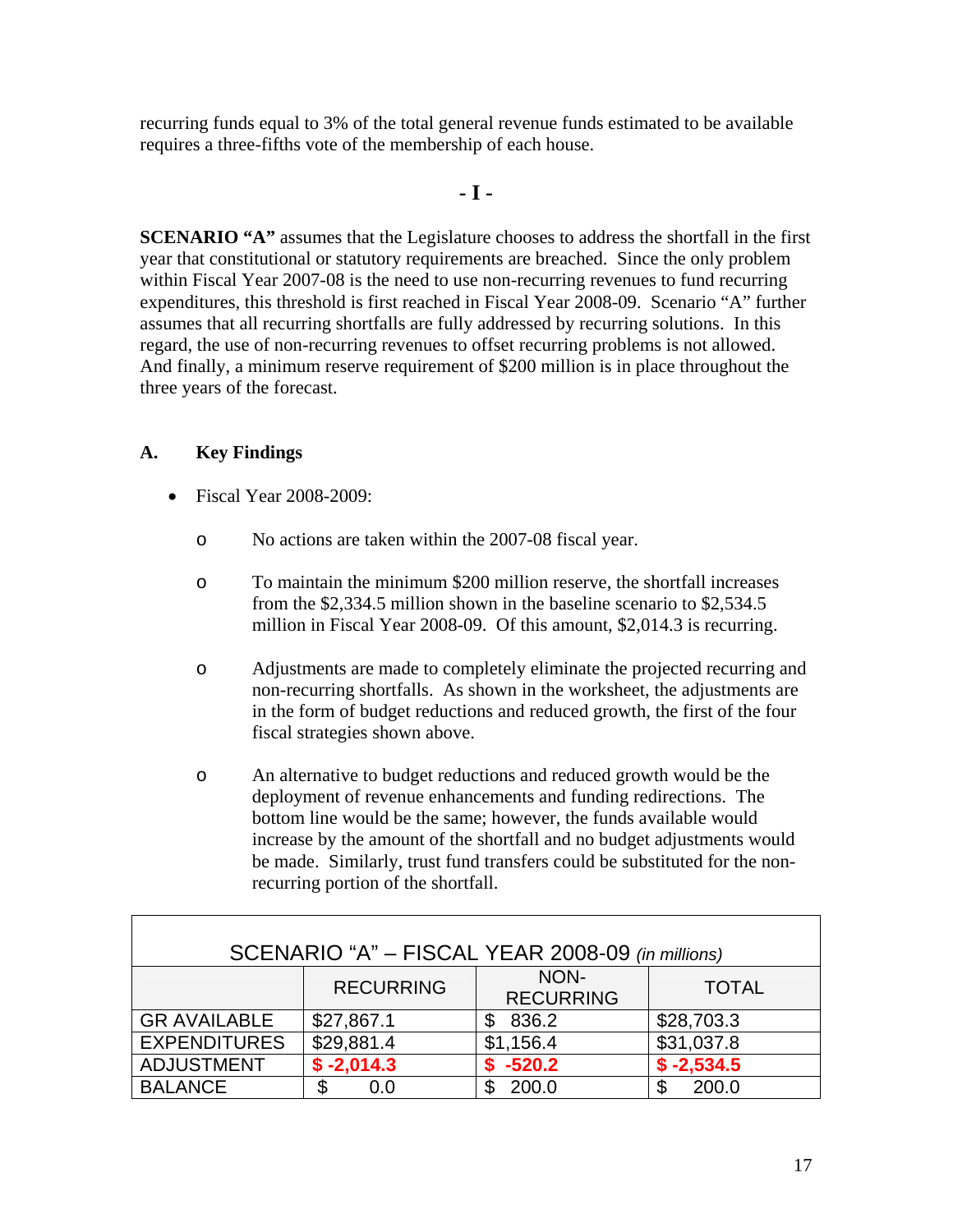- Fiscal Years 2009-10 and 2010-11:
	- o The recurring budget adjustments taken in Fiscal Year 2008-09 means that no further recurring adjustments have to be taken in Fiscal Year 2009-10. However, the structural imbalance returns in Fiscal Year 2010-11 with a \$164.8 million recurring shortfall that has to be addressed by further reductions.
	- o In order to retain the \$200 million minimum reserve and address the nonrecurring shortfalls, additional non-recurring budget adjustments are needed in Fiscal Years 2009-10 and 2010-11. The affected amounts are \$846.4 and \$886.9 million, respectively.
	- o At the end of the three-year planning horizon, only the forced reserve of \$200 million is left.

### **B. Analyzing the Result**

Deploying this scenario, the Legislature faces recurring budget adjustments in two of the three years in the planning horizon. In the first year (2008-09), the adjustments would be significant and historic, amounting to 6.7% of the projected recurring budget need. Further actions would be needed in all three years to address the nonrecurring problems.

### **- II -**

**SCENARIO "B"** assumes that the Legislature chooses to address the shortfall in the first year that a shortfall appears in recurring funds. This threshold is first reached in Fiscal Year 2007-08 when non-recurring funds are used to pay for recurring expenditures. Scenario "B" further assumes that all recurring shortfalls are fully addressed by recurring solutions. In this regard, the use of non-recurring revenues to offset recurring problems is not allowed. And finally, a minimum reserve requirement of \$200 million is in place throughout the three years of the forecast.

### **A. Key Findings**

- Fiscal Years 2007-08 and 2008-2009:
	- o In Fiscal Year 2007-08, \$1,027.7 million of non-recurring funds support recurring expenditures. This action is reversed by undertaking budget reductions and other strategies to reduce growth.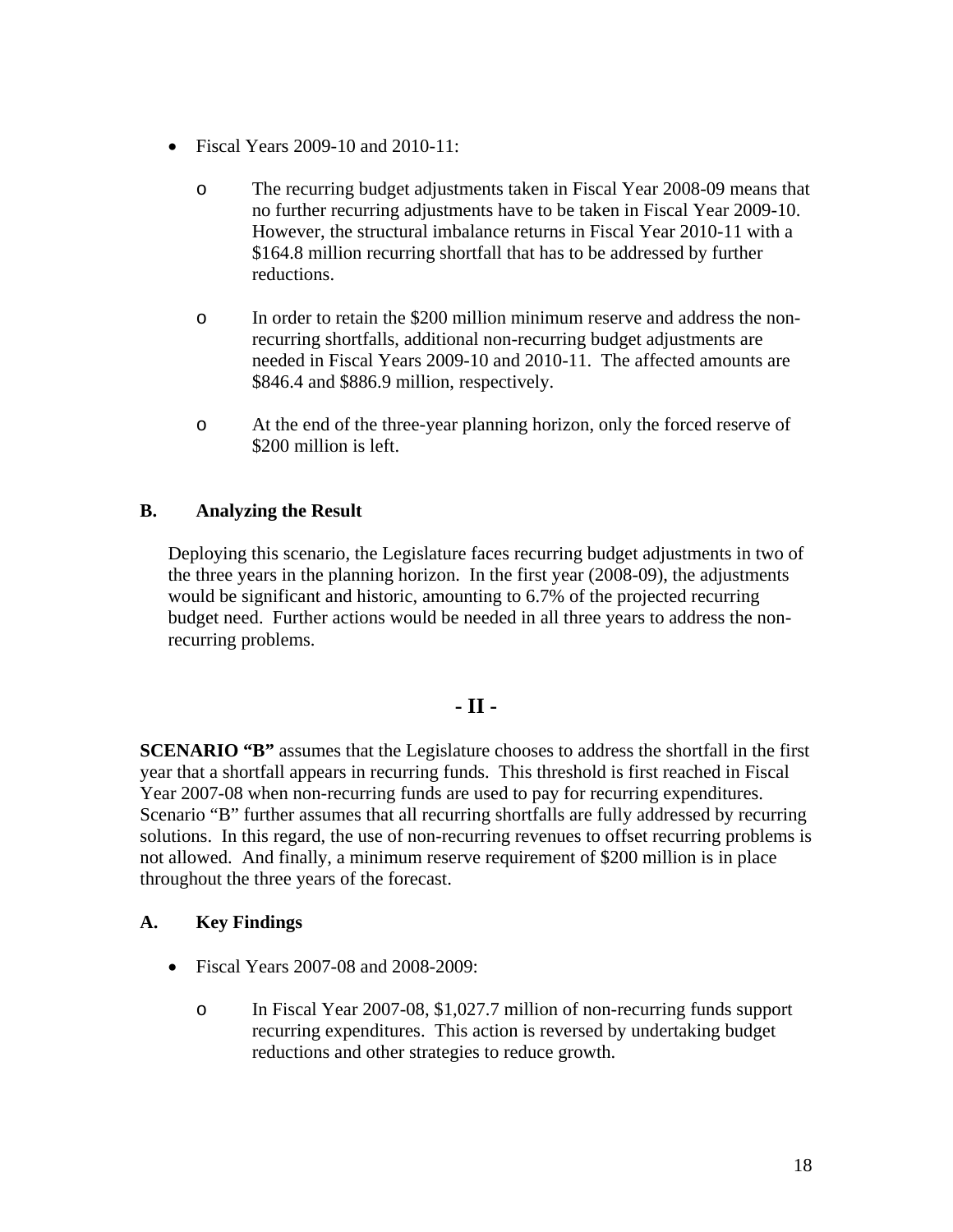| SCENARIO "B" - FISCAL YEAR 2007-08 (in millions) |                  |                          |              |  |  |  |  |  |
|--------------------------------------------------|------------------|--------------------------|--------------|--|--|--|--|--|
|                                                  | <b>RECURRING</b> | NON-<br><b>RECURRING</b> | <b>TOTAL</b> |  |  |  |  |  |
| <b>GR AVAILABLE</b>                              | \$26,462.4       | \$3,540.1                | \$30,002.5   |  |  |  |  |  |
| <b>EXPENDITURES</b>                              | \$27,490.1       | \$1,877.5                | \$29,367.6   |  |  |  |  |  |
| <b>ADJUSTMENT</b>                                | $$ -1,027.7$     | 0.0                      | $$ -1,027.7$ |  |  |  |  |  |
| <b>BALANCE</b>                                   | \$<br>0.0        | \$1,662.6                | 1,662.6      |  |  |  |  |  |

- o While the recurring budget adjustments in the prior year reduced the base budget requirements, a \$986.6 million recurring shortfall still remains in Fiscal Year 2008-09.
- o No adjustments are needed to maintain the minimum \$200 million reserve.
- o Adjustments are made to completely eliminate the projected recurring and non-recurring shortfalls. As shown in the worksheet, the adjustments are in the form of budget reductions and reduced growth, the first of the four fiscal strategies shown above.

| SCENARIO "B" - FISCAL YEAR 2008-09 (in millions) |                  |                          |              |  |  |  |  |  |
|--------------------------------------------------|------------------|--------------------------|--------------|--|--|--|--|--|
|                                                  | <b>RECURRING</b> | NON-<br><b>RECURRING</b> | <b>TOTAL</b> |  |  |  |  |  |
| <b>GR AVAILABLE</b>                              | \$27,867.1       | \$1,863.9                | \$29,731.0   |  |  |  |  |  |
| <b>EXPENDITURES</b>                              | \$28,853.7       | \$1,156.4                | \$30,010.1   |  |  |  |  |  |
| <b>ADJUSTMENT</b>                                | $-986.6$         | S<br>0.0                 | $-986.6$     |  |  |  |  |  |
| <b>BALANCE</b>                                   | \$<br>0.0        | 707.5                    | 707.5        |  |  |  |  |  |

- Fiscal Years 2009-10 and 2010-11:
	- o The recurring budget adjustments made in Fiscal Years 2007-08 and 2008- 09 mean that no further recurring adjustments have to be taken in Fiscal Year 2009-10. However, the structural imbalance returns in Fiscal Year 2010-11 with a \$164.8 million recurring shortfall that has to be addressed by further reductions.
	- o In order to retain the \$200 million minimum reserve and address the nonrecurring shortfalls, additional non-recurring budget adjustments are needed in Fiscal Years 2009-10 and 2010-11. The affected amounts are \$338.9 and \$886.9 million, respectively.
	- o At the end of the three-year planning horizon, only the forced reserve of \$200 million is left.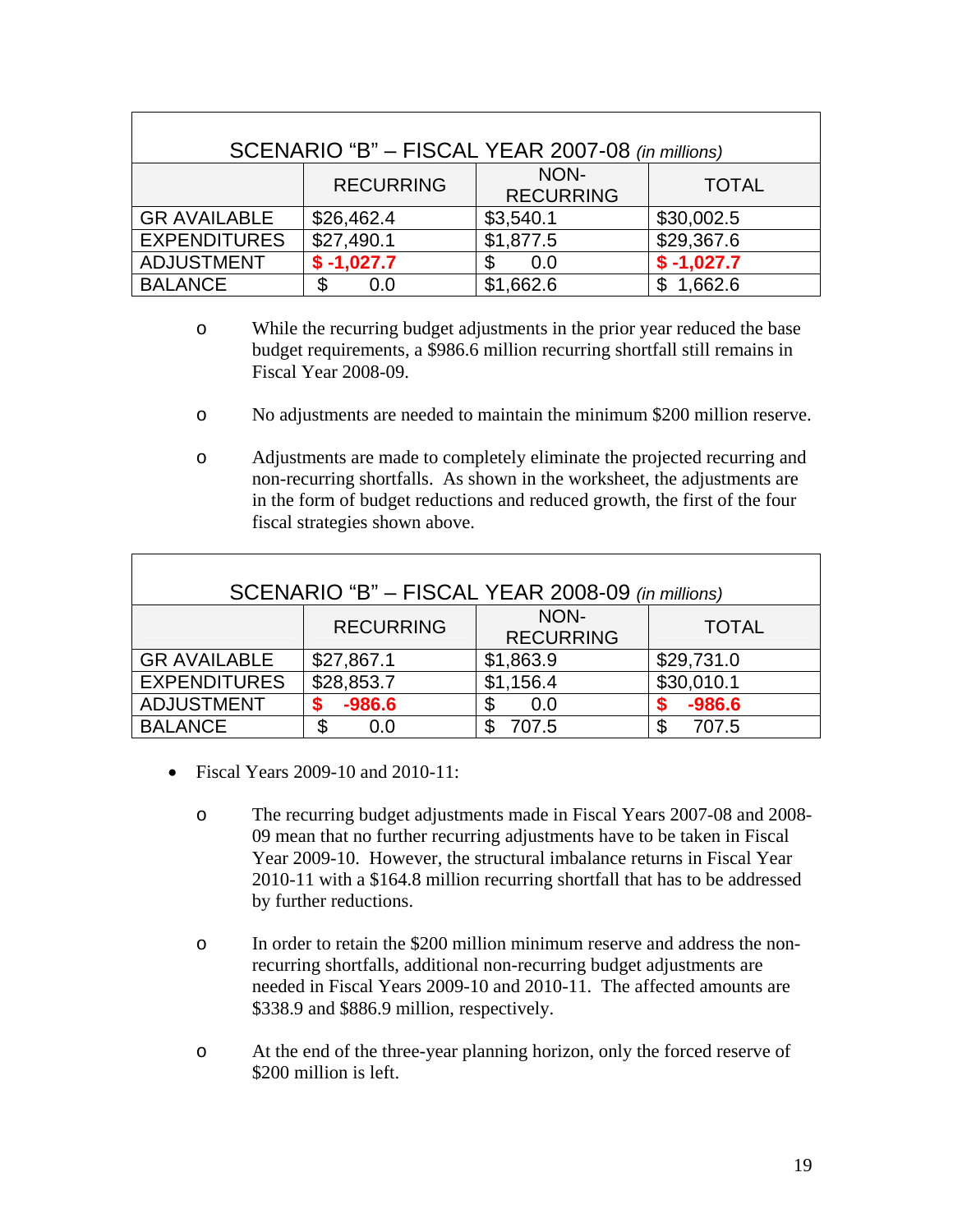#### **B. Analyzing the Result**

Deploying this scenario, the Legislature faces recurring budget adjustments in two of the three years in the planning horizon. By spreading the initial round of recurring budget adjustments over two years (2007-08 and 2008-09), the Legislature avoids the need for significant and historic budget reductions in Fiscal Year 2008-09. Further actions would be needed in only two of three years to address the non-recurring problems.

### **- III -**

**SCENARIO "C"** assumes that the Legislature begins to address the shortfall in the first year that a shortfall appears in recurring funds, but relaxes the assumption that all recurring shortfalls are fully addressed by immediate recurring solutions. This threshold is first reached in Fiscal Year 2007-08 when non-recurring funds are used to pay for recurring expenditures. To ease the transition, Scenario "C" further assumes that only 75% of the recurring shortfall in Fiscal Year 2007-08 is eliminated immediately, and that an amount equal to the other 25% will be achieved in savings to annualizations in the subsequent year. And finally, a minimum reserve requirement of \$200 million is in place throughout the three years of the forecast.

### **A. Key Findings**

 $\mathbf I$ 

- Fiscal Years 2007-08 and 2008-2009:
	- o In Fiscal Year 2007-08, \$1,027.7 million of non-recurring funds support recurring expenditures. This action is partially reversed by undertaking budget reductions and other strategies to reduce recurring expenditures by a figure equal to 75% of that amount (\$770.8 million).
	- o The annualization of the reductions taken in Fiscal Year 2007-08 equals \$256.9 million in the subsequent year. This adjustment reduces the estimated expenditures for Fiscal Year 2008-09.

| SCENARIO "C" - FISCAL YEAR 2007-08 (in millions) |                  |                          |              |  |  |  |  |  |  |
|--------------------------------------------------|------------------|--------------------------|--------------|--|--|--|--|--|--|
|                                                  | <b>RECURRING</b> | NON-<br><b>RECURRING</b> | <b>TOTAL</b> |  |  |  |  |  |  |
| <b>GR AVAILABLE</b>                              | \$26,462.4       | \$3,540.1                | \$30,002.5   |  |  |  |  |  |  |
| <b>EXPENDITURES</b>                              | \$27,490.1       | \$1,877.5                | \$29,367.6   |  |  |  |  |  |  |
| <b>ADJUSTMENT</b>                                | $-770.8$         | \$<br>0.0                | $-770.8$     |  |  |  |  |  |  |
| <b>BALANCE</b>                                   | $-256.9$         | \$1,662.6                | 1,405.7      |  |  |  |  |  |  |

o While the recurring budget adjustments in the prior year reduced the base budget requirements, a \$986.6 million recurring shortfall still remains in Fiscal Year 2008-09.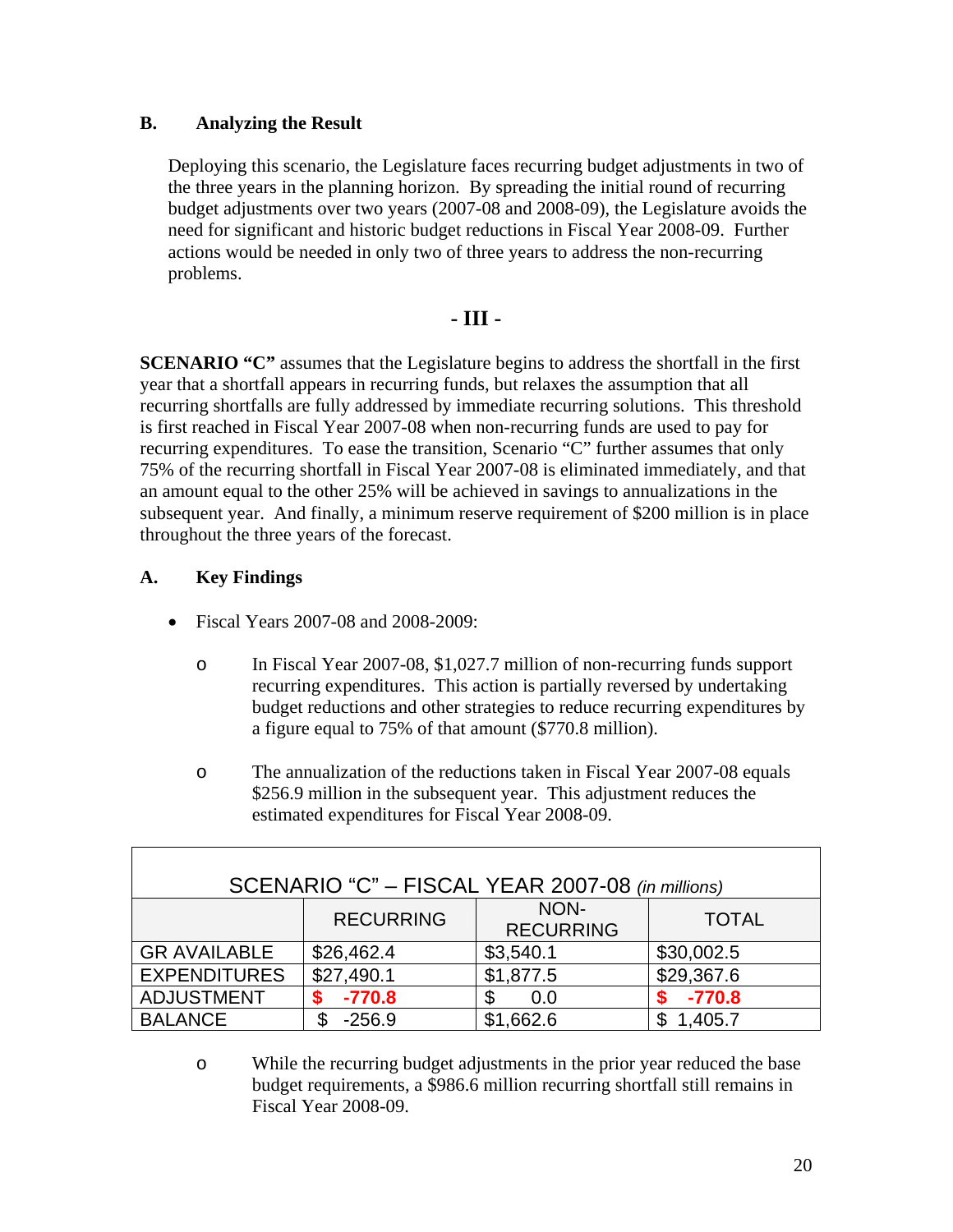- o No adjustments are needed to maintain the minimum \$200 million reserve.
- o Adjustments are made to completely eliminate the projected recurring shortfall. As shown in the worksheet, the adjustments are in the form of budget reductions and reduced growth, the first of the four fiscal strategies shown above.

| SCENARIO "C" - FISCAL YEAR 2008-09 (in millions) |                  |                          |              |  |  |  |  |  |
|--------------------------------------------------|------------------|--------------------------|--------------|--|--|--|--|--|
|                                                  | <b>RECURRING</b> | NON-<br><b>RECURRING</b> | <b>TOTAL</b> |  |  |  |  |  |
| <b>GR AVAILABLE</b>                              | \$27,867.1       | \$1,607.0                | \$29,474.1   |  |  |  |  |  |
| <b>EXPENDITURES</b>                              | \$28,853.7       | \$1,156.4                | \$30,010.1   |  |  |  |  |  |
| <b>ADJUSTMENT</b>                                | $-986.6$         | 0.0                      | $-986.6$     |  |  |  |  |  |
| <b>BALANCE</b>                                   | \$<br>0.0        | 450.6                    | 450.6<br>\$  |  |  |  |  |  |

- Fiscal Years 2009-10 and 2010-11:
	- o The recurring budget adjustments made in Fiscal Years 2007-08 and 2008- 09 mean that no further recurring adjustments have to be taken in Fiscal Year 2009-10. However, the structural imbalance returns in Fiscal Year 2010-11 with a \$164.8 million recurring shortfall that has to be addressed by further adjustments.
	- o In order to retain the \$200 million minimum reserve and address the nonrecurring shortfalls, additional non-recurring budget adjustments are needed in Fiscal Years 2009-10 and 2010-11. The affected amounts are \$595.8 and \$886.9 million, respectively.
	- o At the end of the three-year planning horizon, only the forced reserve of \$200 million is left.

### **B. Analyzing the Result**

Deploying this scenario, the Legislature faces recurring budget adjustments in two of the three years in the planning horizon. By spreading the initial round of recurring budget adjustments over two years (2007-08 and 2008-09), the Legislature avoids the need for significant and historic budget adjustments in Fiscal Year 2008-09. The impact in Fiscal Year 2007-08 is softened by the use of reduced future growth to achieve the full benefit of the reduction. Further actions would be needed in only two of the three years to address the non-recurring problems. The deficits in Scenario "C" are less than the deficits in Scenario "A", but are slightly greater than the deficits in Scenario "B".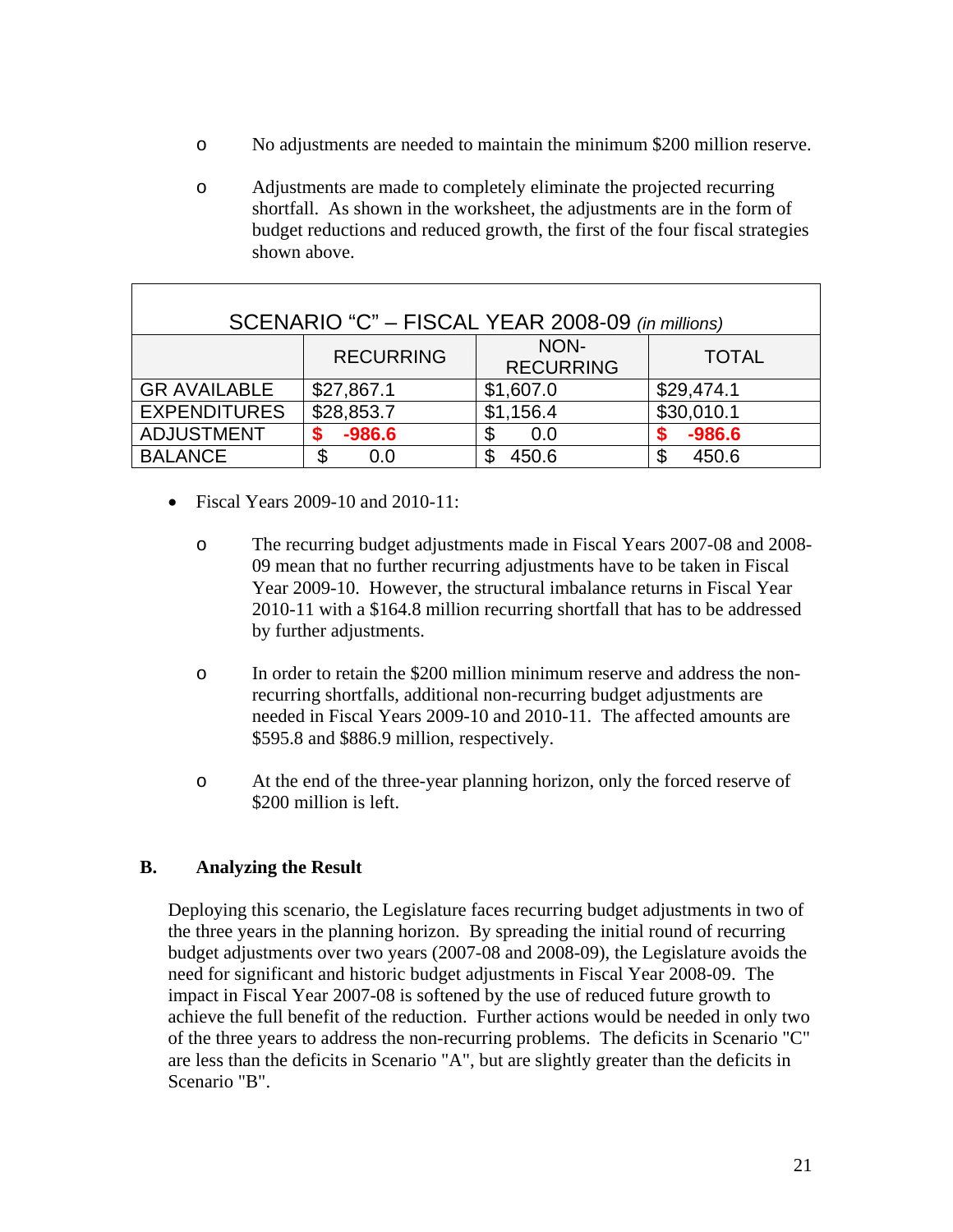*Fiscal Strategies ~ Worksheets*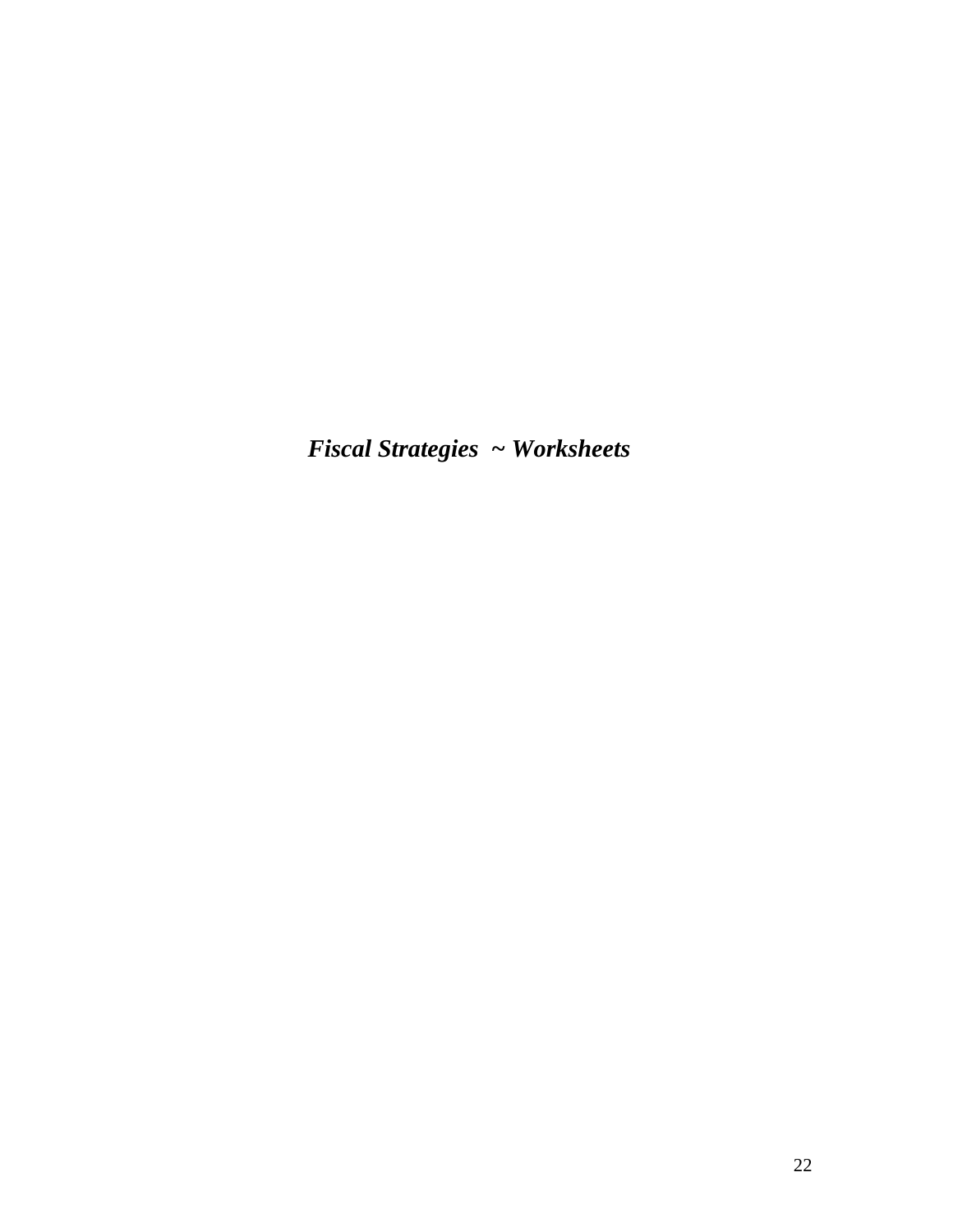#### **SCENARIO "A" GENERAL REVENUE FUND - COMPARISON OF ESTIMATED REVENUES TO ESTIMATED EXPENDITURES FISCAL STRATEGY #1 - FULLY CLEAR RECURRING SHORTFALLS WITH RECURRING DOLLARS BEGINNING 2008-09 & MAINTAIN \$200 MILLION IN RESERVES\***

|                                                | FY 2007-08 |           |          | FY 2008-09 |           |              |           | FY 2009-10 |          | FY 2010-11 |           |              |
|------------------------------------------------|------------|-----------|----------|------------|-----------|--------------|-----------|------------|----------|------------|-----------|--------------|
|                                                |            | Non-      |          |            | Non-      |              |           | Non-       |          |            | Non-      |              |
|                                                | Recurring  | recurring | Total    | Recurring  | recurring | <b>Total</b> | Recurring | recurring  | Total    | Recurring  | recurring | <b>Total</b> |
| <b>Funds Available:</b>                        |            |           |          |            |           |              |           |            |          |            |           |              |
| <b>Balance Forward</b>                         | 0.0        | 2.251.7   | 2,251.7  | 0.0        | 634.9     | 634.9        | 0.0       | 200.0      | 200.0    | 0.0        | 200.0     | 200.0        |
| <b>August REC Revenue Estimate</b>             | 26.466.7   | 1.0       | 26.467.7 | 27.906.3   | 6.1       | 27,912.4     | 29.918.9  | 1.5        | 29.920.4 | 31.788.7   | 0.5       | 31,789.2     |
| August REC Non-operating Funds                 | $-4.3$     | 1,287.4   | 1,283.1  | $-4.3$     | 172.0     | 167.7        | $-4.3$    | 137.6      | 133.3    | $-4.3$     | 137.6     | 133.3        |
| New Issues - Florida Forever/Everglades        |            |           |          |            |           |              |           |            |          |            |           |              |
| <b>Bonds</b>                                   |            |           |          | $-34.9$    | 23.2      | $-11.7$      | $-69.7$   | 23.2       | $-46.6$  | $-104.6$   | 23.2      | $-81.5$      |
| <b>Total Funds Available</b>                   | 26,462.4   | 3,540.1   | 30,002.5 | 27,867.1   | 836.2     | 28,703.3     | 29,844.9  | 362.3      | 30,207.1 | 31,679.8   | 361.3     | 32,041.0     |
| <b>Estimated Expenditures:</b>                 |            |           |          |            |           |              |           |            |          |            |           |              |
| Prior Year Budget                              |            |           |          | 27,490.1   | 0.0       | 27.490.1     | 27.867.1  | 0.0        | 27,867.1 | 29,816.3   | 0.0       | 29,816.3     |
| <b>Additional Requirements by GAA Section:</b> |            |           |          |            |           |              |           |            |          |            |           |              |
| Section 2 - Education                          | 14,506.1   | 384.0     | 14,890.1 | 1,202.7    | 342.0     | 1,544.7      | 905.6     | 288.1      | 1,193.6  | 921.0      | 276.2     | 1,197.2      |
| Section 3 - Human Services                     | 7,737.8    | 130.0     | 7,867.8  | 674.6      | 104.1     | 778.7        | 582.3     | 45.6       | 627.9    | 622.9      | 42.2      | 665.1        |
| Section 4 - Criminal Justice and               |            |           |          |            |           |              |           |            |          |            |           |              |
| Corrections*                                   | 3,631.7    | 264.8     | 3,896.4  | 158.0      | 235.1     | 393.0        | 125.7     | 252.1      | 377.8    | 119.1      | 158.2     | 277.3        |
| Section 5 - Natural Resources                  |            |           |          |            |           |              |           |            |          |            |           |              |
| /Environment/Growth                            |            |           |          |            |           |              |           |            |          |            |           |              |
| Management/Transportation                      | 234.3      | 349.5     | 583.9    | 0.0        | 254.5     | 254.5        | 0.0       | 242.1      | 242.1    | 0.0        | 316.9     | 316.9        |
| Section 6 - General Government*                | 926.3      | 492.5     | 1,418.8  | 1.8        | 211.7     | 213.5        | 2.0       | 200.2      | 202.2    | 2.1        | 203.3     | 205.4        |
| Section 7 - Judicial Branch                    | 445.5      | 23.6      | 469.1    | 5.0        | 9.1       | 14.1         | 5.0       | 9.1        | 14.1     | 5.0        | 9.1       | 14.1         |
| Administered Funds - Statewide Issues          | 8.4        | 127.9     | 136.3    | 349.2      | 0.0       | 349.2        | 328.7     | 0.0        | 328.7    | 358.1      | 0.0       | 358.1        |
| <b>Total New Issues</b>                        |            |           |          | 2,391.3    | 1,156.4   | 3,547.7      | 1,949.2   | 1,037.2    | 2,986.4  | 2,028.3    | 1,005.9   | 3,034.2      |
| Transfer to Budget Stabilization Fund          | 0.0        | 105.2     | 105.2    | 0.0        | 0.0       | 0.0          | 0.0       | 0.0        | 0.0      | 0.0        | 42.3      | 42.3         |
| <b>Adjustments to Balance</b>                  | 0.0        | 0.0       | 0.0      | $-2.014.3$ | $-520.2$  | $-2,534.5$   | 0.0       | $-846.4$   | $-846.4$ | $-164.8$   | $-886.9$  | $-1,051.8$   |
| <b>Total Estimated Expenditures</b>            | 27,490.1   | 1,877.5   | 29,367.6 | 27,867.1   | 636.2     | 28,503.3     | 29,816.3  | 190.8      | 30,007.1 | 31,679.8   | 161.3     | 31,841.0     |
| <b>Ending Balance</b>                          | $-1.027.7$ | 1.662.6   | 634.9    | 0.0        | 200.0     | 200.0        | 28.5      | 171.5      | 200.0    | 0.0        | 200.0     | 200.0        |

\* No non-recurring dollars are used to cover recurring shortfalls.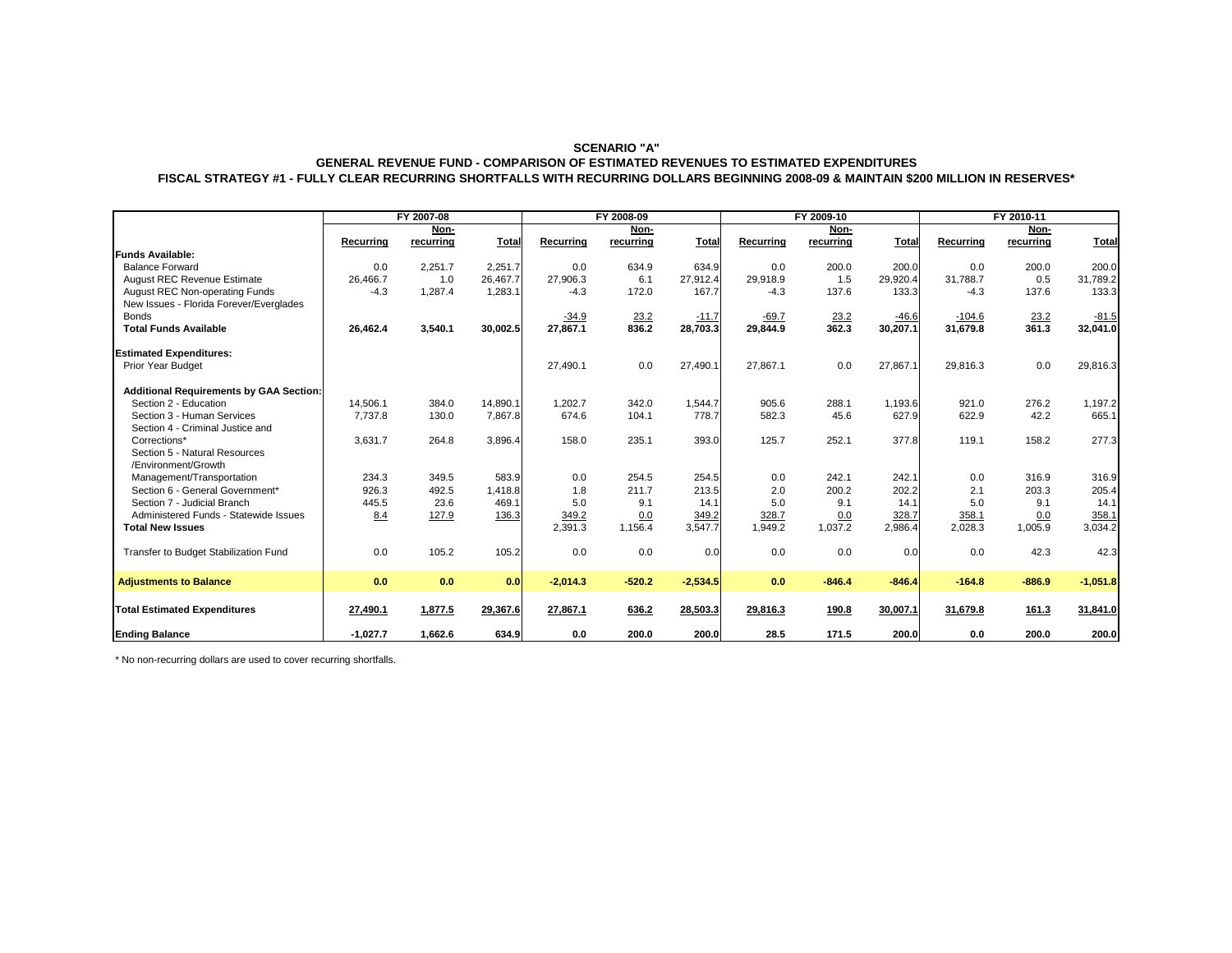#### **SCENARIO "B"**

#### **GENERAL REVENUE FUND - COMPARISON OF ESTIMATED REVENUES TO ESTIMATED EXPENDITURES FISCAL STRATEGY #2 - FULLY CLEAR RECURRING SHORTFALLS WITH RECURRING DOLLARS BEGINNING 2007-08 & MAINTAIN MINIMUM \$200 MILLION IN RESERVES**

|                                                | FY 2007-08 |           |            | FY 2008-09 |           |              | FY 2009-10 |           |              | FY 2010-11 |           |            |
|------------------------------------------------|------------|-----------|------------|------------|-----------|--------------|------------|-----------|--------------|------------|-----------|------------|
|                                                | Non-       |           |            | Non-       |           | Non-         |            |           | Non-         |            |           |            |
|                                                | Recurring  | recurring | Total      | Recurring  | recurring | <b>Total</b> | Recurring  | recurring | <b>Total</b> | Recurring  | recurring | Total      |
| <b>Funds Available:</b>                        |            |           |            |            |           |              |            |           |              |            |           |            |
| <b>Balance Forward</b>                         | 0.0        | 2,251.7   | 2,251.7    | 0.0        | 1,662.6   | 1,662.6      | 0.0        | 707.5     | 707.5        | 0.0        | 200.0     | 200.0      |
| <b>August REC Revenue Estimate</b>             | 26,466.7   | 1.0       | 26,467.7   | 27,906.3   | 6.1       | 27,912.4     | 29,918.9   | 1.5       | 29,920.4     | 31,788.7   | 0.5       | 31,789.2   |
| August REC Non-operating Funds                 | $-4.3$     | 1,287.4   | 1,283.1    | $-4.3$     | 172.0     | 167.7        | $-4.3$     | 137.6     | 133.3        | $-4.3$     | 137.6     | 133.3      |
| New Issues - Florida Forever/Everglades        |            |           |            |            |           |              |            |           |              |            |           |            |
| <b>Bonds</b>                                   |            |           |            | $-34.9$    | 23.2      | $-11.7$      | $-69.7$    | 23.2      | $-46.6$      | $-104.6$   | 23.2      | $-81.5$    |
| <b>Total Funds Available</b>                   | 26,462.4   | 3,540.1   | 30,002.5   | 27,867.1   | 1,863.9   | 29,731.0     | 29,844.9   | 869.7     | 30,714.6     | 31,679.8   | 361.3     | 32,041.0   |
| <b>Estimated Expenditures:</b>                 |            |           |            |            |           |              |            |           |              |            |           |            |
| Prior Year Budget                              |            |           |            | 26,462.4   | 0.0       | 26.462.4     | 27.867.1   | 0.0       | 27,867.1     | 29,816.3   | 0.0       | 29,816.3   |
| <b>Additional Requirements by GAA Section:</b> |            |           |            |            |           |              |            |           |              |            |           |            |
| Section 2 - Education                          | 14,506.1   | 384.0     | 14.890.1   | 1,202.7    | 342.0     | 1.544.7      | 905.6      | 288.1     | 1.193.6      | 921.0      | 276.2     | 1,197.2    |
| Section 3 - Human Services                     | 7,737.8    | 130.0     | 7,867.8    | 674.6      | 104.1     | 778.7        | 582.3      | 45.6      | 627.9        | 622.9      | 42.2      | 665.1      |
| Section 4 - Criminal Justice and               |            |           |            |            |           |              |            |           |              |            |           |            |
| Corrections*                                   | 3.631.7    | 264.8     | 3,896.4    | 158.0      | 235.1     | 393.0        | 125.7      | 252.1     | 377.8        | 119.1      | 158.2     | 277.3      |
| Section 5 - Natural Resources                  |            |           |            |            |           |              |            |           |              |            |           |            |
| /Environment/Growth                            |            |           |            |            |           |              |            |           |              |            |           |            |
| Management/Transportation                      | 234.3      | 349.5     | 583.9      | 0.0        | 254.5     | 254.5        | 0.0        | 242.1     | 242.1        | 0.0        | 316.9     | 316.9      |
| Section 6 - General Government*                | 926.3      | 492.5     | 1,418.8    | 1.8        | 211.7     | 213.5        | 2.0        | 200.2     | 202.2        | 2.1        | 203.3     | 205.4      |
| Section 7 - Judicial Branch                    | 445.5      | 23.6      | 469.1      | 5.0        | 9.1       | 14.1         | 5.0        | 9.1       | 14.1         | 5.0        | 9.1       | 14.1       |
| Administered Funds - Statewide Issues          | 8.4        | 127.9     | 136.3      | 349.2      | 0.0       | 349.2        | 328.7      | 0.0       | 328.7        | 358.1      | 0.0       | 358.1      |
| <b>Total New Issues</b>                        |            |           |            | 2,391.3    | 1,156.4   | 3,547.7      | 1,949.2    | 1,037.2   | 2,986.4      | 2,028.3    | 1,005.9   | 3,034.2    |
| Transfer to Budget Stabilization Fund          | 0.0        | 105.2     | 105.2      | 0.0        | 0.0       | 0.0          | 0.0        | 0.0       | 0.0          | 0.0        | 42.3      | 42.3       |
| <b>Adjustments to Balance</b>                  | $-1,027.7$ | 0.0       | $-1,027.7$ | $-986.6$   | 0.0       | $-986.6$     | 0.0        | $-338.9$  | $-338.9$     | $-164.8$   | $-886.9$  | $-1,051.8$ |
| <b>Total Estimated Expenditures</b>            | 26,462.4   | 1,877.5   | 28,339.9   | 27,867.1   | 1,156.4   | 29,023.5     | 29,816.3   | 698.2     | 30,514.6     | 31,679.8   | 161.3     | 31,841.0   |
| <b>Ending Balance</b>                          | 0.0        | 1,662.6   | 1,662.6    | 0.0        | 707.5     | 707.5        | 28.5       | 171.5     | 200.0        | 0.0        | 200.0     | 200.0      |

\* No non-recurring dollars are used to cover recurring shortfalls.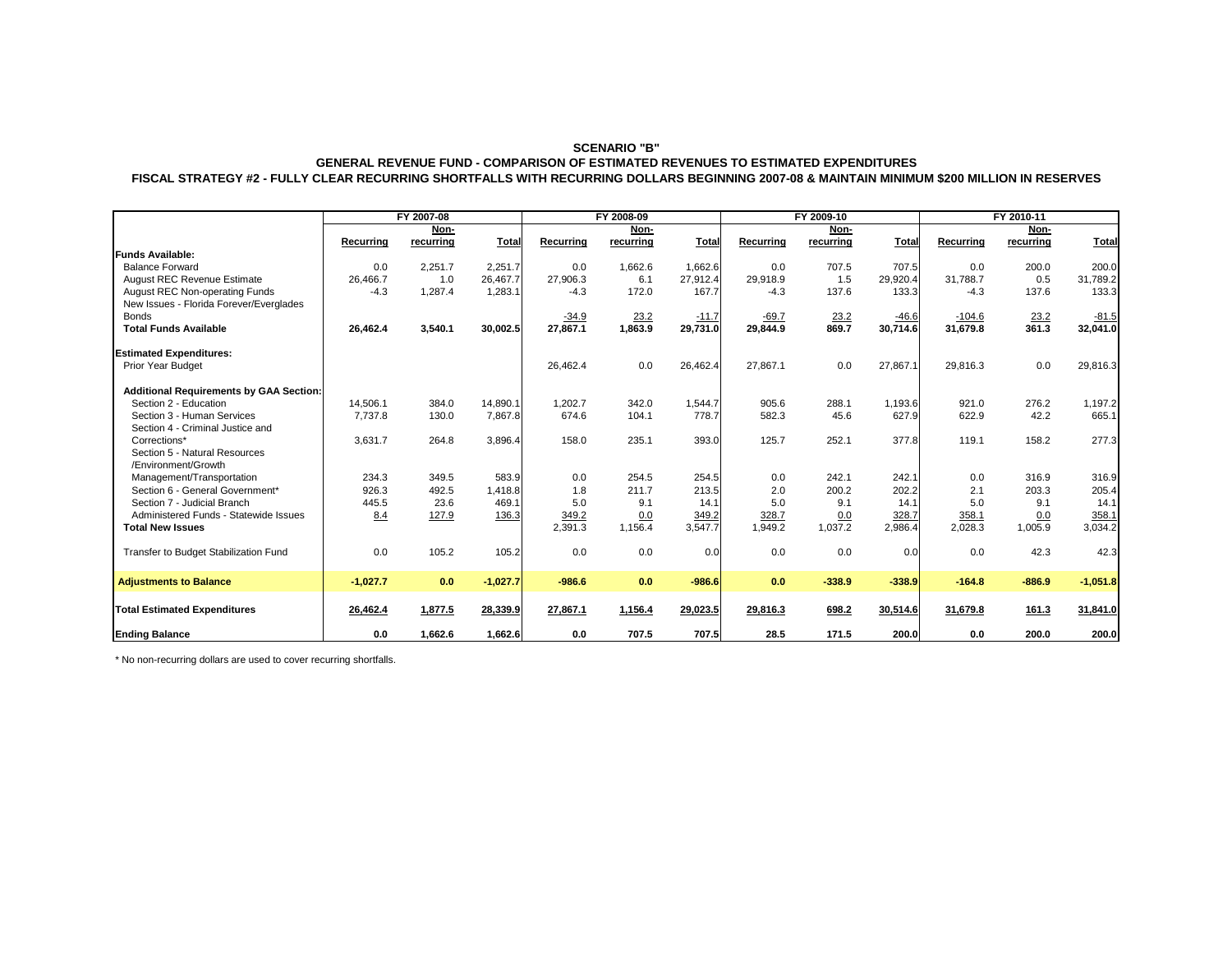#### **SCENARIO "C" GENERAL REVENUE FUND - COMPARISON OF ESTIMATED REVENUES TO ESTIMATED EXPENDITURES REDUCE 2007-08 RECURRING SHORTFALL WITH RECURRING ACTIONS PLUS FUTURE ANNUALIZATION IMPACT & MAINTAIN \$200 MILLION IN RESERVES**

|                                                | FY 2007-08 |           | FY 2008-09 |           |           | FY 2009-10 |           |           | FY 2010-11   |           |           |              |
|------------------------------------------------|------------|-----------|------------|-----------|-----------|------------|-----------|-----------|--------------|-----------|-----------|--------------|
|                                                |            | Non-      |            |           | Non-      |            |           | Non-      |              |           | Non-      |              |
|                                                | Recurrina  | recurring | Total      | Recurrina | recurring | Total      | Recurrina | recurring | <b>Total</b> | Recurring | recurring | <b>Total</b> |
| <b>Funds Available:</b>                        |            |           |            |           |           |            |           |           |              |           |           |              |
| <b>Balance Forward</b>                         | 0.0        | 2.251.7   | 2.251.7    | 0.0       | 1.405.7   | 1.405.7    | 0.0       | 450.6     | 450.6        | 0.0       | 200.0     | 200.0        |
| <b>August REC Revenue Estimate</b>             | 26,466.7   | 1.0       | 26,467.7   | 27,906.3  | 6.1       | 27,912.4   | 29,918.9  | 1.5       | 29,920.4     | 31.788.7  | 0.5       | 31,789.2     |
| <b>August REC Non-operating Funds</b>          | $-4.3$     | 1,287.4   | 1,283.1    | $-4.3$    | 172.0     | 167.7      | $-4.3$    | 137.6     | 133.3        | $-4.3$    | 137.6     | 133.3        |
| New Issues - Florida Forever/Everglades        |            |           |            |           |           |            |           |           |              |           |           |              |
| <b>Bonds</b>                                   |            |           |            | $-34.9$   | 23.2      | $-11.7$    | $-69.7$   | 23.2      | $-46.6$      | $-104.6$  | 23.2      | $-81.5$      |
| <b>Total Funds Available</b>                   | 26,462.4   | 3.540.1   | 30,002.5   | 27,867.1  | 1,607.0   | 29.474.1   | 29.844.9  | 612.8     | 30.457.7     | 31,679.8  | 361.3     | 32,041.0     |
| <b>Estimated Expenditures:</b>                 |            |           |            |           |           |            |           |           |              |           |           |              |
| Prior Year Budget                              |            |           |            | 26.719.3  | 0.0       | 26,719.3   | 27.867.1  | 0.0       | 27,867.1     | 29,816.3  | 0.0       | 29,816.3     |
| Annualization Impact of Prior YR Action        |            |           |            | $-256.9$  | 0.0       | $-256.9$   | 0.0       | 0.0       | 0.0          | 0.0       | 0.0       | 0.0          |
|                                                |            |           |            |           |           |            |           |           |              |           |           |              |
| <b>Additional Requirements by GAA Section:</b> |            |           |            |           |           |            |           |           |              |           |           |              |
| Section 2 - Education                          | 14,506.1   | 384.0     | 14,890.1   | 1,202.7   | 342.0     | 1,544.7    | 905.6     | 288.1     | 1,193.6      | 921.0     | 276.2     | 1,197.2      |
| Section 3 - Human Services                     | 7,737.8    | 130.0     | 7,867.8    | 674.6     | 104.1     | 778.7      | 582.3     | 45.6      | 627.9        | 622.9     | 42.2      | 665.1        |
| Section 4 - Criminal Justice and               |            |           |            |           |           |            |           |           |              |           |           |              |
| Corrections*                                   | 3,631.7    | 264.8     | 3,896.4    | 158.0     | 235.1     | 393.0      | 125.7     | 252.1     | 377.8        | 119.1     | 158.2     | 277.3        |
| Section 5 - Natural Resources                  |            |           |            |           |           |            |           |           |              |           |           |              |
| /Environment/Growth                            |            |           |            |           |           |            |           |           |              |           |           |              |
| Management/Transportation                      | 234.3      | 349.5     | 583.9      | 0.0       | 254.5     | 254.5      | 0.0       | 242.1     | 242.1        | 0.0       | 316.9     | 316.9        |
| Section 6 - General Government*                | 926.3      | 492.5     | 1,418.8    | 1.8       | 211.7     | 213.5      | 2.0       | 200.2     | 202.2        | 2.1       | 203.3     | 205.4        |
| Section 7 - Judicial Branch                    | 445.5      | 23.6      | 469.1      | 5.0       | 9.1       | 14.1       | 5.0       | 9.1       | 14.1         | 5.0       | 9.1       | 14.1         |
| Administered Funds - Statewide Issues          | 8.4        | 127.9     | 136.3      | 349.2     | 0.0       | 349.2      | 328.7     | 0.0       | 328.7        | 358.1     | 0.0       | 358.1        |
| <b>Total New Issues</b>                        |            |           |            | 2,391.3   | 1,156.4   | 3,547.7    | 1,949.2   | 1,037.2   | 2,986.4      | 2,028.3   | 1,005.9   | 3,034.2      |
| Transfer to Budget Stabilization Fund          | 0.0        | 105.2     | 105.2      | 0.0       | 0.0       | 0.0        | 0.0       | 0.0       | 0.0          | 0.0       | 42.3      | 42.3         |
| <b>Adjustments to Balance</b>                  | $-770.8$   | 0.0       | $-770.8$   | $-986.6$  | 0.0       | $-986.6$   | 0.0       | $-595.8$  | $-595.8$     | $-164.8$  | $-886.9$  | $-1,051.8$   |
| <b>Total Estimated Expenditures</b>            | 26,719.3   | 1,877.5   | 28,596.8   | 27,867.1  | 1,156.4   | 29,023.5   | 29,816.3  | 441.3     | 30,257.7     | 31,679.8  | 161.3     | 31,841.0     |
| <b>Ending Balance</b>                          | $-256.9$   | 1,662.6   | 1,405.7    | 0.0       | 450.6     | 450.6      | 28.5      | 171.5     | 200.0        | 0.0       | 200.0     | 200.0        |

\* An amount equal to 25% of the recurring shortfall in 2007-08 is offset with non recurring actions.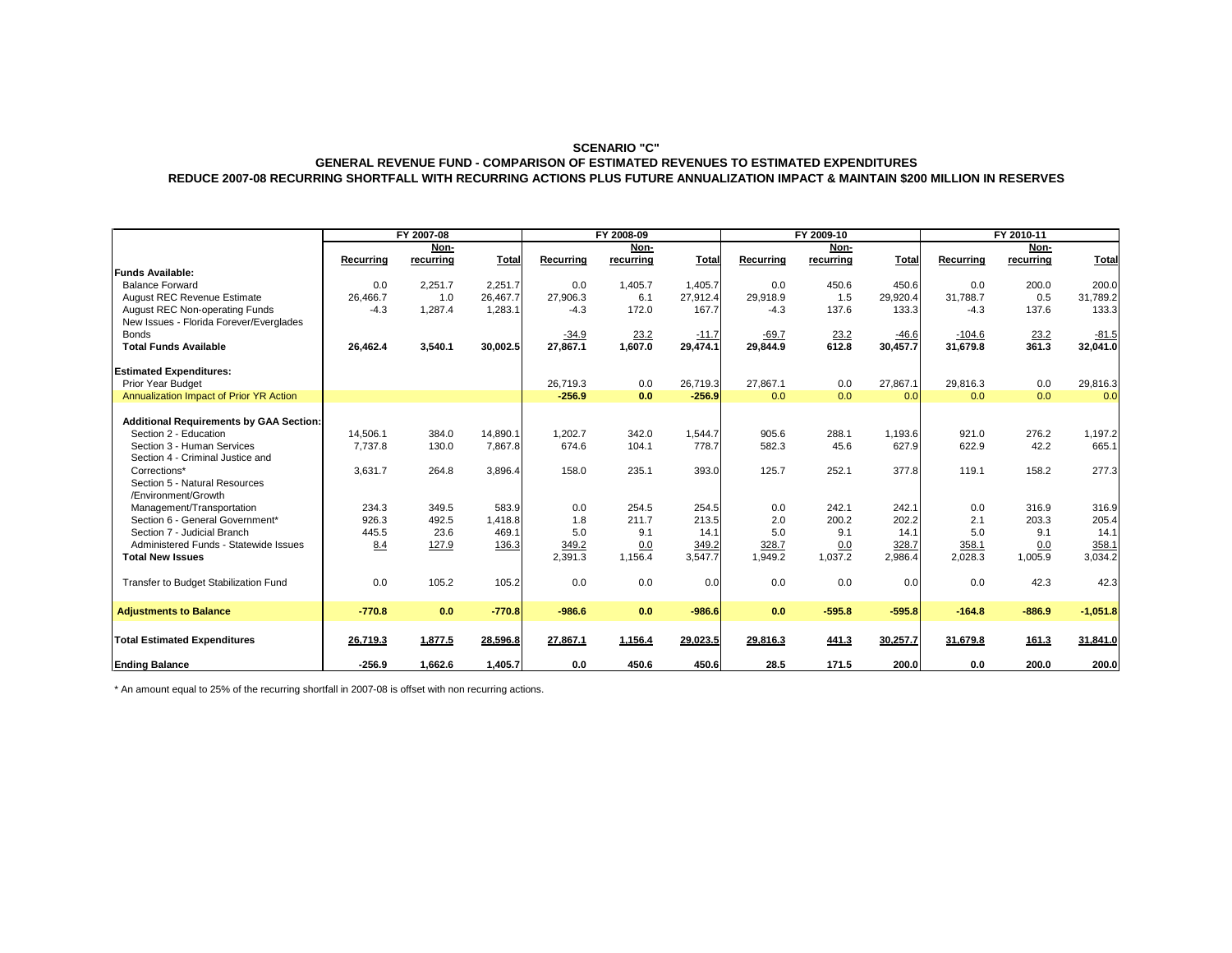# *FLORIDA ECONOMIC OUTLOOK*

*The Florida Economic Estimating Conference met in July of 2007 to revise the forecast for the state's economy. As further updated by EDR, the latest forecast shows the economy expanding at a much more modest pace, significantly slower than the 2004-05 banner year. Population growth continues to be the state's primary engine of economic growth, fueling both employment and income growth. All of the comments below are directed to the immediate planning horizon extending through Fiscal Year 2010-11.* 

#### *RECAP ~ Fiscal Year 2006-07 History*

The change in Gross Domestic Product (GDP) is frequently used to compare states. While Florida has significantly outperformed the nation in five of the past six years, two of these years (2004 and 2005) have been greatly influenced by the activity sparked by the 2004 and 2005 storms (primarily enabled by insurance payments). More recently, Florida returned to the national growth level.



Other factors are used to gauge the health of an *individual state*. Typically, the two principal economic measures are income and employment growth. Compared to the October 2006 Estimating Conference, these measures have shown that Florida grew at a slower pace than originally thought. Personal income growth, initially estimated at 7.5%, ultimately reached only 7.3% for Fiscal Year 2005-06 and dropped to 6.5% in Fiscal Year 2006-07. Similarly, employment achieved only 3.7% growth in Fiscal Year 2005- 06, even though the forecast called for 3.8%, and further declined to a modest 1.8% rate in Fiscal Year 2006-07.

While many near-term projections were revised downward in the February 2007 forecast for 2006-07, the final results proved to be generally worse than anticipated – particularly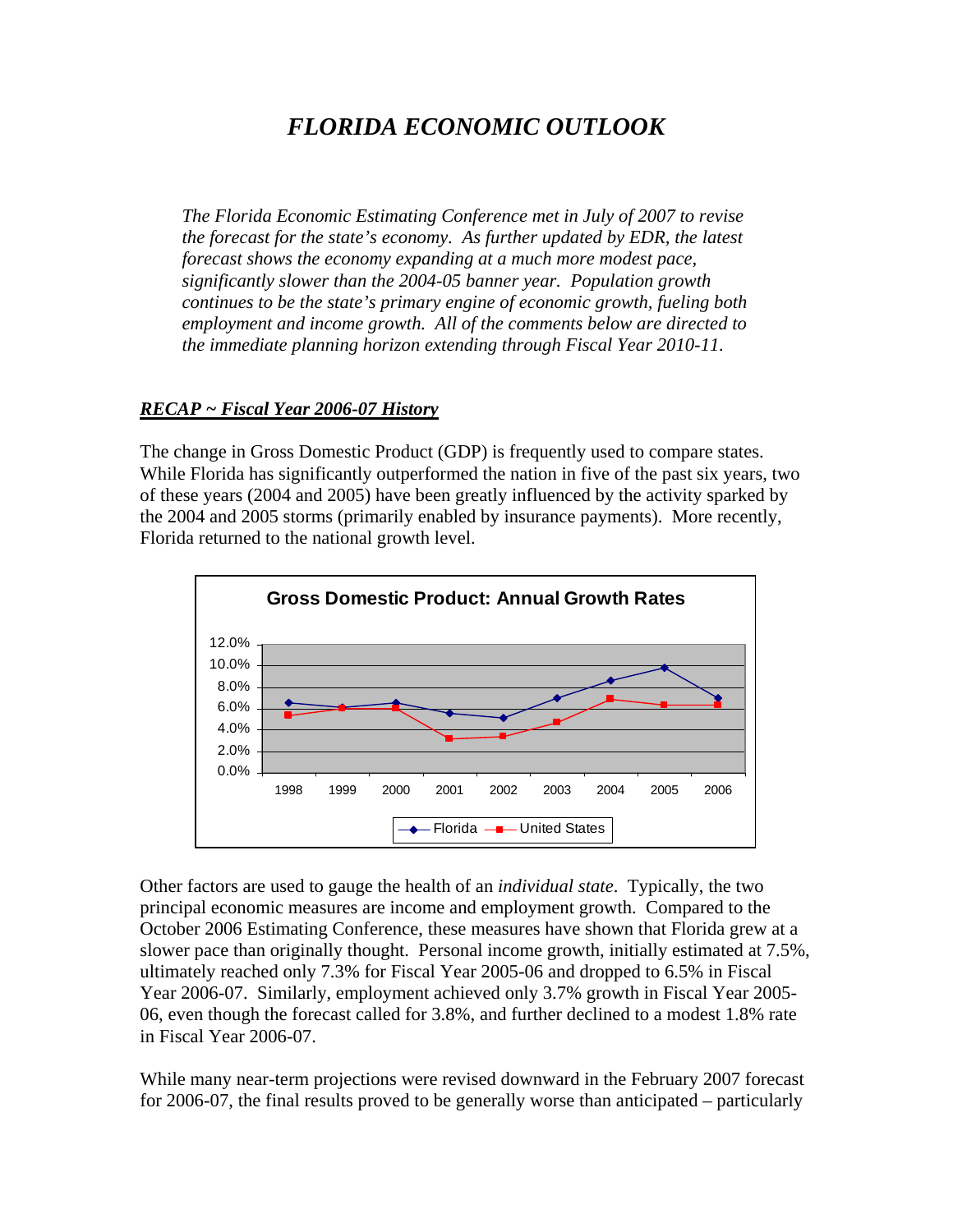in the housing-related areas. For example, the number of private housing starts was reduced by 6.6% in February and then by another 3.3% in the following July. Other sectors were also affected: the number of new light vehicle registrations dropped 3.6% in February and another 2.1% at the latest conference.

Throughout the 2006-07 fiscal year, the end of the housing boom coupled with increasing mortgage rates caused residential construction activity to dramatically lose steam. The Florida Economic Estimating Conference (FEEC) was expecting private housing starts to begin a slow decline in the early summer. In fact new activity plummeted below the anticipated levels through the end of the fiscal year. For Fiscal Year 2006-07, there were only 157,200 starts, a 42.2% decrease over the prior year. Much of this loss was attributable to single family starts which ended up falling 51% from the prior year to a level of 88,200 units. Adding to the housing woes, existing single family home sales ended the year 30% down from the prior year, with a 5% decline in median sales price.

### *FORECAST ~ Fiscal Years 2007-08 (base) through 2010-11*

*Income***...**Nominal personal income is projected to grow a modest 5.6% in Fiscal Year 2007-08, equaling the projection for the national forecast. However Florida's income growth is expected to rebound slightly next year to 6.6%, ending the Outlook period at 6.7%. Per capita income as adjusted for inflation exhibits the same pattern—in real terms, income is expected to increase only 1.3% this year, grow 2.3% in Fiscal Year 2008-09, and end the planning period at 2.7%. Much of the future strength in personal income can be attributed to accelerating wage gains due to upward pressure from the tightening labor market. Given lower productivity gains, this assumption may prove to be overly optimistic. However, property income and transfer payments will also contribute strength. After several years of declines and suppressed activity arising from low interest rates and a stock market that was moving sideways, growth in property income is projected to average 8.2% this year, nearly matching last year's level. It is expected to reach 10.7% in Fiscal Year 2008-09, 10.8% in Fiscal Year 2009-10, and 8.5% in Fiscal Year 2010-11.

*Employment***...**According to the latest nationwide data, Florida had a job growth rate (1.6% in July) just above the national average. This ranks Florida third in job growth among the ten most populous states, behind Texas and California. The state's job growth has been slowing since reaching a peak of 5.2% in September 2005. The current slowdown is primarily attributable to declines in the construction industry. Future years will likely see stronger levels of growth than the current year, but still significantly below the 2004-05 banner year. Overall employment is projected to grow just 0.9% in Fiscal Year 2007-08, increase to 1.8% in Fiscal Year 2008-09, 2.6% in Fiscal Year 2009-10 and then return to 2.4% in 2010-11.

Conversely, Florida's latest unemployment rate (3.9% in July) was the lowest among the 10 most populous states, although higher than it was a year ago. The national average was 4.6%. The July number is higher than expected for Florida – the estimate anticipates future levels of 3.74%, 3.52% and 3.48% over the next three years.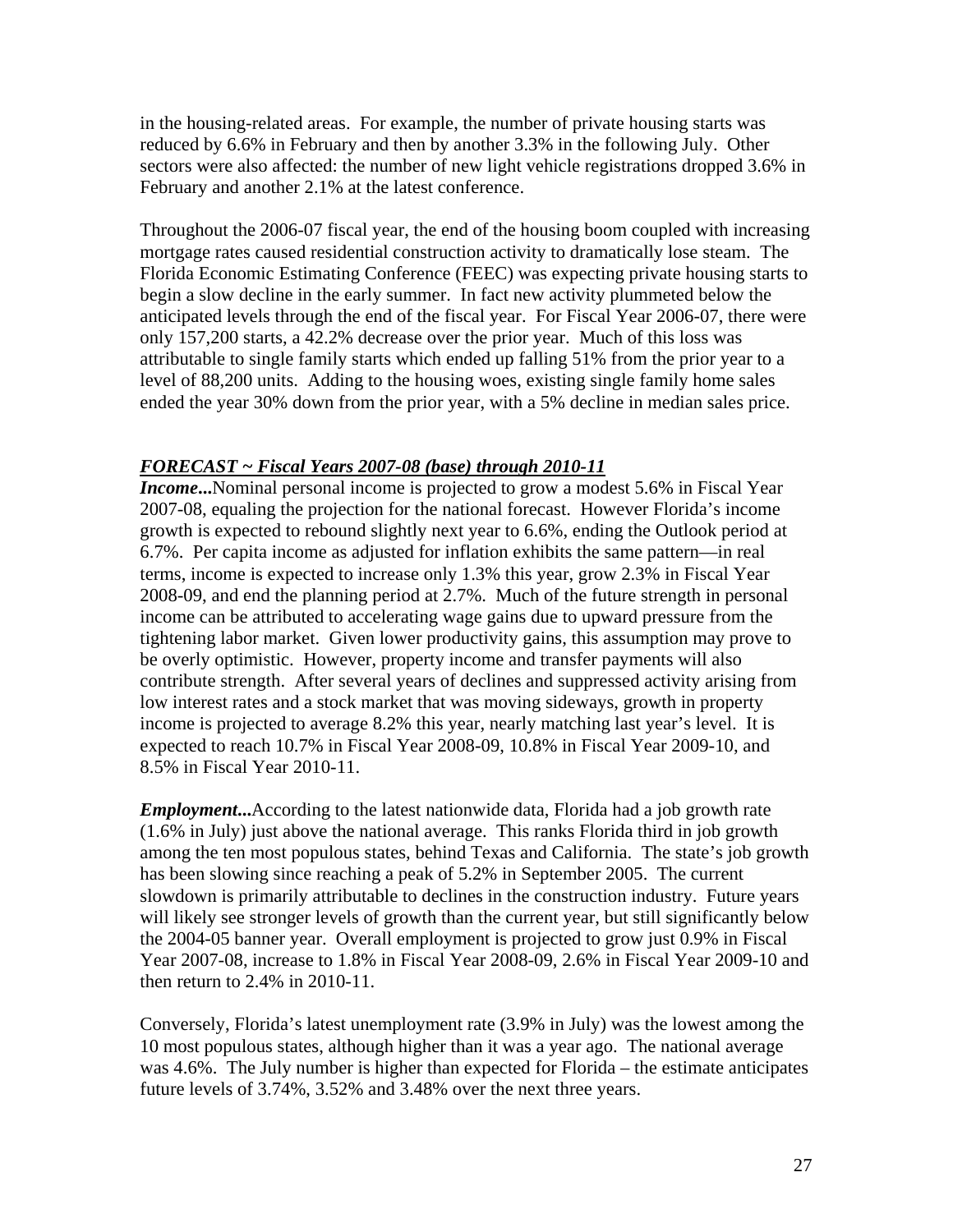| <b>Florida Industry</b>                    | <b>Percent of Total</b><br><b>Average Annual</b><br><b>Employment, 2006</b><br>(preliminary) | <b>Average Annual</b><br><b>Wage, 2006</b><br>(preliminary) |
|--------------------------------------------|----------------------------------------------------------------------------------------------|-------------------------------------------------------------|
| Total                                      |                                                                                              | \$38,498                                                    |
| <b>Natural Resource and Mining</b>         | 1.2%                                                                                         | \$24,185                                                    |
| Construction                               | 8.0%                                                                                         | \$40,744                                                    |
| Manufacturing                              | 5.1%                                                                                         | \$45,732                                                    |
| <b>Trade, Transportation and Utilities</b> | 20.0%                                                                                        | \$35,305                                                    |
| Information                                | 2.1%                                                                                         | \$55,016                                                    |
| <b>Financial Activities</b>                | 6.8%                                                                                         | \$54,488                                                    |
| <b>Professional and Business Services</b>  | 16.9%                                                                                        | \$41,676                                                    |
| <b>Education and Health Services</b>       | 11.8%                                                                                        | \$39,804                                                    |
| Leisure and Hospitality                    | 11.4%                                                                                        | \$20,037                                                    |
| Other services                             | 3.1%                                                                                         | \$26,983                                                    |
| Government                                 | 13.4%                                                                                        | \$42,980                                                    |

Currently, the fastest growing industry in Florida is Education and Health Services, with most of the growth attributable to gains in Health Services. Beginning in Fiscal Year 2008-09 and continuing throughout the forecast period, the growth industry will shift to the professional and business services sector. This employment sector is expected to add nearly one-half of the new jobs forecast for Fiscal Year 2008-09. After growing 2.1% this year, it is projected to expand another 4.9% in Fiscal Year 2008-09 and 5.2% in 2009-10 before decelerating to 4.5% in 2010-11. Slightly over half of the growth in this industry is concentrated in employment agencies, temporary help and leasing services, janitorial and cleaning services, exterminating and pest control services, and landscaping. In this respect, Florida is part of a national trend. According to the U.S. Department of Labor, the employment services sector is expected to be among those that provide the most new jobs. However, Florida differs from the nation in that our single fastest growing industry does **not** continue to be education and health services. In part, this is a data collection problem. Many companies providing temporary help and leasing services are actually benefiting the other sectors.

Three industry sectors are expected to shed jobs this year: natural resources and mining, manufacturing, and construction. Altogether 62,300 jobs will be adversely affected, with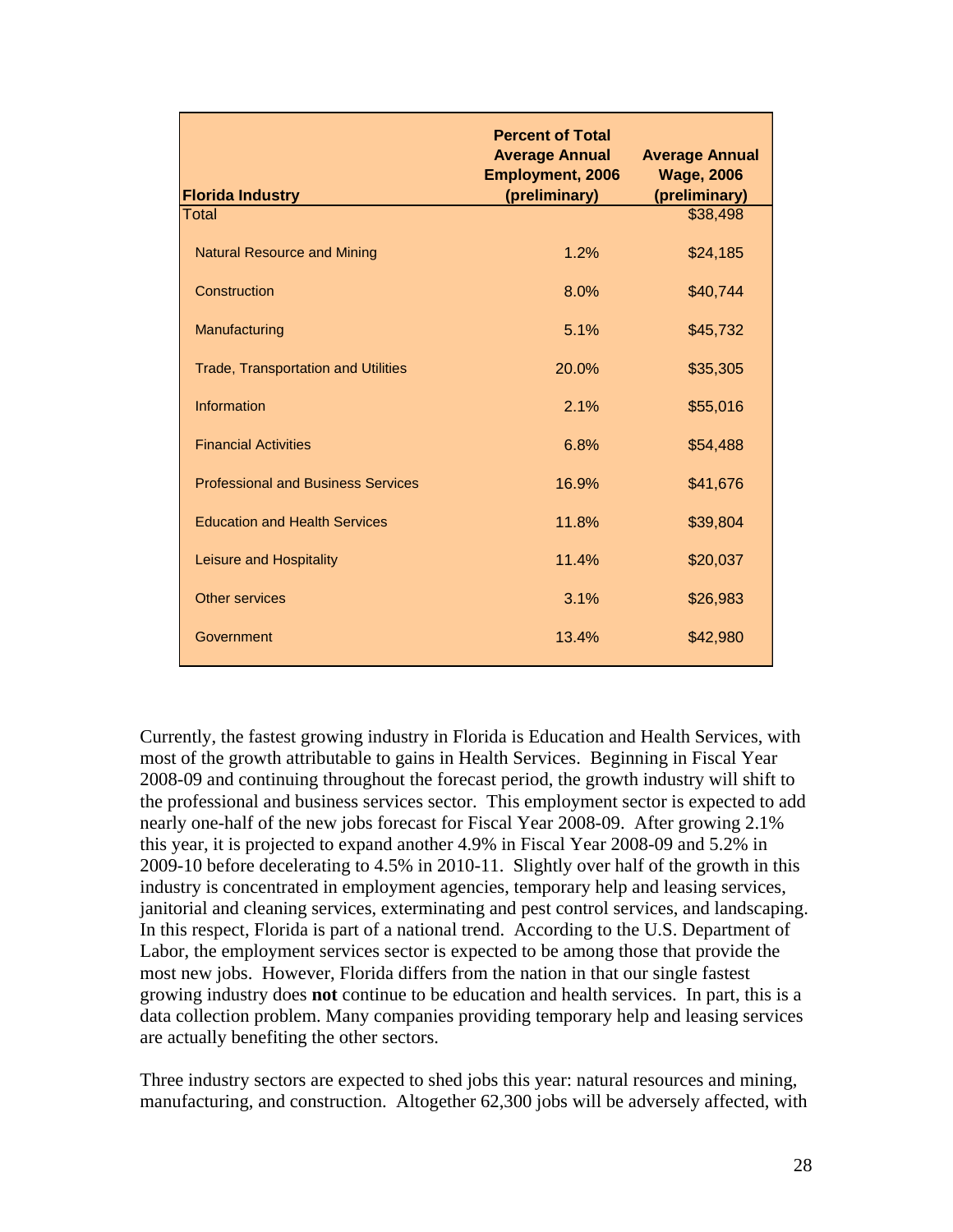95% of them coming from the construction sector. After three years of phenomenal growth, this is consistent with the much weaker housing market forecast. Strength will not return to this industry during the forecast period, although growth returns in Fiscal Year 2009-10.

All other sectors are expected to expand, albeit somewhat modestly. While the information services industry is expected to gain jobs in Fiscal Year 2007-08 after losing jobs during most of the prior four years, the forecast calls for employment to increase an additional 0.7% in each of the next two years and then further expand by 1.1% in 2010- 11.

The overall unemployment rate is expected to reach 3.71% this year, higher than the 2006-07 banner year. From there it gradually rises to 3.74% in Fiscal Year 2008-09 as the labor force expands faster than the economy can absorb the new entrants and then drops back to 3.48%. Each of these levels is significantly less than the projected national averages. In July 2007, unemployment reached 4.6% nationally. A noteworthy twentytwo Florida counties (fully one-third of the total) had unemployment rates higher than that (although the data has not been seasonally adjusted).

*Construction*... Vigorous home price appreciation that outstripped gains in income and the use of speculative financing arrangements made Floridians particularly vulnerable to the decelerating housing market and interest rate risks. In 2006, almost 47% of all mortgages in the state were considered to be innovative (interest only and pay option ARM). With the federal funds rate standing at 5.25%, the meltdown in the subprime mortgage market and the subsequent credit crunch, housing starts are well into a significant decline that continues through Fiscal Year 2007-08 before beginning a modest rebound. Single-family starts are the primary driver. Total construction expenditures follow a similar pattern, never returning to the 2005-06 level during the forecast. Growth in private nonresidential construction is projected to decelerate to 7.9% this year from a high of 16.7% in Fiscal Year 2006-07, and then moderate more in the out-years. Meanwhile, after posting an 18.3% gain last year, public construction activity is projected to expand 10.9% this fiscal year and then decline 6.7% next year, before returning to modest growth.

*Population & Other...Population growth has hovered between 2.0% and 2.6% since the* mid 1990's; however, the population growth rate of 2.25% for next year reflects the highest rate that will be achieved over the immediate forecast period. This number will likely be reduced at the next Estimating Conference, but even so, the annual growth rate is expected to stay around 2% throughout the planning horizon. This allows Florida to stay on track to become the third largest state in the nation sometime shortly after 2010, surpassing New York. And in 2007, the state's age mix will shift for the first time to produce a higher percentage of persons aged 45-64 than persons aged 25-44, a phenomenon arising from the aging baby boom population. For more information on Florida's population, please see the section entitled *Demographic Projections and Composition* in this report.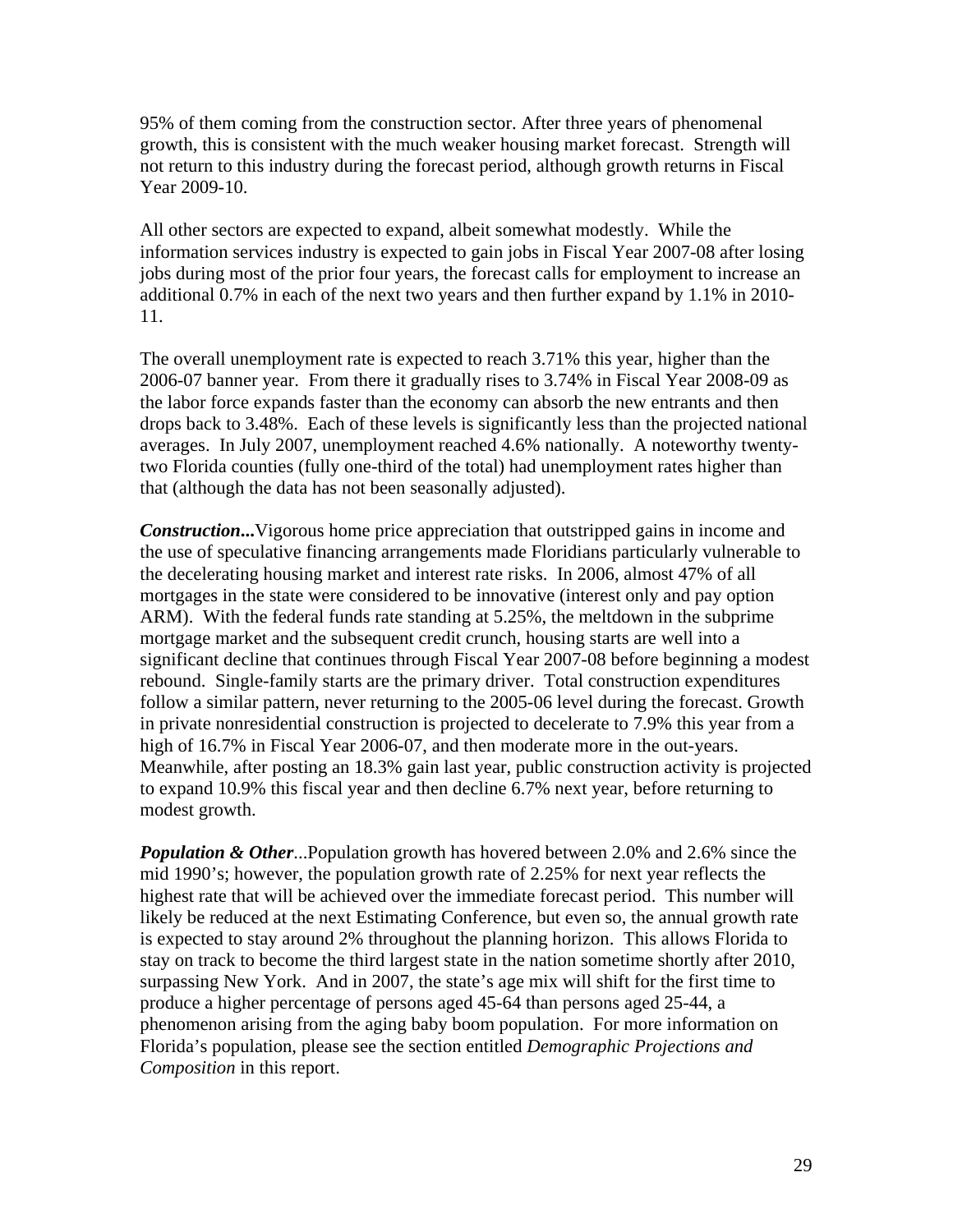# *FLORIDA DEMOGRAPHIC PROJECTIONS AND COMPOSITION*

*The Florida Demographic Estimating Conference met in February 2007 to revise the forecast for the state's resident population growth. The short-term forecast shows population growth slowing slightly in the next few years, in response to a slowing housing and job market. Population growth expanded at a compound growth rate of 2.3 percent since July 1, 2000, and is forecast to slow slightly to 2.1 percent in the period between Fiscal Year 2007-08 and Fiscal Year 2010-11.* 

#### *Florida's Resident Population*

Florida's population growth drives the state's economy, primarily through employment, housing, income, and sales tax revenue. The state's past population growth has helped establish Florida as a leader in new jobs, creating more net new jobs than any other state between July 1, 2000 and July 1, 2007.

Even the devastating 2004 hurricane season did not keep Florida from continuing to grow at record numbers. Florida expanded at a historic level during Fiscal Year 2003-04, with 439,279 new residents, exceeded only by the expansion in two fiscal years in the early 1970s (Fiscal Year 1971-72 and Fiscal Year 1972-73). Growth remained above the 400,000 mark in each of the next two fiscal years, even though it slowed slightly during Fiscal Year 2004-05 to 407,284. During Fiscal Year 2005-06 Florida's population growth was 417,524.

Florida's population growth is expected to have slowed during Fiscal Year 2006-07, adding 378,914 residents in response to Florida's sluggish housing market and weaker over-the-year job growth.

According to *The Harris Poll* (August 2006), Florida ranked third (after California and Hawaii) as the state that U.S. adults would choose to live in if they could live in any state outside of their own. In the future, Florida is expected to continue to be a magnet for residents from other states and countries.

### *Population Growth for Fiscal Year 2007-08*

Florida's resident population is forecast to grow by 416,136 residents during Fiscal Year 2007-08. Population growth is due mostly to net migration (more people moving into than out of the state). Net migration is expected to represent 85.7 percent of the gains in population, adding about 977 residents per day during Fiscal Year 2007-08. The remainder of the population growth is due to natural increase (more births than deaths).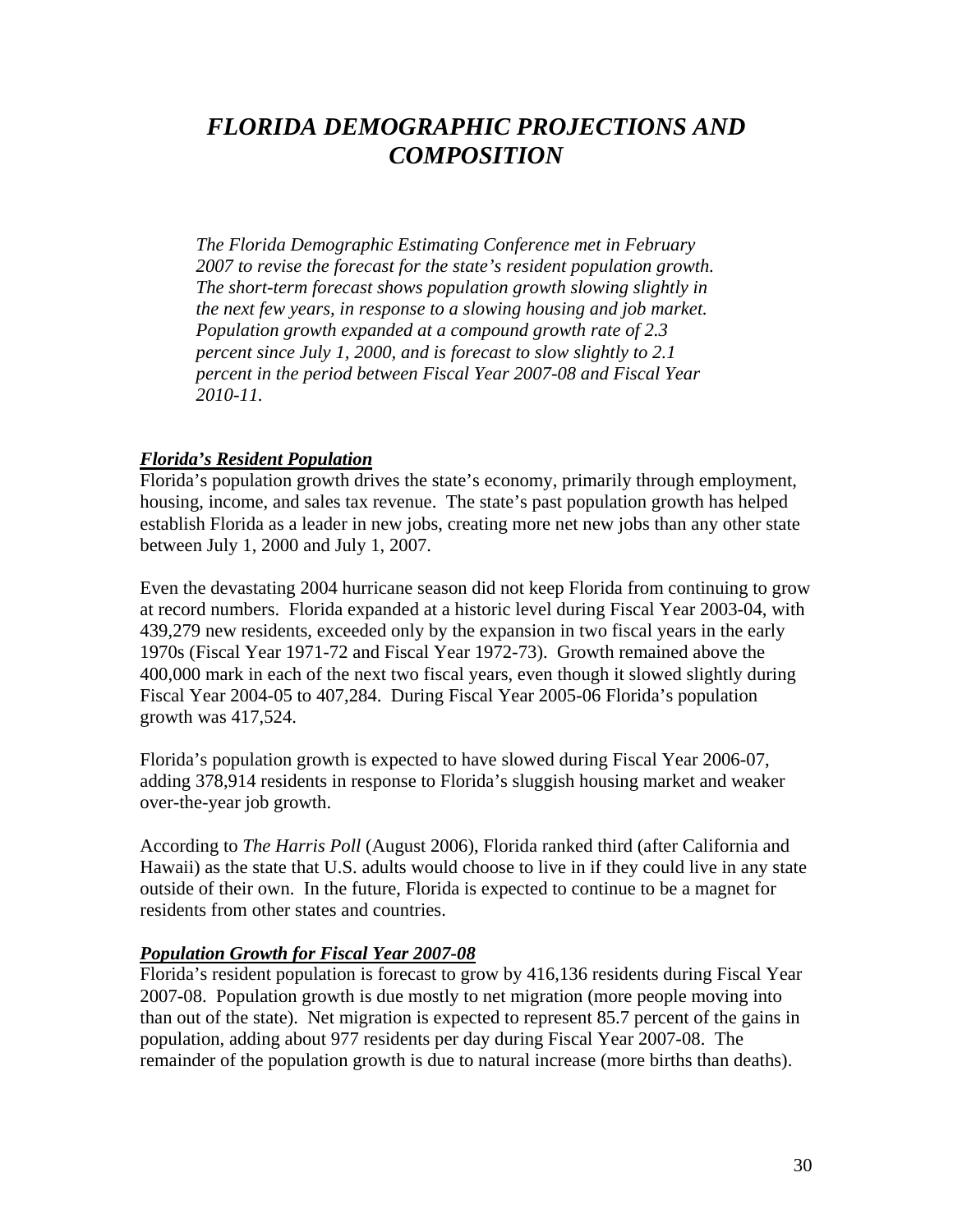### *Forecast ~ Fiscal Years 2008-09 through 2010-11*

Florida is forecast to break the 20 million mark during the forecast horizon, gaining 1,220,709 residents over the next three fiscal years. Florida is also expected to become the third most populous state, surpassing New York shortly after 2010. Eighty six percent of the growth will be due to net migration, while the remaining 14 percent will be due to natural increase. Net migration has been the key to Florida's population growth, representing between 75.2 and 95.5 percent of Florida's population growth since Fiscal Year 1970-71. The graph below shows the strong population growth currently projected through the end of Fiscal Year 2010-11.



Source: Demographic Estimating Conference, February 2007.

### *Demographic Composition*

There are slightly more women than men in Florida, 51 percent versus 49 percent, respectively. The relationship of women to men in Florida is similar to the United States as a whole, where women represent 50.7 percent of the population.

Based on the latest household survey data for 2005 from the U.S. Department of Commerce, Bureau of the Census, Florida's median age was 39.5 years. This ranked Florida sixth in the nation in terms of median age; with higher median ages recorded only in Maine, Vermont, West Virginia, Montana, and Pennsylvania.

By the end of Fiscal Year 2007-08, the number of school age children in Florida (ages 5- 17) is projected to be 3,117,912, representing 16.2 percent of total population. This percentage peaked in the mid 1960's (end of Fiscal Year 1965-66) reflecting the end of the baby boom generation's birth cycle. Since then, school age population has declined as a percentage of total population, reaching a low of 15.5 percent at the end of Fiscal Year 1988-89; while the number of children age 5-17 plateaued between end of Fiscal Years 1972-73 and 1984-85, ranging between 1,773,598 and 1,830,821 per year. Even though the number of school age children is forecast to continue to increase over the 3 year forecast horizon, the percent of total population aged 5-17 is expected to slow slightly to 15.9 percent by the end of Fiscal Year 2010-11 from 16.2 percent at the end of Fiscal Year 2007-08.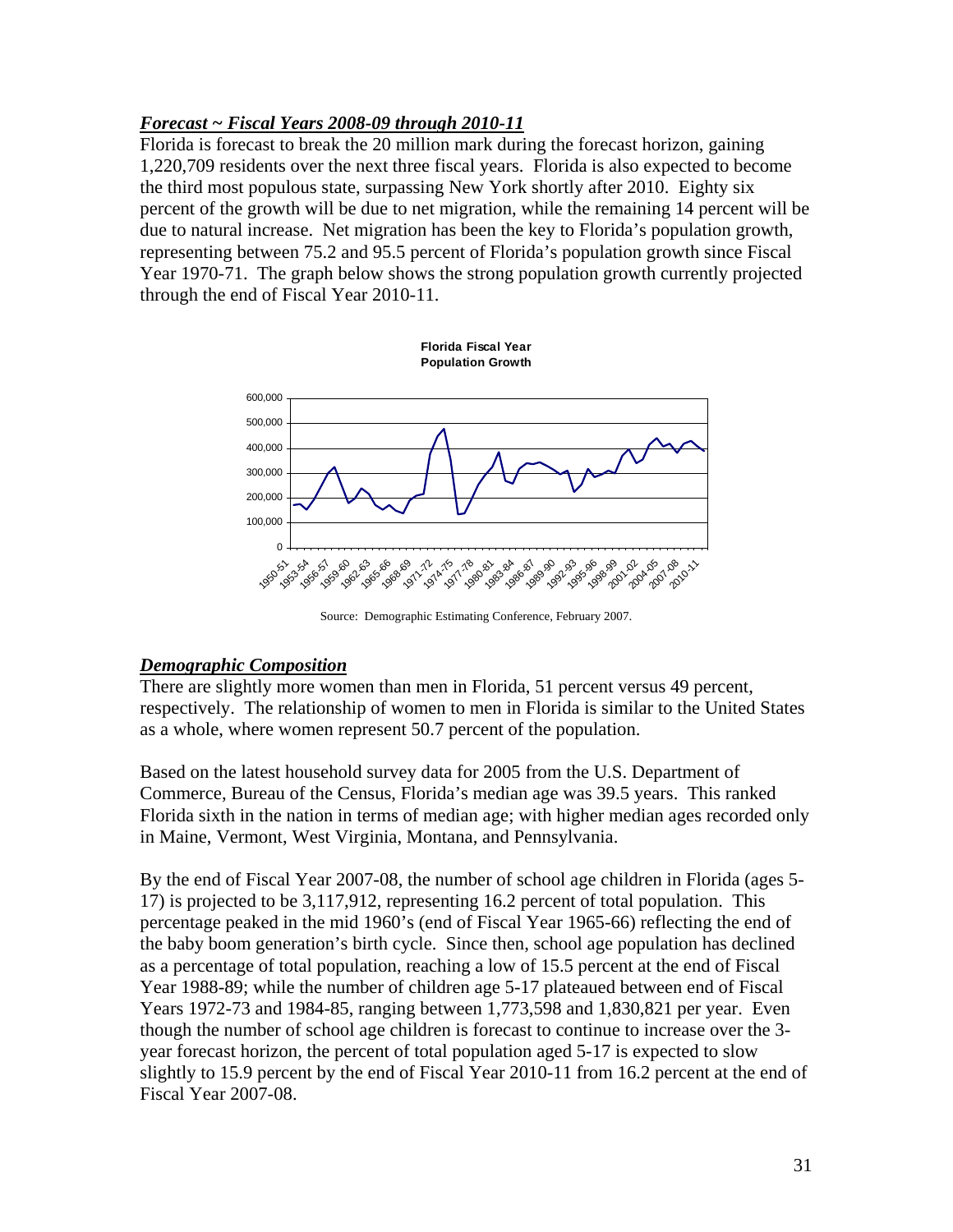

Source: Demographic Estimating Conference, February 2007.

Over the decade, the share of prime working age residents (ages 25-54) is forecast to decline from 41.0 percent of the total population at the end of Fiscal Year 2000-01 to 38.9 percent at the end of Fiscal Year 2010-11. Even though the percent of prime working age population is expected to decline over the decade, most age groups will continue to increase in actual numbers, with the exception of those in the 40 to 44 age group which has already started declining in number and the 45 to 49 age group that is forecast to decline by over 5,000 during Fiscal Year 2010-11.

The number of residents aged 50-64 is expected to grow by almost 50 percent over the ten year horizon, reflecting the aging baby boom generation. The population aged 55 and older is expected to account for just over 30 percent of Florida's total population by the end of Fiscal Year 2010-11. Over the decade, large percentage gains are also expected in the number of residents aged 80 and over (over 45 percent).



#### **Percent of Total Population**

Source: Demographic Estimating Conference, February 2007.

.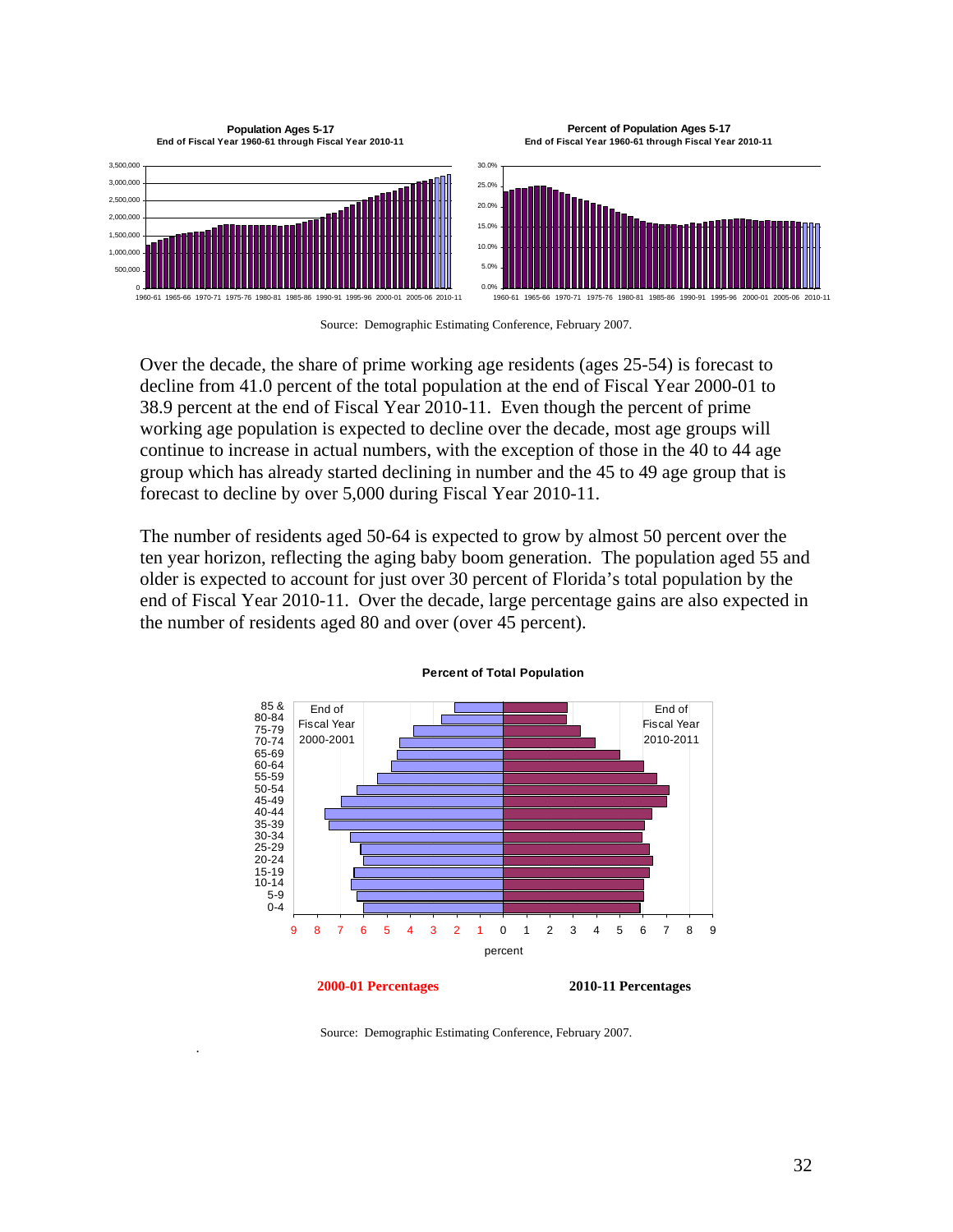Over the 3-year forecast horizon, the age groups (categorized by five-year increments) that will expand at a faster annual growth rate than the state are: 25-29; the age groups between 50-74; and 85 and older. The baby boomer and retiree age groups (age 45 and older) are projected to represent 43.5 percent of Florida's population by July 2008 and are forecast to expand at a compound annual growth rate of 2.9 percent (faster than the overall population rate of 2.1 percent), representing 44.6 percent of the total population by the end of Fiscal Year 2010-2011.



Source: Demographic Estimating Conference, February 2007.

Florida's population is also becoming more diverse. The 2000 Census showed that 16.8 percent of Florida's population was Hispanic or Latino. By the end of Fiscal Year 2010- 11 this percentage is expected to increase to 22.5 percent. Whites comprised 82.2 percent of Florida's population in 2000, while blacks accounted for 15.4 percent. By the end of Fiscal Year 2010-11 these percentages are expected to be 80.1 percent for whites and 16.9 percent blacks.

Florida is a high migration state, with only one-third of its residents born here. Almost one-fifth of Florida's population is foreign born, and about one-fourth of Floridians aged 5 and over indicated that they speak a language other than English at home. Most of Florida's foreign born population is from Latin America, with the greatest number from the country of Cuba. However, Miami-Dade is currently the only county in Florida where the majority of the households (62.9 percent in 2005) speak Spanish. The Census Bureau has estimated that in 39.2 percent of these Spanish speaking households, all household members aged 14 years old and over have at least some difficulty with English.

#### *Summary*

Over the forecast horizon, several demographic factors will present challenges for the state's policy makers as the baby boom population begins to enter retirement age. Most importantly, Florida will need to prepare for a more diverse and aging population with its corresponding demands on services.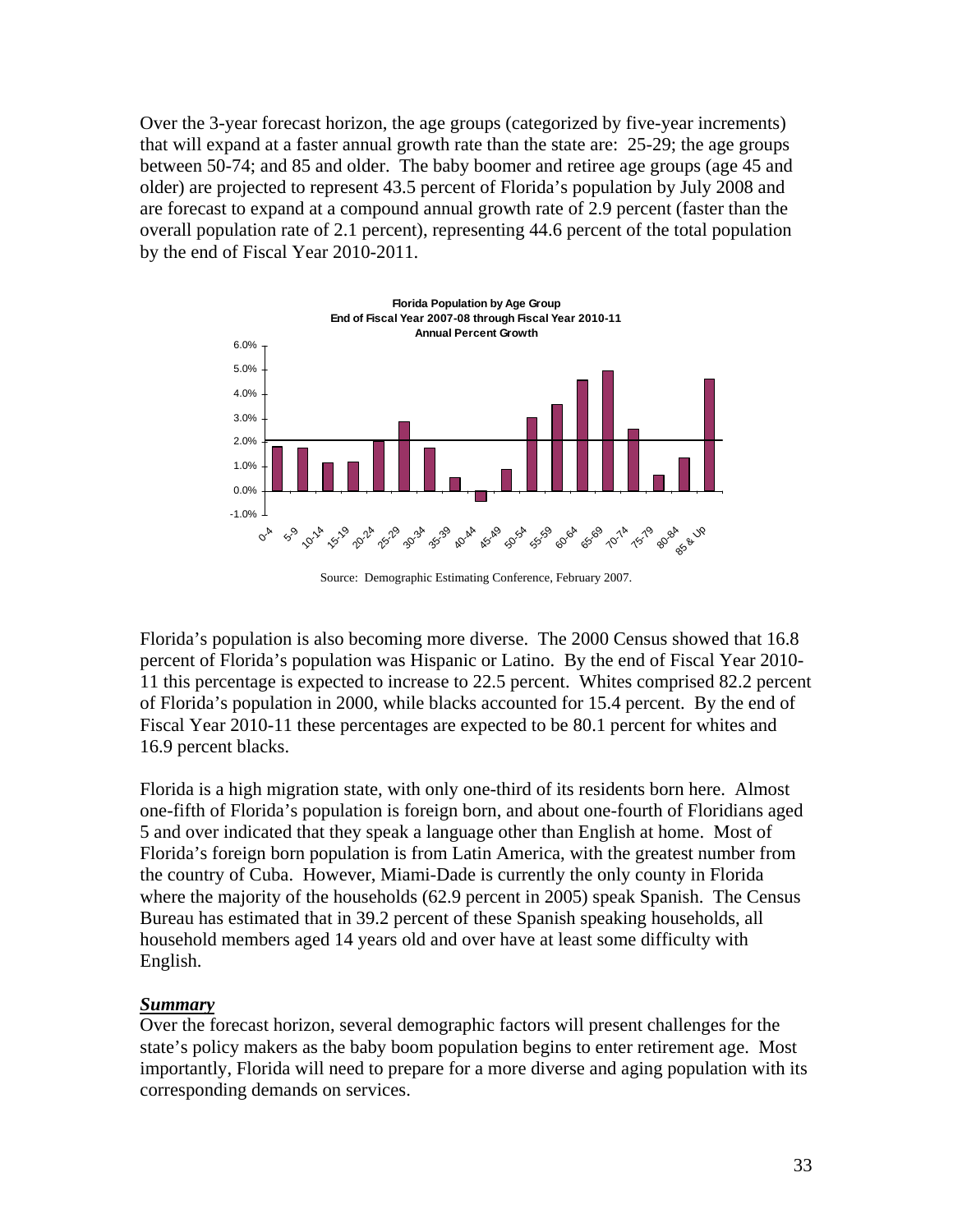# *REVENUE PROJECTIONS*

Throughout the spring and summer, the Revenue Estimating Conference met to revise estimates for Fiscal Year 2006-07 and to develop new forecasts for the upcoming years. Revenue projections were generally weakened relative to the prior forecasts, especially in the early years. Even so, significant amounts of non-recurring dollars still exist in the near-term from the windfalls arising from unanticipated tax collections in prior years. Several major revenue sources are discussed below.

#### *General Revenue Fund:*

Since the General Revenue Estimating Conference held in March, the housing market has further deteriorated – finally beginning to spill over into business and consumer spending. Altogether, the Revenue Estimating Conference has reduced its General Revenue outlook by nearly \$1.5 billion for Fiscal Year 2006-07 and 2007-08. Final collections for Fiscal Year 2006-07 were below estimate by \$380.5 million or slightly more than 1.4%. For Fiscal Year 2007-08, expected revenues were decreased by approximately \$1.1 billion or about 4% from the earlier forecast.

Final revenue collections for Fiscal Year 2006-07 were 2.5% lower than the prior fiscal year. However, positive revenue growth is expected to resume in Fiscal Year 2007-08, ending just slightly above the Fiscal Year 2006-07 level but still below the 2005-06 level. The revisions to the forecast are primarily attributable to the deeper than expected downturn in the housing market and the resulting impacts on other sectors of the economy. While the state's forecast mirrors the national outlook in significant ways, the heightened level of speculative activity and second-home buying in Florida made it particularly vulnerable to the widely anticipated real-estate market slowdown. The underlying Florida economy remains sound, and continuing overall job growth bolsters the rest of the estimate. These economic conditions influence the forecast in the following ways:

- Sales Tax collections which had been bolstered by record-level housing construction are significantly weaker. Related spending for items like furniture and appliances has also slowed as existing home sales dropped to monthly levels last seen in 1997. Further, Floridians have begun to curtail other purchases like automobiles as the wealth effect from housing price appreciation diminishes. Business-related purchases have also slowed and are expected to remain lower than previous estimates. These adjustments are likely to persist throughout the forecast period.
- **Documentary Stamp Tax and Intangibles Tax** collections are expected to continue declining as the adjustment to higher interest rates, stricter lending standards and high housing prices take hold. Prices and sales will further weaken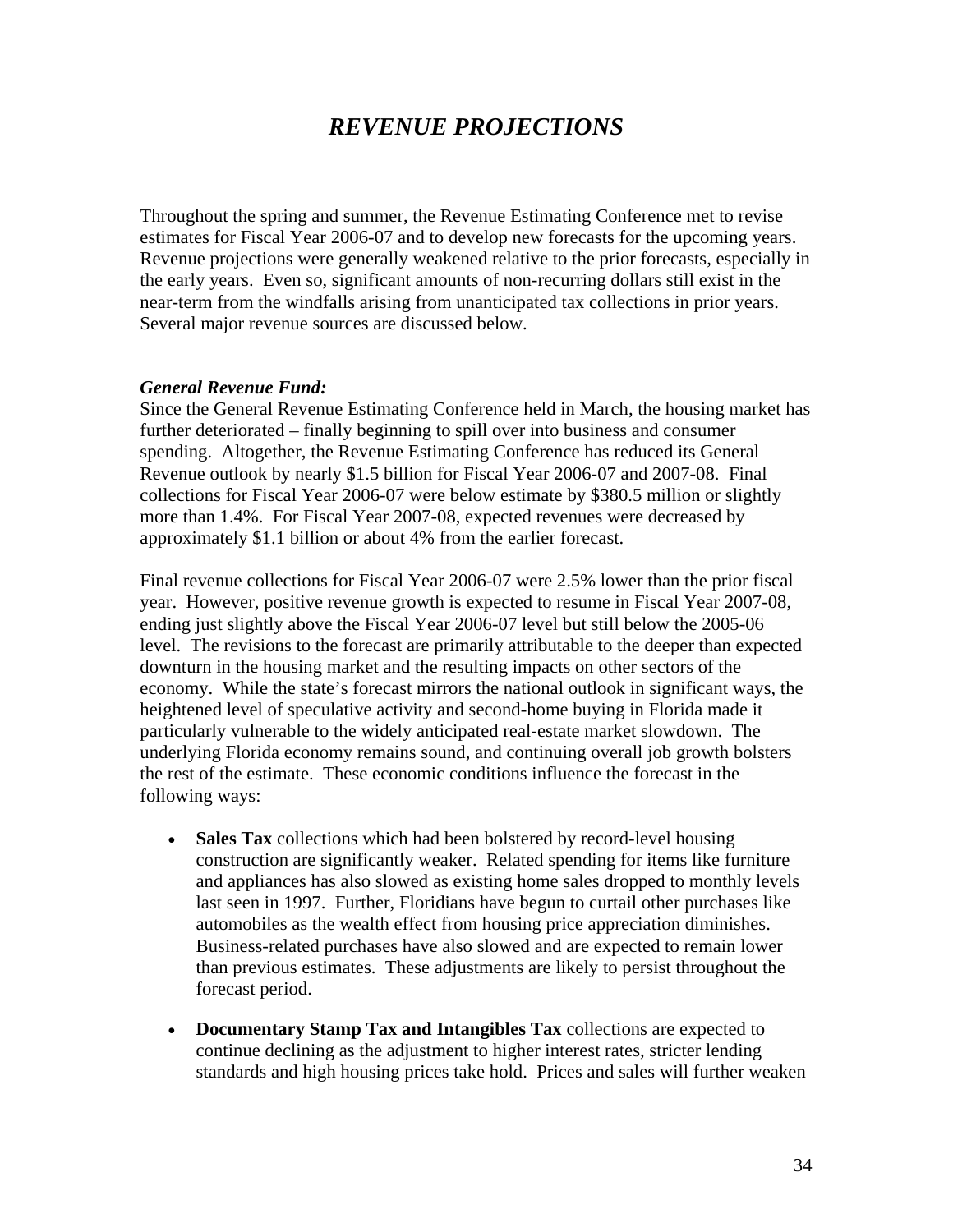– exerting downward pressure on collections until the current housing inventory clears.

• After experiencing unprecedented growth over the last several years**, Corporate Income Tax** collections are expected to maintain previous gains, while beginning to stabilize. After reaching an historic growth rate of 39.1% in Fiscal Year 2005- 06, receipts returned to a more modest growth rate of 1.6% in Fiscal Year 2006- 07 and a small projected gain (1%) in Fiscal Year 2007-08. The lower growth rates are largely due to: (1) weaker profits in companies previously benefiting from the overheated real estate market, and (2) compressed profit margins caused by rising labor costs.

While the housing outlook has worsened in the short run causing a further downward revision to the estimates, normal growth rates are anticipated to return by Fiscal Year 2008-09.



 *Note: Several years had tax increases which distort year-over-year changes.* 

#### *Documentary Stamp Taxes:*

*(a portion of these dollars fund general revenue and the rest is associated with various trust funds)* 

The new forecast reflects conditions that prove Florida to be beyond the end of the real estate boom and even dipping below normal patterns of construction and real-estate activity. These conditions are generally expected to last throughout calendar year 2008, with a slow return to a more sustainable growth pattern in 2009. As the primary driver of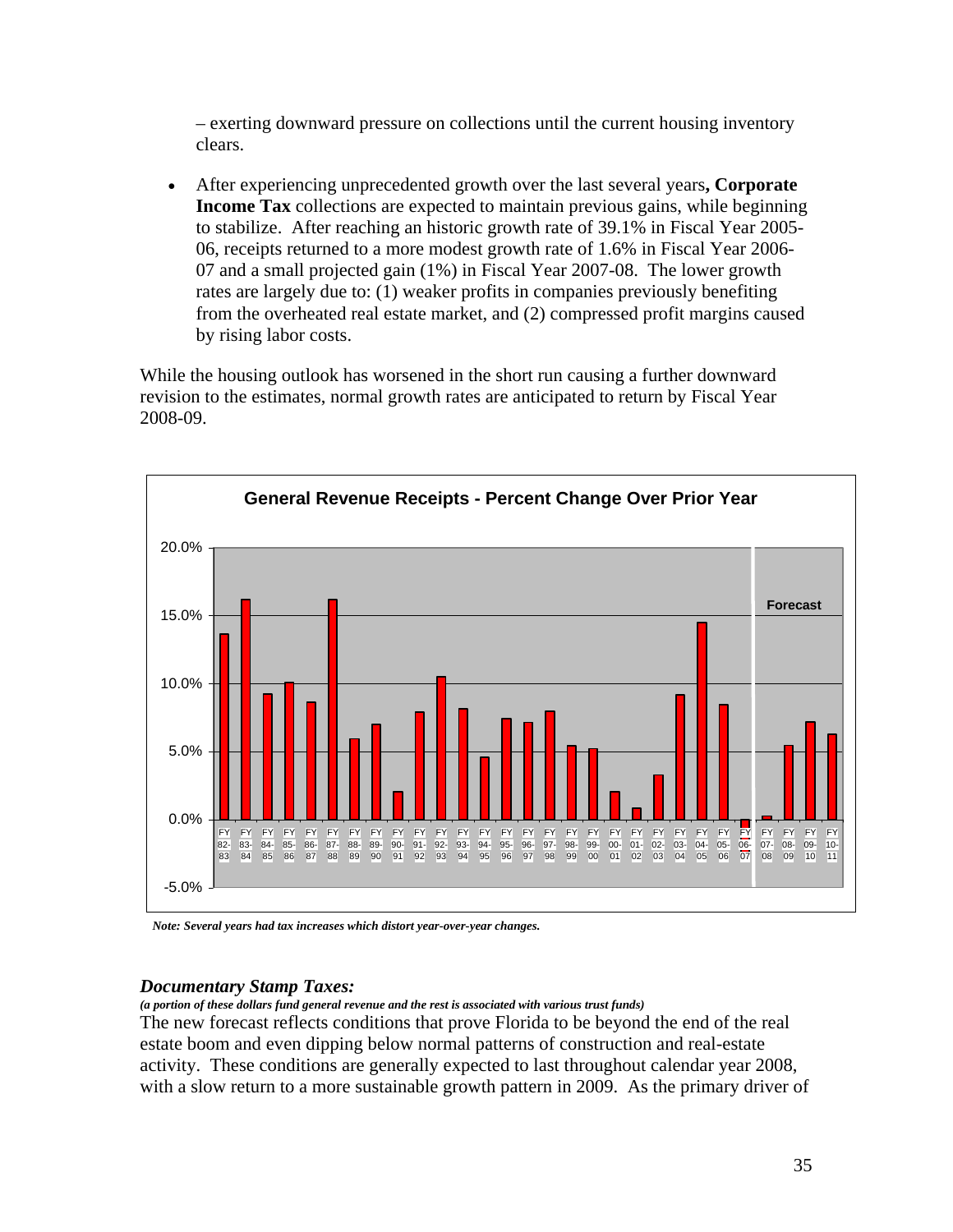the five-year run-up in total documentary stamp tax collections, the state of Florida's housing market is inextricably linked to this revenue source.

The boom, characterized by double-digit growth in home sales and price appreciation, played a significant role in Florida's past economic performance. Among other things, recent data has indicated year-over-year sales of existing homes dropped for the third consecutive July, with 2007 sales comprising only 54% of the 2005 level. Levels this low have not been seen since 1997. Similarly, median sales prices have declined by 5% since last July, affecting nearly every one of the state's metropolitan statistical areas.

According to the latest Florida Economic Conference, housing starts will continue falling through Fiscal Year 2007-08 before beginning a modest rebound in 2008-09. Total construction expenditures follow a similar pattern, never returning to the 2005-06 level during the immediate forecast (Fiscal Year 2010-11). On the other hand, growth in private nonresidential construction is projected to decelerate to a still healthy 7.9% this year, and then moderate in the out-years. Meanwhile, after posting an 18.3% increase last year, public construction activity is projected to expand another 10.9% this fiscal year before dipping into negative territory next year.

Documentary Stamp tax collections are expected to continue declining as the adjustment to higher interest rates, stricter lending standards and high housing prices take hold. Prices and sales will further weaken – exerting downward pressure on collections until the current housing inventory clears.

Total annual collections were greatest in Fiscal Year 2005-06 at \$4.1 billion. In comparison, the forecast for this year is only \$2.8 billion, a 13.6% decline over last year. Modest growth is expected in 2008-09 (2.9%) before growth returns to more normal levels for the remainder of the forecast.

### *Lottery, Slots & the Educational Enhancement Trust Fund:*

Dedicated to educational programs, **lottery** and slots dollars are used to fund the Educational Enhancement Trust Fund (EETF). The Revenue Estimating Conference for lottery revenues increased expected distributions to the EETF from current projections by \$3.1 million in 2006-07 and by \$5.2 million in 2007-08. These amounts represent relatively small increases to the lottery-based transfers: receipts over the next few years range from \$1.26 billion in Fiscal Year 2007-08 to \$1.32 billion in Fiscal Year 2010-11. These figures translate into modest growth rates of 0.6% in 2006-07, 1.8% in 2007-08, 0.8% in 2008-08 and 2% in both 2009-10 and 2010-11. Flagging scratch-off sales and a mature on-line game are the primary causes of the slow growth.

The Conference addresses the impact of the **slot machine** tax as a separate issue. In July, the Conference adopted revised estimates for tax revenues from slot machine operations for fiscal years 2007-08 through 2010-11. The anticipated EETF transfers were reduced as follows: in 2007-08 from \$196.2 million to \$113.5 million, in 2008-09 from \$275.3 million to \$123.6 million, in 2009-10 from \$333.7 million to \$151.6 million, and for 2010-11 from \$354.0 million to \$172.9 million.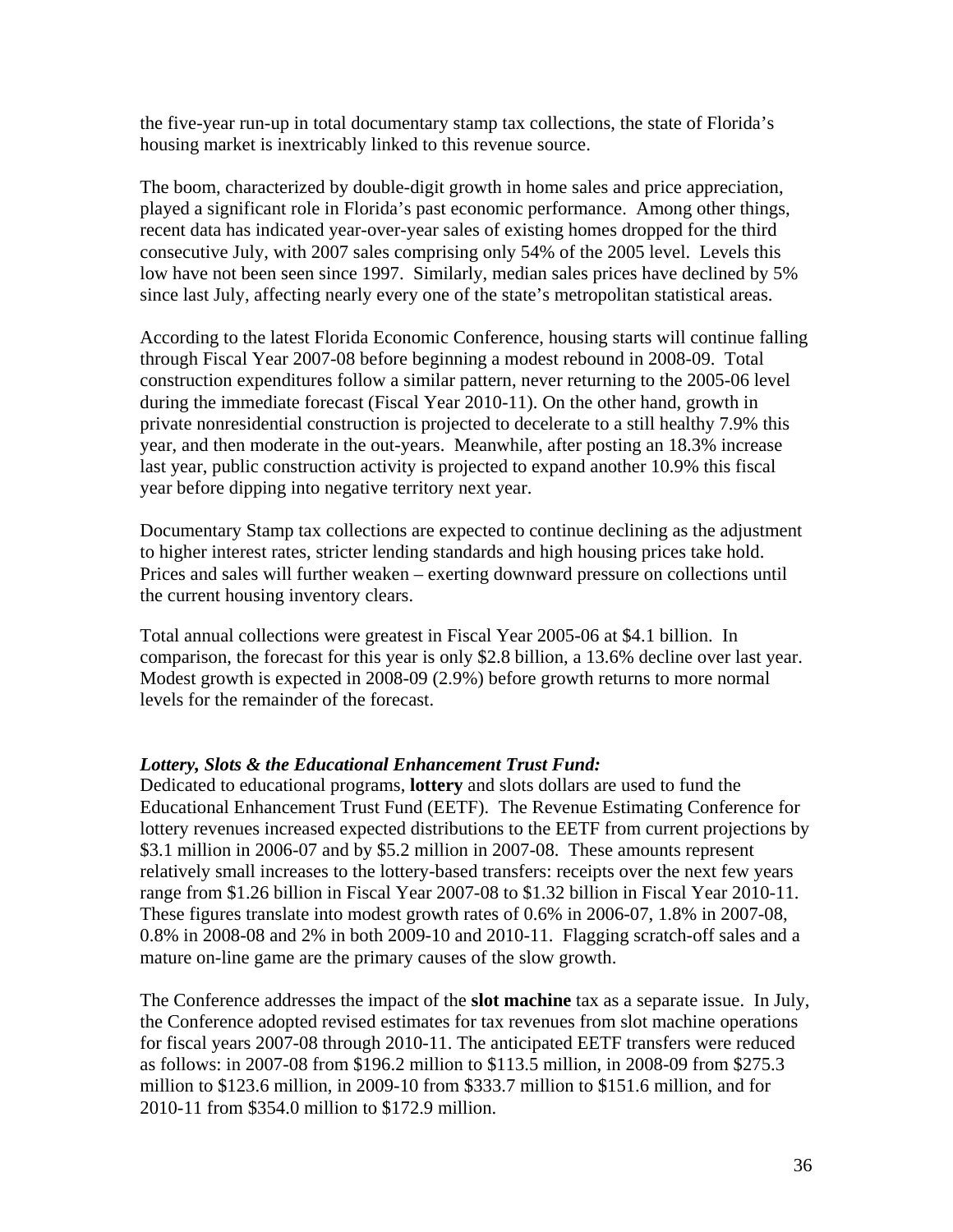Several factors influenced the adjustment to the estimate. First, updated information about when Dania Jai-Alai will open and about how many terminals the facilities will have operating at different points in time caused a softening of the estimate. The addition of new terminals has been greatly reduced from the prior forecast. Second, the new forecast expects lower per terminal income as a result of recent activity and information about the response in per machine income to the addition of new terminals. Finally, the new forecast takes into account collections that were lower than anticipated for 2006-07.

Primarily as a result of the lower slots estimate, EETF revenues are insufficient to keep the trust fund in balance. The latest estimate reveals a \$45.2 million projected deficit in the current year that must be addressed - \$32.0 million of this amount is recurring.

#### *Ad Valorem Assessments (Property Tax Roll):*

Estimates of the statewide property tax roll are primarily used in the appropriations process to approximate the Required Local Effort (RLE) millage rate. This is the rate local school districts must levy in order to participate in the Florida Education Finance Program. The January 1, 2007 certified school taxable value is projected to be \$1,791.5 billion. This represents an 8.7 percent increase over the January 1, 2006 tax roll. After deducting the statutorily required discount rate of 5 percent, the value of one mill applied to school taxable value is approximately \$1,701.9 million. On a per mill basis, this represents nearly a \$135.9 million increase over the spring 2006 estimate. The actual RLE millage rate was set after the legislative session. The statewide average millage rate decreased from 5.010 to 4.843, the actual amount required to generate \$7.9 billion.

The key components of the estimate are based on the assumption that the growth in the value of real property is expected to slow as a result of Florida's weakening real estate market. Since late 2005, the statewide volume of sales in single family homes has dramatically decreased. This has created a surge in the immediate inventory of homes and has put slight, downward pressure on sales prices. The increase in inventory has also reduced demand on newly constructed homes. As a result, the taxable value of new construction as a percent of the prior year's base has been revised downward from 2.7 percent to 2.5 percent. Also of concern is the recent increase in the default rate on subprime loans (*i.e., sub-prime loans made during the height of Florida's real estate boom*). It is suspected that banks have taken notice and have begun to tighten their lending practices. Although it is not clear how changes in sub-prime lending will affect the housing market in the long-run, this contraction does not help reduce high inventory levels today.

The Save-Our-Homes differential represents the difference between the homesteaded property's just value and its assessed value. The differential is projected to be \$406.3 billion this year, a mere 0.5 percent increase over the prior year. This represents the smallest percent increase since the inception of the Save-Our-Homes initiative in 1995. Positive growth in the differential represents a subtraction from total school taxable value.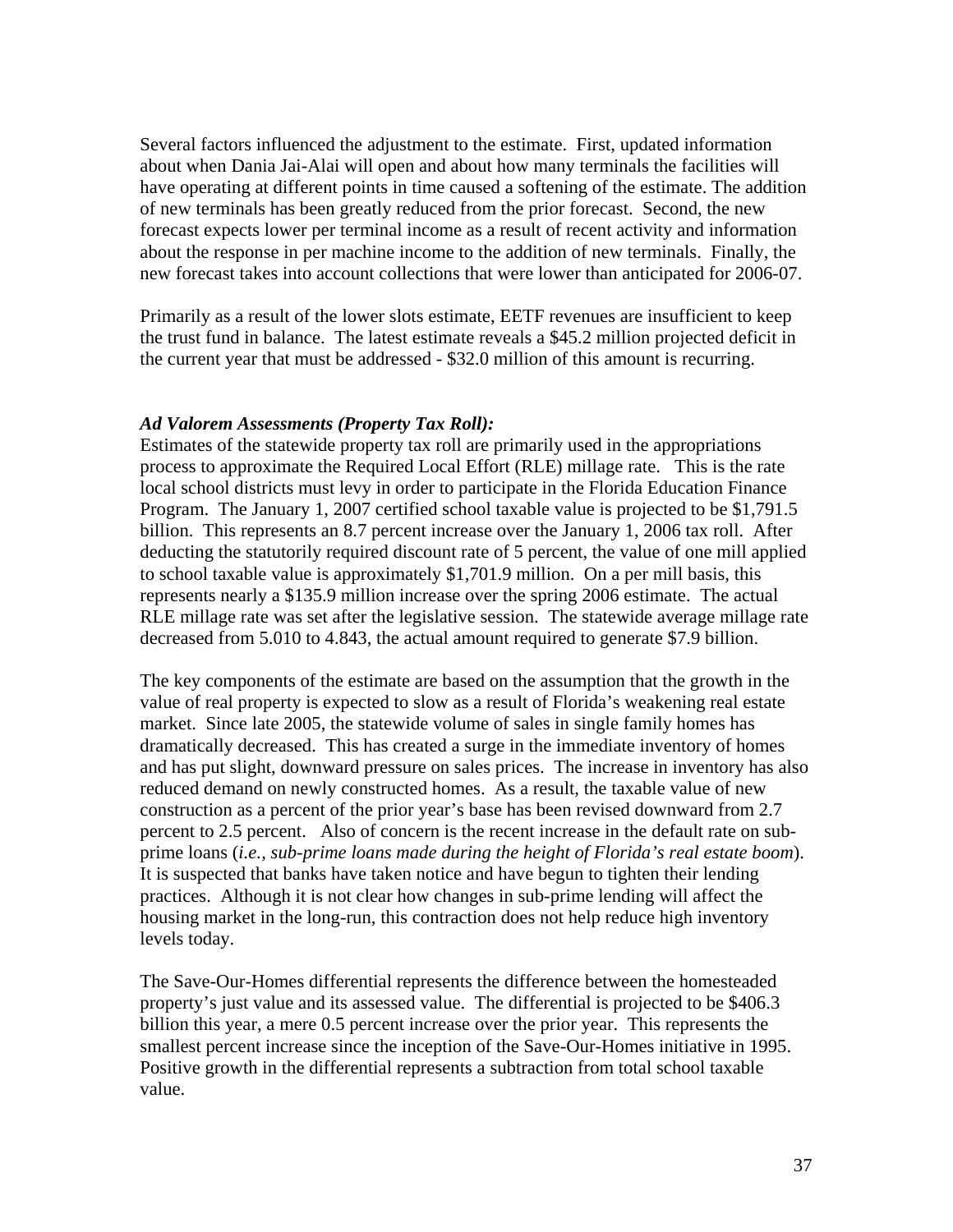#### **Key Components of School Taxable Value** *(billions of dollars)*

|                                                          | Actual 2006 Tax<br>Roll* | Fall 2006 Tax Roll<br><b>Forecast of January</b><br>1.2007 | Spring 2007 Tax<br><b>Roll Forecast of</b><br>January 1, 2007* | <b>Dollar Change</b><br>(Spring vs. Fall) | Dollar Change (07<br>minus 06) | Percent Change (07<br>over 06) |
|----------------------------------------------------------|--------------------------|------------------------------------------------------------|----------------------------------------------------------------|-------------------------------------------|--------------------------------|--------------------------------|
| <b>School Taxable Value</b>                              | 1.648.4                  | 1.795.4                                                    | 1.791.5                                                        | $-4.0$                                    | 143.0                          | 8.7%                           |
| <b>Real Property</b>                                     | 1,543.8                  | 1,685.8                                                    | 1,680.9                                                        | $-5.0$                                    | 137.1                          | 8.9%                           |
| <b>Personal Property</b>                                 | 104.3                    | 105.3                                                      | 107.5                                                          | 2.2                                       | 3.1                            | 3.0%                           |
| <b>Centrally Assessed</b>                                | 1.1                      | 1.1                                                        | 1.1                                                            | 0.0                                       | 0.0                            | 3.0%                           |
| Sub Components of Real Property**                        |                          |                                                            |                                                                |                                           |                                |                                |
| <b>New Construction</b>                                  | 57.5                     | 56.1                                                       | 53.2                                                           | $-2.9$                                    | $-4.3$                         | $-7.5%$                        |
| Save-Our-Homes Differential                              | 404.4                    | 401.8                                                      | 406.3                                                          | 4.5                                       | 1.9                            | 0.5%                           |
| Value of one mill at 95 percent<br>(millions of dollars) | 1,566.0                  | 1,705.7                                                    | 1.701.9                                                        | $-3.8$                                    | 135.9                          | 8.7%                           |

*\*School taxable value includes Value Adjustment Board changes and other tax roll adjustments; components do not add to the total.*

 *The actual 2005 school taxable value is the value that was certified by the Department of Revenue to the Department of Education.*

*\*\*New Construction is an addition to the real property tax base and the Save-Our-Homes differential is a subtraction from the real property tax base.*

#### *Gross Receipts Tax and Communications Services: [NOTE: Since there were no significant changes from the previous estimates, there was no need to update the forecast in the summer.]*

The Revenue Estimating Conference last met on February 28, 2007 to adopt a new forecast for the Gross Receipts Tax and the State Sales Tax on Communication Services. Overall, the forecast was increased for Fiscal Year 2006-07 and for each of the following two fiscal years. For the Gross Receipts Tax, overall collections have been increased by \$18.9 million in Fiscal Year 2006-07, \$22.8 million in Fiscal Year 2007-08, and \$7.2 million in Fiscal Year 2008-09. These changes feed directly into the dollars available for PECO appropriations. For the State Sales Tax on Communication Services, collections have been increased by \$5.5 million in Fiscal Year 2006-07, \$11.8 million in Fiscal Year 2007-08 and \$11 million in Fiscal Year 2008-09. The highlights are detailed below.

**Gross Receipts Tax on Electricity...**The Conference discussed the tax collection pattern since the last estimate was adopted at the November 2006 meeting. Collections were running \$18.8 million above the prior forecast. Most of this error was due to a previous underestimate of the impact associated with energy price changes. In the new forecast, the higher electricity price seen in the early spring was maintained for the rest of Fiscal Year 2006-07, resulting in a stronger forecast for the year (a 14.4% increase). However, due to fuel costs leveling off and a flat future fuel cost index, the growth rate on electric collections was reduced to 1.0% in Fiscal Year 2007-08. This level still generates a \$16.1 million increase over the November conference estimate.

**Gross Receipts Tax on Gas...**For Fiscal Year 2006-07, the new forecast nearly matched the old estimate. Moving into future years, collections are expected to stabilize at that level (\$28.4 million) as gas prices moderate.

**Communications Services Tax...**Tax collections from the Communications Services Tax (CST) were also running higher than expected. Much of the strength came from strong demand for cellular phone services. However, for the last four months of the prior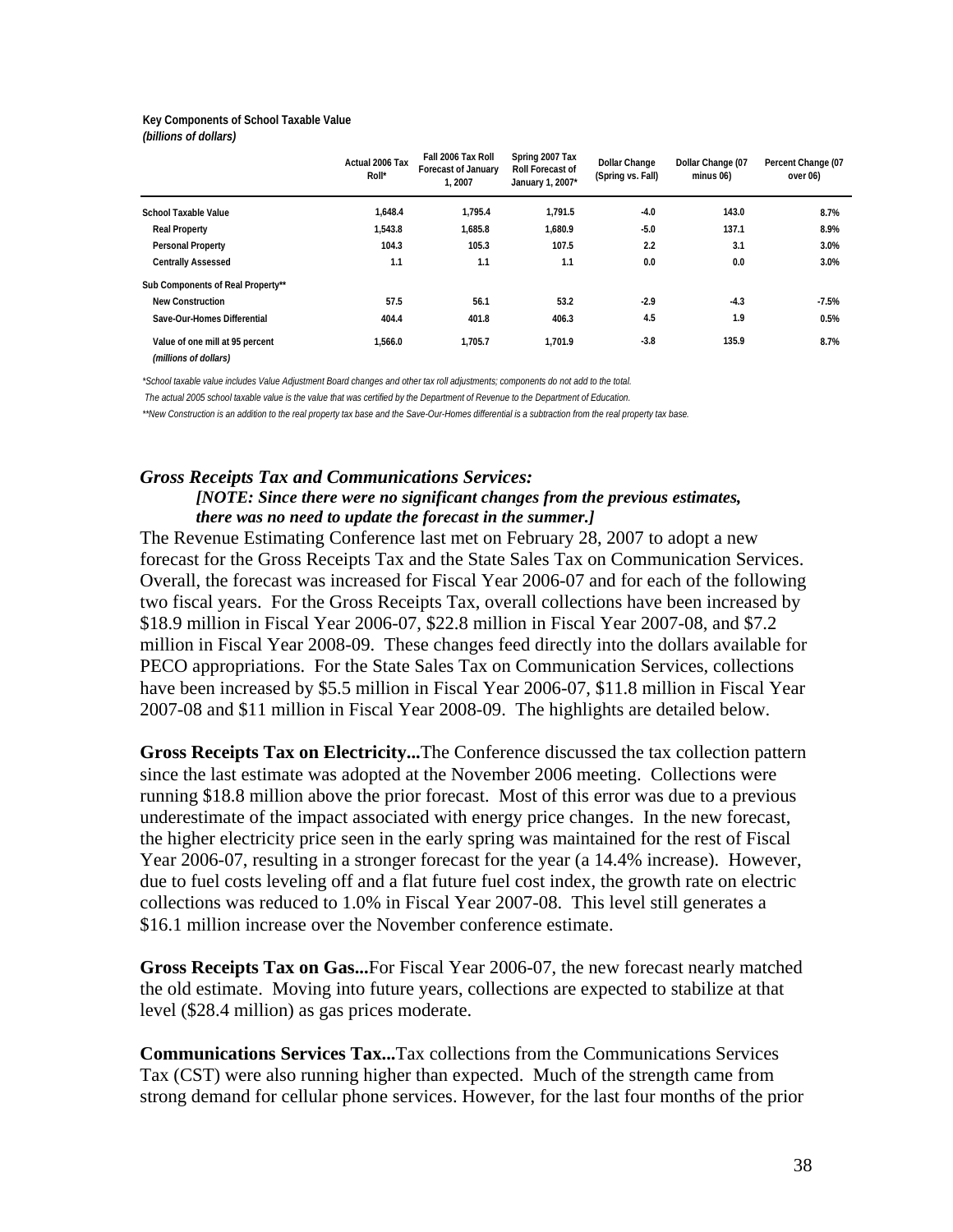estimate, the Gross Receipts Tax component of the CST was under the old estimate by \$2.0 million, and the State Sales Tax component was under the old estimate by \$3.8 million. In part this was a technical adjustment – current year receipts were used to cover a major refund. Had this refund not occurred, the current collection level would have beaten the old estimate. Adjusting for this anomaly, the Gross Receipts Tax component was increased by \$1.5 million in Fiscal Year 2006-07 and the State Sales Tax portion was increased by \$5.5 million.

#### **Additional State Tax on Direct-to-Home Satellite Service and Local**

**Communications Service Tax...**The new forecasts for the additional state tax on Directto-Home Satellite Service (DHSS) and the local communications service tax were also addressed. The state tax on DHSS is distributed to local governments through the Local Government Half-Cent Clearing Trust Fund. The higher forecast was \$55.9 million and \$62.2 million for Fiscal Year 2006-07 and Fiscal Year 2007-08, respectively. The forecast for the local communications service tax was virtually unchanged at \$863.1 million for Fiscal Year 2006-07 and \$899.8 million for Fiscal Year 2007-08.

|          | <b>Gross</b><br><b>Receipts</b><br>Tax All<br><b>Sources</b> | <b>Gross</b><br><b>Receipts</b><br>Tax on<br><b>Electricity</b> | <b>Gross</b><br><b>Receipts</b><br>Tax on Gas | <b>Communications</b><br><b>Services Tax-</b><br><b>Gross Receipts</b><br>Component | <b>Communications</b><br><b>Services Tax-</b><br><b>State Tax</b><br>Component | <b>Additional</b><br><b>State Tax</b><br>on Direct-<br>to-Home<br><b>Satellite</b> | Local<br><b>Communications</b><br><b>Service Tax</b> |
|----------|--------------------------------------------------------------|-----------------------------------------------------------------|-----------------------------------------------|-------------------------------------------------------------------------------------|--------------------------------------------------------------------------------|------------------------------------------------------------------------------------|------------------------------------------------------|
| FY 05-06 | 975.79                                                       | 524.33                                                          | 28.55                                         | 422.91                                                                              | 1007.20                                                                        | 52.19                                                                              | 843.31                                               |
| FY 06-07 | 1069.64                                                      | 599.84                                                          | 28.40                                         | 441.40                                                                              | 1050.70                                                                        | 55.90                                                                              | 863.07                                               |
| FY 07-08 | 1096.93                                                      | 605.84                                                          | 28.60                                         | 462.49                                                                              | 1111.88                                                                        | 62.20                                                                              | 899.76                                               |
| FY 08-09 | 1133.75                                                      | 625.66                                                          | 29.30                                         | 478.79                                                                              | 1160.42                                                                        | 68.40                                                                              | 926.45                                               |
| FY 09-10 | 1165.45                                                      | 643.43                                                          | 28.60                                         | 493.42                                                                              | 1204.68                                                                        | 74.60                                                                              | 949.61                                               |
| FY 10-11 | 1196.33                                                      | 660.89                                                          | 28.50                                         | 506.93                                                                              | 1242.78                                                                        | 80.50                                                                              | 970.79                                               |
| FY 11-12 | 1227.84                                                      | 680.38                                                          | 28.50                                         | 518.96                                                                              | 1278.78                                                                        | 86.20                                                                              | 989.08                                               |
| FY 12-13 | 1254.05                                                      | 694.00                                                          | 28.70                                         | 531.35                                                                              | 1312.25                                                                        | 91.30                                                                              | 1008.87                                              |
| FY 13-14 | 1296.57                                                      | 723.78                                                          | 29.20                                         | 543.58                                                                              | 1347.26                                                                        | 95.90                                                                              | 1028.98                                              |
| FY 14-15 | 1321.51                                                      | 736.00                                                          | 30.00                                         | 555.51                                                                              | 1380.89                                                                        | 100.70                                                                             | 1048.19                                              |
| FY 15-16 | 1356.20                                                      | 757.40                                                          | 31.20                                         | 567.60                                                                              | 1413.03                                                                        | 105.70                                                                             | 1067.48                                              |
| FY 16-17 | 1389.09                                                      | 777.29                                                          | 32.00                                         | 579.81                                                                              | 1444.85                                                                        | 110.00                                                                             | 1087.89                                              |

The table below summarizes the results of the latest estimating conference.

#### *Public Education Capital Outlay and Debt Service Trust Fund:*

*[NOTE: Since there were no significant changes from the previous estimates, there was no need to update the forecast in the summer.]* 

The Public Education Capital Outlay Program addresses educational facilities construction and fixed capital outlay needs for school districts, community colleges, and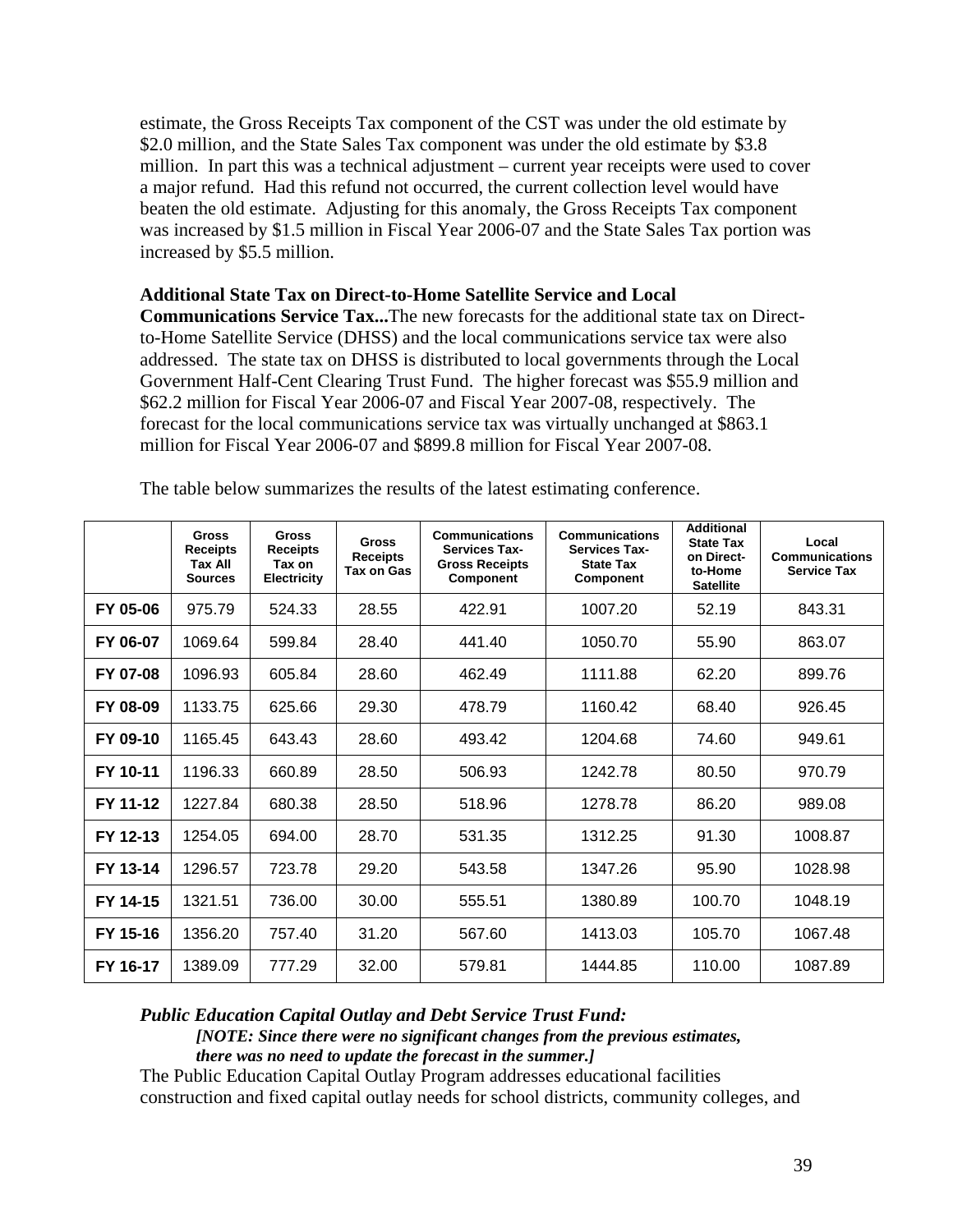universities. The Revenue Estimating Conference met on March 5, 2007 to project the maximum dollars available for appropriation from the Public Education Capital Outlay (PECO) and Debt Service Trust Fund. The Conference increased the forecast of the maximum amount available for the PECO program for Fiscal Year 2007-08 by \$252.9 million, to \$1841.0 million in total. Of this total amount, \$1418.3 million is from the sale of bonds, up from \$1247.0 million in the old forecast, and \$422.7 million will be available as cash. Almost the entire increase in the bond sale is due to the new Gross Receipts Tax forecast, which was increased by \$18.9 million in Fiscal Year 2006-07 and \$22.8 million in Fiscal Year 2007-08.

**2007 legislative session action...**The 2007 General Appropriations Act fully allocated the amount estimated to be available from the March conference. However, vetoes reduced the effective appropriation by \$41.7 million, to \$1799.3 million. Of this amount, cash funds will be used for projects totaling \$482.1 million, leaving \$1317.2 million required from bond sales to fully fund the effective appropriation. Two bills were also enacted into law that changed the results of the March conference. CS/SB 1328 transferred \$4.6 million of unallocated funds from an expired trust fund to the PECO trust fund. CS/SB 1060 changed the due date for the Gross Receipts Tax from the last day of a month to the  $20<sup>th</sup>$  day of the same month. This date change will have the effect of accelerating tax collections, effectively creating a month with double tax payments. Under the PECO bonding formula, this will create additional bonding capacity in Fiscal Year 2008-09, as bonding capacity is pulled forward into that year from Fiscal Year 2009-10 and Fiscal Year 2010-11. This change has been reflected in the figures below.

**Senate Bill 360...**Senate Bill 360 (2005) provided that \$105 million annually from Documentary Stamp Tax collections be redirected to the PECO trust fund. This redirection was removed from law during the 2007 session by CS/SB 1060. As a result, the trust fund will no longer receive distributions from the Documentary Stamp Tax. However, \$168.25 million in previous distributions remain in the trust fund, and are not included in the figures below.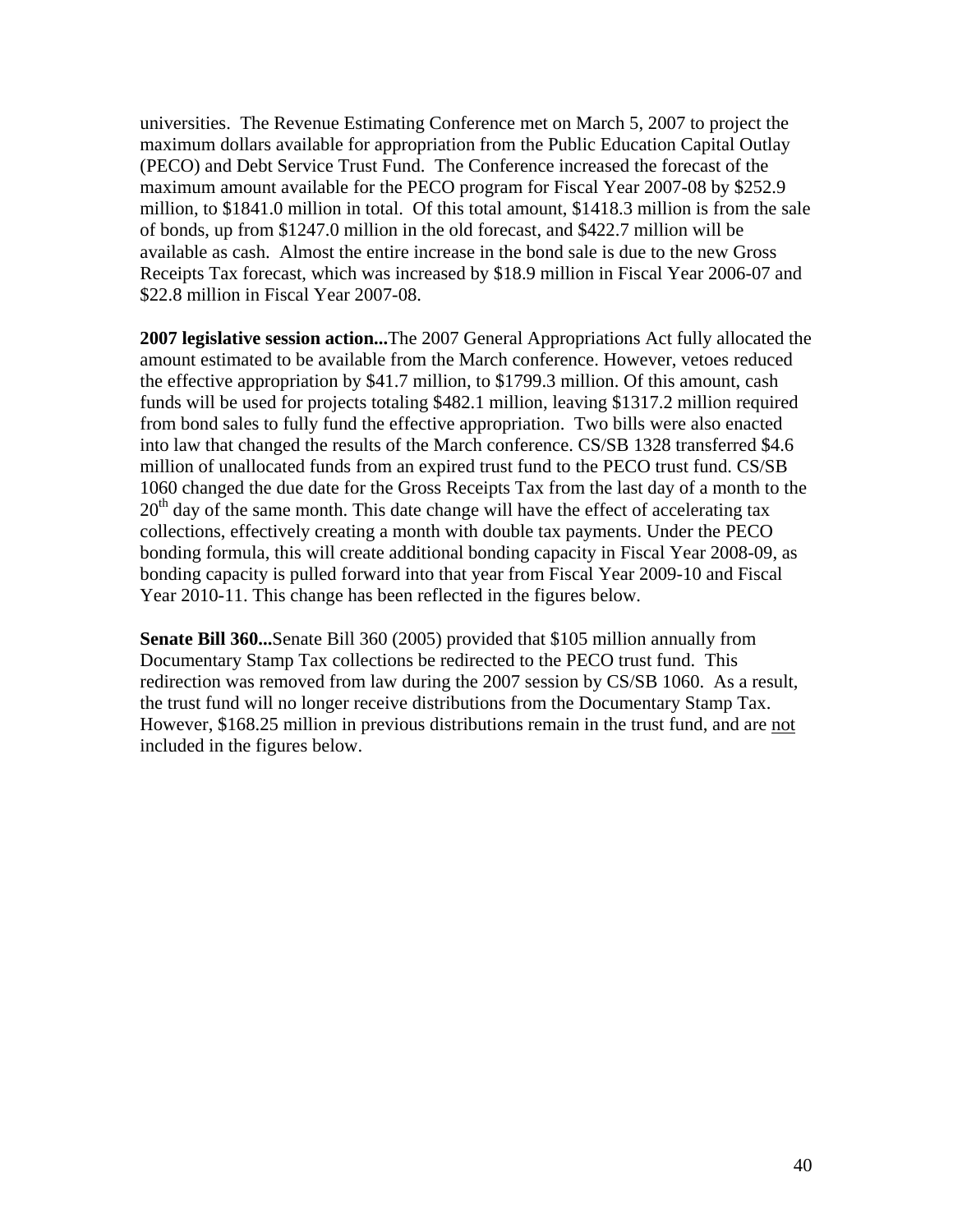|            | Maximum PECO<br>Appropriations | Estimated<br>PECO Bonding |
|------------|--------------------------------|---------------------------|
| FY 2006-07 | 1853.8                         | 1436.6                    |
| FY 2007-08 | 1799.3                         | 1317.2                    |
| FY 2008-09 | 1251.5                         | 998.9                     |
| FY 2009-10 | 467.9                          | 241.5                     |
| FY 2010-11 | 593.9                          | 381.8                     |
| FY 2011-12 | 706.8                          | 495.1                     |
| FY 2012-13 | 588.4                          | 380.7                     |
| FY 2013-14 | 896.4                          | 663.3                     |
| FY 2014-15 | 776.1                          | 534.8                     |
| FY 2015-16 | 647.5                          | 405.0                     |

#### *Principal State School Trust Fund:*

Used exclusively to meet public school needs, the Principal State School Trust Fund contains revenue primarily derived from unclaimed property. Transfers of abandoned property to the State were slightly above estimate for Fiscal Year 2006-07 at \$271.9 million. Property returned to owners, however, was significantly higher than estimated and reduces the amount available for transfer. Property returned to owners totaled \$168.8 million, or \$30.0 million greater than forecasted. As a result, transfers to the Principal State School Trust Fund were \$22.2 million below the expected amount.

In July 2007, the Conference adopted a new forecast of abandoned property receipts. For the current fiscal year, \$224.4 million in receipts are projected. Of this amount, \$141.7 million is projected to be returned to property owners. A total of \$77.0 million is forecasted to be available for transfer to the Principal State School Trust Fund. This amount is insufficient to keep the trust fund in balance. The latest estimate reveals a \$6.8 million projected deficit in Fiscal Year 2007-08 that must be addressed. Very little growth is projected for future years.

#### *Tobacco Settlement Trust Fund:*

On August 25, 1997, the State of Florida and several major American tobacco companies (Philip Morris Incorporated; R. J. Reynolds Tobacco Company; Brown & Williamson Tobacco Corporation; and Lorillard Tobacco Company) entered into a *Settlement Agreement* that included both non-monetary and monetary provisions related to Florida's financial losses as a result of smokers in the state's Medicaid program. In the Agreement, the tobacco companies agreed to discontinue certain forms of advertising and to support certain legislative initiatives. These included prohibiting the sale of cigarettes in vending machines and strengthening civil penalties related to the sale of tobacco products to children and possession of tobacco products by children. The tobacco companies also agreed to make annual payments in perpetuity, with the payments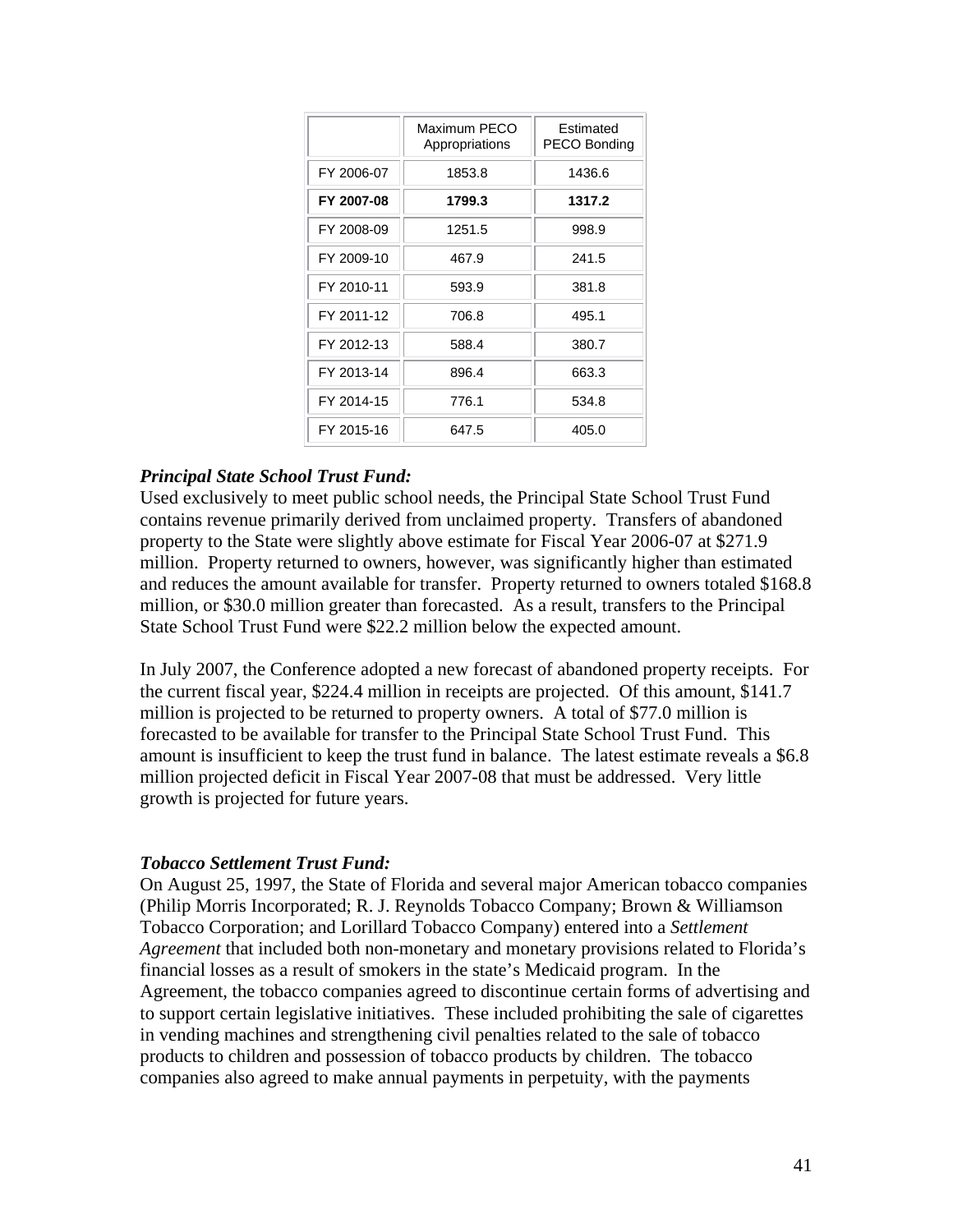structured to be about \$11.3 billion over the first 25 years, subject to certain annual adjustments, primarily for shipment volume and the Consumer Price Index.

The Tobacco Settlement Trust Fund (TSTF) receives the settlement payments. The funds are currently used for programs in the Health and Human Services area. The current year funds available estimate for the TSTF is \$510.7 million, with an additional \$3.9 million going directly to the Biomedical Research Trust Fund. In Fiscal Year 2008-09, \$412.5 million is expected from payments and \$45.1 million is expected in transfers from the Lawton Chiles Endowment Fund. Including unspent (non-recurring) funds from this year of \$8.3 million and \$1.5 million in interest earnings, a total of \$467.4 will be available for expenditure. These figures make no adjustment for the constitutionally required funding for tobacco education and prevention. The amount of the financial obligation for Fiscal Year 2008-09 will be deducted from the trust fund as an expenditure and is estimated to be \$58.8 million.

Settlement payments are expected to grow slowly in the future, but will be negatively affected if nationwide consumption of cigarettes falls more rapidly than expected. Conversely, settlement payments will be positively affected if general price inflation is more rapid than currently projected.

### *Transportation Revenue and the State Transportation Trust Fund:*

The Revenue Estimating Conference for the State Transportation Trust Fund last met on March 6, 2007, to adopt the forecast for revenues flowing into the State Transportation Trust Fund (STTF). The conference made significant adjustments to the overall forecast through the work program period, which ends in 2011-12. Over the work program period, revenues to the trust fund were cut by \$232.1 million, or 1.3%. The changes in the forecast discussed below all refer to the work program period:

- The projection for revenues from Highway Fuel consumption, which includes the Highway Fuel Sales Tax and the State Comprehensive Enhanced Transportation System (SCETS) Tax, was reduced by \$137.8 million or 1.2%. Projected tax rates remained relatively stable, with the impact due to reduced consumption of both gasoline and diesel fuel.
- The Aviation Fuel Tax forecast was reduced only by \$3.6 million, or 1.0%, due to recent weakness relative to the forecast.
- Off-Highway Fuel Sales Tax was slightly increased by \$0.8 million, or 0.9%.
- Revenues from Special Fuel use taxes and fees were increased by \$1.7 million, or 1.2%.
- The projection for the Rental Car Surcharge was reduced considerably by \$21.6 million, or 3.1%, due to recent weakness in this source and the expectation for a weaker overall economy.
- The distribution from Local Option Tax Service Charge was reduced by \$73.5 million, or 23.7%, due to an error in the method used to create the previous forecast.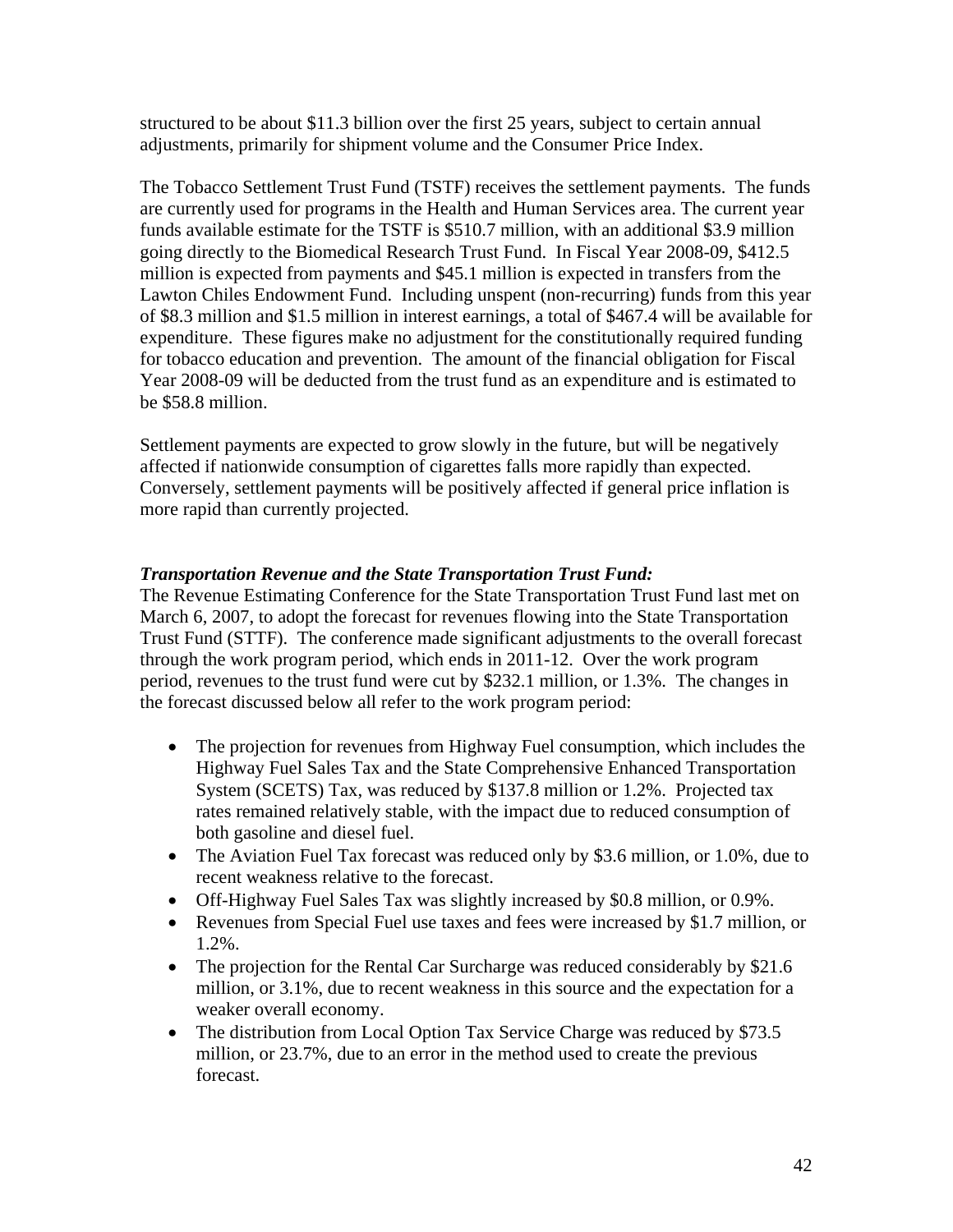• Overall, the STTF outlook is almost unchanged in the license and registration area. While the projection for Motor Vehicle License revenues has been increased by \$23.3 million, or .7%, expected revenues from the Initial Registration Fees and Title fees have been reduced by \$18.8 million (2.1%) and \$2.6 million (.4%), respectively.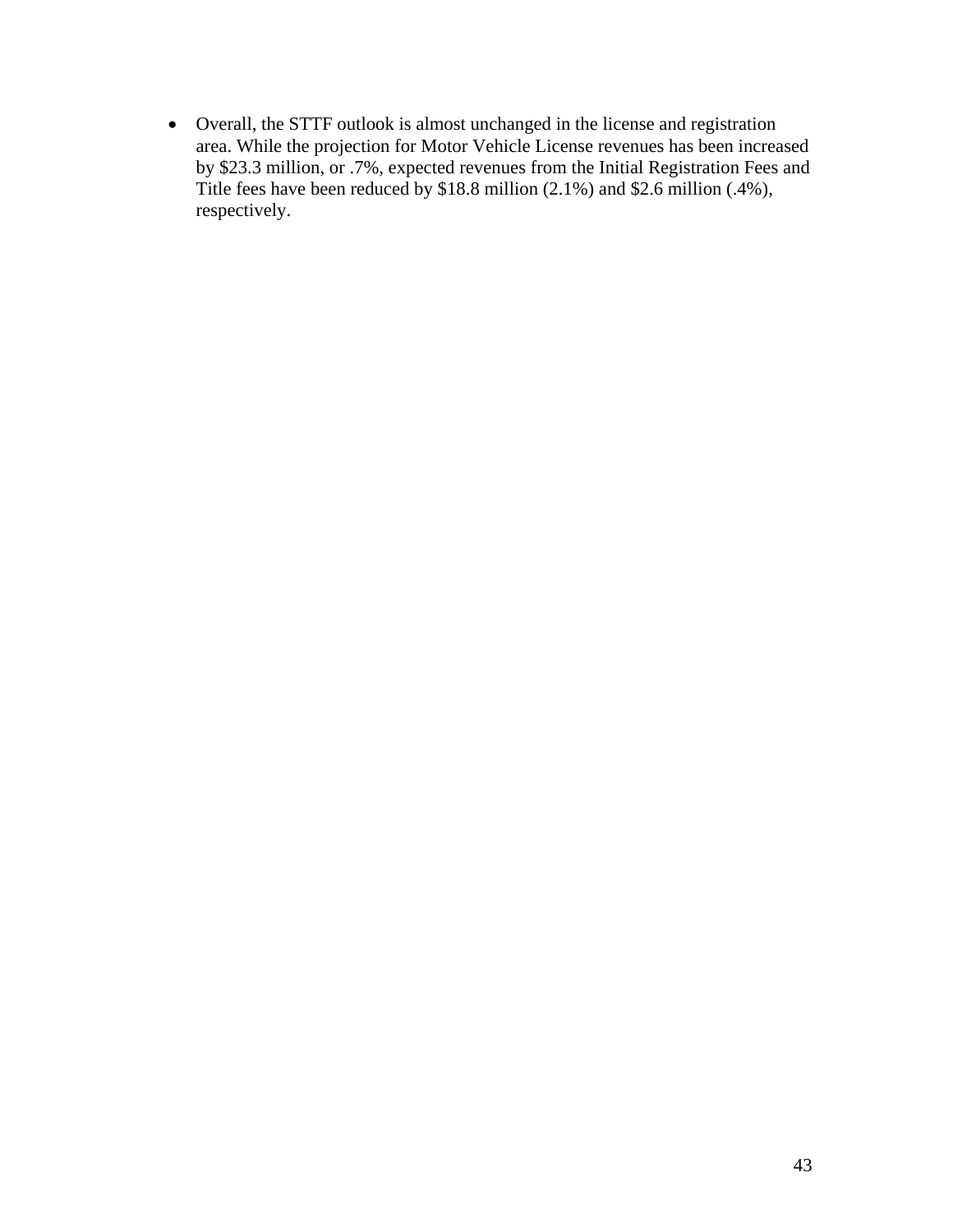# *FLORIDA DEBT ANALYSIS*

Florida law requires an ongoing analysis of the state's actual debt position. This requirement enables lawmakers to consider the impact of future bond issuances on the state's credit rating during the decision-making process. If the state has too much debt relative to its expected revenues, any additional debt financings become very costly. In this regard, the statute establishes a 6% target, as well as a 7% maximum cap. To exceed the target, the Legislature must determine that the additional debt is in the best interests of the state. To exceed the cap, a declaration of critical state emergency must be made. The discussion below reflects the key points of the *2006 Debt Affordability Report* prepared by the Division of Bond Finance. It covers the period June 30, 2005 to June 30, 2006. The next report will be released in December.

#### *Debt Outstanding*

Total state debt outstanding at June 30, 2006 was \$23.0 billion, \$564 million more than at June 30, 2005. Net tax-supported debt totaled \$17.9 billion for programs supported by state tax revenues or tax-like revenues. The self-supporting debt totaled \$5.1 billion, representing debt secured by revenues generated from operating facilities financed with bonds. In addition to the \$23.0 billion in state debt, indirect state debt at June 30,  $2005<sup>1</sup>$ was \$6.5 billion – the same amount as the prior year-end. Indirect debt is debt that is not secured by traditional state revenues or is the primary obligation of a legal entity other than the State, such as the Florida Housing Finance Corporation, Citizens Property Insurance Corporation and University Direct Support Organizations. Not included in the total for indirect debt is the recent significant increase in borrowing by the insurancerelated entities, the Florida Hurricane Catastrophe Fund Finance Corporation and Citizens Property Insurance Corporation. So far, they total another \$7.2 billion with additional debt issuances expected in the future.

#### *Debt Capacity*

The debt capacity available within the 6% target is \$16.3 billion over the next ten years for all of the state's financing programs that are currently authorized. However, only \$2.4 billion of this amount is available over the next three years.

The debt capacity available within the 7% cap is approximately \$23.4 billion over the next ten years, with \$7.7 billion in capacity available over the next three years. The Division of Bond Finance believes that the debt capacity available within the 7% cap should be preserved for critical needs and used as a cushion against downturns in the economy.

#### *Estimated Debt Issuance*

<u>.</u>

Approximately \$11.2 billion of debt is expected to be issued over the next ten years for all of the State's financing programs that are currently authorized. This estimate is

<sup>&</sup>lt;sup>1</sup> The information presented is for 2005 rather than 2006 because more current information is not available.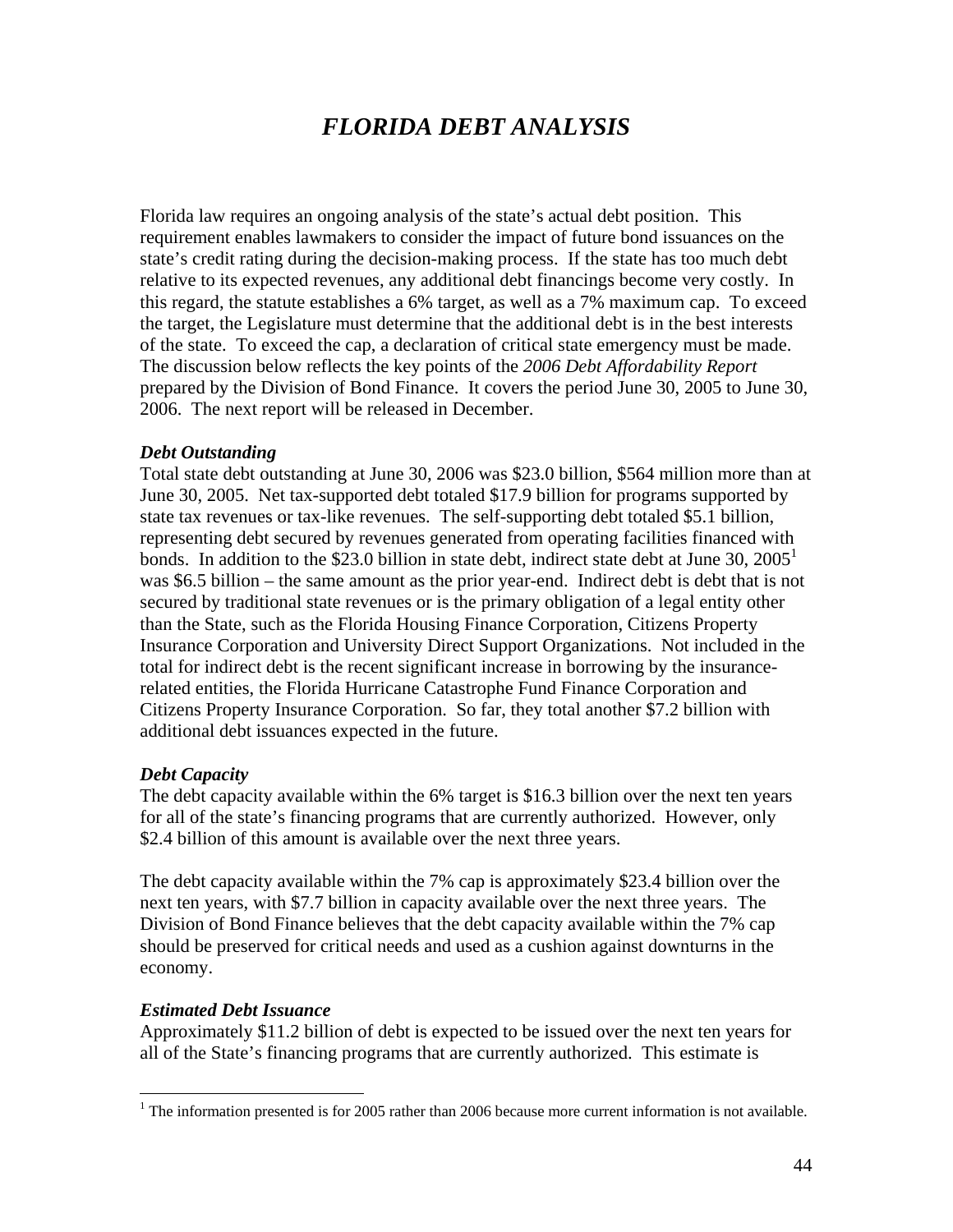approximately \$1.6 billion or 17% more than the previous projection of expected debt issuance. An increase in expected educational borrowing of \$2.3 billion for PECO and Lottery is offset by a \$0.9 billion decrease due to cash funding in lieu of borrowing for Florida Forever and Everglades, as well as decreases in the levels of expected issuance for other bonds issued during the reporting period. However, the expected debt issuance does not include any additional bonding for further funding of the constitutional amendment for class size reduction beyond the level authorized by the Legislature in 2006.

#### *Estimated Annual Debt Service Requirements*

Annual debt service payments are estimated to grow from the existing \$1.7 billion to \$2.4 billion by Fiscal Year 2013-14, assuming projected bond issuance of \$11.2 billion. During the reporting period, annual debt service requirements increased by \$96 million over the prior year which approximates the historical average annual increase over the last ten years.

#### *Overview of the State's Credit Ratings*

The State maintained its upgraded credit ratings during the past year, and the rating outlook is stable. Florida's conservative financial and budgeting practices creating substantial reserves are the reasons cited for its high ratings. According to the Division of Bond Finance, future challenges to the State's outlook include the constitutional amendment on class-size reduction and budgetary pressures from growth-related service demands.

#### *Debt Ratios*

The State's benchmark debt ratio of debt service to revenues available to pay debt service has improved over the past year.The benchmark debt ratio improved from 5.36% on June 30, 2005 to 5.10% on June 30, 2006. This improvement is related to higher than expected revenues during the early part of the period and favorable interest rates. The benchmark debt ratio is projected to remain well within the 6% target during the foreseeable future based on expected debt issuance and the current revenue forecast. However, it does not include any additional bonding to provide funding for class size reduction beyond the level authorized through June, 2006 (note that the legislature authorized an additional increment in 2007).

#### **2005 Comparison of Florida to Peer Group and National Medians**

|                        | <b>Net Tax Supported Debt</b><br>as a % of Revenues | <b>Net Tax Supported</b><br><b>Debt Per Capita</b> | <b>Net Tax Supported Debt</b><br>as a % of Personal Income |
|------------------------|-----------------------------------------------------|----------------------------------------------------|------------------------------------------------------------|
| Florida                | 5.36%                                               | \$980                                              | $3.07\%$                                                   |
| Peer Group Median      | 3.79%                                               | \$923                                              | 2.99%                                                      |
| <b>National Median</b> | <b>Not Available</b>                                | \$754                                              | 2.50%                                                      |

A comparison of 2005 debt ratios shows that Florida's debt ratios are generally higher than the national and the ten most populous state peer group averages. However, the State ranking has seen improvement. Florida moved from the third to the fourth highest ratio for the benchmark debt ratio of debt service to revenues within the peer group while remaining fifth in debt per capita and debt as a percent of personal income.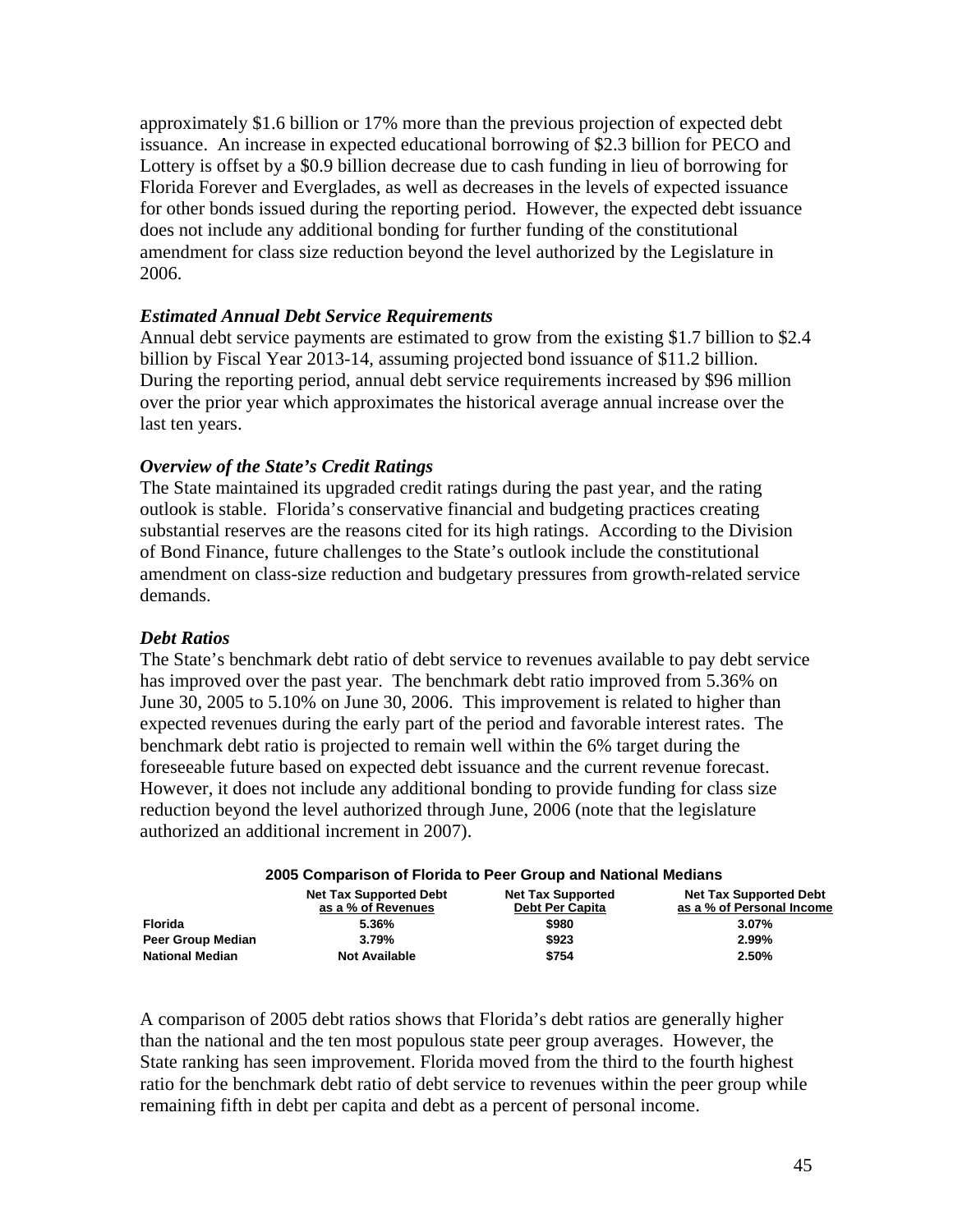# **General Appropriations Act - All Sections**

#### **Expenditure projections (\$ millions)**

| <b>Recurring</b>                  | 2007-08  | 2008-09  | 2009-10  | 2010-11  |
|-----------------------------------|----------|----------|----------|----------|
| <b>General Revenue</b>            | 27,490.1 | 29,881.4 | 31,830.6 | 33,858.9 |
| change                            |          | 2,391.3  | 1,949.2  | 2,028.3  |
| % change                          |          | 8.7%     | 6.5%     | 6.4%     |
| <b>Educational Enhancement TF</b> | 1.454.6  | 1,386.8  | 1,438.6  | 1,484.1  |
| change                            |          | $-67.8$  | 51.8     | 45.5     |
| % change                          |          | $-4.7%$  | 3.7%     | 3.2%     |
| State School TF                   | 123.7    | 107.4    | 119.1    | 121.1    |
| change                            |          | $-16.3$  | 11.7     | 2.0      |
| % change                          |          | $-13.2%$ | 10.9%    | 1.7%     |
| <b>Tobacco Settlement TF</b>      | 447.8    | 459.1    | 465.3    | 471.9    |
| change                            |          | 11.3     | 6.2      | 6.6      |
| % change                          |          | 2.5%     | 1.4%     | 1.4%     |
| TOTAL                             | 29,516.2 | 31,834.7 | 33,853.6 | 35,936.0 |
| change                            |          | 2,318.5  | 2,018.9  | 2,082.4  |
| % change                          |          | 7.9%     | 6.3%     | 6.2%     |
| <b>Nonrecurring</b>               | 2007-08  | 2008-09  | 2009-10  | 2010-11  |
| <b>General Revenue</b>            | 1,772.3  | 1,156.4  | 1,037.2  | 1,005.9  |
| change                            |          | $-615.9$ | $-119.3$ | $-31.3$  |
| <b>Educational Enhancement TF</b> | 142.5    | 0.0      | 0.0      | 0.0      |
| change                            |          | -142.5   | 0.0      | 0.0      |
| <b>State School TF</b>            | 85.8     | 0.0      | 0.0      | 0.0      |
| change                            |          | $-85.8$  | 0.0      | 0.0      |
| <b>Tobacco Settlement TF</b>      | 54.6     | 0.0      | 0.0      | 0.0      |
| change                            |          | $-54.6$  | 0.0      | 0.0      |
| TOTAL                             | 2,055.2  | 1,156.4  | 1,037.2  | 1,005.9  |
| change                            |          | $-898.8$ | $-119.3$ | $-31.3$  |
| <u>TOTAL</u>                      | 2007-08  | 2008-09  | 2009-10  | 2010-11  |
| <b>General Revenue</b>            | 29,262.4 | 31,037.8 | 32,867.8 | 34,864.8 |
| change                            |          | 1,775.5  | 1,830.0  | 1,997.0  |
| % change                          |          | 6.1%     | 5.9%     | 6.1%     |
| <b>Educational Enhancement TF</b> | 1,597.1  | 1,386.8  | 1,438.6  | 1,484.1  |
| change                            |          | -210.3   | 51.8     | 45.5     |
| % change                          |          | $-13.2%$ | 3.7%     | 3.2%     |
| State School TF                   | 209.5    | 107.4    | 119.1    | 121.1    |
| change                            |          | $-102.1$ | 11.7     | 2.0      |
| % change                          |          | $-48.7%$ | 10.9%    | 1.7%     |
| <b>Tobacco Settlement TF</b>      | 502.4    | 459.1    | 465.3    | 471.9    |
| change                            |          | $-43.3$  | 6.2      | 6.6      |
| % change                          |          | $-8.6%$  | 1.4%     | 1.4%     |
| <b>TOTAL</b>                      | 31,571.4 | 32,991.1 | 34,890.8 | 36,941.9 |
| change                            |          | 1,419.8  | 1,899.7  | 2,051.1  |
| % change                          |          | 4.5%     | 5.8%     | 5.9%     |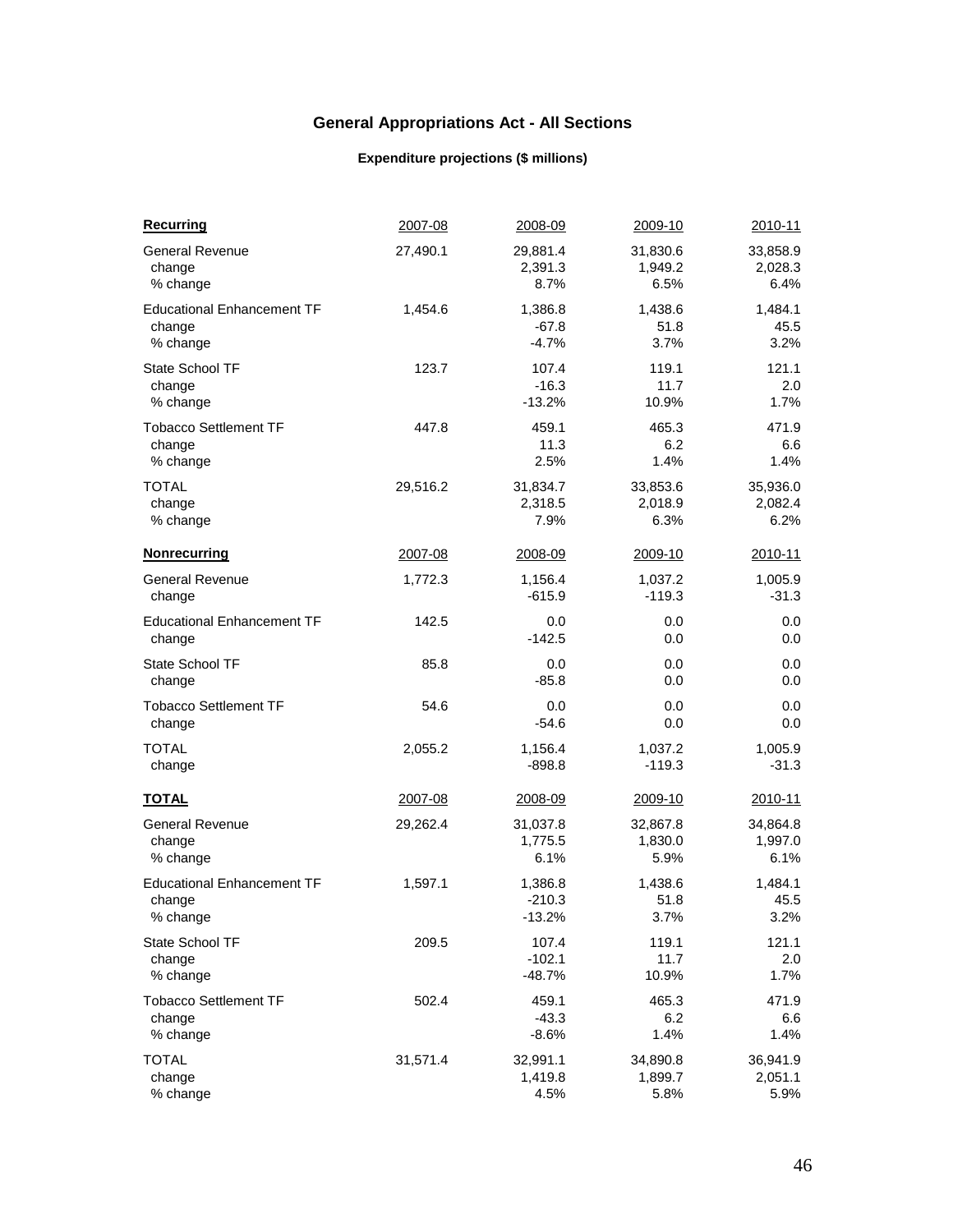# **Long Range Financial Outlook - Key Budget Drivers and Assumptions**

| <b>Method of Calculation</b>                                                         | <b>GENERAL REVENUE</b> |              |                       |
|--------------------------------------------------------------------------------------|------------------------|--------------|-----------------------|
| <b>Specific Budget Driver</b>                                                        | FY 2008-09             |              | FY 2009-10 FY 2010-11 |
|                                                                                      | <b>Total</b>           | <b>Total</b> | <b>Total</b>          |
| <b>Consensus Estimating Expenditure Conferences:</b>                                 |                        |              |                       |
| Medicaid                                                                             | 613.4                  | 489.3        | 525.0                 |
| <b>TANF</b>                                                                          | 1.2                    | $-2.5$       | $-2.5$                |
| KidCare                                                                              | 25.5                   | 29.1         | 34.0                  |
|                                                                                      |                        |              |                       |
| Projections Based on Consensus and Economic and Demographic Research Estimates:      |                        |              |                       |
| FEFP Workload/Class Size/Enrollment                                                  | 900.5                  | 733.0        | 761.0                 |
| University System Workload/Enrollment                                                | 61.6                   | 61.8         | 59.9                  |
| Community College Workload/Enrollment                                                | 39.7                   | 37.8         | 36.6                  |
| Voluntary Pre-Kindergarten Workload/Enrollment                                       | 22.1                   | 34.2         | 30.9                  |
| Prison bed construction and operation                                                | 308.5                  | 316.9        | 215.9                 |
| Retirement                                                                           | 44.4                   | 57.5         | 82.2                  |
| <b>Health Insurance</b>                                                              | 95.6                   | 90.6         | 100.6                 |
| Risk Management Insurance                                                            | 3.2                    | 14.2         | 5.4                   |
|                                                                                      |                        |              |                       |
| Projections Based on Historical Funding Averages:                                    |                        |              |                       |
| Developmentally Disabled Services                                                    | 32.9                   | 23.7         | 23.7                  |
| <b>Children and Family Services</b>                                                  | 45.8                   | 38.6         | 36.9                  |
| <b>Health Services</b>                                                               | 8.7                    | 5.8          | 5.8                   |
| Capital Improvement/Maintenance and Repairs                                          | 73.6                   | 67.9         | 63.8                  |
| Economic Development Programs                                                        | 110.4                  | 110.4        | 110.4                 |
| <b>New Judges</b>                                                                    | 5.0                    | 5.0          | 5.0                   |
| Juvenile Justice Prevention and Intervention Programs                                | 13.4                   | 13.4         | 13.4                  |
| State Attorney, Public Defender, and Regional Counsel Workload                       | 6.9                    | 7.2          | 7.6                   |
| Other DOC & DJJ Workload and Services                                                | 25.0                   | 23.7         | 23.8                  |
| <b>Energy Grant Programs</b>                                                         | 20.0                   | 20.0         | 20.0                  |
| <b>Water Projects</b>                                                                | 78.0                   | 78.0         | 78.0                  |
| Northern Everglades                                                                  | 30.2                   | 30.2         | 30.2                  |
| <b>Environmental Programs</b>                                                        | 22.2                   | 22.1         | 22.1                  |
| Health and Human Services - Information Technology/Infrastructure and Other Programs | 27.5                   | 21.1         | 21.1                  |
| Public Schools - Other Issues                                                        | 210.7                  | 91.2         | 82.2                  |
| Challenge Grants (Operating and FCO) - Community Colleges and State Universities     | 180.3                  | 180.3        | 180.3                 |
| Other Education - Adjustments                                                        | 46.8                   | 3.8          | 3.8                   |
| <b>State Universities - Other Issues</b>                                             | 59.5                   | 40.6         | 33.0                  |
| Community Colleges - Other Issues                                                    | 23.4                   | 11.1         | 9.6                   |
|                                                                                      |                        |              |                       |
| <b>Other Specific General Revenue Costs:</b>                                         |                        |              |                       |
| Highway Safety - Replace PIP-related Trust Fund Revenue Loss                         | 28.5                   | 28.5         | 28.5                  |
| Hurricanes and Other Declared Disasters                                              | 68.1                   | 62.9         | 134.0                 |
| <b>Cultural Grants</b>                                                               | 42.0                   | 42.0         | 42.0                  |
| Growth Management                                                                    | 6.8                    | 6.8          | 6.8                   |
| Environmental Program - Mulberry Piney Point                                         | 18.2                   | 11.0         | 14.7                  |
| General Government - Other                                                           | 19.4                   | 13.0         | 18.6                  |
| Due process liability                                                                | 22.7                   |              |                       |
| Payroll Increase                                                                     | 204.5                  | 164.3        | 168.4                 |
| <b>Rental Rate Increase</b>                                                          | 1.5                    | 2.1          | 1.5                   |
| <b>Total New Issues</b>                                                              | 3547.7                 | 2986.4       | 3034.2                |

|                                                                                   |            | <b>TRUST FUNDS</b>    |        |
|-----------------------------------------------------------------------------------|------------|-----------------------|--------|
|                                                                                   | FY 2008-09 | FY 2009-10 FY 2010-11 |        |
| <b>Key Trust Fund Assumptions:</b>                                                | Total      | Total                 | Total  |
| Florida Forever/Everglades - Funded from Bond Proceeds                            | 400.0      | 400.0                 | 400.0  |
| <b>Tobacco Constitutional Amendment</b>                                           | 5.9        | 1.3                   | 1.3    |
| Statutory Distributions of Documentary Stamp Tax Revenues - Housing/Environmental | 465.8      | 468.2                 | 471.3  |
| Department of Transportation Work Program                                         | 7739.9     | 7069.2                | 6611.0 |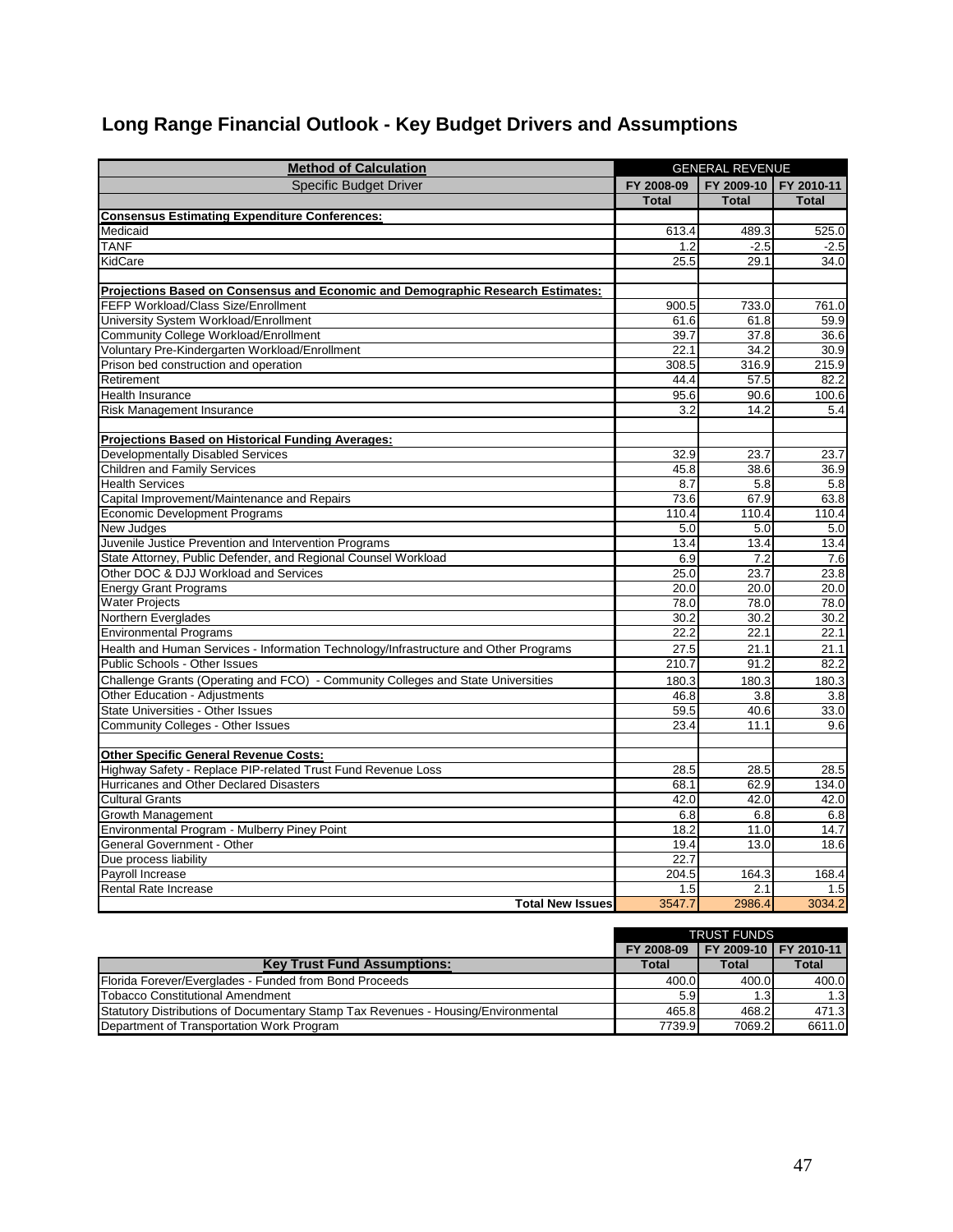### **General Appropriations Act Sections 1 & 2 - Education**

#### **Expenditure projections (\$ millions)**

| <b>Recurring</b>                  | 2007-08  | 2008-09  | 2009-10  | 2010-11  |
|-----------------------------------|----------|----------|----------|----------|
| <b>General Revenue</b>            | 14,506.1 | 15,708.8 | 16,614.4 | 17,535.4 |
| change                            |          | 1,202.7  | 905.6    | 921.0    |
| % change                          |          | 8.3%     | 5.8%     | 5.5%     |
| <b>Educational Enhancement TF</b> | 1,454.6  | 1,386.8  | 1,438.6  | 1,484.1  |
| change                            |          | $-67.8$  | 51.8     | 45.5     |
| % change                          |          | $-4.7%$  | 3.7%     | 3.2%     |
| State School TF                   | 123.7    | 107.4    | 119.1    | 121.1    |
| change                            |          | $-16.3$  | 11.7     | 2.0      |
| % change                          |          | $-13.2%$ | 10.9%    | 1.7%     |
| <b>TOTAL</b>                      | 16,084.4 | 17,203.0 | 18,172.1 | 19,140.6 |
| change                            |          | 1,118.6  | 969.1    | 968.5    |
| % change                          |          | 7.0%     | 5.6%     | 5.3%     |
| <b>Nonrecurring</b>               | 2007-08  | 2008-09  | 2009-10  | 2010-11  |
| <b>General Revenue</b>            | 384.0    | 342.0    | 288.1    | 276.2    |
| change                            |          | $-42.1$  | $-53.9$  | $-11.9$  |
| <b>Educational Enhancement TF</b> | 142.5    | 0.0      | 0.0      | 0.0      |
| change                            |          | $-142.5$ | 0.0      | 0.0      |
| State School TF                   | 85.8     | 0.0      | 0.0      | 0.0      |
| change                            |          | $-85.8$  | 0.0      | 0.0      |
| <b>TOTAL</b>                      | 612.3    | 342.0    | 288.1    | 276.2    |
| change                            |          | $-270.4$ | $-53.9$  | $-11.9$  |
| <u>TOTAL</u>                      | 2007-08  | 2008-09  | 2009-10  | 2010-11  |
| <b>General Revenue</b>            | 14,890.1 | 16,050.7 | 16,902.4 | 17,811.5 |
| change                            |          | 1,160.7  | 851.7    | 909.1    |
| % change                          |          | 7.8%     | 5.3%     | 5.4%     |
| <b>Educational Enhancement TF</b> | 1,597.1  | 1,386.8  | 1,438.6  | 1,484.1  |
| change                            |          | $-210.3$ | 51.8     | 45.5     |
| % change                          |          | $-13.2%$ | 3.7%     | 3.2%     |
| State School TF                   | 209.5    | 107.4    | 119.1    | 121.1    |
| change                            |          | $-102.1$ | 11.7     | 2.0      |
| % change                          |          | $-48.7%$ | 10.9%    | 1.7%     |
| <b>TOTAL</b>                      | 16,696.7 | 17,544.9 | 18,460.1 | 19,416.7 |
| change                            |          | 848.3    | 915.2    | 956.6    |
| % change                          |          | 5.1%     | 5.2%     | 5.2%     |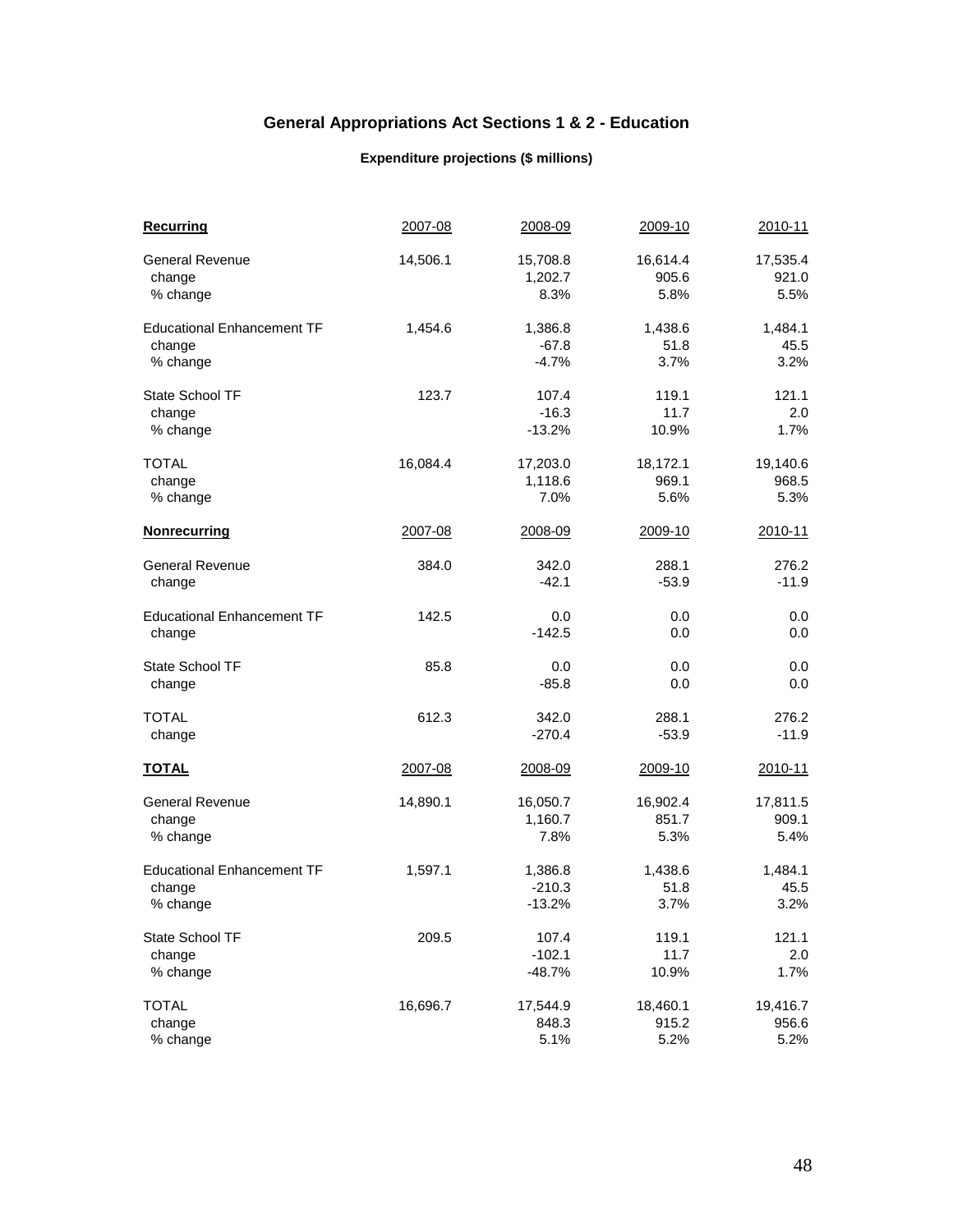# *SECTIONS 1 AND 2 - EDUCATION*

# **SUMMARY**

Funding for Florida's education budget is provided in sections 1 and 2 of the General Appropriations Act and includes programs for Early Learning (Voluntary Prekindergarten), K-12 Public Schools, Workforce Training, Community Colleges, and State Universities, as well as financial assistance to students and private colleges. For Fiscal Year 2007-08, the Legislature appropriated a total of \$23.2 billion for the operation of these programs and related facility costs (excluding local revenue and student fees).



 Source: Actual Appropriations for Fiscal Year 2007-2008 excluding university fees and adjusted for Supplementals and Vetoes

The three year plan projects increases in recurring general revenue spending for Education of \$1202.7 million (+8.3%) in Fiscal Year 2008-09; \$905.6 million (5.8%) in Fiscal Year 2009-10; and \$921.0 million (+5.5%) in Fiscal Year 2010-11.

In addition to these recurring increases, nonrecurring General Revenue of \$342.0 million is projected to be needed in FY 2008-09; \$288.1 million in FY 2009-10; and \$276.2 million in FY 2010-11.

# **ASSUMPTIONS AND DISCUSSION OF MAJOR BUDGET DRIVERS**

**General** - Projected education budget requirements from the General Revenue Fund, the Educational Enhancement Trust Fund (EETF), the Principal State School Trust Fund, postsecondary student fees, and public school ad valorem revenues have been developed for the 2008-09, 2009-10, and 2010-11 fiscal years by making adjustments to Fiscal Year 2007-08 education funding levels based on workload assumptions and other factors. The projections and major policy assumptions are described below.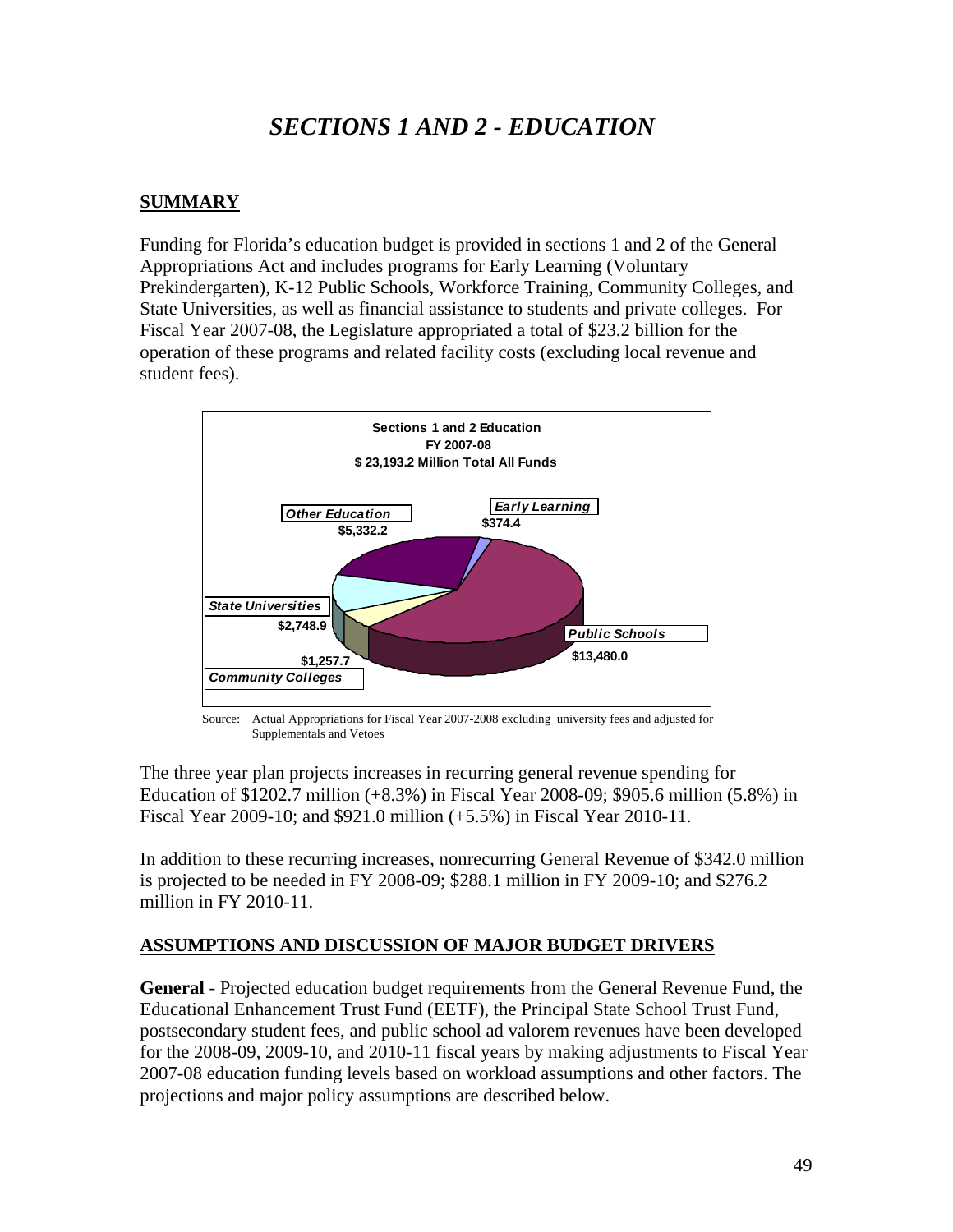- 1) The projections assume that available recurring trust funds will be fully utilized before budgeting additional general revenue funds.
- 2) Assuming that the legislatively authorized millage rates (i.e., 4.843 required, .51 discretionary, and .25 equalized discretionary) remain unchanged throughout the three year forecast period, recurring ad valorem revenues to support public school costs are expected to increase by \$1.7 billion, or 18.8%, by Fiscal Year 2010-11 due to the projected growth in the ad valorem tax roll.
- 3) These estimates are based on current law and would change if ad valorem processes are changed by adoption of a proposed constitutional amendment in January 2008.
- 4) Assumed annual tuition increases of five percent for public school workforce programs, community colleges, and state universities will produce an estimated increase in recurring fee revenues of \$362.5 million by Fiscal Year 2010-11.
- 5) The balance of the projected growth in recurring expenditures over the three year forecast period is projected to come from state funds.



6) The growth in projected expenditures over the three year period is primarily attributable to three issues: increased student enrollment in public schools (57,373 students), community colleges (14,157 students), and state universities (16,085 students); continued phase-in of constitutionally mandated class size reduction requirements in public schools; and enhancements for public school operations.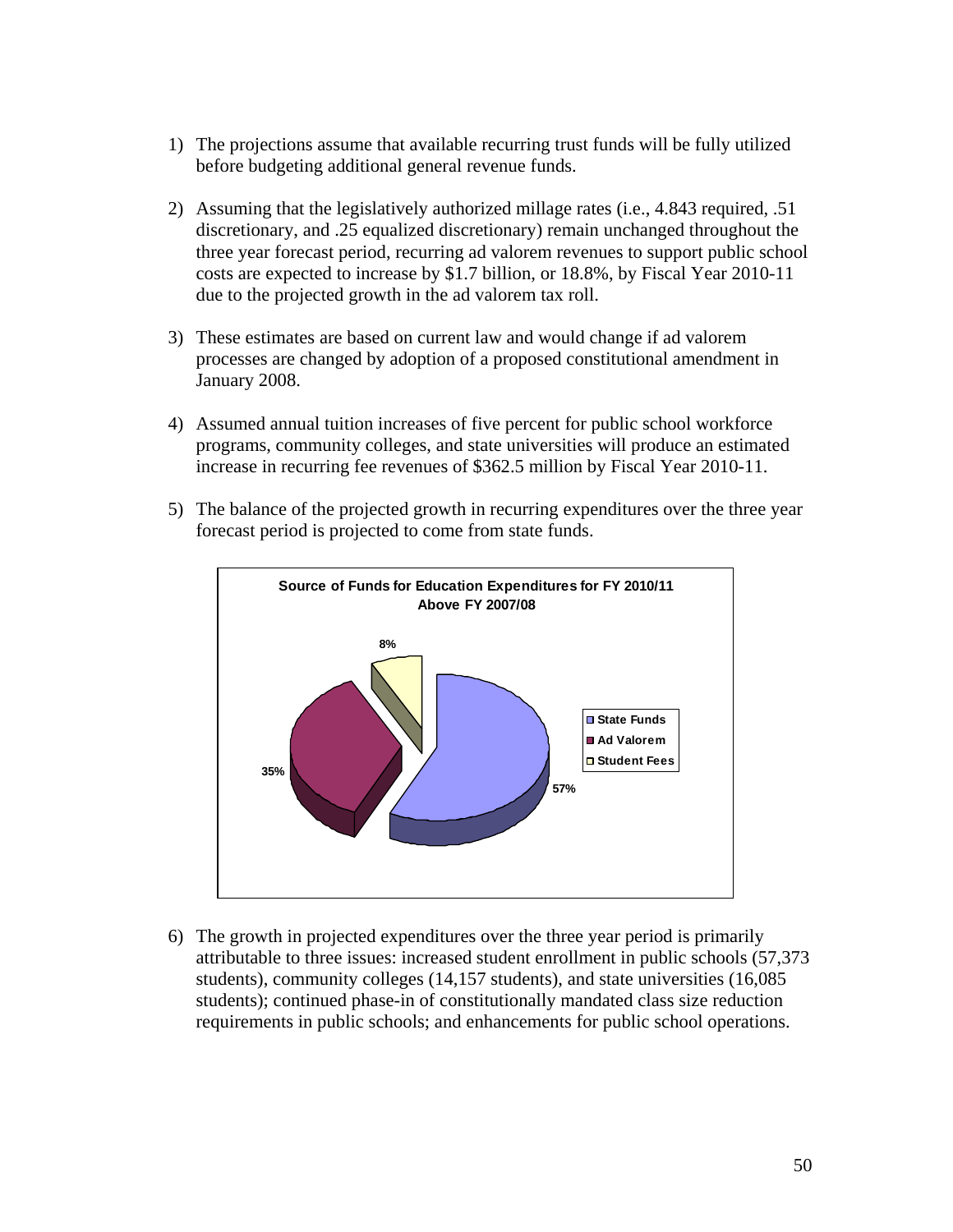

- 7) Additional recurring general revenue of \$1.4 billion by Fiscal Year 2010-11 is provided to reduce the statewide average public school class size by two students annually until the constitutionally mandated maximum class sizes are achieved (the deadline for full compliance is Fiscal Year 2010-11). This is 17.7% of the total increase forecast for all education budgets for this three year projection.
- 8) General revenue funds are also included in the forecast to replace Educational Enhancement Trust Funds which must be pulled from existing K-20 operating budgets to fund Bright Futures Scholarships. The replacement is necessary because EETF proceeds available for education are not projected to increase during the forecast period sufficiently to address the growing cost of the Bright Futures Program.

**Educational Enhancement Trust Fund (EETF) Revenues – Estimated total recurring** EETF revenues, comprised of Lottery and slot machine revenue, which are available to support education for the forecast period are based on the Revenue Estimating Conference projections of July 2007, including any law changes from the 2007 session. First, sufficient revenues are budgeted to fund Bright Futures Scholarship payments based on the number of eligible recipients projected by the March 2007 Financial Aid Estimating Conference, using **annual tuition increases of five percent for community colleges and state universities**. These tuition increases are in line with past legislative actions, are within the actuarial assumptions for the Florida Prepaid Tuition Program, and will maintain Florida's tuition rates at levels below national and regional averages. After covering these requirements, remaining revenues are allocated to public schools (70%), community colleges (15%), and state universities (15%). Due to the increasing costs of the Bright Futures Program over the projected time period, future funds available to public schools, community colleges, and state universities are expected to decline from current levels. The cost of the Bright Futures Program is projected to increase based on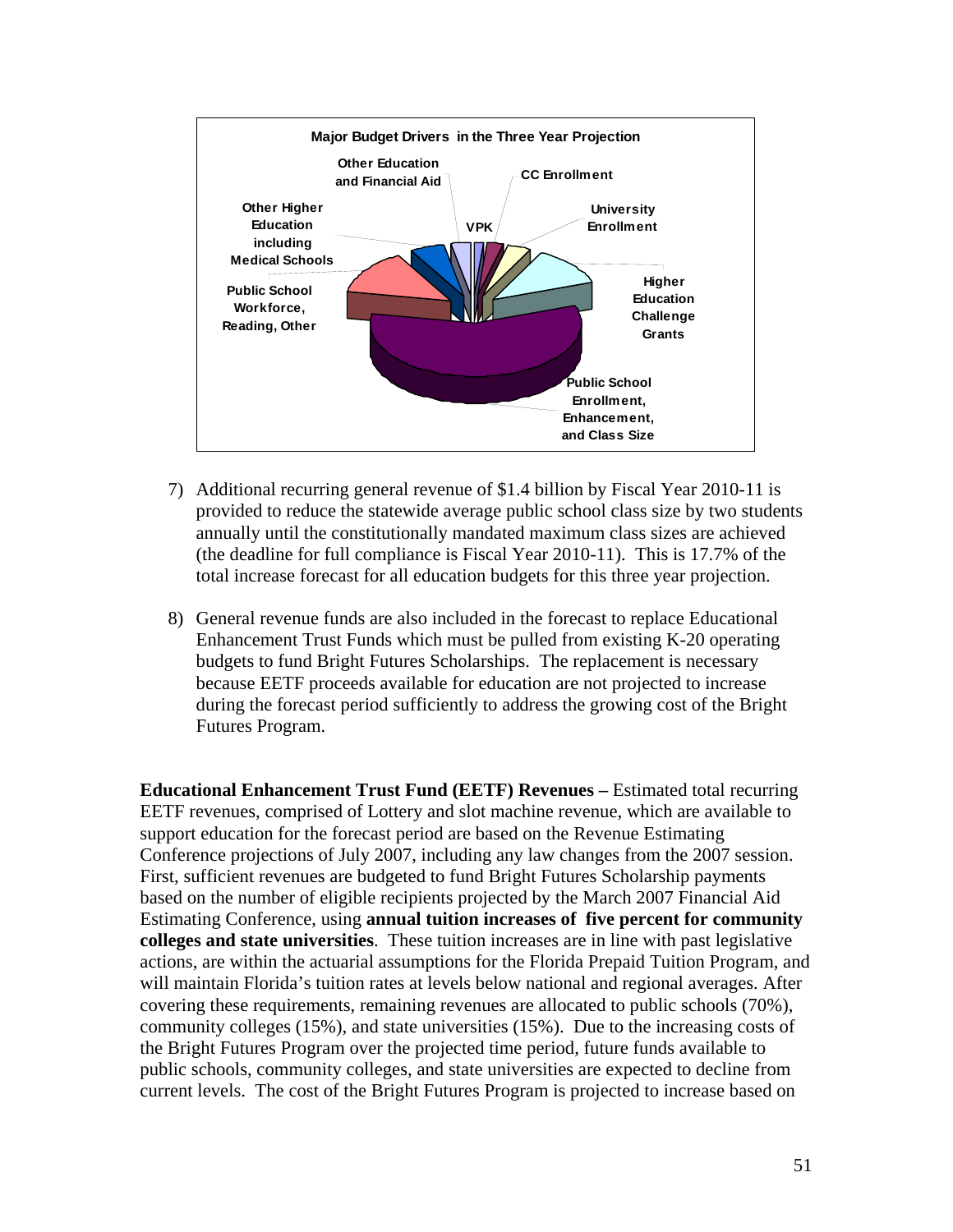the growing number of eligible students and rising tuition rates. For the purpose of these projections, general revenue funds are provided to replace the projected decline in EETF appropriations to public schools, community colleges, and state universities.



**Public School Operating Costs –** Ad valorem revenues projected to be available to support public schools are forecasted by applying the **current certified required local effort (RLE) millage rate of 4.843** to the projected tax roll for each of the forecast years. The tax rolls for 2008 through 2010 were projected by the Ad Valorem Estimating Conference in March 2007. The tax rolls have not been adjusted for any estimated impacts resulting from the constitutional amendment proposed by the Florida Legislature for consideration in January. The education budget projections fully fund projected student enrollment growth, and sufficient new state revenues are provided to fund class size reduction phase-in requirements which is assumed to be completed at the beginning of FY 2010-11. Long term enrollment growth for the three forecast years was agreed to by the July 2007 Public School Enrollment Estimating Conference. Total Florida Education Finance Program (FEFP) funds are increased by a historical average of 5.86% per FTE for each of the three forecast years. In addition, funds are included in the budget projections for workload for the Excellent Teaching program, Workforce Education, and an average historical increase for the Florida School for the Deaf and the Blind. Nonrecurring funds are provided to continue Reading Initiatives, the Ready to Work program, and for 2008-09 only, the DCD Transition. For public school workforce programs, the projection contemplates a five percent annual increase in student fees. A restoration of non-recurring funds is provided in each year for grant programs and special projects, based on 33% of a four year historical average of appropriations.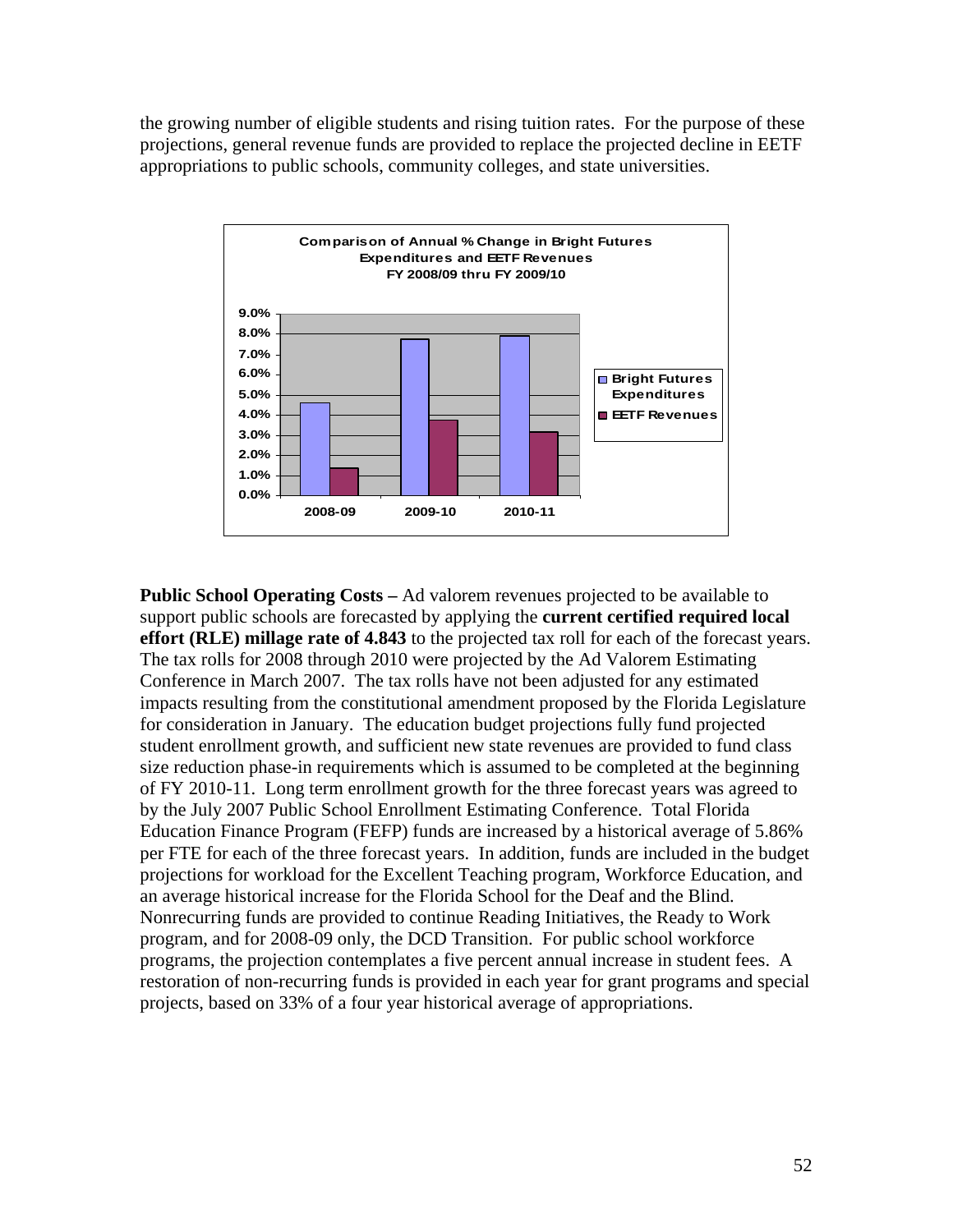

**Community Colleges –** Funds are provided to fund enrollment growth based on the Office of Economic and Demographic Research's demographic forecast plus one percent (per student funds for new enrollment are based on the current average funding amount per student). **The projection contemplates a projected five percent annual increase in student tuition.** Amounts are also provided for the phase-in of new physical space (approximately \$6.7 million annually), and phase-in of baccalaureate programs at twice the demographic forecast. In addition, the amount of \$41.8 million is projected annually to match private donations through the operating challenge grant program, based on historical averages. A restoration of non-recurring funds is provided in each year for grant programs and special projects, based on 33% of a four year historical average of appropriations. Aside from the listed funding estimates and tuition increases, no additional funds are provided for other operating enhancements.

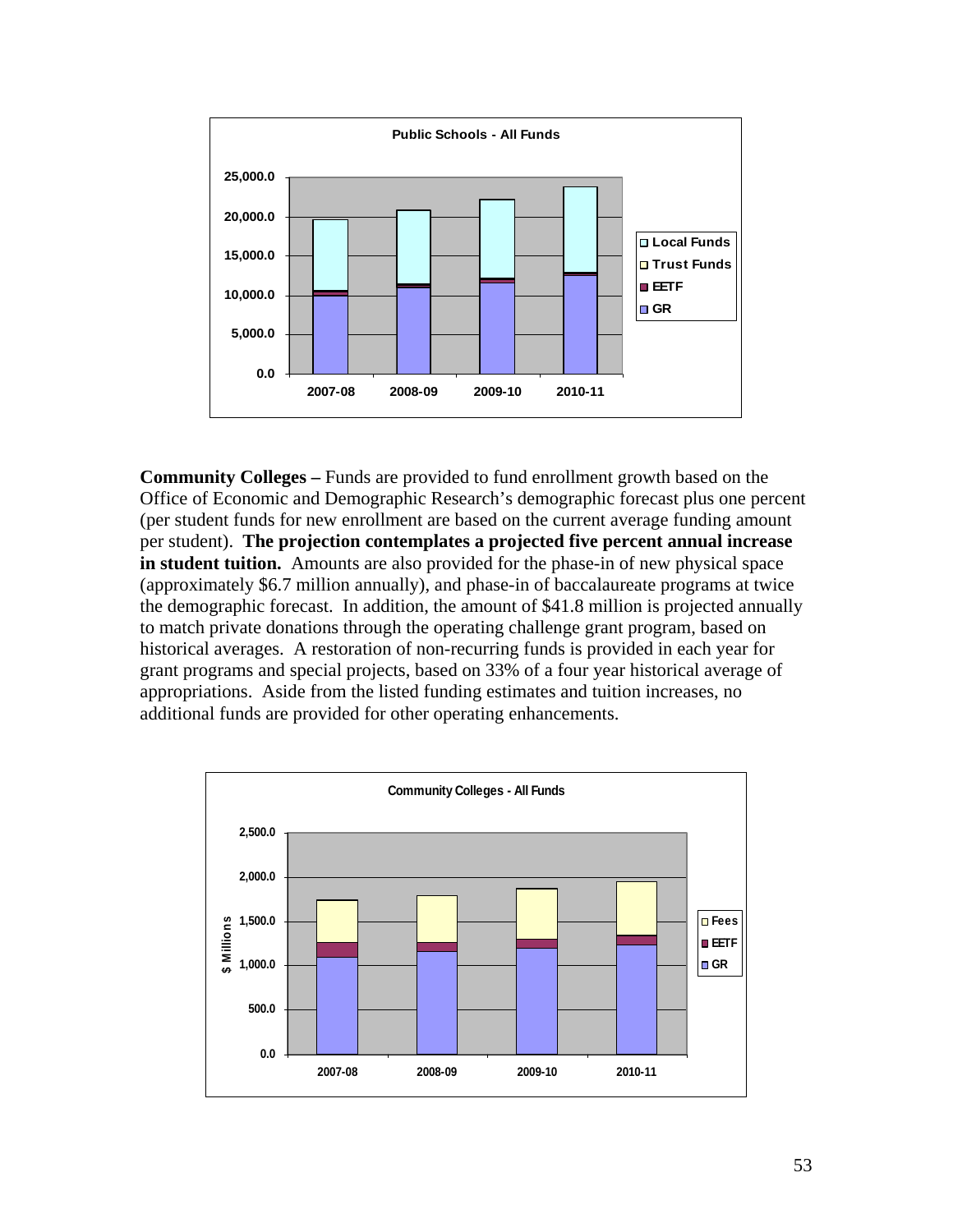**State Universities – Funds are provided to fund enrollment growth based on the Office** of Economic and Demographic Research's demographic forecast plus one percent (per student funds for new enrollment are based on the current average funding amount per student). **The projection contemplates a five percent annual increase in student tuition.** New funding is also provided to continue the phase-in of the FIU and UCF medical schools, and the FAU-UM Medical Partnership. The amount of \$63.2 million is projected annually to match private donations through the operating challenge grant program, based on historical averages. A restoration of non-recurring funds is provided in each year for grant programs and special projects, based on 33% of a four year historical average of appropriations. Aside from the listed funding estimates and tuition increases, no additional funds are provided for other operating enhancements.



**Early Learning (Voluntary Prekindergarten Program) –** For the Voluntary Prekindergarten Program, the budget projections provide an additional \$87 million for the three year period. This increase is a result of the following adjustments: 1) use of a 90% payout rate which is based on 2006-07 experience (87.5%), (2) an annual base student allocation increase based on the CPI, and (3) enrollment increases determined by the July 2007 Early Learning Programs Estimating Conference. Enrollment over the three year period is estimated to increase by 31,676 students. The participation rate for 4-year olds is expected to reach 71.1% by 2010-11.

**Other Education – Funding is provided for Bright Futures growth incorporating projected tuition increases of five percent for Community Colleges and State Universities.** No increase in the Florida Resident Access Grants or Access to Better Learning and Education Grant Program is projected although non-recurring funds are replaced, keeping the program level with the Fiscal Year 2007-08 appropriation. The EETF dollars for need-based financial aid are replaced with general revenue, also keeping the program level with the Fiscal Year 2007-08 appropriation.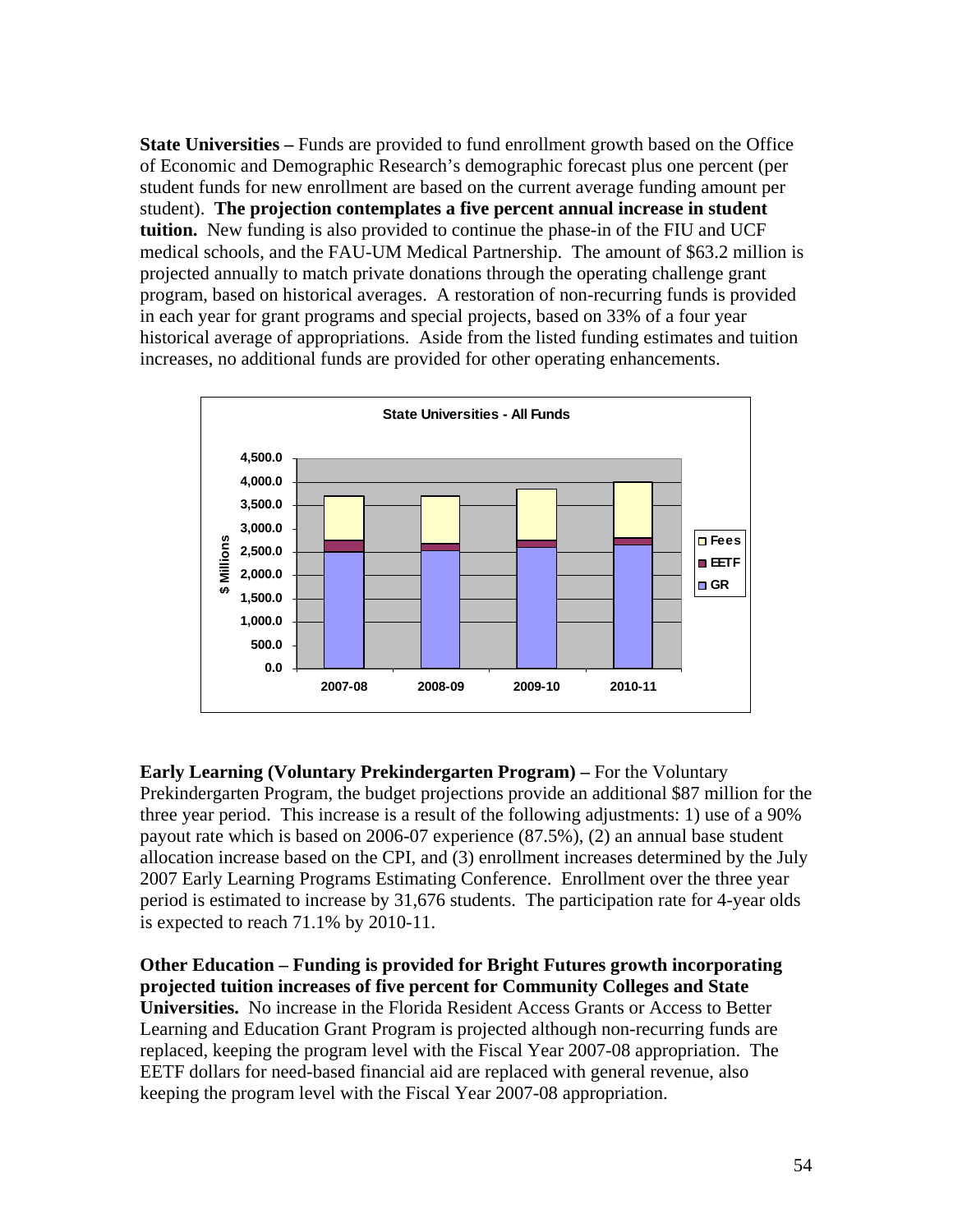## **Fixed Capital Outlay (FCO)**

**University and Community College Challenge Grants**: The three year plan assumes general revenue will be needed to fund challenge grants in Fiscal Years 2008-2009 through 2010-2011. Annual funding is based on historical averages for the past three years for both the Community College Facilities Challenge Grant Program (\$36.4 million) and the State University Facility Challenge Grant Program (\$38.8 million).

**Public Education and Capital Outlay (PECO):** The maximum appropriation available for Public Education and Capital Outlay (PECO) is officially estimated from bond proceeds and cash available from a 2.5% tax on gross receipts from the sale of electricity, gas, and co-generated electrical power transmission, and a 2.3% tax on the sale of communication services established in s. 203.01, Florida Statutes. These revenues have been earmarked by constitutional amendment for fixed capital outlay needs of public schools, community colleges and universities. The State Constitution also authorizes the issuance of bonds for public education and capital outlay construction. Funding for PECO appropriations for Fiscal Years 2008-2009 through 2010-2011 is assumed to be at the level projected by the PECO estimating conference held on July 26, 2007 (see chart below). There is no additional FCO funding provided for class size reduction in this forecast because it is unclear what policy decisions the Legislature will make, including various options to fund the construction of new classrooms or to require districts to use existing facilities more efficiently to meet the constitutionally mandated class size levels.

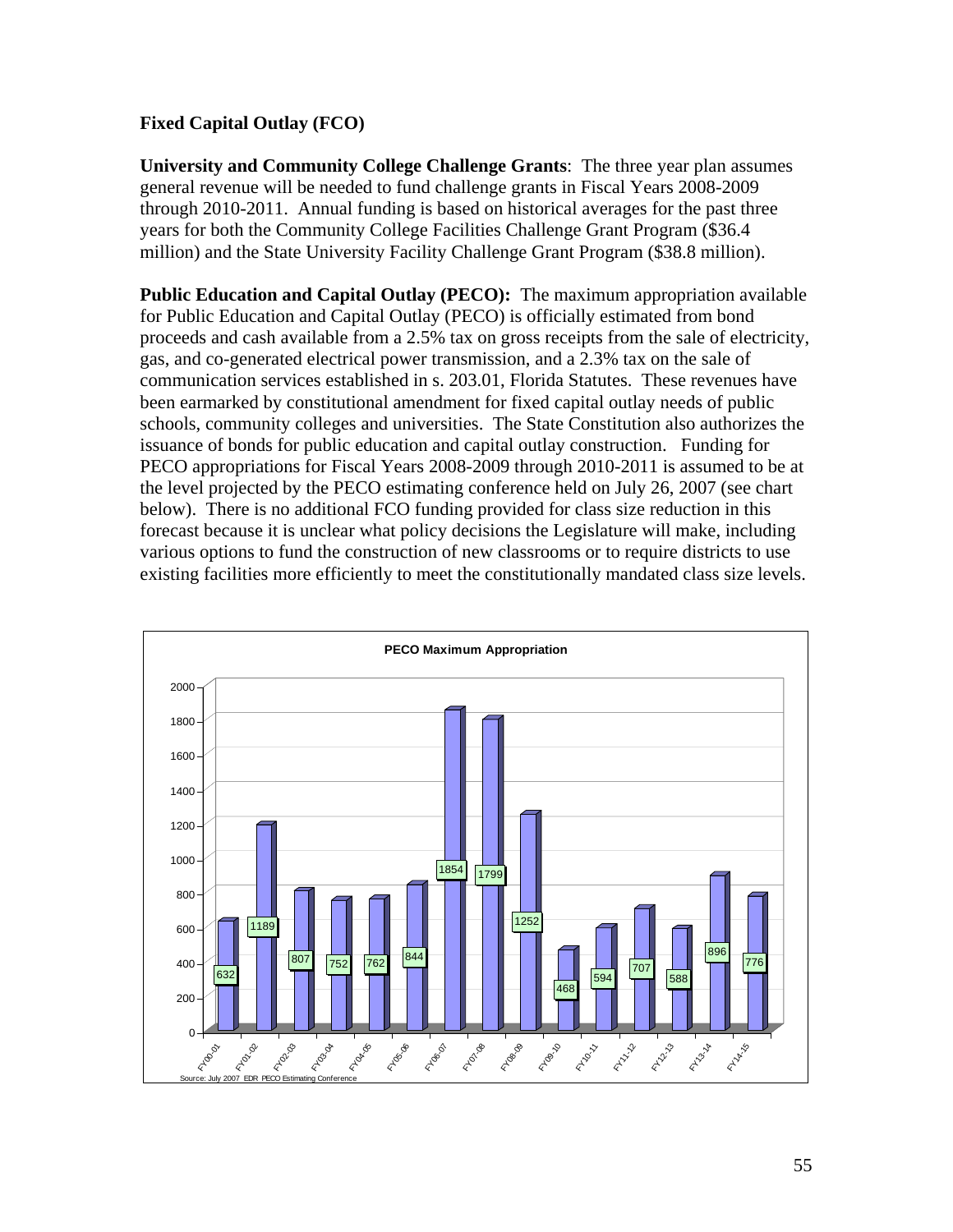### **OTHER CONSIDERATIONS**

The Long-Range Financial Outlook is based on events that are known or likely to occur. However, there are some risks that would significantly alter key assumptions were they to come to pass. Some of those risks and their potential ramifications are as follows:

- Other than the amount currently authorized, there are no additional funds in the Outlook to build added classrooms for Class Size Reduction (CSR). The need for new classrooms is partly dependent upon legislative policy regarding the utilization of existing public school facilities. For example, if school districts are required to redraw attendance zones or institute other facility utilization strategies, few if any additional classrooms may be needed. On the other hand, if current facility utilization practices are not changed, additional funding may be required. This need varies based on whether the Legislature maintains an equity-based formula for the distribution of appropriations related to CSR construction costs, unexpected fluctuations in student enrollment, and the amount of local funds used to pay for growth.
- Both the Educational Enhancement Trust Fund and the Principal State School Trust Fund face projected deficits for the 2007-08 fiscal year. The Outlook assumes that the deficits will be resolved in the upcoming special session in accordance with constitutional and statutory requirements. Depending on the specific solutions chosen, the Outlook for these funds may be altered in the subsequent years.
- Following "current-law, current-administration" guidelines for the development of this document, the Outlook makes no assumptions regarding the passage of the Florida Legislature's proposed constitutional amendment entitled "Ad Valorem Property Taxation: Assessments, Exemptions, Limitations, and Homesteads."
- The Outlook is based on a limited number of major cost drivers. Historically, the Legislature has funded many other issues in addition to these drivers. Consequently, the expenditure projections in the Outlook may be conservative.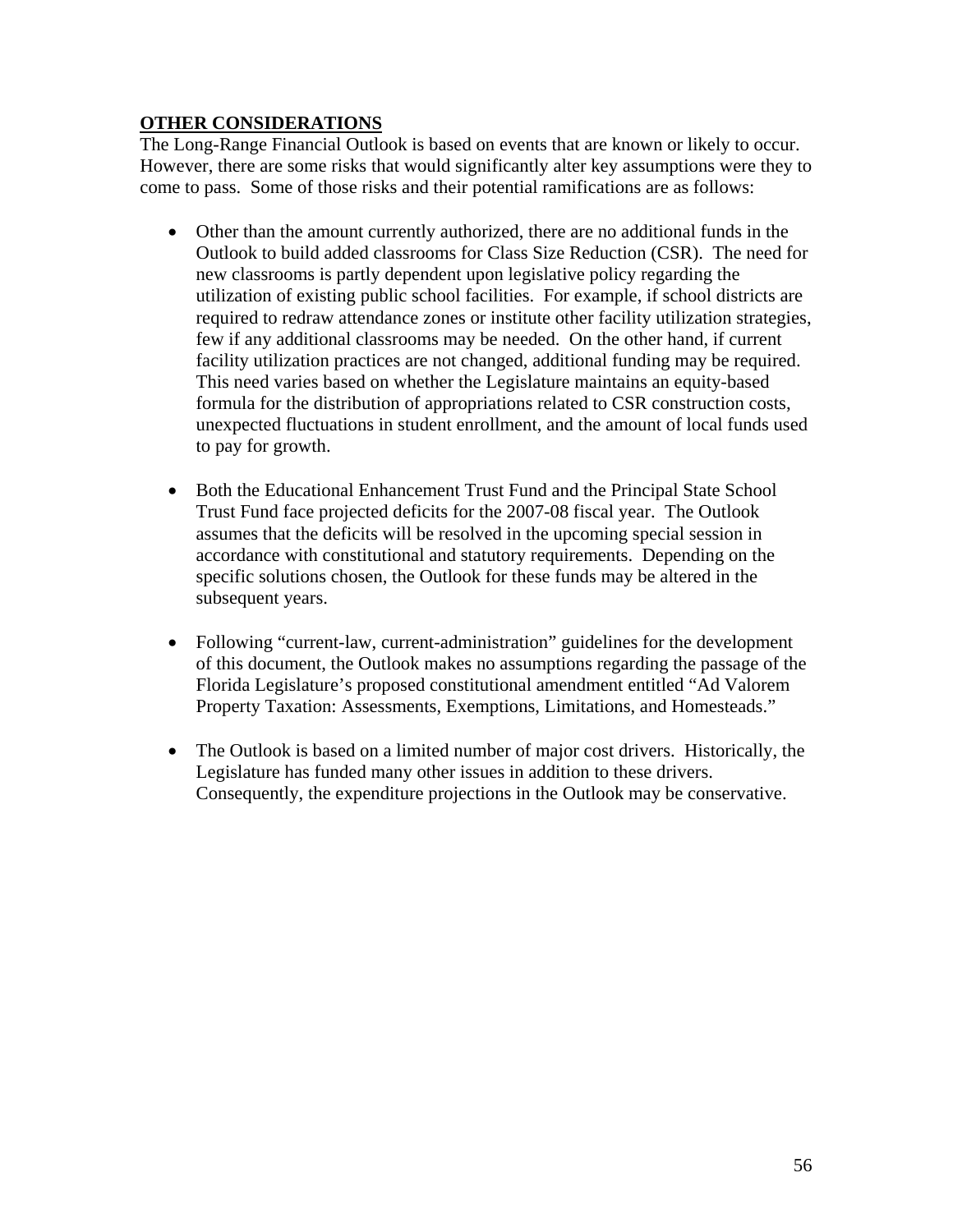# **General Appropriations Act Section 3 - Human Services**

#### **Expenditure projections (\$ millions)**

| Recurring                    | 2007-08 | 2008-09 | 2009-10 | 2010-11 |
|------------------------------|---------|---------|---------|---------|
| <b>General Revenue</b>       | 7,737.8 | 8,412.4 | 8,994.6 | 9,617.6 |
| change                       |         | 674.6   | 582.3   | 622.9   |
| % change                     |         | 8.7%    | 6.9%    | 6.9%    |
| <b>Tobacco Settlement TF</b> | 447.8   | 459.1   | 465.3   | 471.9   |
| change                       |         | 11.3    | 6.2     | 6.6     |
| % change                     |         | 2.5%    | 1.4%    | 1.4%    |
| <b>Nonrecurring</b>          | 2007-08 | 2008-09 | 2009-10 | 2010-11 |
| <b>General Revenue</b>       | 130.0   | 104.1   | 45.6    | 42.2    |
| change                       |         | $-25.9$ | $-58.5$ | $-3.4$  |
| <b>Tobacco Settlement TF</b> | 54.6    | 0.0     | 0.0     | 0.0     |
| change                       |         | $-54.6$ | 0.0     | 0.0     |
| <b>TOTAL</b>                 | 2007-08 | 2008-09 | 2009-10 | 2010-11 |
| <b>General Revenue</b>       | 7,867.8 | 8,516.5 | 9,040.2 | 9,659.8 |
| change                       |         | 648.7   | 523.8   | 619.5   |
| % change                     |         | 8.2%    | 6.1%    | 6.9%    |
| <b>Tobacco Settlement TF</b> | 502.4   | 459.1   | 465.3   | 471.9   |
| change                       |         | $-43.3$ | 6.2     | 6.6     |
| % change                     |         | $-8.6%$ | 1.4%    | 1.4%    |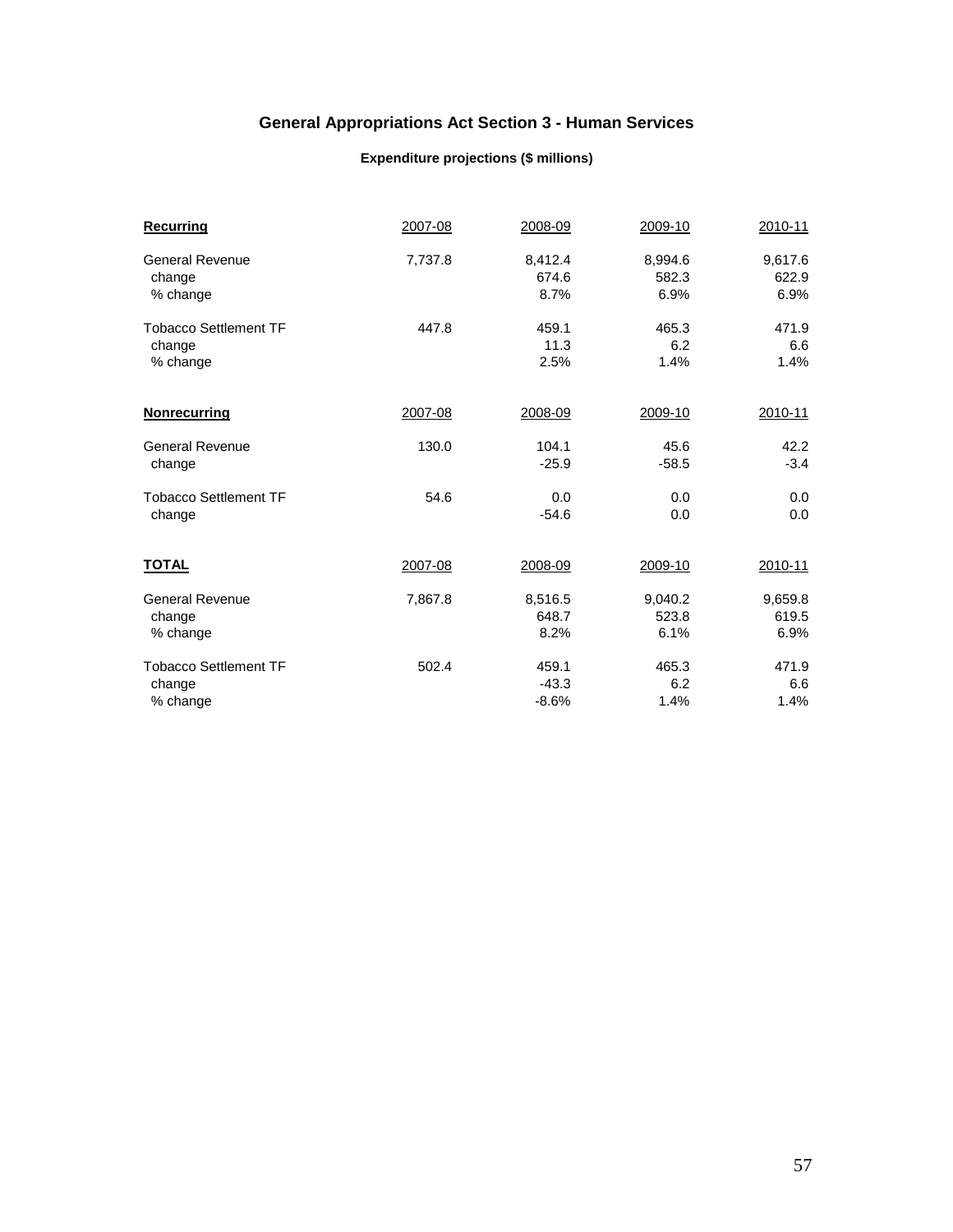# *SECTION 3 – HUMAN SERVICES*

#### **SUMMARY**

The Human Services section of the General Appropriations Act includes the following agencies: Agency for Health Care Administration; Agency for Persons with Disabilities; Department of Children and Family Services; Department of Elder Affairs; Department of Health; and Department of Veterans' Affairs. These agencies are funded with a combination of state general revenue, tobacco trust funds, federal funds, private grants and state trust funds. Many health and human services programs are eligible to earn federal matching funds. Maximization of federal funds has been a state priority for many years; however, it is important to note that most federal funding requires state matching funds, and therefore, total federal receipts vary based on the availability of state match. Of the \$24.3 billion total budget for Fiscal Year 2007-08, \$7.9 billion is funded from state general revenue, \$502.5 million is funded from the Tobacco Settlement Trust Fund, \$4.2 billion is funded from other state trust funds and \$11.7 billion is funded from federal trust funds.



Source: Actual Appropriations for Fiscal Year 2007-2008 Adjusted for Supplementals and Vetoes

The three year plan projects increases in recurring general revenue spending for Human Services of \$674.6 million (+8.7%) in Fiscal Year 2008-09; \$582.3 million (6.9%) in Fiscal Year 2009-10; and \$622.9 million (+6.9%) in Fiscal Year 2010-11.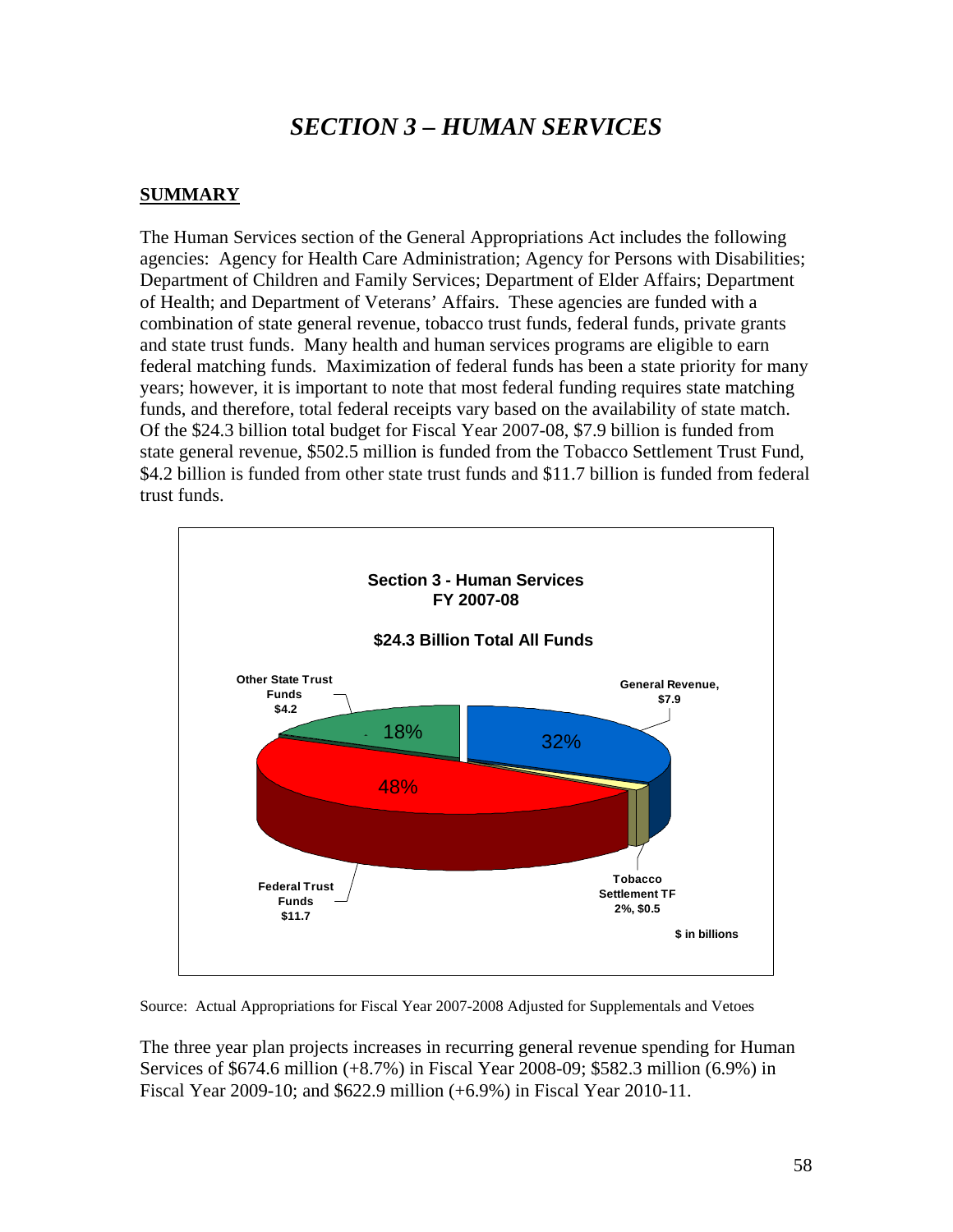In addition to these recurring increases, nonrecurring General Revenue of \$104.1 million is projected to be needed in FY 2008-09; \$45.6 million in FY 2009-10; and \$42.2 million in FY 2010-11.

#### **ASSUMPTIONS AND DISCUSSION OF MAJOR BUDGET DRIVERS**

**General –** Projected health and human services budget requirements from general revenue and other state and federal trust funds have been developed for the 2008-09, 2009-10 and 2010-11 fiscal years by adjusting the Fiscal Year 2007-08 funding levels based on workload assumptions and other factors. The financial outlook includes additional funding based on the following assumptions.

- 1) The projections for Medicaid, KidCare, and Temporary Assistance for Needy Families (TANF) cash assistance are determined annually through formal estimating conferences, which project caseloads and program costs.
- 2) Historical funding averages were used to project future appropriations for Fiscal Years 2008-09 through 2010-11 for all other health and human services programs.
- 3) The projections fully obligate the recurring Tobacco Settlement funds determined through the estimating conference before budgeting additional general revenue funds.

**Medicaid Program –** The Medicaid program (Title XIX of the Social Security Act) provides health care coverage to certain persons who qualify as low-income elderly, disabled, or families with dependent children. Medicaid is a federal and state matching program. The state participation for Florida is 43.09% and the federal participation is 56.91% for Fiscal Year 2007-08. Medicaid is the second largest single program in the state budget behind public education, representing 22.2% of the total budget, and is the largest source of federal funding for the state. Medicaid recurring general revenue expenditures are consuming a growing share of recurring general revenue funds appropriated, increasing to 17.6% in Fiscal Year 2007-08.

Medicaid caseload has grown from 1.941 million in Fiscal Year 2001-02 to 2.204 million in Fiscal Year 2005-06, a 3.2% average annual increase. The enrollment growth was attributed to an increase in the number of low-income persons newly eligible for Medicaid, especially children and elders, resulting partially from the impact of a recession beginning in March 2001 and ending in November of that same year. Fiscal Year 2005-06 marked a slowing in Medicaid program enrollment growth to just 2.4%. Slower enrollment was mostly attributable to the improving economy resulting in fewer individuals becoming eligible for the program**.** Enrollment declined by 4.2% to 2.112 million recipients in Fiscal Year 2006-07 and is projected to decline by 0.9% to 2.094 million recipients in Fiscal Year 2007-08. The last time the program experienced a decline in enrollment was in the mid to late nineties. Over the three year forecast period,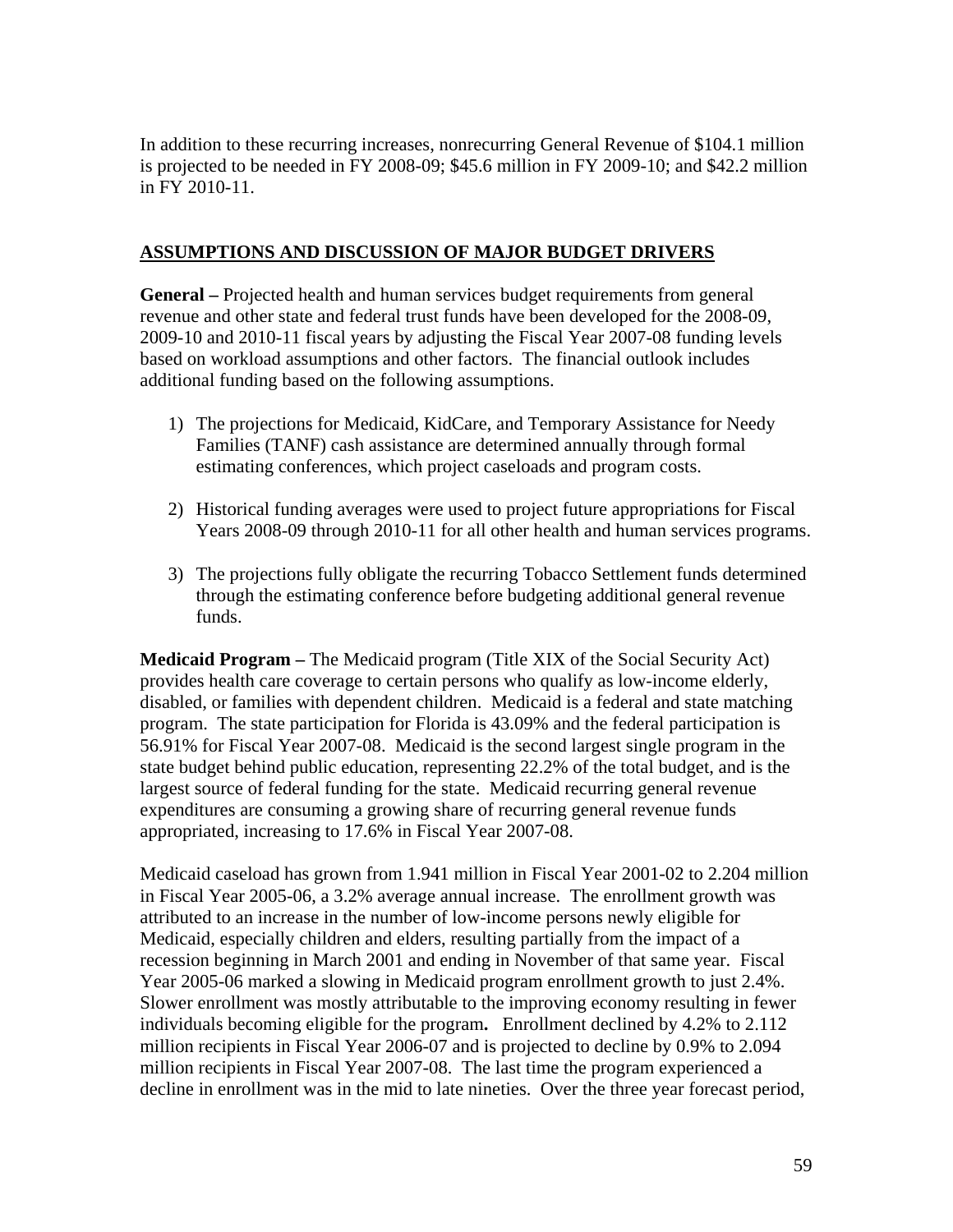caseload growth is projected to be fairly stable with growth rates of 1.8% for Fiscal Year 2008-09, 1.6% for Fiscal Year 2009-10 and 1.5% for Fiscal Year 2010-11.



Medicaid expenditures grew at an average annual rate of 10.8% between Fiscal Year 2001-02 and Fiscal Year 2004-05. The primary factors contributing to expenditure growth were prescription drug costs, increasing costs of medical services, long-term care and enrollment growth. This growth persisted despite legislative efforts in implementing new Medicaid cost control measures primarily related to prescription drugs, freezing or reducing provider payment rates, and eliminating optional services. Medicaid expenditure growth declined in Fiscal Year 2005-06 and then increased in Fiscal Year 2006-07. The decline in expenditures in Fiscal Year 2005-06 was primarily due to slowing enrollment growth, savings attributable to the inclusion of mental health drugs on the Medicaid preferred drug list and implementation of Medicare Part D effective January 1, 2006. States are required to make monthly general revenue payments to the Medicare program under the maintenance of previous effort or "clawback" provision for Medicare/Medicaid dual eligibles. These payments are not matched with federal funds but are included in the total expenditures for the Medicaid program. Elderly and disabled Medicaid recipients account for an estimated 23% of the total caseload yet they account for almost 70% of Medicaid spending. This reflects the intensive use of acute and longterm care services by this eligibility group. The majority of nursing home residents rely on Medicaid support after the cost of their care exhausts their savings and they qualify for assistance. With a growing elderly population, it is critical to control long-term care spending. Over the three year forecast period, expenditure growth is projected to be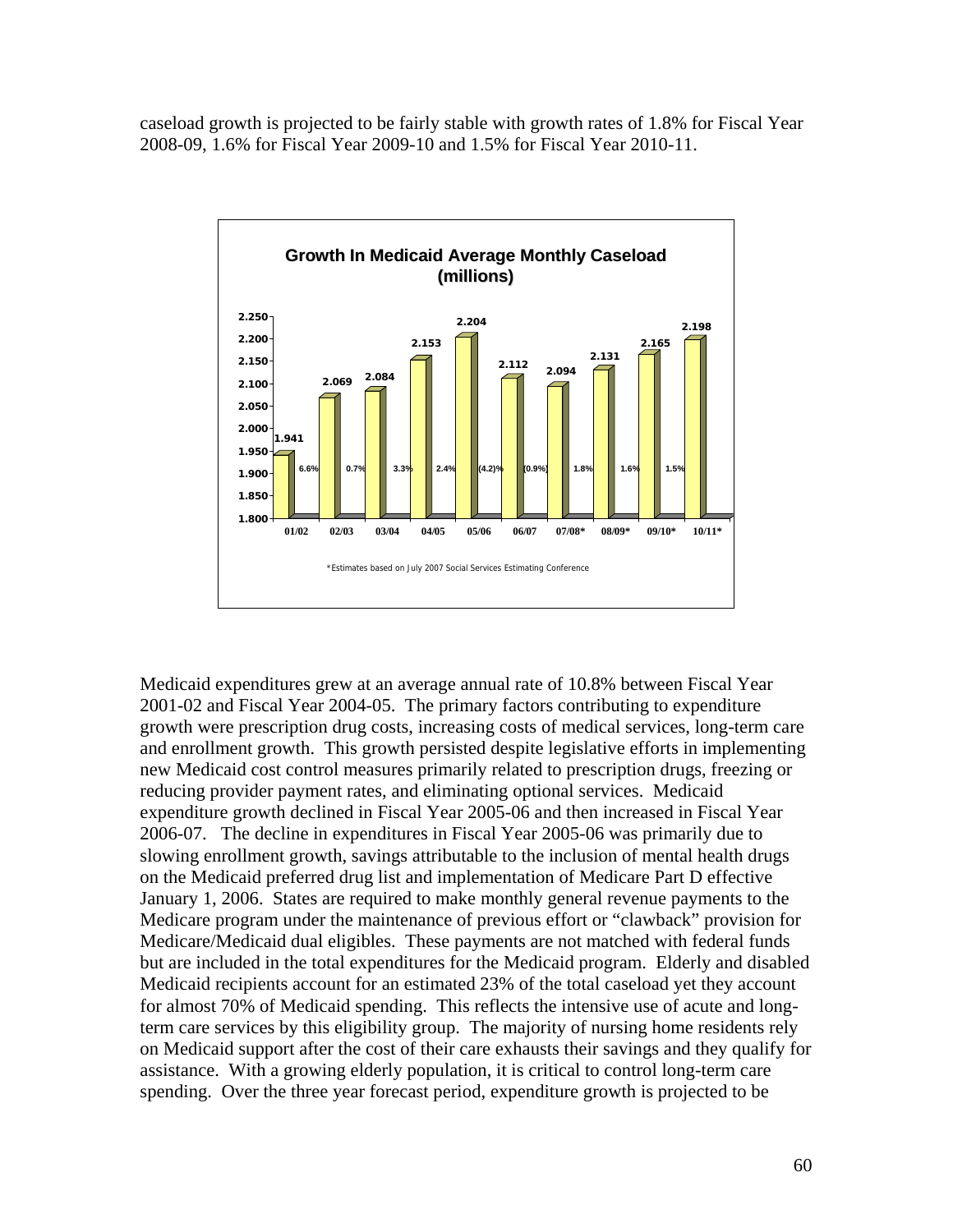fairly constant at 5.9% for Fiscal Year 2008-09, 6.5% for Fiscal Year 2009-10 and 6.6% for Fiscal Year 2010-11.



The 2005 Legislature enacted Chapters 2005-133 and 2005-358, Laws of Florida, which authorized implementation of a managed care pilot through approval of a federal Medicaid Reform waiver. The reform is aimed at developing a sustainable program that is predictable and provides greater flexibility for program participants. In September 2006, Florida implemented managed care pilots in Duval and Broward counties to provide risk-based capitation payments to health plans allowing for a more efficient and effective delivery system that enhances quality of care and client outcomes. The pilots expand to Baker, Clay and Nassau Counties in Fiscal Year 2007-08. The 2007 Legislature enacted Chapter 2007-82, Laws of Florida, requiring implementation of Senior Care, an integrated fixed-payment delivery program for Medicaid recipients 60 years of age or older and persons dually eligible for Medicare and Medicaid. The pilot program is to be implemented in Area 7 (Orange, Osceola, Seminole and Brevard counties) and Area 11 (Dade and Monroe counties) on a voluntary basis.

Major policy assumptions and projections for the forecast period are described below:

• The estimated costs for caseload growth, utilization and inflation were projected based on historical trends and methodologies used by the July 2007 Social Services Estimating Conference. The federal matching rate for Fiscal Year 2007- 08 is 56.91% (down from 58.77% in FY 2006-07). The outlook uses the federal matching rate of 56.31% (a reduction of 0.6%) for state Fiscal Years 2008-09, 2009-10 and 2010-11. This reduction of federal support increases the need for general revenue funds and this impact is included in the estimates. The Fiscal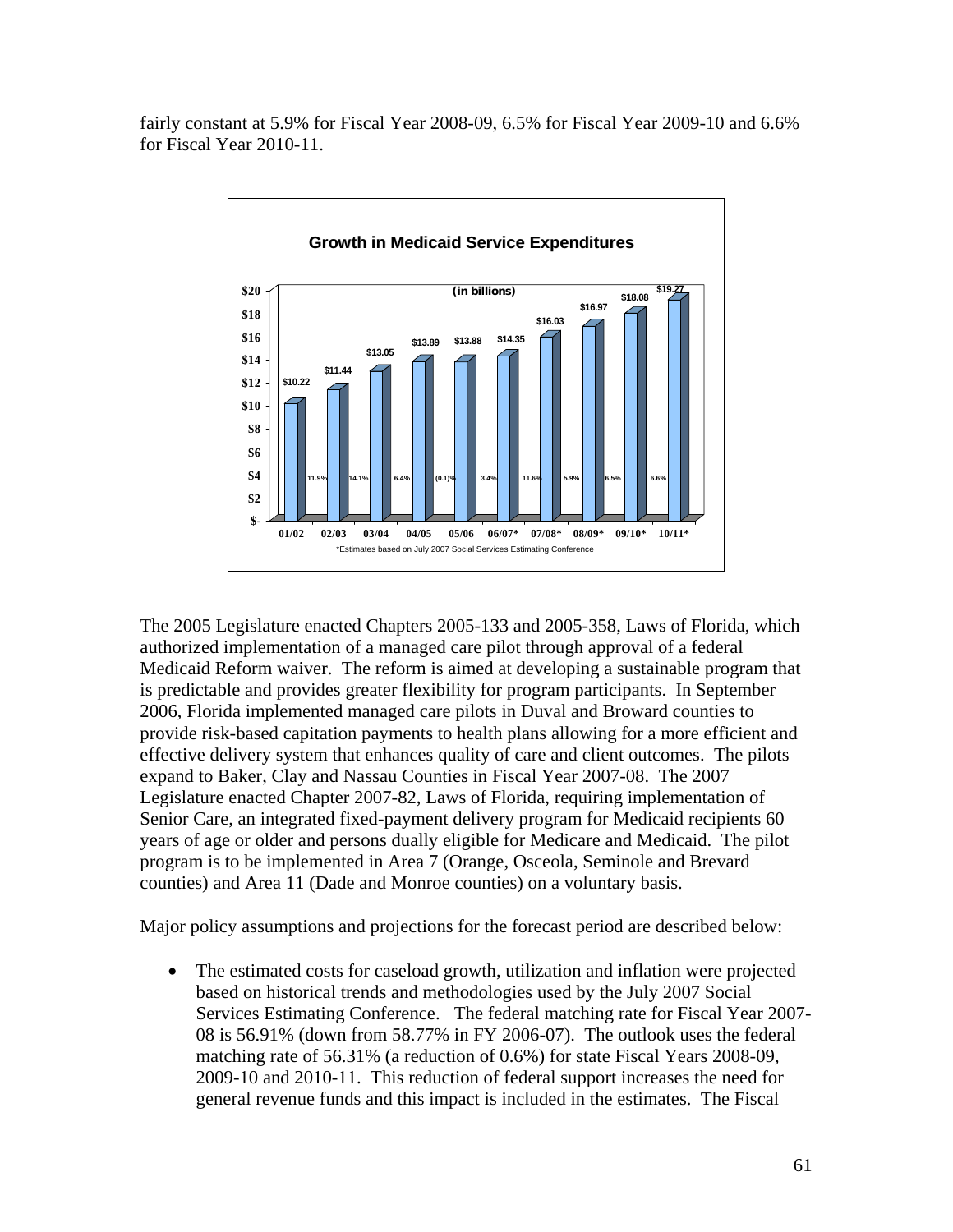Year 2007-08 base budget has been adjusted to reduce \$54.3 million of nonrecurring general revenue funds related to the Low Income Pool and special payments to hospitals.

|          | FY 07-08  | FY 08-09  | FY 09-10  | FY 10-11  |
|----------|-----------|-----------|-----------|-----------|
| Caseload | 2,093,842 | 2,131,101 | 2.165.042 | 2.198.280 |
| Increase |           | 37.259    | 33.941    | 33,238    |
| Percent  |           | 1.78%     | 1.59%     | 1.54%     |

|                     | FY 07-08* | FY 08-09  | FY 09-10  | FY 10-11  |
|---------------------|-----------|-----------|-----------|-----------|
| <b>Expenditures</b> |           |           |           |           |
| General             |           |           |           |           |
| Revenue             | \$4,847.6 | \$5,411.0 | \$5,900.3 | \$6,425.4 |
| Increase            |           | \$563.4   | \$489.3   | \$525.1   |
| Percent             |           | 11.62%    | 9.04%     | 8.90%     |

\*Base budget adjusted for non-recurring funds.

- The estimated costs also include an additional \$50.0 million in non-recurring general revenue funds for Fiscal Year 2008-09 to continue funding the state match for the Low Income Pool program.
- Additional Medicaid state matching funds are budgeted in other health and human services departments. Estimates for these departments include an increase in general revenue funds for Fiscal Year 2008-09 to fund the reduction in the federal matching rate.

**KidCare Program –** KidCare is the state's children's health insurance program provided under the federal State Children's Health Insurance Program (SCHIP) - Title XXI of the Social Security Act. SCHIP is a federal and state matching program. The state participation for Florida is 29.88% and the federal participation is 70.12% for Fiscal Year 2007-08. Unlike Medicaid, KidCare is not an entitlement program and the federal allotment is capped. Florida's federal allotment for federal fiscal year 2007 is \$296 million.

The KidCare program provides health insurance primarily targeted to uninsured lowincome children under age 19 whose family income is at or below 200% of the federal poverty level (\$41,300 for a family of four). The program consists of Medicaid for babies (birth to age 1); Medikids, a Medicaid look-alike program for pre-school children (ages 1 to 5); Florida Healthy Kids for school aged children (ages 5 to 19); and Children's Medical Services for children with special medical or behavioral health needs (from birth to age 19). The program is funded at \$417.8 million in Fiscal Year 2007-08, of which \$122.2 million is state matching funds (\$34.7 million of general revenue and \$87.5 million of tobacco settlement funds). The KidCare program also provides services to a limited number of non-Title XXI eligibles that includes legal non-citizens and families that pay the full premium.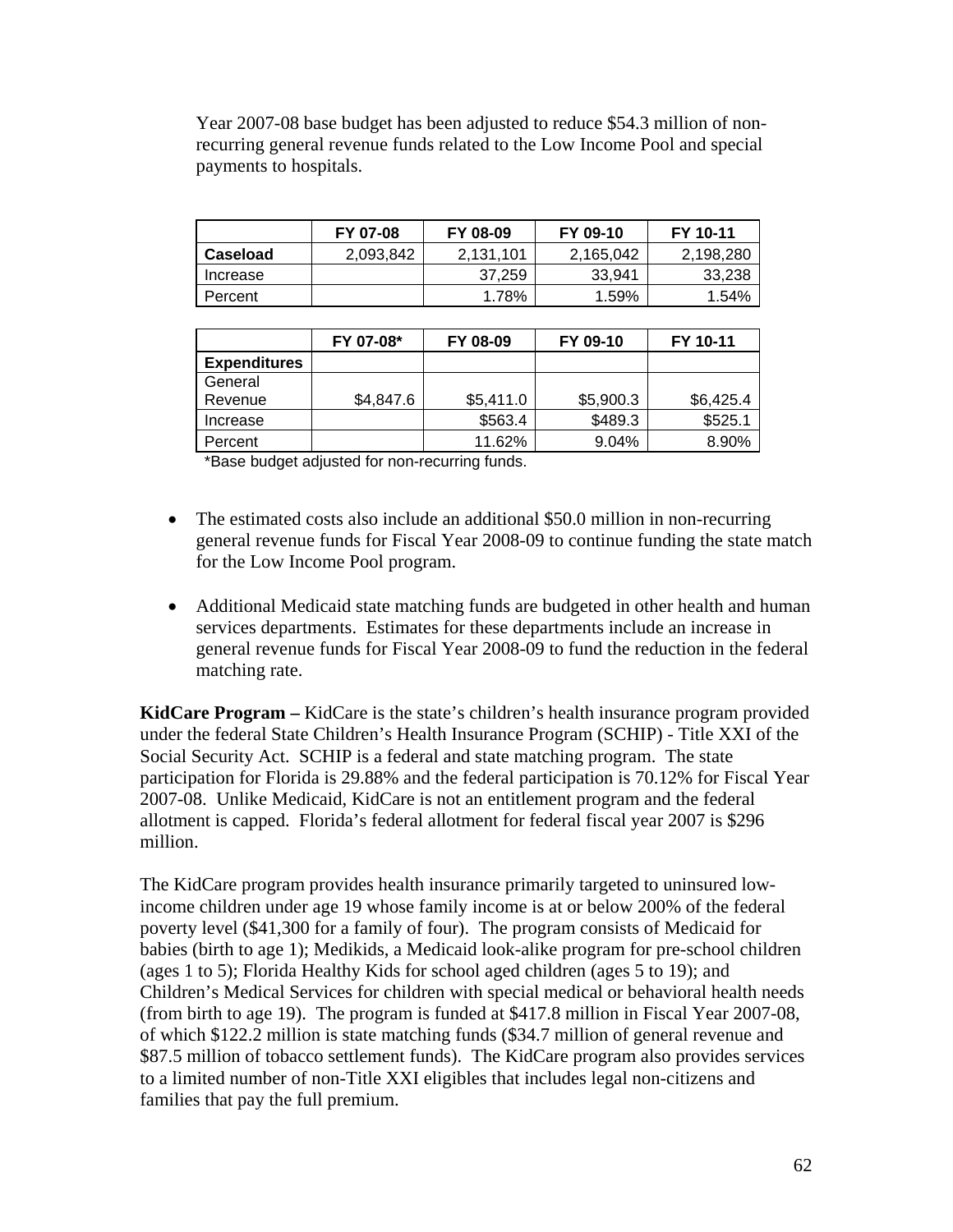KidCare enrollment increased steadily through Fiscal Year 2003-04. The 2004 Legislature passed legislation limiting enrollment to open enrollment periods and required additional documentation of family income. As a result of these changes, enrollment in the program declined. The 2005 Legislature restored authority for enrollment to occur throughout the year. The Title XXI caseload as of August 2007 is 225,598 (there are 27,308 additional children enrolled in the program who are non-Title XXI eligible).



Major policy assumptions and projections for the forecast period are described below:

• The estimated costs for caseload growth, utilization and inflation were projected based on historical trends and methodologies used by the January 2007 Social Services Estimating Conference. Caseloads reflect enrollment for the month of June for each fiscal year. The federal matching rate for Fiscal Year 2007-08 is 70.12% (down from 71.13% in FY 2006-07). The outlook uses a federal matching rate of 69.78% (a reduction of 0.34%) for state fiscal years 2008-09, 2009-10 and 2010-11. The impact of this reduction increased the need for general revenue funds and has been included in the workload estimates.

|          | FY 07-08 | FY 08-09 | FY 09-10 | FY 10-11 |
|----------|----------|----------|----------|----------|
| Caseload | 252,353  | 287.493  | 326.674  | 370.432  |
| Increase |          | 35,140   | 39.181   | 43.758   |
| Percent  |          | 13.92%   | 13.63%   | 13.40%   |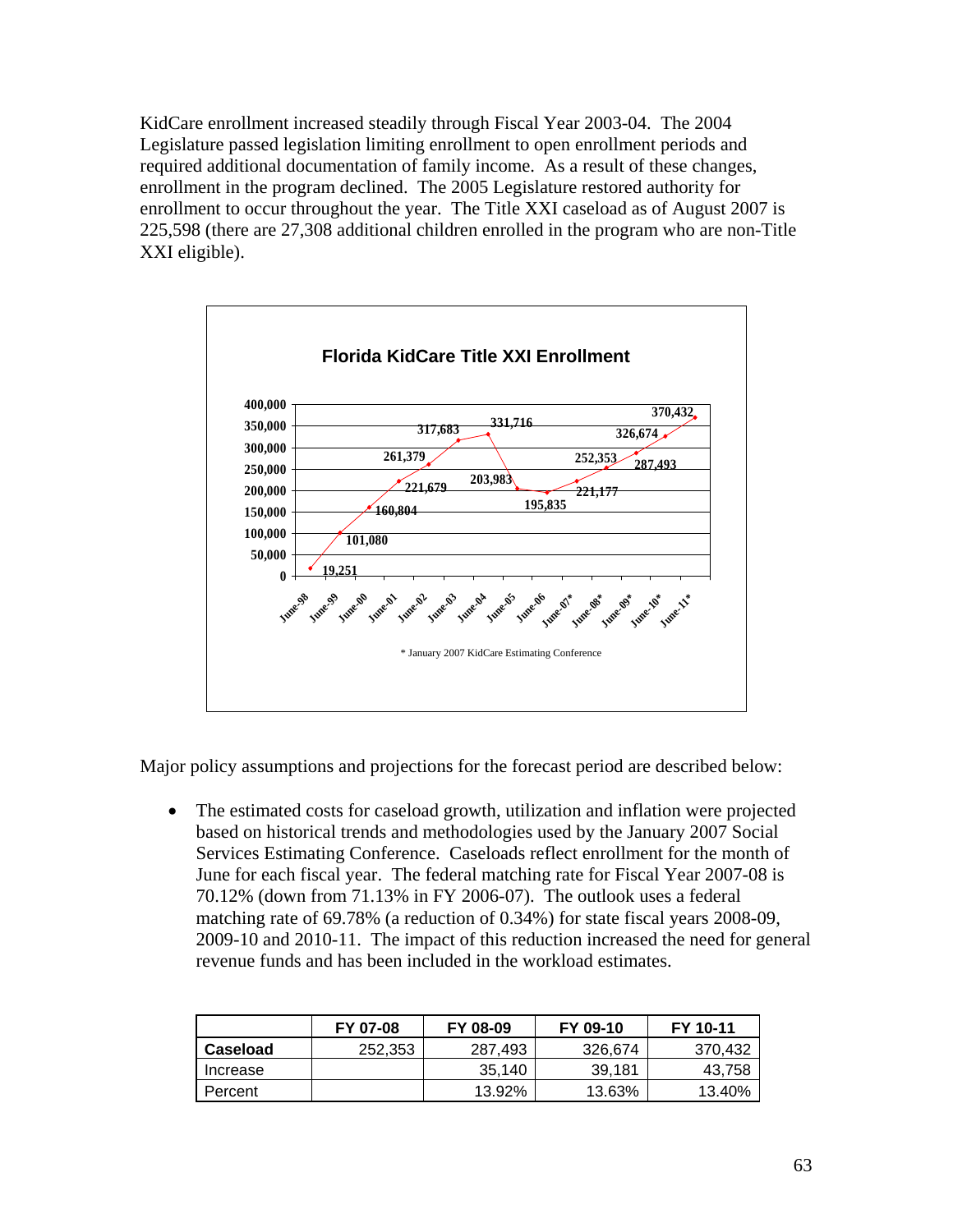|                     | FY 07-08 | FY 08-09 | FY 09-10 | FY 10-11 |
|---------------------|----------|----------|----------|----------|
| <b>Expenditures</b> |          |          |          |          |
| <b>State Funds</b>  | \$122.2  | \$153.1  | \$187.1  | \$226.4  |
| Increase            |          | \$30.9   | \$34.0   | \$39.3   |
| Percent             |          | 25.29%   | 22.21%   | 21.00%   |

• Reauthorization – The estimates assume that the federal government will reauthorize the SCHIP program beyond federal fiscal year 2007. Future federal allotments have been estimated at the federal fiscal year 2007 allotment level. Sufficient carry forward funds are available from the 2007 and 2008 federal allotments to fund the program through federal fiscal years 2008-09 and 2009-10. Absent an increase in the federal allotment, sufficient federal funds **are not** available to fund estimated expenditures in Fiscal Year 2010-11.

**Temporary Assistance for Needy Families -** The welfare reform legislation of 1996 ended the federal entitlement to assistance and created the Temporary Assistance for Needy Families (TANF) block grant that provides assistance and work opportunities to needy families. Florida's federal block grant allotment is \$622.7 million for FY 2007-08. The TANF block grant has an annual cost-sharing requirement referred to as maintenance of effort or MOE. Florida is required annually to spend a minimum of \$368.4 million of state funds to help eligible families in ways consistent with the TANF program. Florida's cash assistance caseload has declined from 184,554 in Fiscal Year 1996-97 to an estimated 46,864 in Fiscal Year 2007-08.



Major policy assumptions and projections for the forecast period are described below: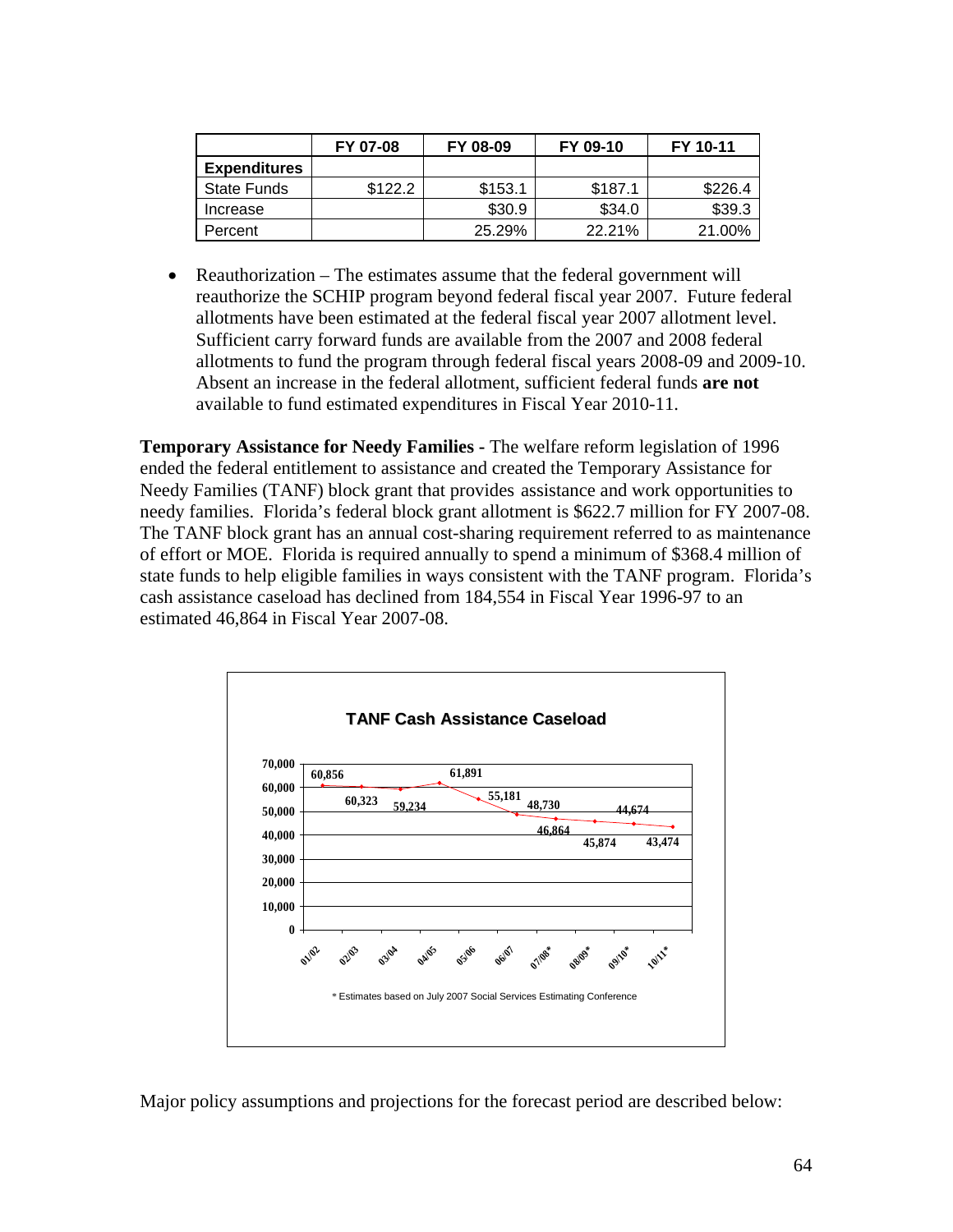• Estimates for cash assistance were projected based on historical trends and methodologies used by the July 2007 Social Services Estimating Conference.

|                   | FY 07-08 | FY 08-09 | FY 09-10  | FY 10-11  |
|-------------------|----------|----------|-----------|-----------|
| Caseload          | 46,864   | 45.874   | 44.674    | 43.474    |
| Increase/Decrease |          | '990`    | (1,200)   | (1,200    |
| Percent           |          | $-2.11%$ | $-2.62\%$ | $-2.69\%$ |

|                     | FY 07-08 | FY 08-09 | FY 09-10  | FY 10-11 |
|---------------------|----------|----------|-----------|----------|
| <b>Expenditures</b> |          |          |           |          |
| <b>Total Funds</b>  | \$152.8  | \$154.0  | \$151.4   | \$148.9  |
| Increase/Decrease   |          | \$1.2    | (\$2.5)   | (\$2.5)  |
| Percent             |          | 0.79%    | $-1.62\%$ | $-1.65%$ |

**Tobacco Constitutional Amendment -** A constitutional amendment passed on the November, 2006 ballot requiring the Florida Legislature to annually fund a comprehensive, statewide tobacco education and prevention program, using tobacco settlement money to primarily target youth and other at-risk Floridians. Annual funding is required to be 15% of the 2005 Tobacco Settlement payments to Florida, adjusted annually for inflation. The amount required to be appropriated was \$57.9 million for Fiscal Year 2007-08. The 2007 Legislature enacted 2007-65, Laws of Florida (SB 1126), that implements s. 27, Art. X of the State Constitution. The bill requires the Department of Health to implement the tobacco program, creates the Tobacco Education and Use Prevention Advisory Council, requires the competitive award of contracts or grants and requires the Area Health Education Center (AHEC) network to expand the current smoking cessation initiative to each county.

Major policy assumptions and projections for the forecast period are described below:

• The estimated expenditures were increased by applying the Consumer Price index from the February 2007 National Economic Estimating Conference.

|                     | FY 07-08 | FY 08-09 | FY 09-10 | FY 10-11 |
|---------------------|----------|----------|----------|----------|
| <b>Expenditures</b> | \$57.9   | \$58.8   | \$60.1   | \$61.4   |
| Increase            |          | \$0.9    | \$1.3    | \$1.3    |
| Percent             |          | 1.55%    | 2.21%    | 2.16%    |

**Tobacco Settlement Trust Fund** – The revenue estimates were projected based on historical trends and methodologies used by the February 2007 Revenue Estimating Conference. The estimates fully obligate the recurring tobacco settlement funds.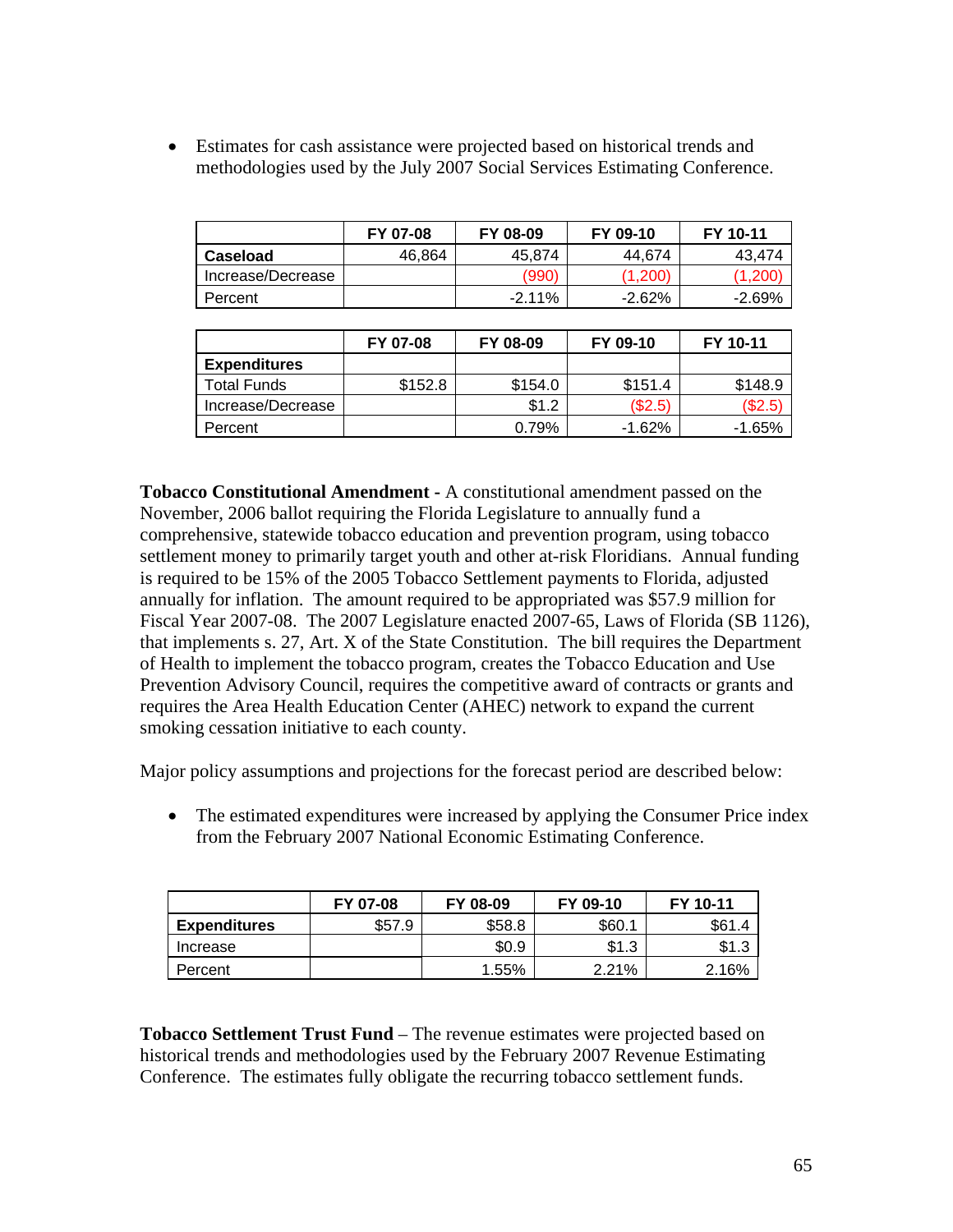|                     | FY 07-08 | FY 08-09 | FY 09-10 | FY 10-11 |
|---------------------|----------|----------|----------|----------|
| Revenue             |          |          |          |          |
| (Recurring)         | \$447.8  | \$459.1  | \$465.3  | \$471.9  |
| <b>Expenditures</b> | \$447.8  | \$459.1  | \$465.3  | \$471.9  |
| Increase            | \$0.0    | \$11.3   | \$6.2    | \$6.6    |

**Developmentally Disabled Services** – Projections for developmentally disabled services are based on a four year historical funding average (FY 2004-05 through FY 2007-08) of increased recurring funds provided for the Home and Community-Based Waiver.

**Children and Families Services** –Projections for child welfare, substance abuse, mental health and adult protection services are based on historical funding averages.

**Health Services** – Projections for health services, including the elderly, are based on historical funding averages.

**Capital Improvement/Maintenance and Repairs** – Projections are based on a four year historical funding average (FY 2004-05 through FY 2007-08) of maintenance and repair costs for state-owned facilities, county health departments and rural hospitals. Operational costs for the Veterans' Nursing Home in St. Johns County were based on start-up costs for the Bay County Nursing Home.

**Other –** Projections are based on historical averages and include costs for information technology and infrastructure, re-engineering costs for certain information systems and community projects.

### **OTHER CONSIDERATIONS**

The Long-Range Financial Outlook is based on events that are known or likely to occur. However, there are some risks that would significantly alter key assumptions were they to come to pass. One of those risks and its potential ramifications is as follows:

• The Outlook assumes that the federal government will reauthorize the SCHIP program at its current funding levels. If the federal government does not reauthorize the program or reduces the level of funding, significant state funds may have to be used to continue the program. Absent an increase in the federal allotment, sufficient federal funds **are not** available to fund estimated expenditures in Fiscal Year 2010-11.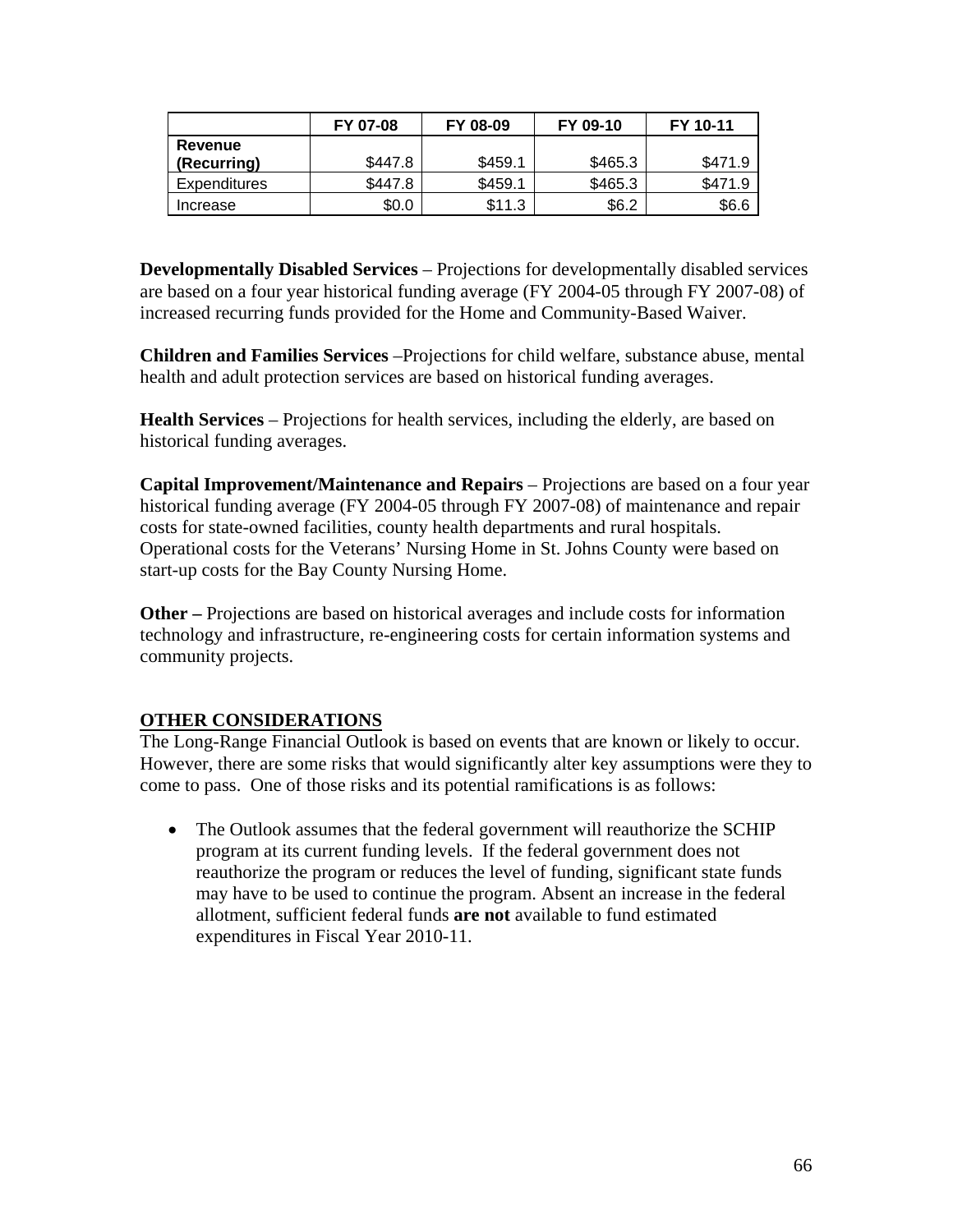# **General Appropriations Act Section 4 - Criminal Justice/Corrections**

### **Expenditure projections (\$ millions)**

| <b>Recurring</b>       | 2007-08 | 2008-09 | 2009-10 | 2010-11 |
|------------------------|---------|---------|---------|---------|
| <b>General Revenue</b> | 3,631.7 | 3,789.6 | 3,915.3 | 4,034.4 |
| change                 |         | 158.0   | 125.7   | 119.1   |
| % change               |         | 4.3%    | 3.3%    | 3.0%    |
| Nonrecurring           | 2007-08 | 2008-09 | 2009-10 | 2010-11 |
| <b>General Revenue</b> | 264.8   | 235.1   | 252.1   | 158.2   |
| change                 |         | $-29.7$ | 17.0    | $-93.9$ |
| <b>TOTAL</b>           | 2007-08 | 2008-09 | 2009-10 | 2010-11 |
| <b>General Revenue</b> | 3,896.4 | 4,024.7 | 4,167.4 | 4,192.7 |
| change                 |         | 128.3   | 142.7   | 25.2    |
| % change               |         | 3.3%    | 3.5%    | 0.6%    |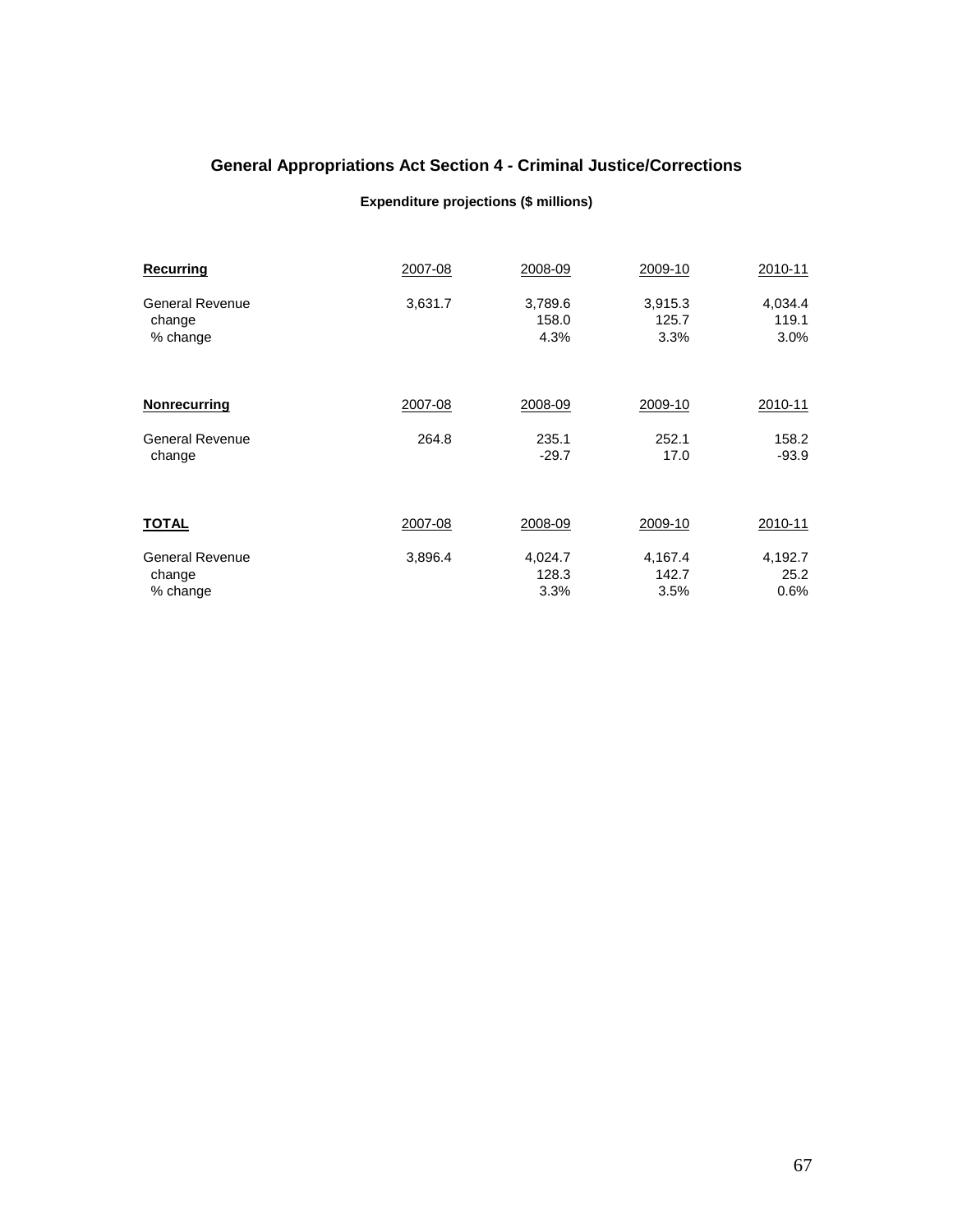# *SECTION 4 –CRIMINAL JUSTICE AND CORRECTIONS*

## **SUMMARY**

Section 4 of the General Appropriations Act (GAA) includes funding for the Department of Corrections, the Department of Legal Affairs, the Department of Law Enforcement, the Department of Juvenile Justice, the Parole Commission, and Justice Administration. For Fiscal Year 2007-08, the Legislature appropriated a total of \$4.5 billion in general revenue and trust funds to these agencies. The following chart displays the appropriations by agency.



Source: Actual Appropriations for Fiscal Year 2007-2008 Adjusted for Supplementals and Vetoes

The three year plan projects increases in recurring general revenue spending for Criminal Justice and Corrections of \$158.0 million (+4.3%) in Fiscal Year 2008-09; \$125.7 million (3.3%) in Fiscal Year 2009-10; and \$119.1 million (+3.0%) in Fiscal Year 2010-11.

In addition to these recurring increases, nonrecurring General Revenue of \$235.1 million is projected to be needed in FY 2008-09; \$252.1 million in FY 2009-10; and \$158.2 million in FY 2010-11.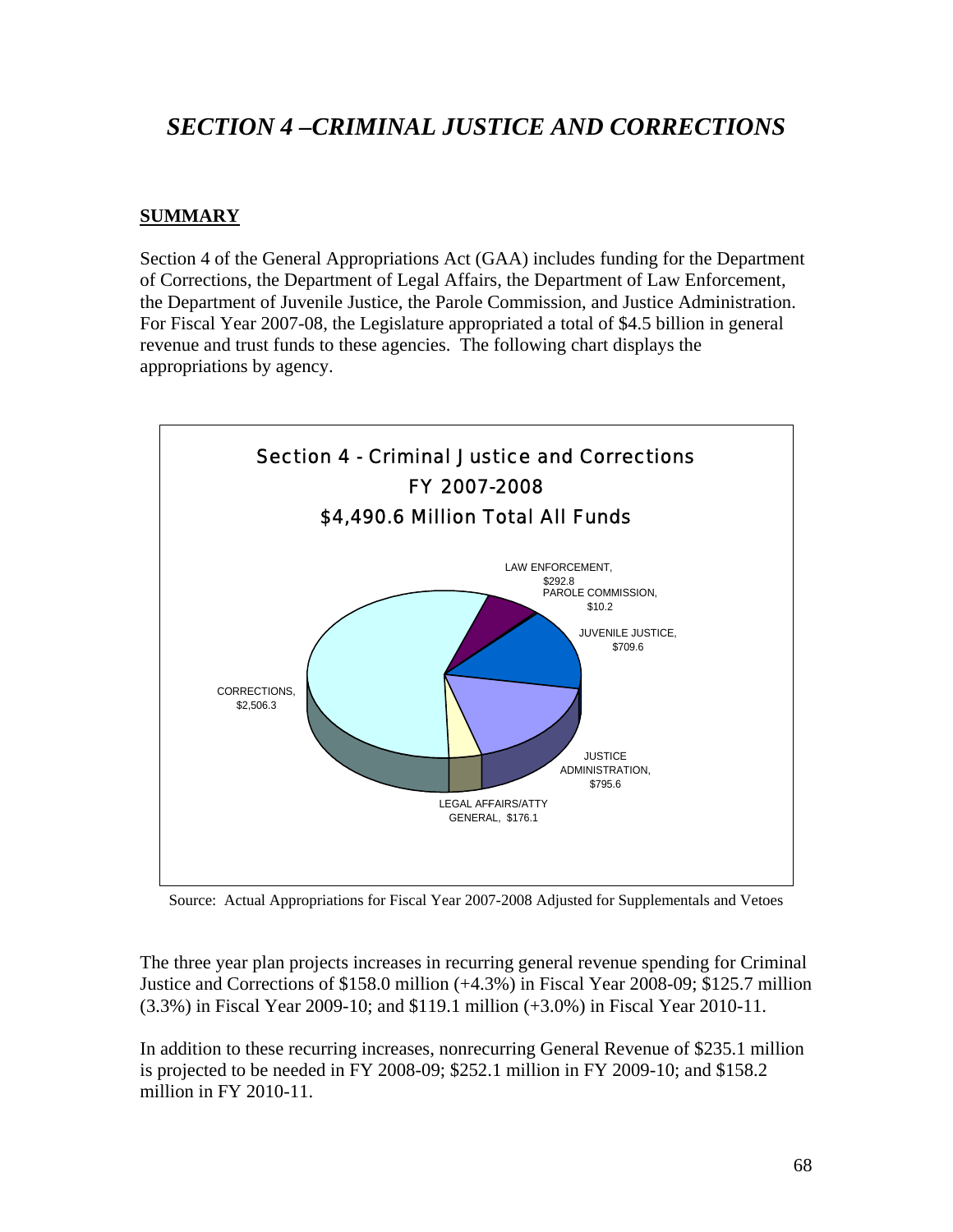### **ASSUMPTIONS AND DISCUSSION OF MAJOR BUDGET DRIVERS**

**General** - The financial outlook includes additional funding based on the following assumptions:

- 1) Increases in the Department of Corrections are based on the projected increase in the prison population as estimated by the Criminal Justice Estimating Conference. These increases include both recurring general revenue for operational costs and non-recurring general revenue for building new prison beds.
- 2) Funding increases for maintenance and repair of Department of Corrections and the Department of Juvenile Justice facilities are based on the average increase in appropriations over the past 10 years.
- 3) Funding increases in the state attorney and public defender areas to account for increased caseloads are based on the average appropriations over the past 10 years and grow each year based on the average caseload growth in the court system over the past 10 years.
- 4) Increases to the prevention and intervention programs as well as increases in private provider rates in the Department of Juvenile Justice are based on the average increase in appropriations over the past 10 years.
- 5) Increases to the cost of assisting fiscally constrained counties pay juvenile detention costs are based on the consumer price index.

**Corrections** – The Criminal Justice Estimating Conference estimates an increase of approximately 13,851 inmates in Florida's prison population by the end of Fiscal Year 2010-2011. Major cost drivers for the Department of Corrections (DOC) include operational costs for care of the projected additional inmate population and construction for the projected increased capacity.

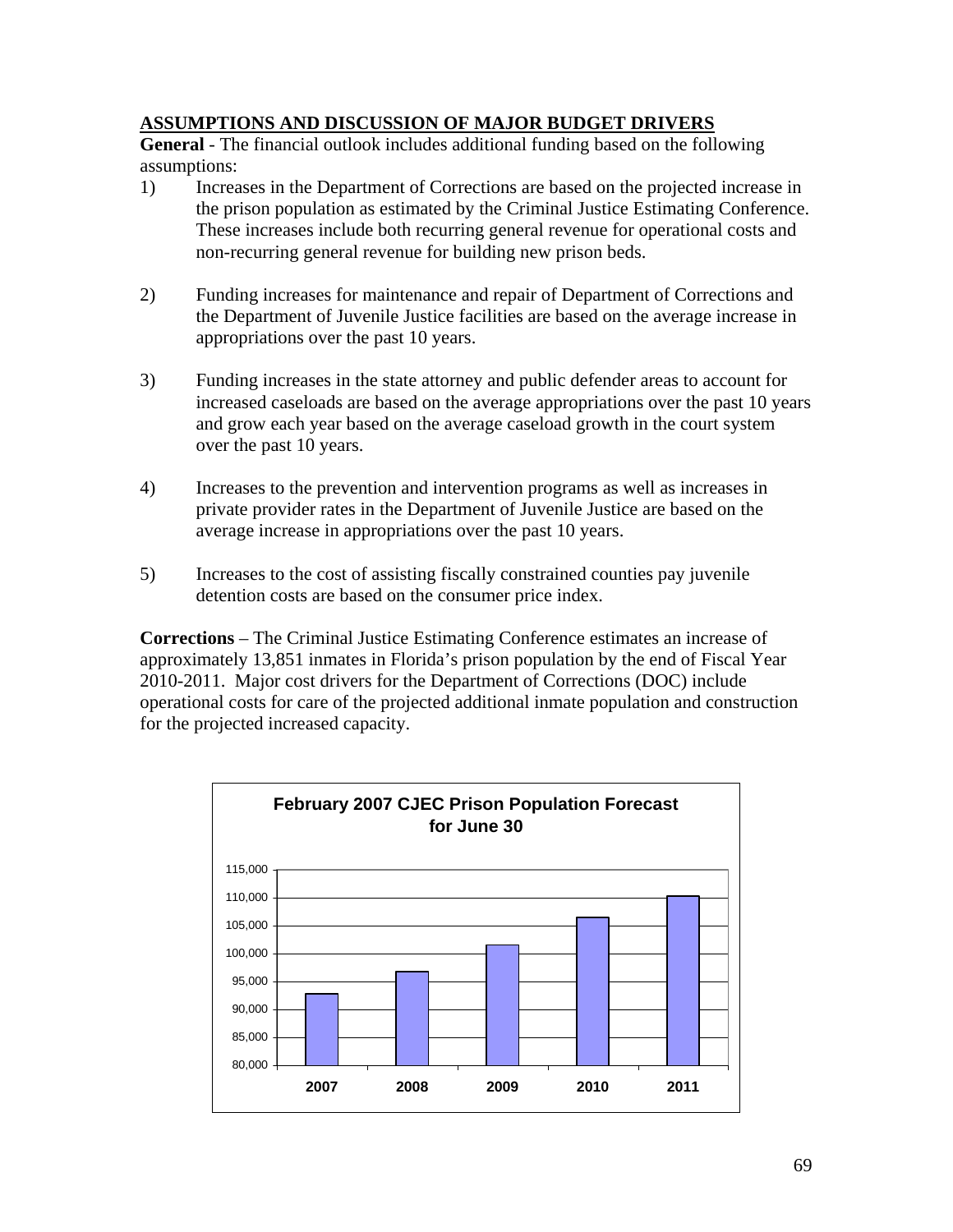**Increase in Criminal Justice Estimating Conference Population - Operational cost** drivers include security and institutional operations, health services, and educational and substance abuse programs for incarcerated inmates. Eighty-four percent of the department's Fiscal Year 2007-2008 total operating budget provided for the operational costs associated with providing secure housing and care of inmates. To calculate projected costs, a baseline average daily per-diem rate was calculated using Fiscal Year 2007-08 appropriations for Security/Institutional Operations, Health Services, Education and Programs, and then divided by the average end of month populations for the year. The average daily per-diem rate was then applied to the projected increase in inmates anticipated over the next three fiscal years. These three-year projections include a price level adjustment based on the national average of the consumer price index (CPI). The national CPI is estimated at nearly two percent for each of the next three years.

**Fixed Capital Outlay (FCO) – Increased Capacity** – Three-year FCO funding projections for the Department of Corrections include funding for construction of new facilities to meet an increased capacity of approximately 13,851 inmates, as estimated by the Criminal Justice Estimating Conference. These projections also include funding for debt service payments, as well as planning, development and permitting for future facilities.

The FCO funding projection of \$188.9 million for Fiscal Year 2008-09 includes:

- \$63.3 million as a final appropriation to complete construction of the 1,335 bed annex begun the previous year;
- \$2.0 million for renovation of Desoto Correctional Institution, a 1,213 bed facility to open by January 2010;
- \$34.0 million to replace existing secure housing units and dorms at Mayo and Lancaster;
- \$30.0 million to construct 1,008 work camp dorm beds at 3 existing institutions;
- \$8.0 million for debt service of work camps and work release center construction from previous fiscal year; and
- \$51.6 million for planning, development and permitting for new annexes to come on line January 2011, April 2011, and January 2012.

The FCO funding projection of \$215.6 million for Fiscal Year 2009-10 includes:

- \$183.0 million for 3 new 1,335 bed annexes to come on line January 2011, April 2011, and January 2012;
- \$11.0 million for 3 work camp dorms; and
- \$21.6 million for land acquisition, planning development and permitting for a new institution which should open by March 2012.

The FCO funding projection of \$121.6 million for Fiscal Year 2010-11 includes:

- \$100.0 million for a new 1.335 bed correctional institution to come on line March 2012; and
- \$21.6 million for planning, development and permitting for new annexes or institutions.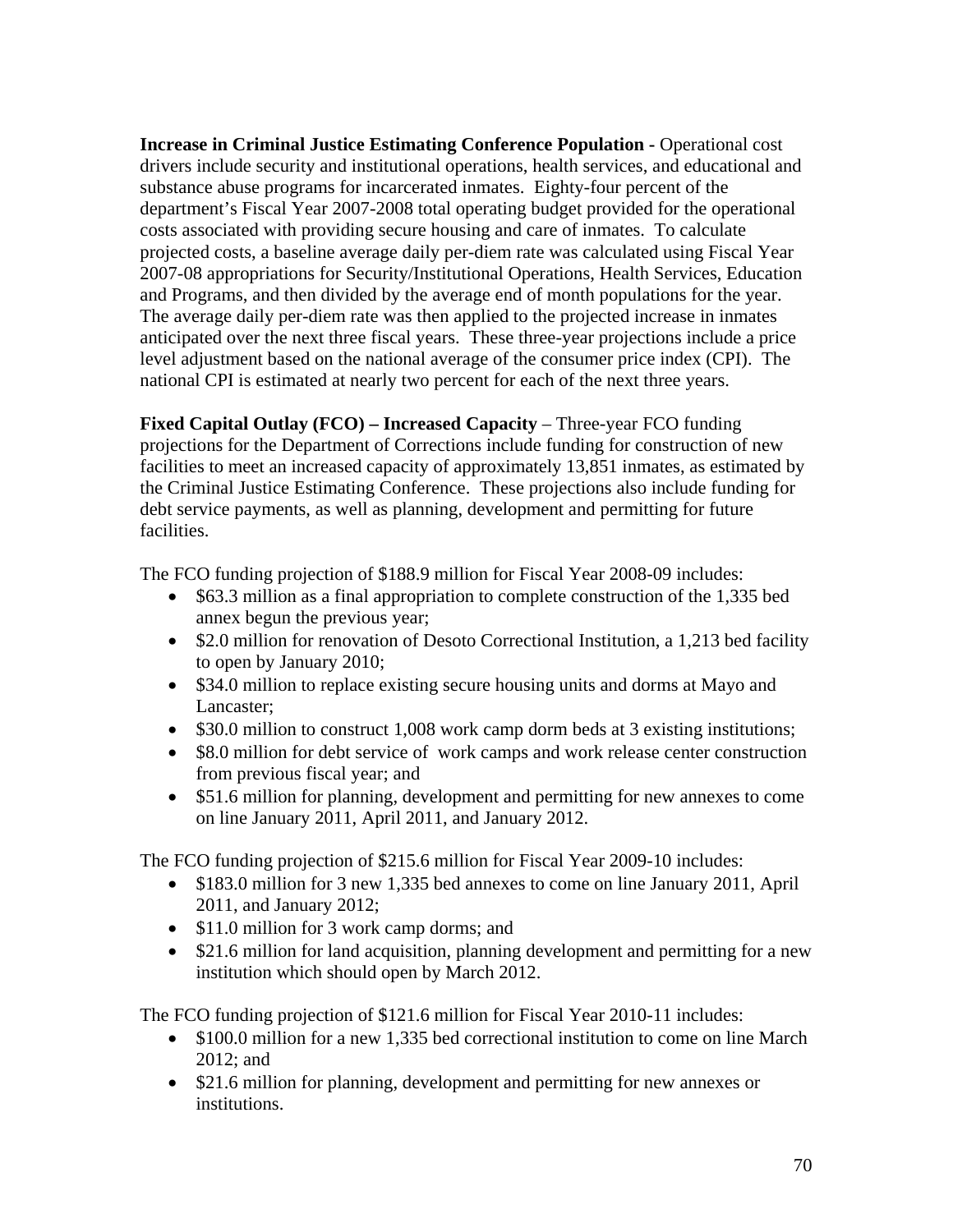**DOC Workload and Services** - When resources have been available in past years, the Legislature provided additional funding for Department of Corrections (DOC) to increase educational, transitional, and substance abuse programs as well as provide price level increases for food services and other needs. Further, because the health services program is particularly vulnerable to escalating costs due to increased utilization of community hospital and ambulatory care in emergency situations, as well as increased drug costs, the Legislature has traditionally provided additional funding for the health services program. Future funding projections for DOC workload and services have been based on a 10-year appropriations average.

**Other FCO – Maintenance and Repair -** The Department of Corrections (DOC) is responsible for the upkeep and care of over 135 facilities statewide, which include correctional institutions, work camps, work release centers and road prisons. Approximately 30 percent of DOC's facilities are 30 years or more old. The Legislature recognizes the importance of keeping its facilities safe and functional by funding repair and maintenance needs. Future funding projections for the repair and maintenance of these facilities have been based on a 10-year appropriations average.

**Justice Administrative Commission -** While the total number of criminal and civil case dispositions has increased steadily, the criminal case dispositions dropped slightly in the 1990's before increasing since fiscal year 2001-02. The growth of criminal cases as well as the establishment of new judges and court rooms creates a need for new staff for the state attorney and public defender offices and increases the cost of processing cases.

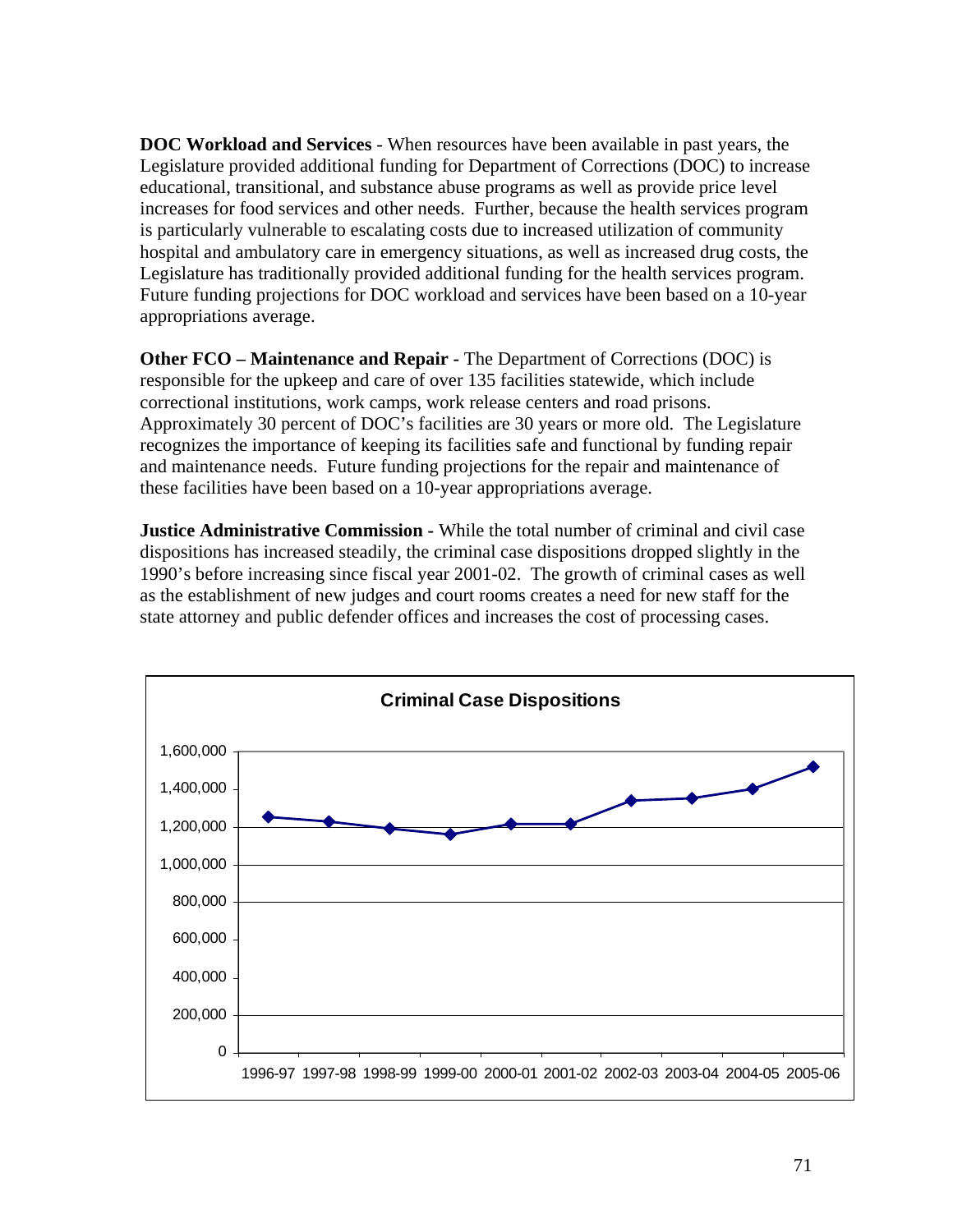**Due Process Costs -** Due process costs are defined here as attorney fees, court reporting costs, the cost of expert witnesses and the travel cost of regular witnesses for indigent persons involved in the state court system. Under Revision 7 to Article V of the Florida Constitution, the cost of these services became the responsibility of the state beginning in Fiscal Year 2004-05. The most costly service involves the payment of attorney fees for private court appointed counsel for criminal defendants when the public defender cannot represent them due to an ethical conflict and for indigent parents involved in state instituted dependency proceedings. Since fiscal year 2004-05, the state continued the existing system of using private attorneys appointed locally from a registry. Starting October 1, 2007, five new regional conflict counsel offices made up of attorneys will provide legal representation in the majority of these cases.

The due process costs in the plan are primarily made up of the liability of old cases that were started before July 1, 2007, but yet to be paid. The amount of the liability is unknown, but was estimated to be \$64 million for the purposes of this plan and is expected to be paid out as follows: \$32 million for 2007-08, \$22 million in 2008-09, and \$10 million in 2009-10. These costs have been difficult to predict and actual expenditures could vary considerably from these estimates. Also included in the due process costs is a growth of \$500,000 per year for the cases under the new system that will continue to go to the private attorneys after implementation of the new regional conflict counsel offices.

**State attorney, public defender, and regional conflict counsel workload -** With increased caseloads, additional staff are needed in the state attorney offices, public defender offices, and the new regional conflict counsel offices. Over the last ten years, the Legislature has provided an average of \$6.4 million per year increase for the increased state attorney and public defender workload. An additional \$200,000 was added for the new regional conflict counsel offices. To account for increased caseload growth, the resulting \$6.6 million per year was increased by the average growth in dispositions of criminal and civil cases (4.75 percent).

**Juvenile Justice** – The Prevention and Intervention Programs in the Department of Juvenile Justice (DJJ) are considered "front-end" services that aim to divert juveniles from institutional or "deep-end" services. The majority of these programs are implemented by local community providers that normally have a better understanding of which programs are the most effective in diverting youths from residential programs. The Legislature has increased front-end services to reduce the need for more costly deepend services over the past few years. Future funding projections for these programs have been based on a 10-year appropriation average.

Currently, DJJ contracts with approximately 165 different private providers, which deliver over \$300 million in program services statewide. In order to ensure that these private providers are delivering efficient and effective programs and services, the Legislature in the past has funded price-level increases for these providers. Future funding projections for a private provider per-diem increases have been based on a 10 year appropriation average.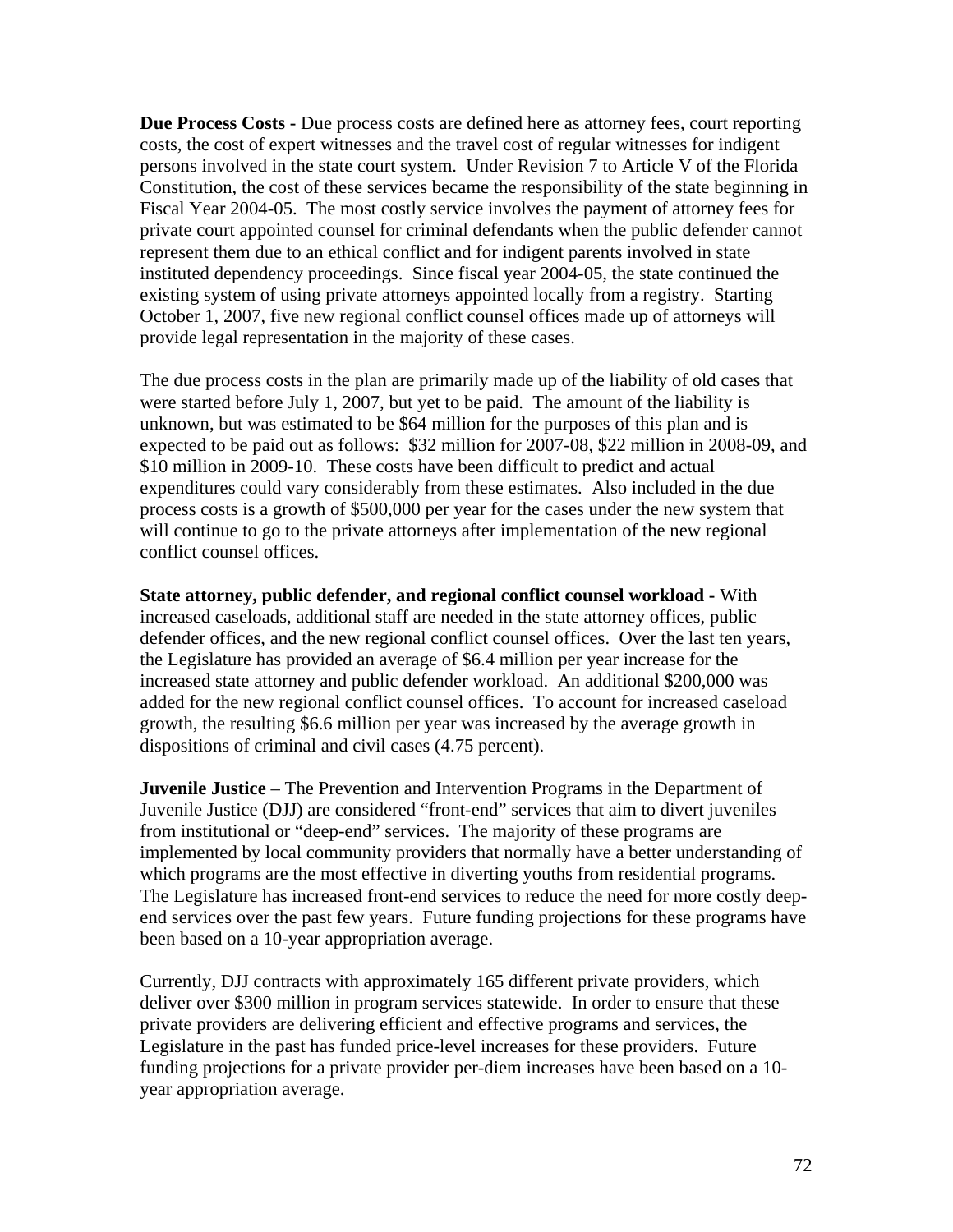DJJ is responsible for the upkeep and care of a large number of facilities statewide. A majority of these facilities operate residential programs that house youths twenty-four hours for seven-days a week. With this demand, the Legislature recognizes the importance of keeping these facilities safe and functional for the youths who receive services by funding the repair and maintenance needs for DJJ's facilities. Future funding projections for repair and maintenance for these facilities have been based on a 10-year appropriation average.

The 2004 Legislature passed Senate Bill 2564 (Chapter 2004-263, Laws of Florida) that requires joint financial participation of the state and counties in the provision of juvenile detention. Costs allocated to counties are associated with the time juveniles from those counties spend in detention before being adjudicated. Costs allocated to the state are associated with the time spent in detention by any juvenile who has no known residence, whose residence is out of state, or who has been adjudicated. The bill also recognized that this will be a burden on counties that are designated as a "fiscally constrained county" as defined as a rural area of critical economic concern under s. 288.0656, F.S. Therefore, under these economic conditions, and subject to appropriation, the state provides grants funds to the thirty counties identified as fiscally constrained. Due to the limited number of fiscal years for which data is available, future funding projections for juvenile detention costs for fiscally constrained counties are increased by the consumer price index (CPI) for the next three years based on the appropriations for fiscal year 2007-08.

# **OTHER CONSIDERATIONS**

The Long-Range Financial Outlook is based on events that are known or likely to occur. However, there are some risks that would significantly alter key assumptions were they to come to pass. One of those risks and its potential ramifications is as follows:

• The end-of-month prison population counts for February through June 2007 were extremely close (or below) the February 2007 projections; however, both admissions and the end-of-month prison population for July and August 2007 exceeded projections. Should this trend continue, the prison population forecast will be increased, requiring funding for additional beds.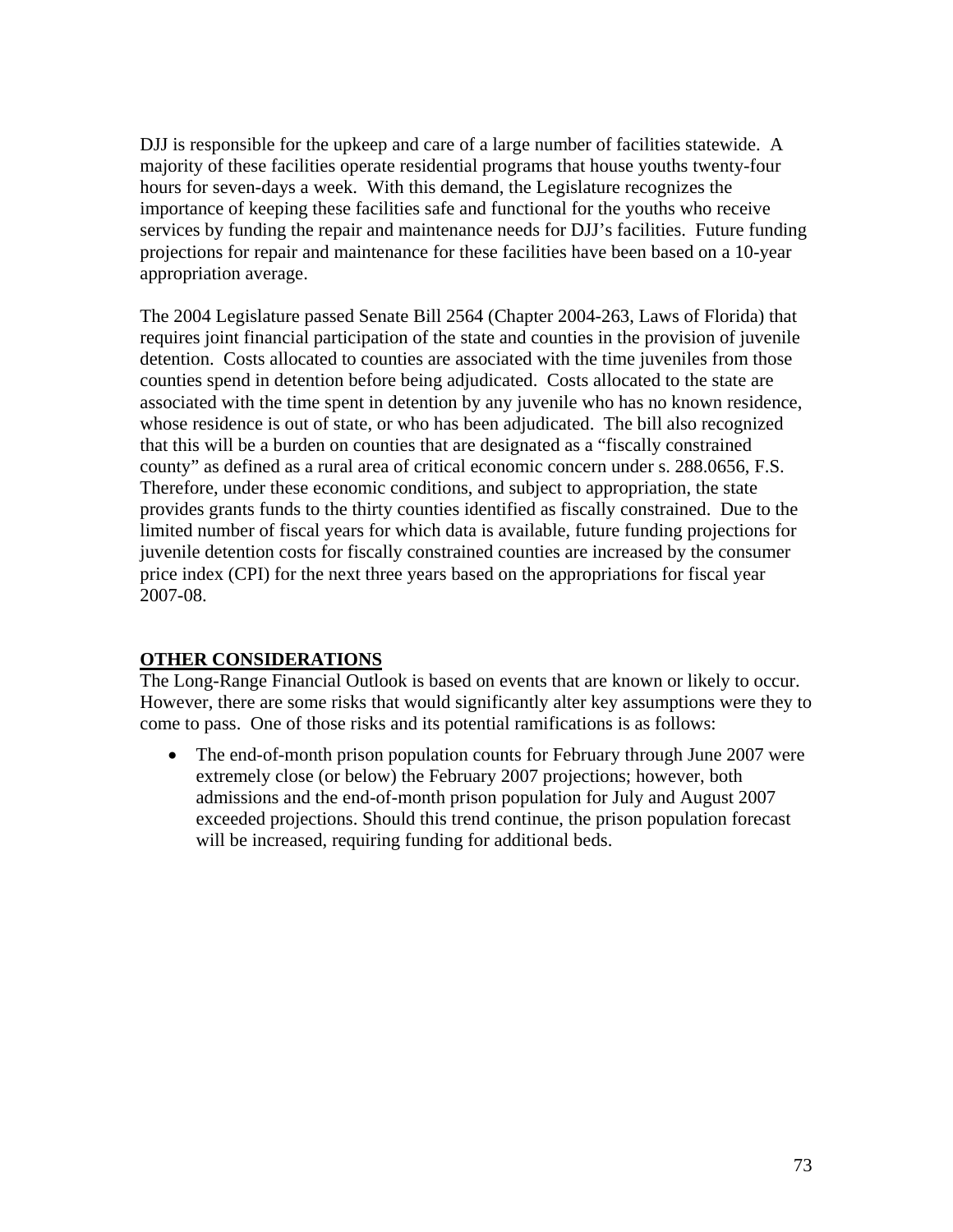# **General Appropriations Act Section 5 - Natural Resources /Environment/Growth Management/Transportation**

### **Expenditure projections (\$ millions)**

| Recurring              | 2007-08 | 2008-09  | 2009-10 | 2010-11 |
|------------------------|---------|----------|---------|---------|
| <b>General Revenue</b> | 234.3   | 234.3    | 234.3   | 234.3   |
| change                 |         | 0.0      | 0.0     | 0.0     |
| % change               |         | 0.0%     | 0.0%    | 0.0%    |
| <b>Nonrecurring</b>    | 2007-08 | 2008-09  | 2009-10 | 2010-11 |
| <b>General Revenue</b> | 349.5   | 254.5    | 242.1   | 316.9   |
| change                 |         | $-95.0$  | $-12.4$ | 74.8    |
| <b>TOTAL</b>           | 2007-08 | 2008-09  | 2009-10 | 2010-11 |
| <b>General Revenue</b> | 583.9   | 488.9    | 476.5   | 551.3   |
| change                 |         | $-95.0$  | $-12.4$ | 74.8    |
| % change               |         | $-16.3%$ | $-2.5%$ | 15.7%   |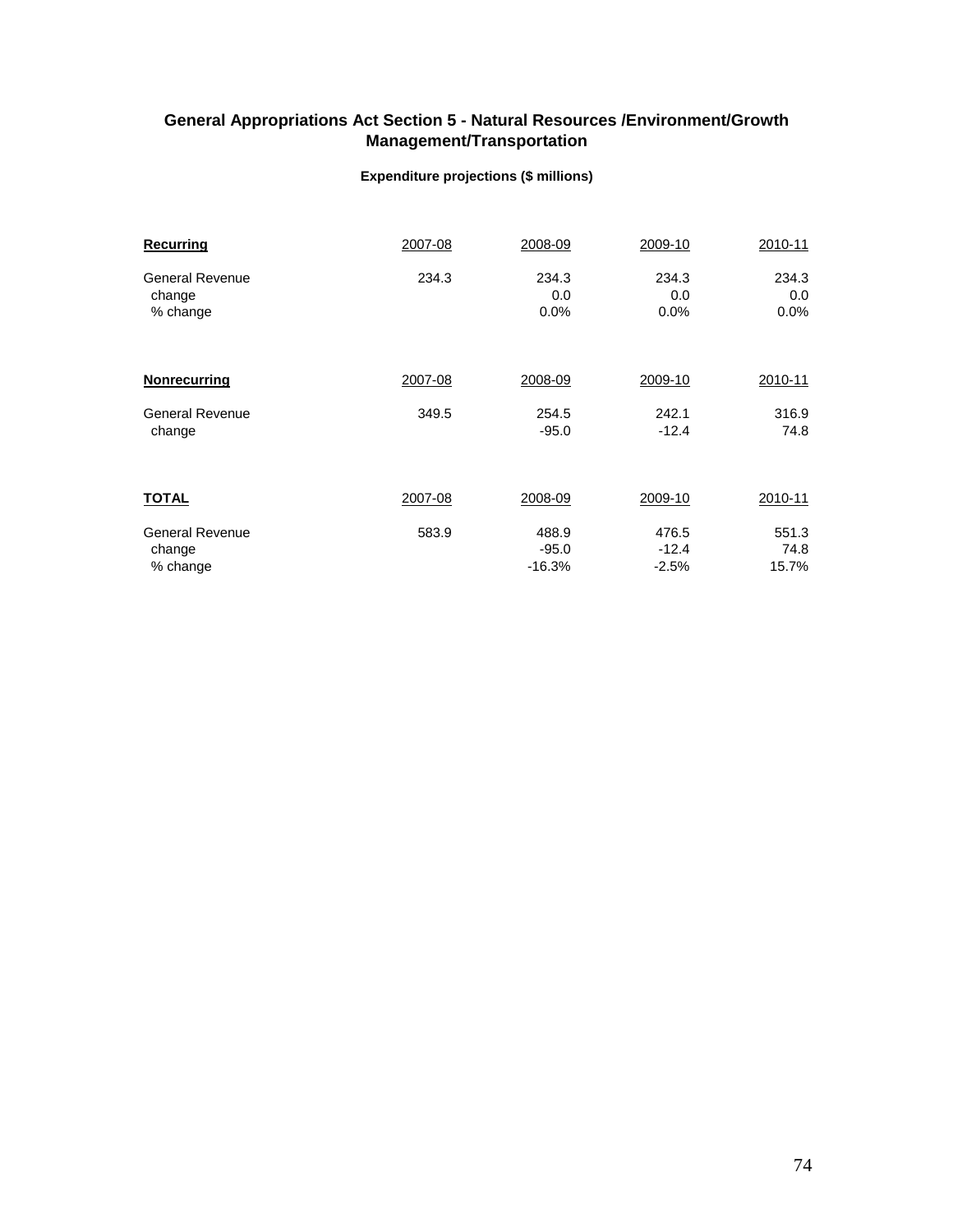# *SECTION 5 – NATURAL RESOURCES, ENVIRONMENT, GROWTH MANAGEMENT, AND TRANSPORTATION*

# **SUMMARY**

The Natural Resources, Environment, Growth Management and Transportation section of the General Appropriation Act includes the following agencies: Department of Agriculture and Consumer Services, Department of Community Affairs, Department of Environmental Protection, Fish and Wildlife Conservation Commission, and Department of Transportation. These agencies are funded with a combination of state general revenue, federal funds, and state trust funds. Of the \$13.2 billion total budget for the 2007-2008 fiscal year, only four percent or \$584 million is funded from state general revenue. The majority of funds are derived from state trust fund sources. Seventy-five percent or \$9.8 billion is from state trust fund sources and \$2.8 billion or 21 percent is from federal funds.



Source: Actual Appropriations for Fiscal Year 2007-2008 Adjusted for Supplementals and Vetoes

The three year plan projects no increases in recurring general revenue spending for Natural Resources, Environment, Growth Management and Transportation. Fiscal Years 2008-09, 2009-10, and 2010-11 are projected to continue at the Fiscal Year 2007-08 levels of \$234.3 million.

However, nonrecurring General Revenue of \$254.5 million is projected to be needed in FY 2008-09; \$242.1 million in FY 2009-10; and \$316.9 million in FY 2010-11.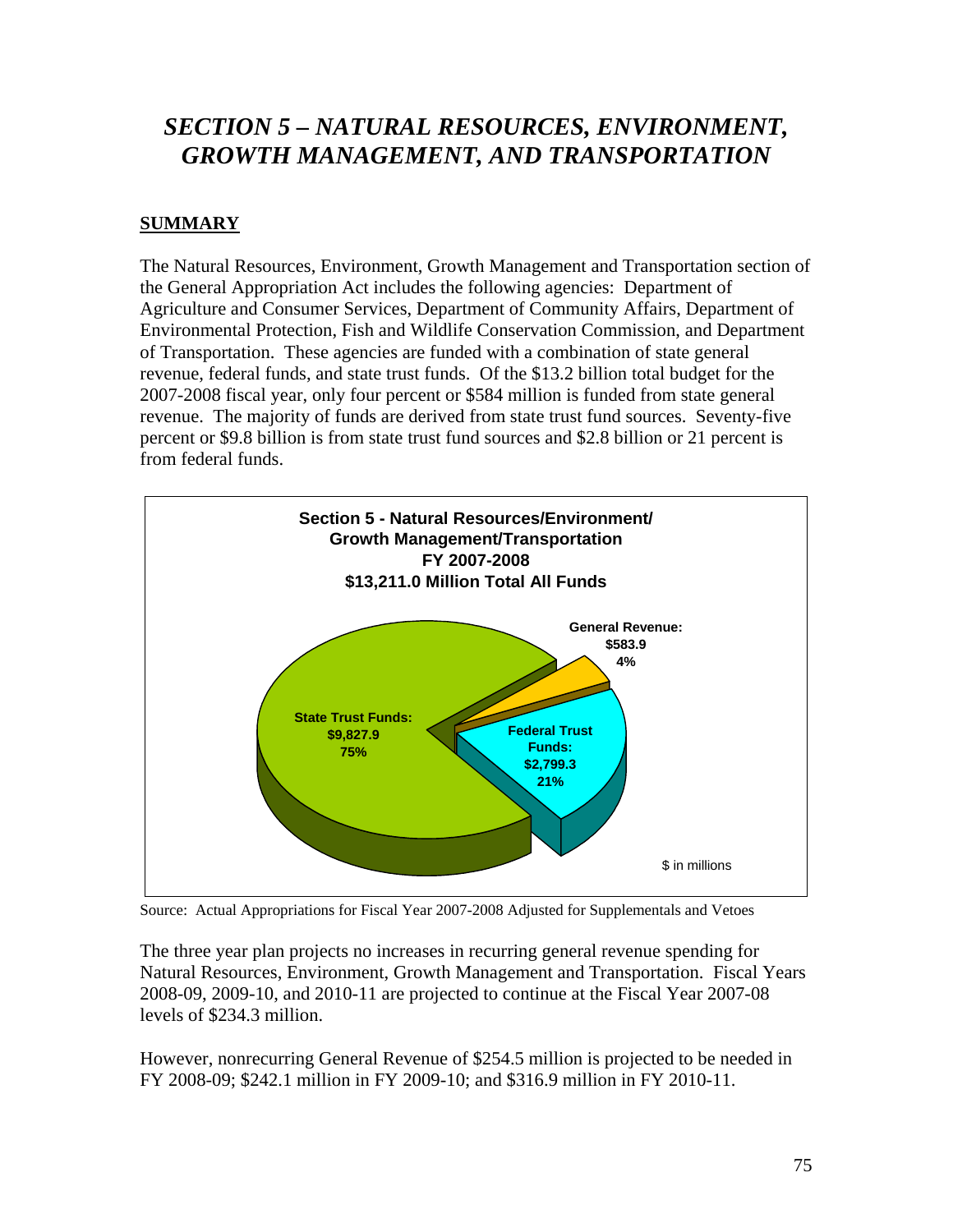### **ASSUMPTIONS AND DISCUSSION OF MAJOR BUDGET DRIVERS**

**General** – The financial outlook includes additional funding based on the following assumptions:

- 1) Historical funding averages were used to project future non-recurring appropriations for Fiscal Years 2008-09 through 2010-11.
- 2) Trust fund resources were maximized in lieu of providing additional general revenue to support ongoing programs.
- 3) Programs supported from the documentary stamp tax revenues are based on the distribution of funds provided in Section 201.15, Florida Statutes.
- 4) The most recent financial data from the Department of Environmental Protection was used to estimate the costs of the ongoing cleanup of the Mulberry/Piney Point phosphate sites.
- 5) Federal funds were maximized with state general revenue or trust fund resources as match for the Drinking and Wastewater Revolving Loan programs.
- 6) The Department of Transportation's (DOT) Tentative Five-Year Work Program, adopted by the 2007 Legislature was used for Fiscal Years 2008-2009 through 2010-2011. It does not include changes in work program commitments subsequent to the adoption of the Tentative Work Program by the 2007 Legislature. These changes will be programmed into the work program in February 2008 for legislative consideration.

**Affordable Housing** – Projected funding for affordable housing programs within the Department of Community Affairs is based on the statutory distribution of documentary stamp revenue that is deposited into the State Housing Trust funds in accordance with current law. These amounts are based on the Revenue Estimating Conference's official projections made August 1, 2007.

**Florida Forever and Everglades Debt Service** - The financial outlook assumes annual bond authorizations of \$300 million each for Fiscal Year 2008-09 through Fiscal Year 2010-11 for the Florida Forever land acquisition program and \$100 million each year for the Comprehensive Everglades Restoration Plan. The Florida Forever Program authorizes bond issues, the total of which may not exceed \$3 billion over the life of the program. Historically, bonds have been authorized for the state's land acquisition programs; however, in Fiscal Years 2003-04, 2004-05 and 2006-07, the General Appropriations Act provided non-recurring general revenue and trust fund balances to fund the program in lieu of authorizing the full \$300 million annual debt (see chart below). Bond proceeds, non-recurring general revenue, and trust fund sources have also been provided to support the Everglades appropriation. The financial outlook provides bond proceeds as the revenue source for these programs in Fiscal Year 2008-09 through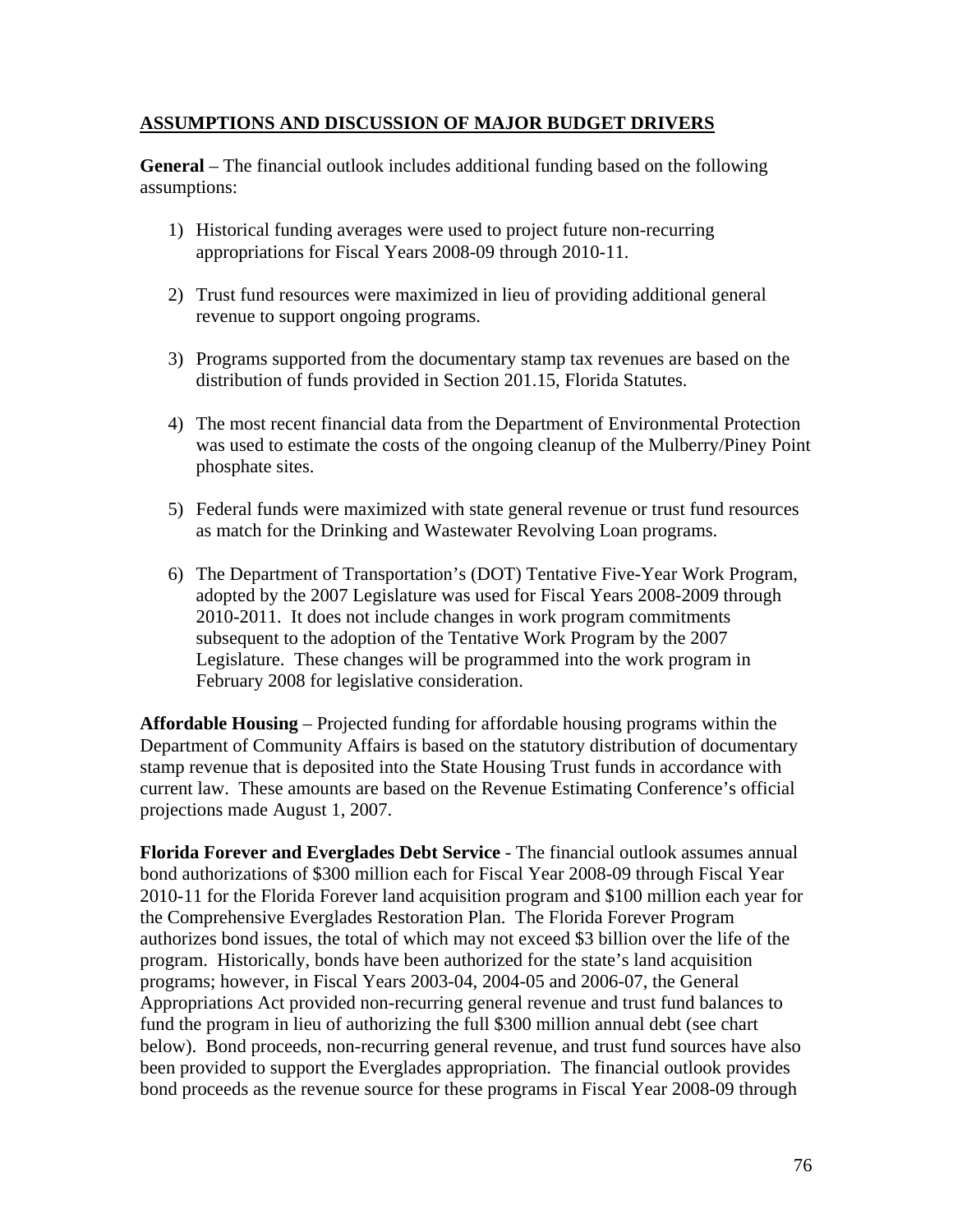Fiscal Year 2010-11. The debt obligations for Florida Forever and the Everglades are funded from documentary stamp tax revenues allocated to the General Revenue Fund.



**Department of Transportation Work Program** – The DOT develops a Work Program, which is the department's production plan for the following five years. It is a balanced five-year financial plan with a three-year cash forecast of receipts and expenditures. Funding to support the Work Program comes from a variety of trust fund sources, including federal, state, local, bond proceeds, toll collections, and miscellaneous other receipts. For Fiscal Year 2007-08, the Legislature appropriated an additional \$85 million in nonrecurring general revenue funds. Funding projections are based on the Tentative Work Program adopted by the 2007 Legislature (see following chart). These projections do not include changes in work program commitments subsequent to the adoption of the Tentative Work Program by the 2007 Legislature. Changes in project commitments and revenues will be programmed into the Work Program in February 2008 for legislative consideration.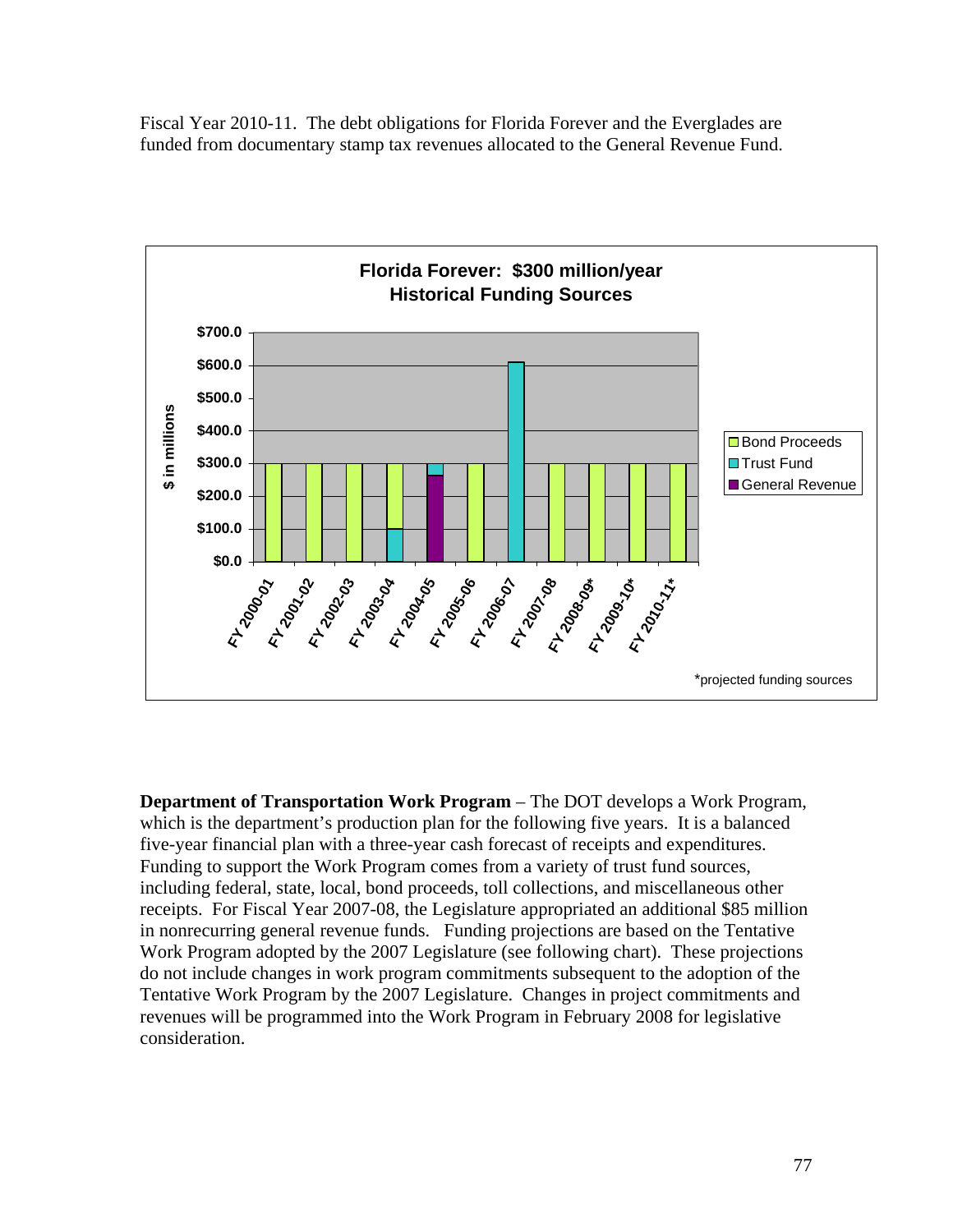

**Disaster Assistance** – State matching funds for federally declared disasters varies tremendously from one year to the next. The amount of general revenue funds required in any given year is dependent on the number and severity of disasters, as well as the federally required percentage of state participation. The financial outlook contains an estimate for general revenue required for the state match portion for federally declared disasters that includes the outstanding state obligation for all open federally declared disasters, and incorporates a ten-year expenditure average to represent match required for future disasters.

**Documentary Stamp Tax Revenues** - Estimated documentary stamp tax revenues are based on the August 2007 consensus Revenue Estimating Conference projections. Over the past few years, the various methodologies for appropriating program budgets supported by documentary stamp tax revenues have included the use of historical funding averages, current-year level of funding, and the statutory distribution. The trust fund balances from documentary stamp tax revenues that remained after funding the programs have been either transferred to the General Revenue Fund or kept in the respective trust funds for future appropriations. The financial outlook is based on the current statutory distribution to all programs supported by documentary stamp tax revenue, which include: the Conservation and Recreation Lands (CARL), Ecosystems Management and Restoration, Water Quality Assurance, Land Acquisition, Water Management Lands, Water Sustainability and Protection, and Invasive Plant Control trust funds in the Department of Environmental Protection; the Marine Resources Conservation and State Game trust funds in the Fish and Wildlife Conservation Commission; the General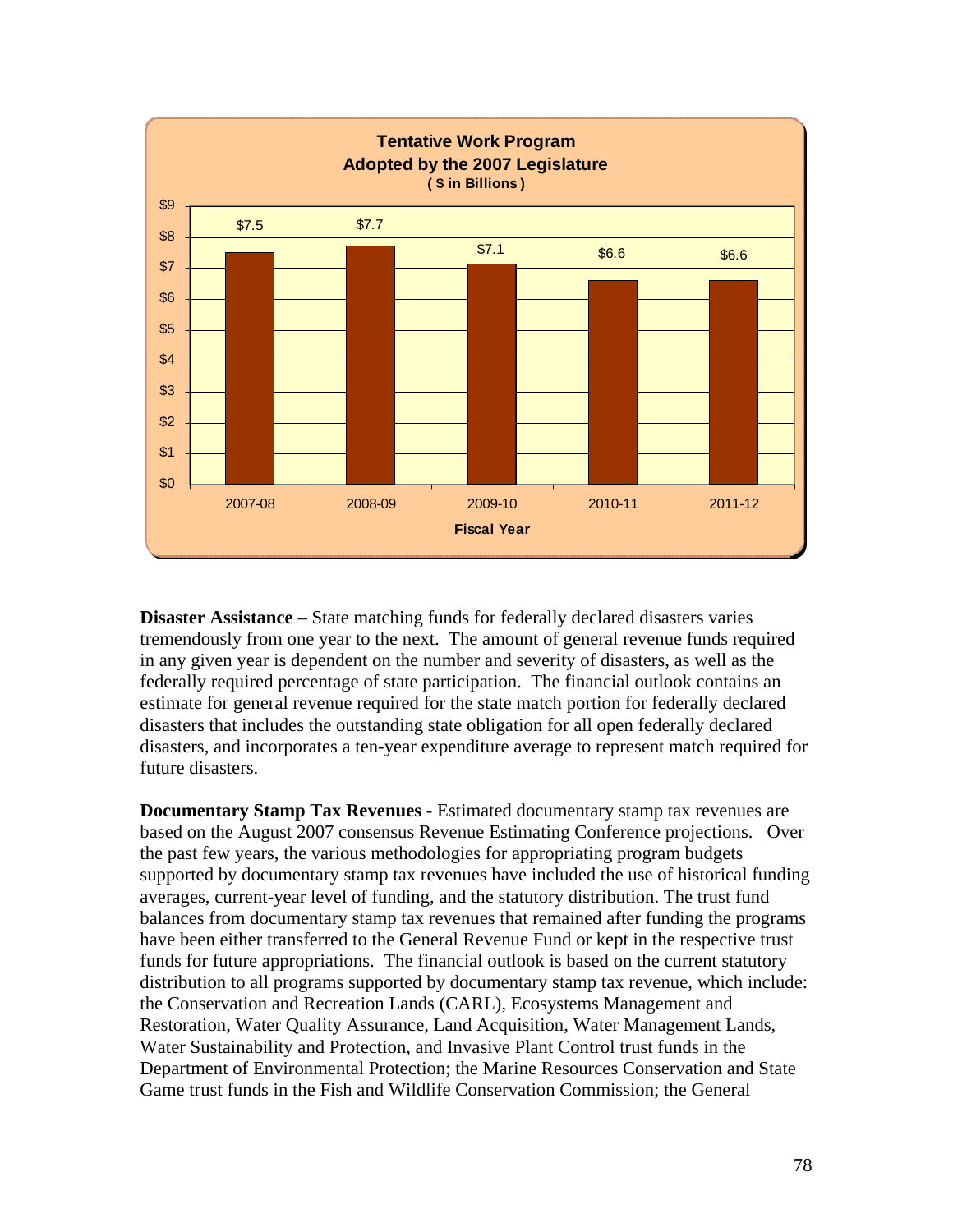Inspection Trust Fund in the Department of Agriculture and Consumer Services; and the State Housing Trust Funds in the Department of Community Affairs. These revenues provide funding for land management and acquisition; beach restoration; manatee protection; oyster relaying; environmental protection efforts, including non-point source pollution prevention in Florida's water bodies, surface water restoration, and disadvantaged wastewater treatment grants; and a variety of affordable housing initiatives. The revenue source also provides funding for the state's park operations and maintenance, exotic and aquatic plant control, and lake restoration efforts. The documentary stamp tax revenue distributions in this section of the budget are provided on the following chart.



*July 2007 Revenue Estimating Conference*

*\*9.5% of the 4.2% statutory distribution to the CARL Trust Fund is transferred to the State Game Trust Fund for land management activities on non-CARL lands.* 

**Nonrecurring General Revenue** – The Natural Resources, Environment, Growth Management, and Transportation section of the budget typically receives significant amounts of nonrecurring general revenue to support ongoing programs after available trust fund resources have been maximized. These programs include wastewater, drinking water, and surface water projects; energy technology grants; agriculture promotion and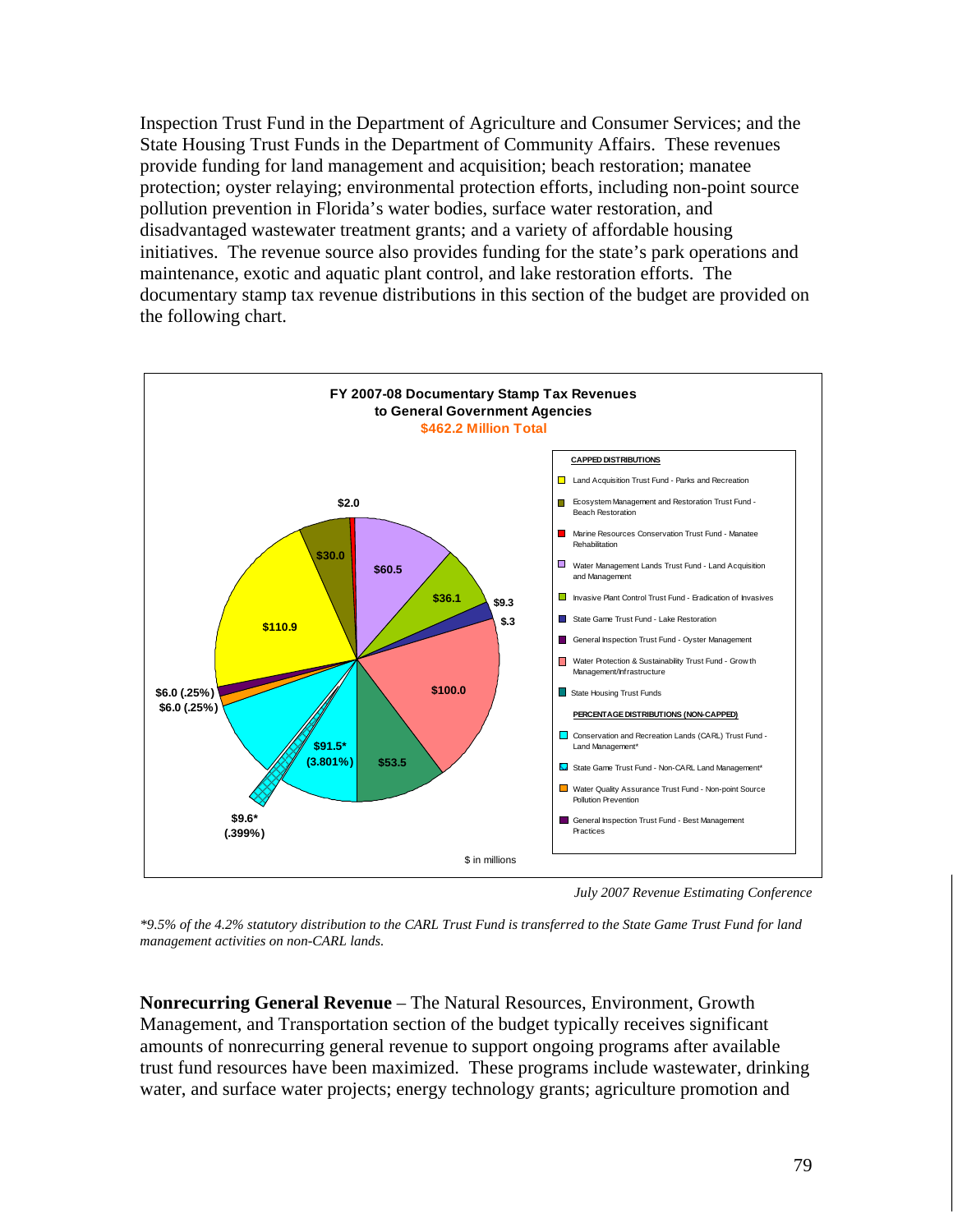education facilities; capital improvements, maintenance, and repairs; the Mulberry/Piney Point hazardous site cleanup, and the phosphate mined reclamation program. The financial plan continues this source of funds for these programs based on historical funding averages or the most recent contract provisions. Also included are FEMA disaster match requirements, which assume outstanding obligations only for all open declared disasters, plus a ten-year average of actual expenditures for new disasters.

## **OTHER CONSIDERATIONS**

The Long-Range Financial Outlook is based on events that are known or likely to occur. However, there are some risks that would significantly alter key assumptions were they to come to pass. Some of those risks and their potential ramifications are as follows:

- Current environmental claims against the state are estimated at \$21.8 million. Several issues identified by the Department of Environmental Protection include \$2.4 million for the Coronet Industries, Inc., hazardous waste site, \$8 million for a Wekiva Springs State Park concession contract dispute, and \$10 million for a beach nourishment property rights issue.
- Class action lawsuits for damages due to the state's removal of trees exposed to citrus canker have been filed in five counties. The plaintiffs seek additional compensation over and above the amount already paid under section 581.1845, Florida Statutes. Trials have been scheduled in two of the cases, Palm Beach County and Broward County for October 15th and December 3rd respectively. The potential liability can range from zero to an indeterminate higher amount.
- Clean Water The Department of Environmental Protection conducts needs  $assessments<sup>2</sup>$  to determine the cost of fully complying with the federal Clean Water Act. Based on the most recent information available, they have identified a need over the next twenty years as follows:
	- Wastewater =  $$10,716,973,000$
	- Municipal stormwater =  $$2,182,750,000$
	- Nonpoint source =  $$9,285,007,000$
	- Estuary management =  $$63,073,000$  TOTAL =  $$22,247,803,000$
- Drinking Water Needs assessments are also conducted to determine the cost to comply with the federal Safe Drinking Water Act. In the most recent report released, which relied on 2003 data<sup>3</sup>, the U.S. Environmental Protection Agency estimated that Florida's total 20-year need for public water systems exceeded \$15 billion. State investments are typically made from the Drinking Water State Revolving Fund loan program.

<sup>&</sup>lt;sup>2</sup> The most recently published needs assessment was released in June 2005.<br><sup>3</sup> EDA Benert to Congress, "Drinking Weter Infrestmeture Needs Survey on

<sup>&</sup>lt;sup>3</sup> EPA Report to Congress, "Drinking Water Infrastructure Needs Survey and Assessment," June 2005.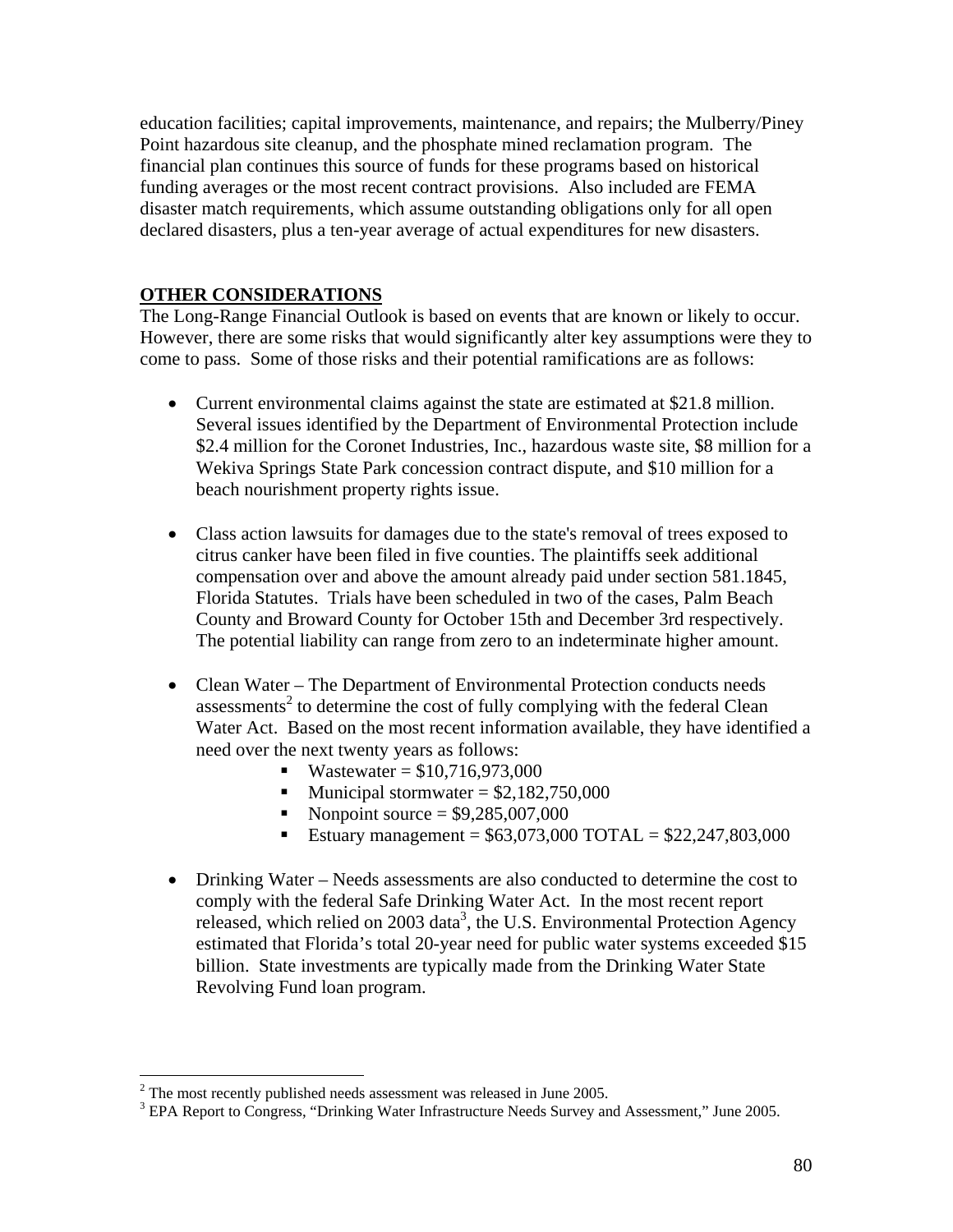- Water Infrastructure The legislature annually provides funding for the installation or renovation of drinking water treatment and distribution systems, stormwater management systems, and wastewater treatment and management systems, including water reuse facilities, based on priority listings maintained by the Department of Environmental Protection. The 2007 funding priority lists include more than \$300 million in projects that will be funded over the next decade, primarily through low-interest loans as part of DEP's State Revolving Fund loan programs. In addition, about \$20 million in wastewater grants for small, financially disadvantaged municipalities is provided annually.
- Transportation According the Florida Department of Transportation's 2030 Revenue Forecast<sup>4</sup> and Strategic Intermodal System (SIS) Multi-Modal Unfunded Needs Plan, there are \$187 billion in transportation needs of which \$129 billion are funded. This results in approximately \$58 billion in unfunded transportation needs statewide or approximately \$2.4 billion per year.

### **State Transportation Needs 2006-2030 (2006 Dollars)**

|                               | <b>Billions</b> |
|-------------------------------|-----------------|
| <b>Funded Needs</b>           |                 |
| Safety, Preservation, Support | \$66            |
| Capacity                      | 63              |
| Subtotal                      | \$129           |
| <b>Unfunded Needs</b>         |                 |
| <b>SIS Highways</b>           | 45              |
| Other Modes                   | 8               |
| <b>Transit to Support SIS</b> | $\overline{5}$  |
| Subtotal                      | 58              |
| <b>Total Needs</b>            |                 |

• Growth Management – Local government comprehensive planning requirements stipulate that the Department of Community Affairs must deny a plan or plan amendment that makes inadequate provision for roads, water and wastewater. Schools were added to this list in 2005; however, school currency is not required until 2008. In practice, the local government must also adopt level of service standards for parks and recreation; however, no plans or plan amendments have been ruled out of compliance for the inadequacy of this element. Moreover, the plan must include policies related to the provision of affordable housing, but there are no minimal standards for this requirement. Given these complexities, there is no credible estimate that shows the total costs associated with the aggregate unmet need for growth management.

1

<sup>&</sup>lt;sup>4</sup> This forecast is based on the results of the March 2006 Revenue Estimating Conference and, therefore, does not reflect subsequent reductions in estimates.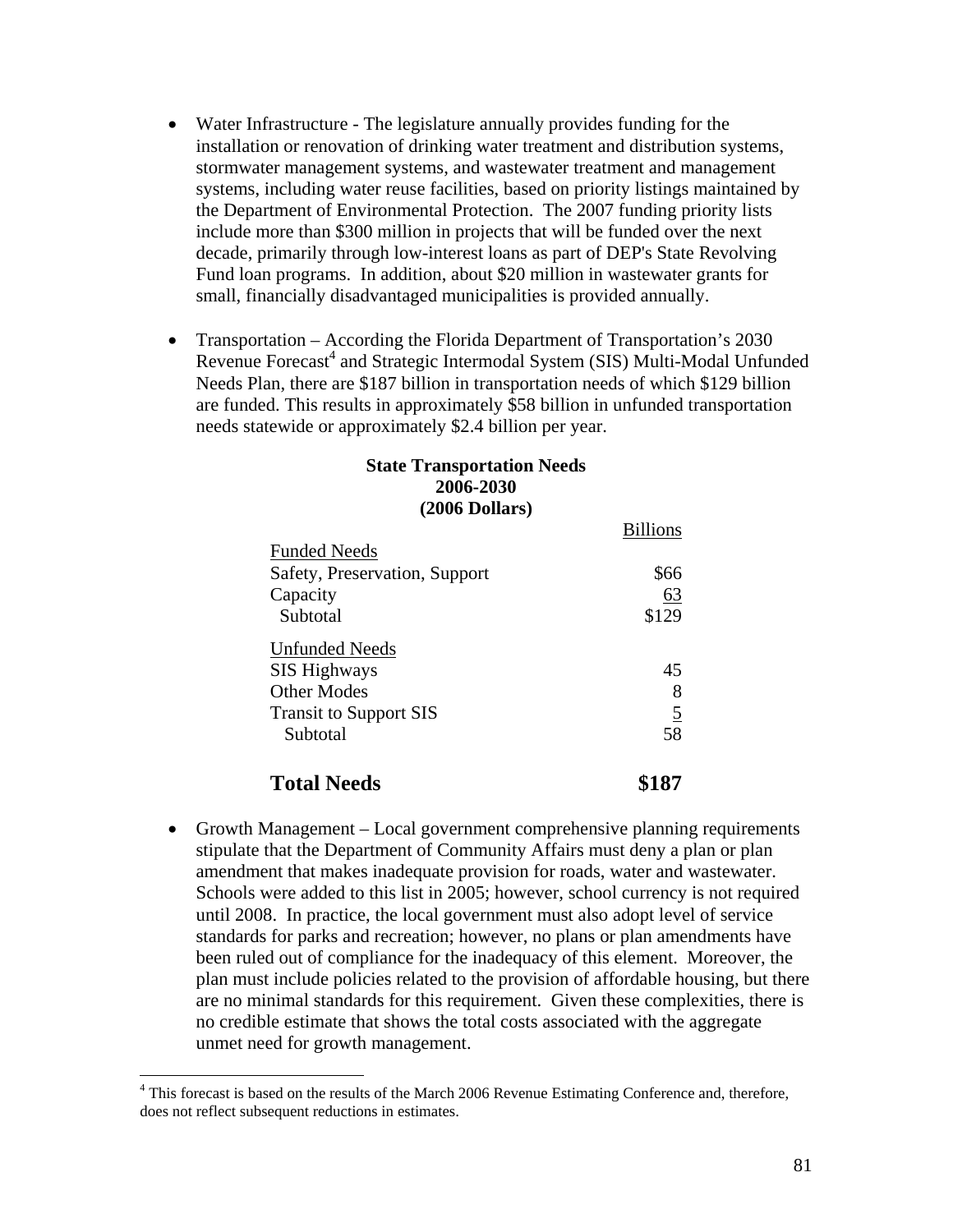# **General Appropriations Act Section 6 - General Government**

#### **Expenditure projections (\$ millions)**

| Recurring              | 2007-08 | 2008-09  | 2009-10 | 2010-11 |
|------------------------|---------|----------|---------|---------|
| <b>General Revenue</b> | 926.3   | 928.1    | 930.1   | 932.2   |
| change                 |         | 1.8      | 2.0     | 2.1     |
| % change               |         | 0.2%     | 0.2%    | 0.2%    |
| <b>Nonrecurring</b>    | 2007-08 | 2008-09  | 2009-10 | 2010-11 |
| General Revenue        | 492.5   | 211.7    | 200.2   | 203.3   |
| change                 |         | $-280.8$ | $-11.5$ | 3.1     |
| <b>TOTAL</b>           | 2007-08 | 2008-09  | 2009-10 | 2010-11 |
| <b>General Revenue</b> | 1,418.8 | 1,139.7  | 1,130.3 | 1,135.5 |
| change                 |         | $-279.0$ | $-9.5$  | 5.2     |
| % change               |         | $-19.7%$ | $-0.8%$ | 0.5%    |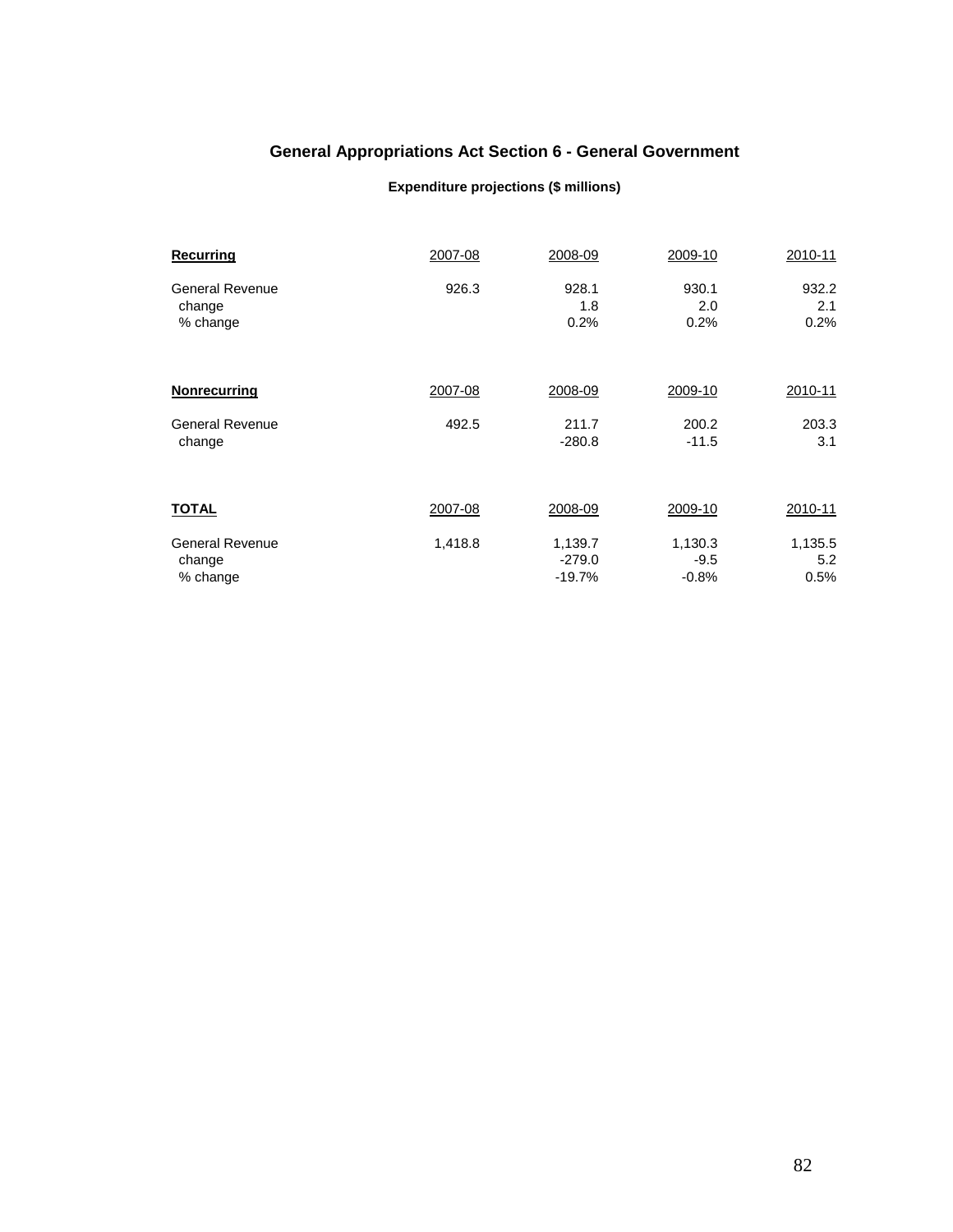# *SECTION 6 – GENERAL GOVERNMENT*

# **SUMMARY**

The General Government section of the General Appropriations Act includes the following budgets: Agency for Workforce Innovation, Department of Business and Professional Regulation, Department of Citrus, Department of Financial Services, Executive Office of the Governor, Department of Highway Safety and Motor Vehicles, Legislative Branch, Department of Lottery, Department of Management Services, Department of Military Affairs, Public Service Commission, Department of Revenue, and Department of State.<sup>5</sup> These agencies are funded with a combination of state general revenue, federal funds, and state trust funds. Of the \$4.8 billion total budget for the 2007-2008 fiscal year, 29 percent or \$1.4 billion is funded from state general revenue. The majority of funds are derived from state trust fund sources. Forty-four percent, or \$2.2 billion, is from state trust fund revenues, and \$1.3 billion, or 27 percent, is from federal trust funds.



Source: Actual Appropriations for Fiscal Year 2007-2008 Adjusted for Supplementals and Vetoes

The three year plan projects minimal increases in recurring general revenue spending for General Government of \$1.8 million (+0.2%) in Fiscal Year 2008-09; \$2.0 million (0.2%) in Fiscal Year 2009-10; and \$2.1 million (+.02) in Fiscal Year 2010-11.

 $\overline{a}$ 5 Administered Funds excluded.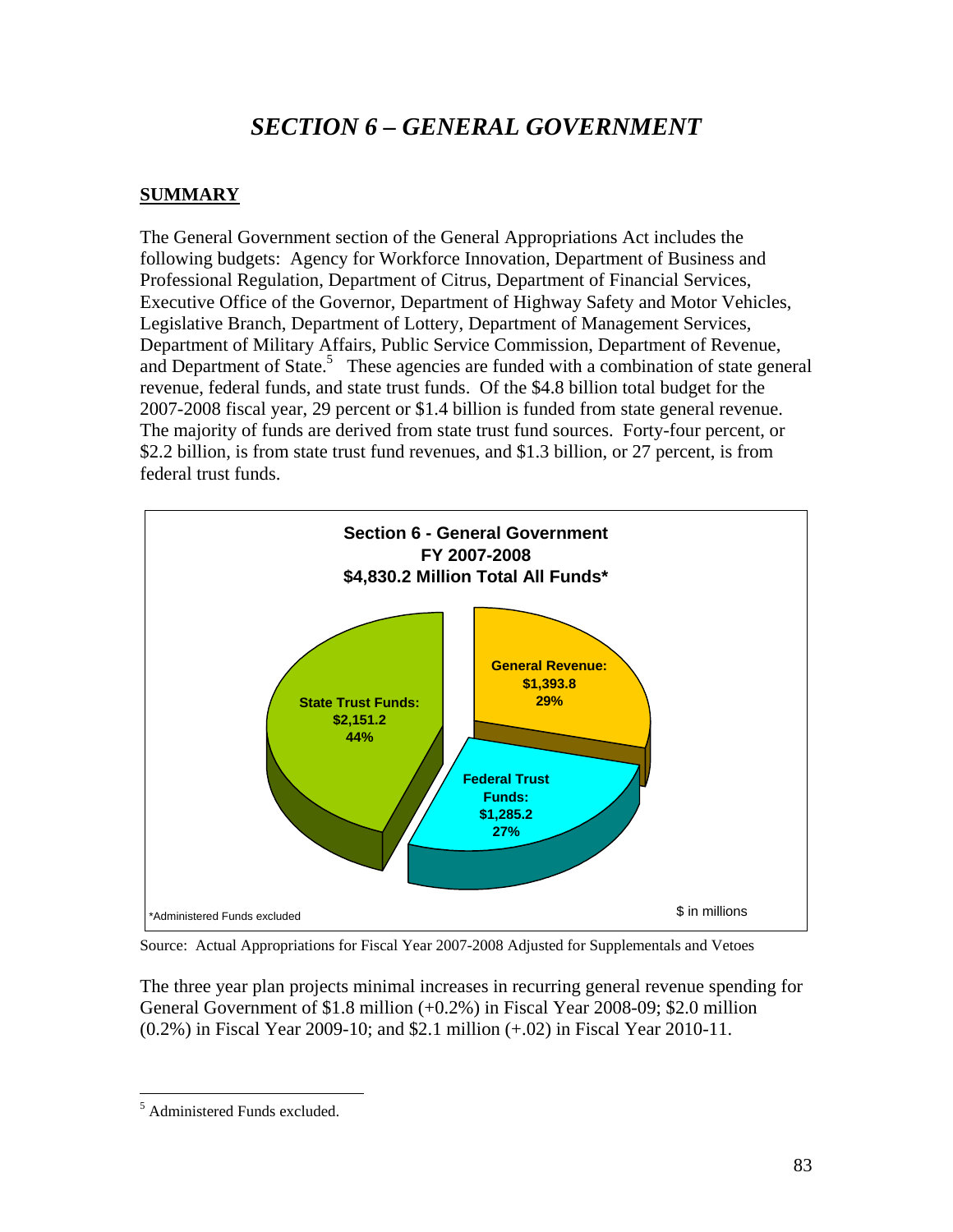In addition to these recurring increases, nonrecurring General Revenue of \$211.7 million is projected to be needed in FY 2008-09; \$200.2 million in FY 2009-10; and \$203.3 million in FY 2010-11.

### **ASSUMPTIONS AND DISCUSSION OF MAJOR BUDGET DRIVERS**

**General** – The financial outlook includes additional funding based on the following assumptions:

- 1) The continuation of the current year level for most economic development programs, with the exception of: Film and Entertainment which is based on a five-year average; Quick Action Closing which is based on historical levels of funding in Fiscal Years 2004-2005 and 2005-06 of \$10 million annually; and Innovation Incentive Funds which is based on a percentage (10 percent) of cumulative funding levels.
- 2) Current law related to the sunset of Personal Injury Protection (PIP) will result in a recurring annual revenue loss of \$28.5 million in the Department of Highway Safety and Motor Vehicles Highway Safety Operating Trust Fund.
- 3) Funding for armory repairs in the Department of Military Affairs is based on a ten-year average of needs.
- 4) Federal Funds were maximized with state general revenue or trust fund resources.

**Debt Service for Florida Facilities -** The Florida Facilities Pool (pool) is administered by the Department of Management Services to provide both existing office space and construction of new office space for state personnel. Agencies are charged a uniform rental rate to cover the operational costs of the pool and to satisfy bond covenant requirements. The department is currently working on the design and development of three new office buildings to be located at the Capital Circle Office Complex in Tallahassee. Two of the buildings will be occupied by the Department of Revenue and one will be occupied by the First District Court of Appeals. Historically, the Legislature has provided general revenue funds to cover the cost of bond payments or debt service during the construction phase. Once the buildings are complete and occupied by the tenants, general revenue funding is no longer required. The financial outlook includes \$7.3 million in general revenue to fund debt service payments for all three buildings for the 2008-2009 fiscal year. In Fiscal Year 2009-10, it is anticipated that the Department of Revenue will occupy two buildings, thus reducing the general revenue need to \$2.4 million. In Fiscal Year 2010-11, no general revenue funding will be required due to the anticipated completion and occupancy of the First District Court of Appeals building.

**Economic Development -** Significantly greater non-recurring general revenue funds were provided for economic development in Fiscal Years (FY) 2006-07 and 2007-08 than in the years previous. The Innovation Incentive Fund, created in Fiscal Year 2006-07,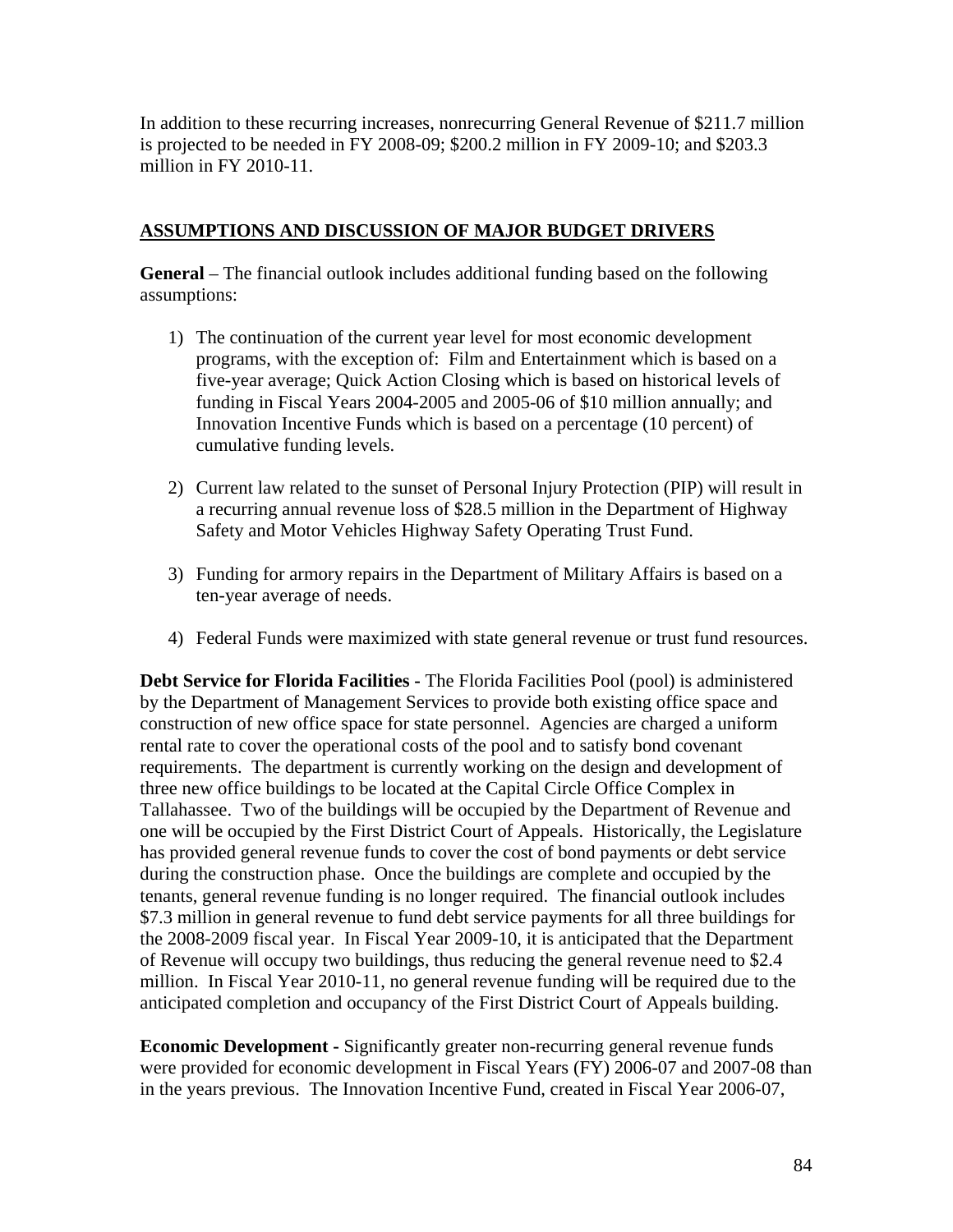was appropriated \$200 million in Fiscal Year 2006-07 and \$250 million in Fiscal Year 2007-08. The Quick Action Closing Fund was increased from \$10 million to \$45 million for these two fiscal years. In addition, \$20 million and \$25 million, respectively, were provided for incentives to promote and develop the film and entertainment industry. Since the level of future non-recurring funding for these major programs cannot be predicted, the financial outlook relies on projections based on Fiscal Year 2007-08 appropriations levels for most economic development programs. The financial outlook factors in historical levels, prior to Fiscal Year 2006-07, of \$10 million annually for the Quick Action Closing Fund and includes amounts equal to ten percent of the total cumulative funding over a ten-year period for the Innovation Incentive Fund.



**Federal Deficit Reduction Act -** The Department of Revenue's Child Support Enforcement program is supported with state and federal dollars. For every one dollar that the state spends for child support services, the federal government provides two dollars in matching funds. In addition to the federal matching dollars, the federal government also provides states the opportunity to earn federal incentive dollars based on performance. In the past, these federal incentive dollars could also be matched two dollars federal to one dollar state. The Federal Deficit Reduction Act of 2005, signed into law in February 2006, eliminated the match provision for federal incentive dollars, effective October 1, 2007. The impact of this change was a phased-out reduction of \$43.7 million in federal funds, beginning in the 2007-2008 fiscal year, to the Child Support Enforcement program. The financial outlook assumes the agency's plan to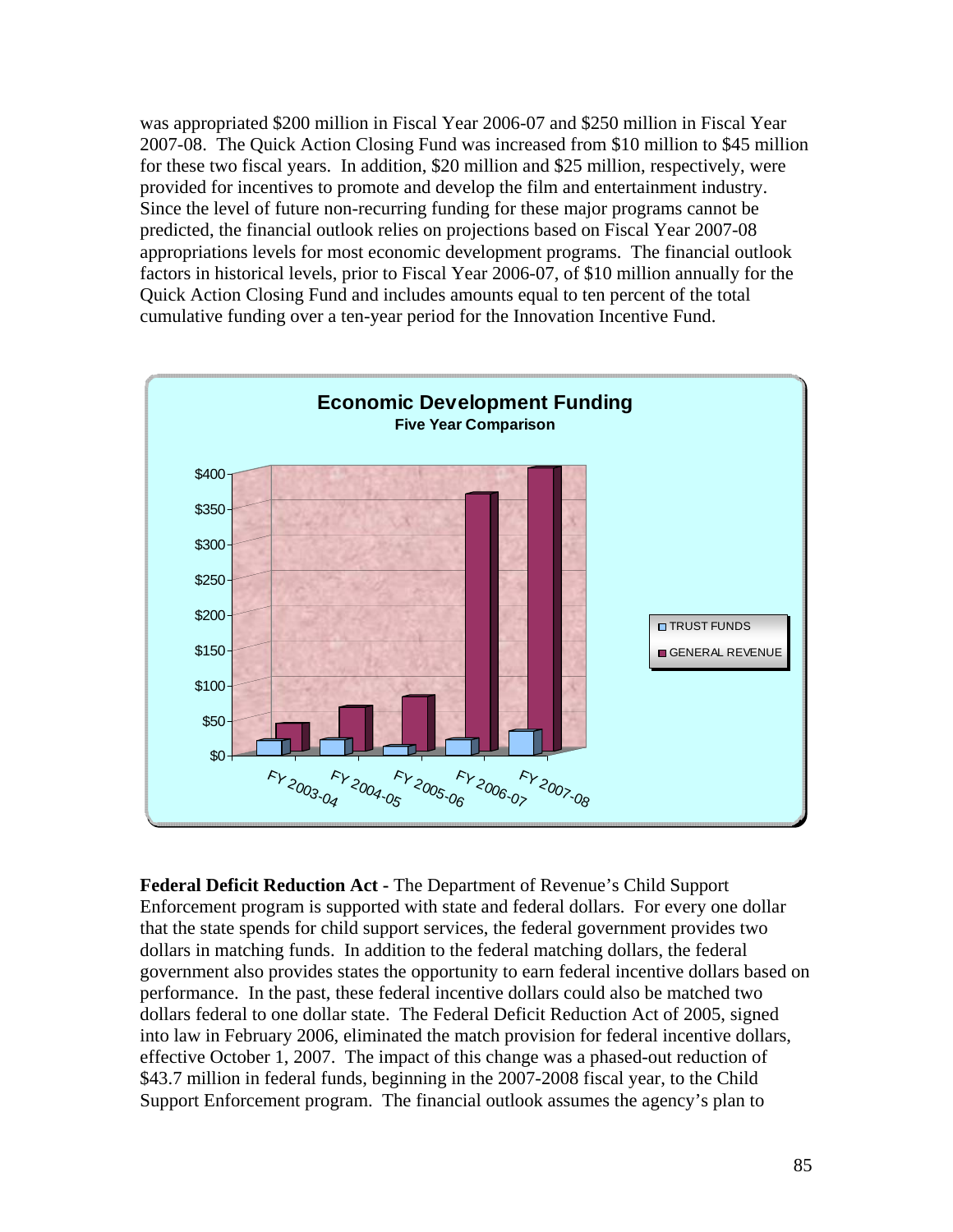manage the impacts of the Federal Deficit Reduction Act of 2005, which includes continuing to replace the loss of federal dollars with non-recurring state resources in Fiscal Year 2008-2009 and subsequent years. This is achieved by providing state general revenue and trust fund resources, as well as anticipated future reductions that can be achieved through technology enhancements. The financial plan includes non-recurring general revenue in the following amounts: \$4.3 million in FY 2008-09; \$5.6 million in Fiscal Year 2009-10; and \$3.6 million in Fiscal Year 2010-11. In addition, the financial outlook provides non-recurring general revenue to continue the Child Support Enforcement Automated Management System (CAMS) Phase II technology project to increase efficiencies in the Child Support Enforcement program.

**National Guard Armories -** Over the last several fiscal years, non-recurring general revenue funds have been appropriated to the Department of Military Affairs to support their Capital Improvement Plan, which provides a priority schedule of maintenance and repair for 55 National Guard Armories around the state. The outlook includes \$5.9 million annually based on a ten-year average of funding.

**Personal Injury Protection Sunset -** The Department of Highway Safety and Motor Vehicles currently collects revenues derived from section 627.733(7), F.S., relating to Florida's Motor Vehicles No-Fault Law. Under current law, this provision is repealed on October 1, 2007, and a projected revenue deficit between \$25 and \$28 million in the Highway Safety Operating Trust Fund is expected beginning in Fiscal Year 2007-2008. The financial outlook assumes non-recurring general revenue funds will be needed to supplant this loss.

## **OTHER CONSIDERATIONS**

The Long-Range Financial Outlook is based on events that are known or likely to occur. However, there are some risks that would significantly alter key assumptions were they to come to pass. One of those risks and its potential ramifications is as follows:

• The Department of Revenue estimates \$168 million in potential litigation involving sales and use tax, insurance premium retaliatory tax, corporate income tax and doc stamp tax assessments. These figures are the aggregate of numerous disputes and represent the worst case scenario.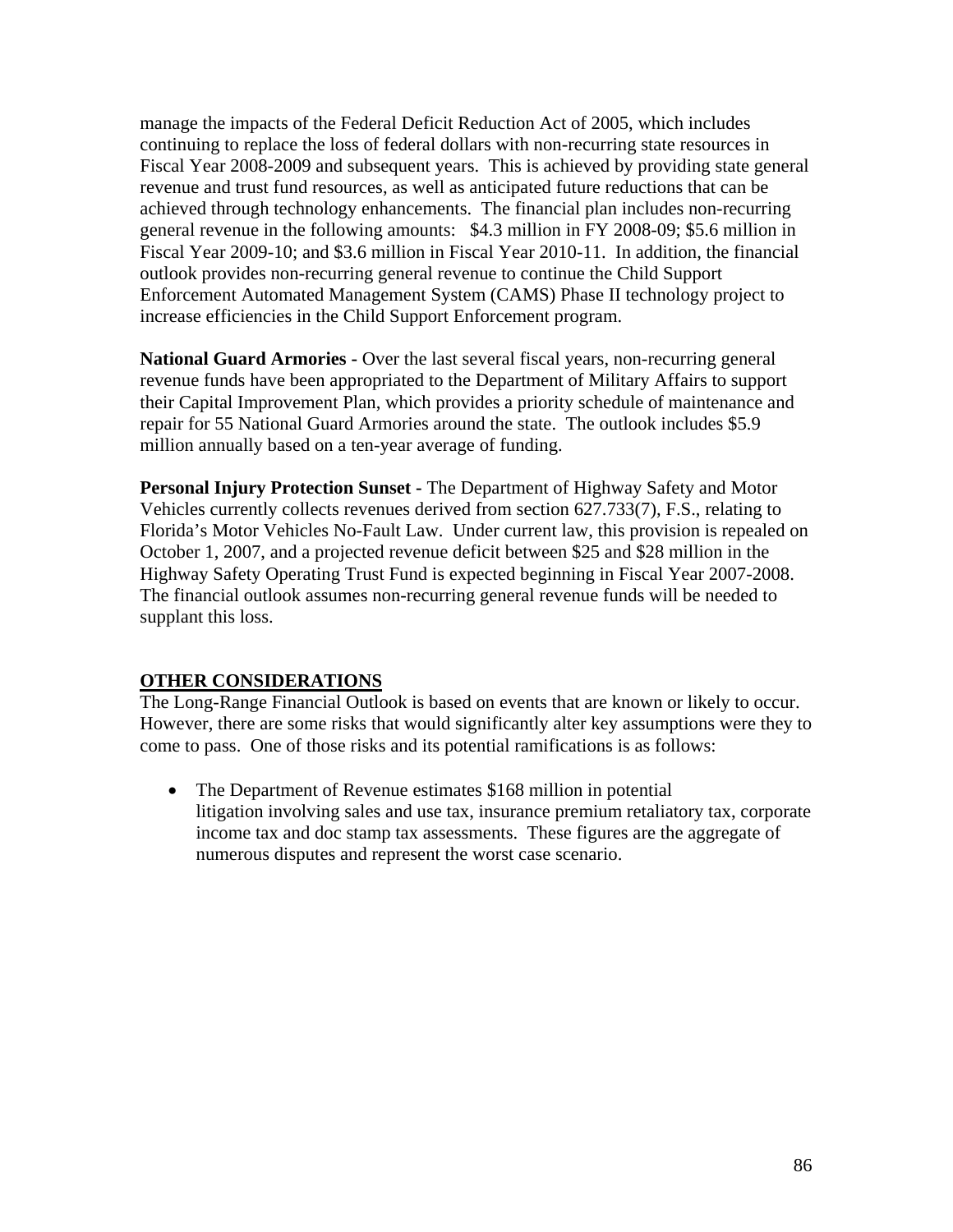# **General Appropriations Act Section 7 - Judical**

#### **Expenditure projections (\$ millions)**

| Recurring              | 2007-08 | 2008-09 | 2009-10 | 2010-11 |
|------------------------|---------|---------|---------|---------|
| <b>General Revenue</b> | 445.5   | 450.5   | 455.5   | 460.5   |
| change                 |         | 5.0     | 5.0     | 5.0     |
| % change               |         | 1.1%    | 1.1%    | 1.1%    |
| <b>Nonrecurring</b>    | 2007-08 | 2008-09 | 2009-10 | 2010-11 |
| <b>General Revenue</b> | 23.6    | 9.1     | 9.1     | 9.1     |
| change                 |         | $-14.5$ | 0.0     | 0.0     |
| <b>TOTAL</b>           | 2007-08 | 2008-09 | 2009-10 | 2010-11 |
| <b>General Revenue</b> | 469.1   | 459.6   | 464.6   | 469.6   |
| change                 |         | $-9.5$  | 5.0     | 5.0     |
| % change               |         | $-2.0%$ | 1.1%    | 1.1%    |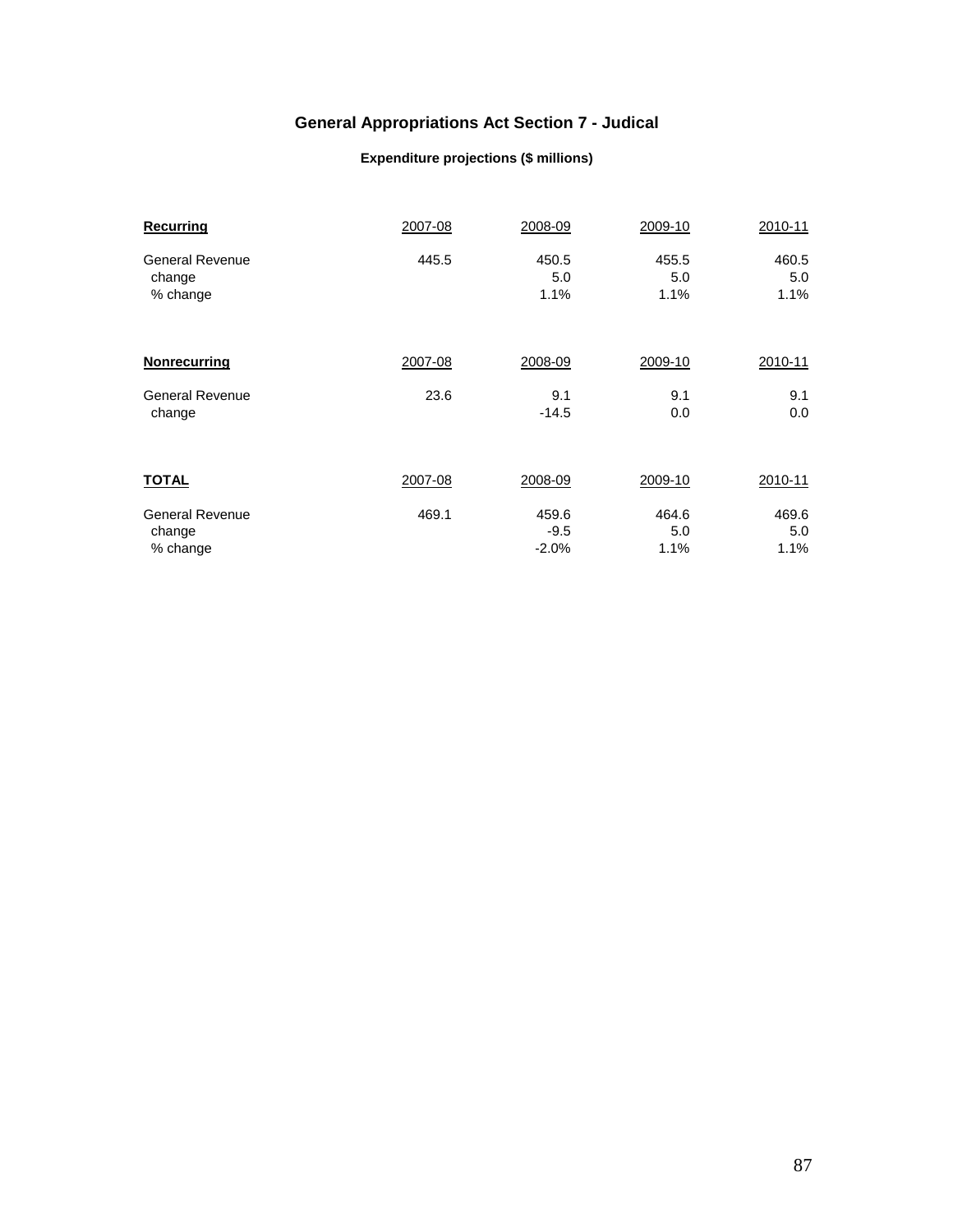# *SECTION 7 – JUDICIAL BRANCH*

#### **SUMMARY**

Section 7 of the General Appropriations Act addresses the Judicial branch, including funding and positions for the Supreme Court, the Office of State Courts Administrator, the District Courts of Appeal, and the trial courts which consist of circuit and county courts. Other court system entities, such as the state attorney and public defender which are officers of the court, are funded in Section 4 - Criminal Justice and Corrections of the General Appropriations Act. The judicial branch's core mission is to resolve civil disputes and criminal charges. Most of the cost of the judicial budget is made up of the judges, associated staff, and expenses. The state is responsible for funding nearly the entire judicial branch. Under Revision 7 to Article V of the Florida Constitution, the state became responsible for additional court-associated costs. Prior to 2004, these costs had been the responsibility of the county governments. New costs included the cost of due process services, such as court reporting and expert witnesses. The total amount appropriated in state general revenue and trust funds for the judicial branch is \$491.6 million for Fiscal Year 2007-08. The county retained the responsibility of providing facilities, security, communications and information technology to the court system.



Source: Actual Appropriations for Fiscal Year 2007-2008 Adjusted for Supplementals and Vetoes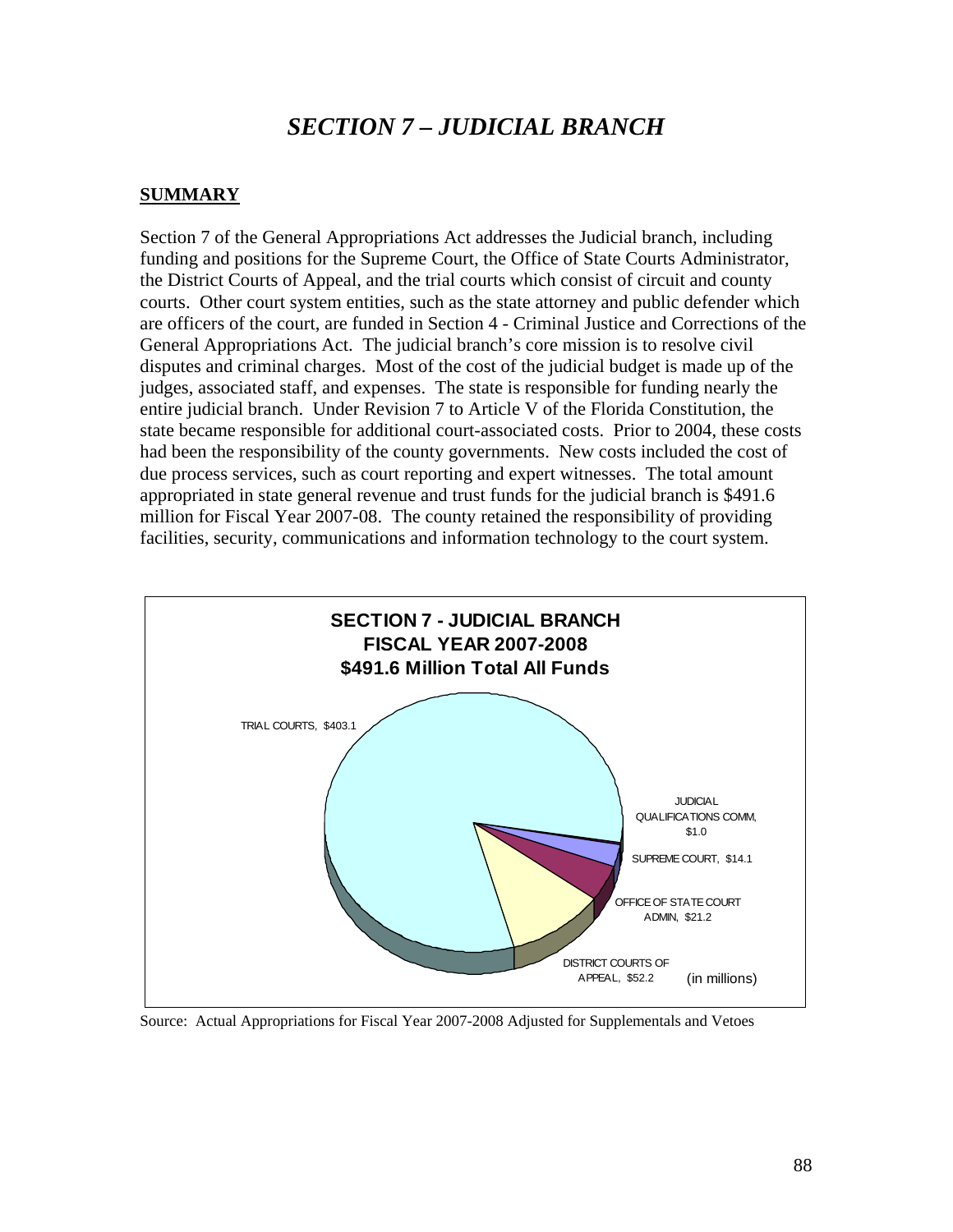The three year plan projects minimal increases in recurring general revenue spending for General Government of \$5.0 million (+1.1%) in each of Fiscal Years 2008-09, 2009-10, and 2010-11.

In addition to these recurring increases, nonrecurring General Revenue of \$9.1 million is projected to be needed in each of the three fiscal years.

# **ASSUMPTIONS AND DISCUSSION OF MAJOR BUDGET DRIVERS**

**General** – The financial outlook includes additional funding based on historical funding increases in the Judicial branch.

**Courts System Workload – New Judges and Support Positions -** The state court system has experienced growth in the number of cases closed, or disposed over the last 10 years.



Source: Office of State Court Administrator

The increase in cases has been recognized by the Legislature in the form of budget increases and increases in the number of judges, which is specified in the Florida Statutes. The Florida Constitution requires the Supreme Court to certify to the Legislature the number of judges needed. The Legislature has historically funded only a portion of the court's certification order. The average number of new judges established per year (20) over the ten years from 1997 to 2006 was used to estimate the number of additional judges for the plan. The cost to establish a new judgeship, along with the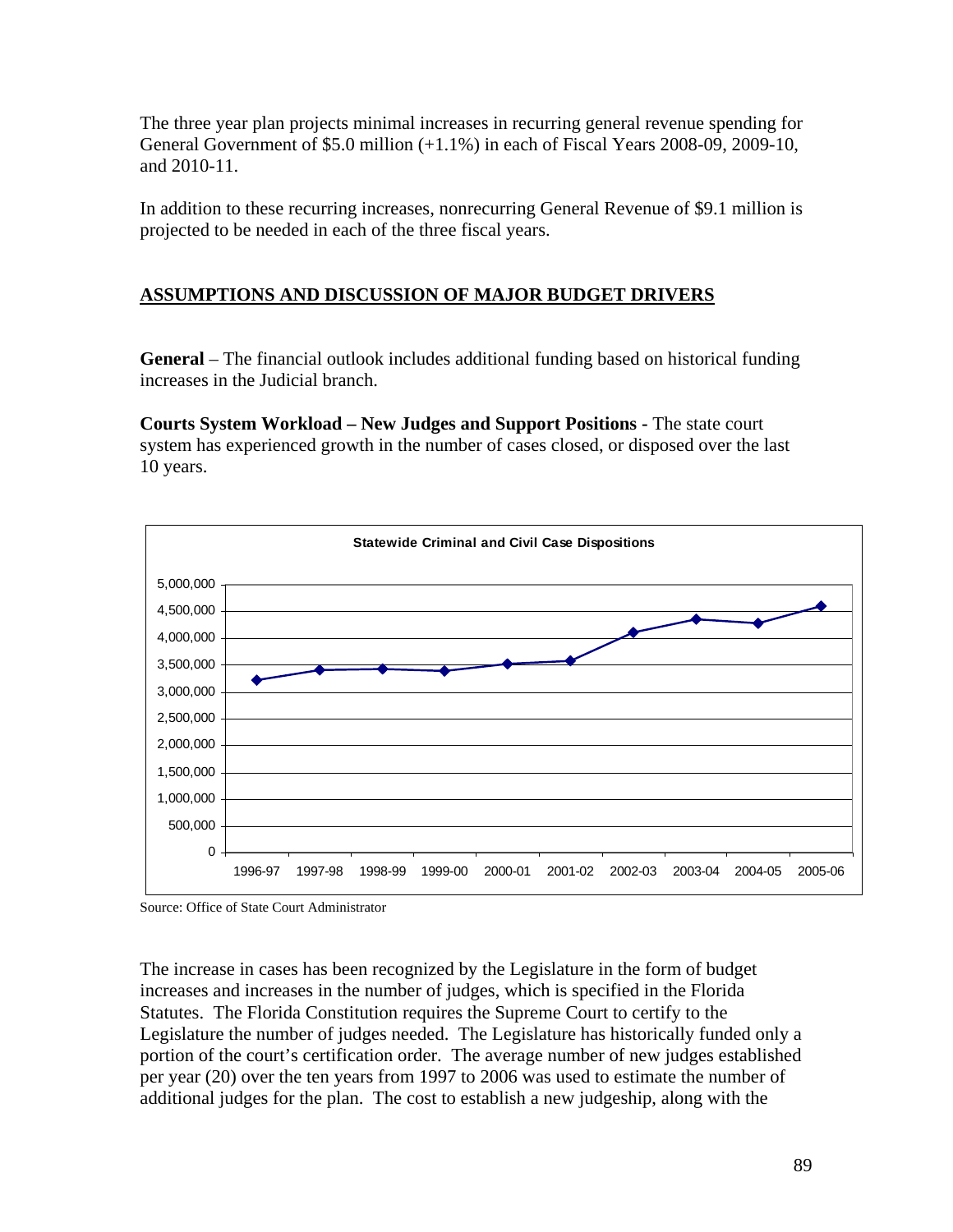associated staff and expenses is approximately \$250,000 per year, or \$5 million per year for the 20 judgeships.

**Supreme Court and District Courts of Appeal Fixed Capital Outlay - The state is** responsible for the facility needs of the appellate courts, including the Supreme Court and District Courts of Appeal. The Legislature has invested considerable funding for the Supreme Court Building. The 2007 Legislature funded some, but not all of the requested projects. The amount of the remaining renovations and repairs for the Supreme Court equals \$6.3 million. This total was spread over 3 years in the plan and totals \$2.1 million per year. Based on average expenditures for the District Courts of Appeal projects over the last three years, the plan estimates that an additional \$2 million will be needed each year. Funding for these projects is non-recurring.

**Small County Courthouses -** While the counties are responsible for the facility needs of the trial courts, the Legislature has historically provided additional funding to counties with populations of less that 75,000 to renovate and repair trial court buildings. Over the last five years, such expenditures have averaged \$5 million per year and this is the basis for the costs in the plan.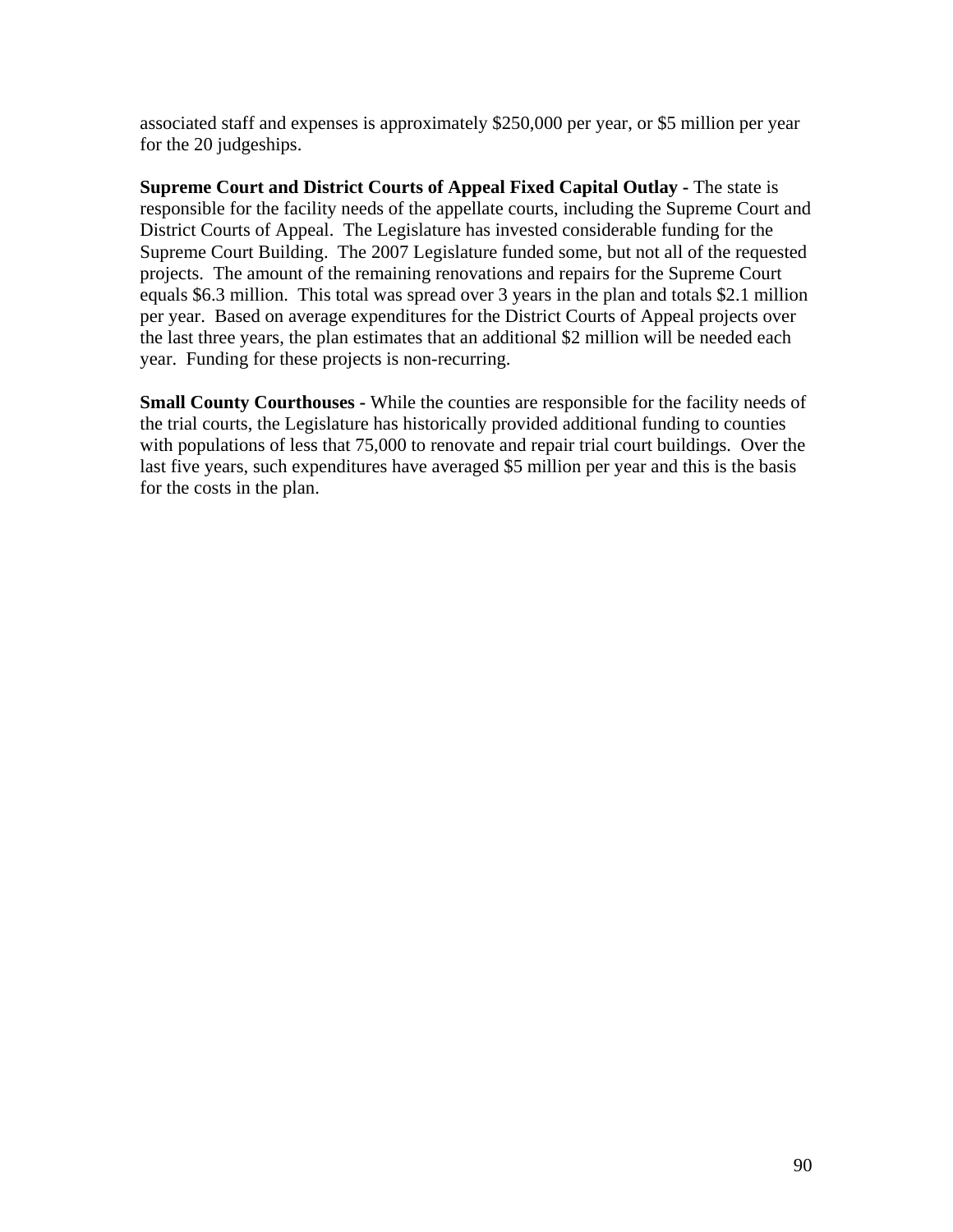# **General Appropriations Act - Statewide Distributions / Administered Funds**

#### **Expenditure projections (\$ millions)**

| Recurring              | 2007-08 | 2008-09  | 2009-10 | 2010-11 |
|------------------------|---------|----------|---------|---------|
| <b>General Revenue</b> | 8.4     | 357.7    | 686.4   | 1,044.5 |
| change                 |         | 349.2    | 328.7   | 358.1   |
| % change               |         | 4148.5%  | 91.9%   | 52.2%   |
| <b>Nonrecurring</b>    | 2007-08 | 2008-09  | 2009-10 | 2010-11 |
| General Revenue        | 127.9   | 0.0      | 0.0     | 0.0     |
| change                 |         | $-127.9$ | 0.0     | 0.0     |
| <b>TOTAL</b>           | 2007-08 | 2008-09  | 2009-10 | 2010-11 |
| <b>General Revenue</b> | 136.3   | 357.7    | 686.4   | 1,044.5 |
| change                 |         | 221.3    | 328.7   | 358.1   |
| % change               |         | 162.3%   | 91.9%   | 52.2%   |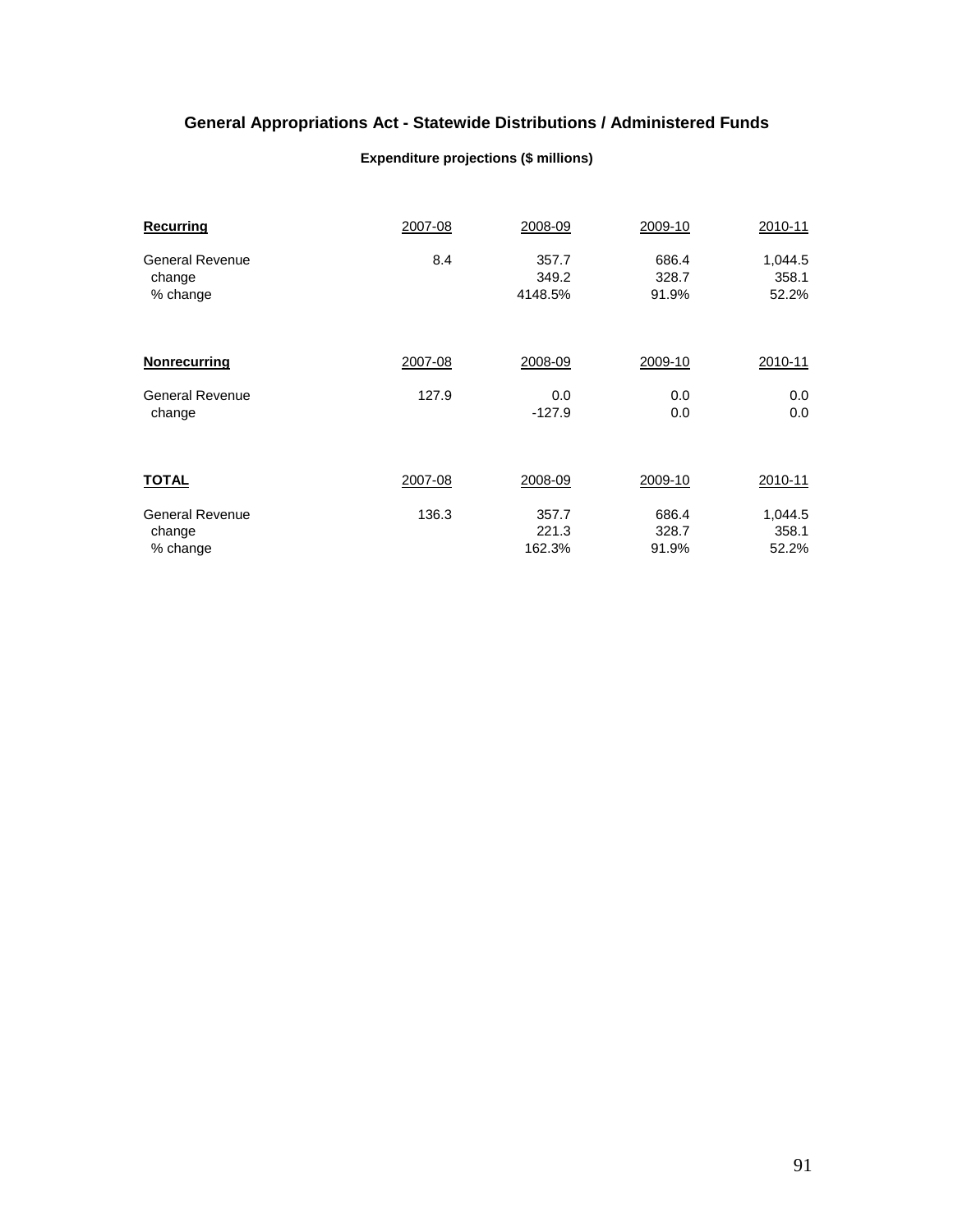# *Statewide Distributions / Administered Funds*

# **SUMMARY**

In addition to the legislative budget, the Statewide Distributions / Administered Funds section of the financial outlook addresses two different types of issues discussed as follows:

- PART 1: Salaries and benefits including salary increases and additional state contributions for employee insurance and Florida Retirement System benefits.
- PART 2: Lump sum appropriations of funds for future distribution to agencies for statewide issues that are formula driven including the state's Risk Management Insurance Program and the Florida Facilities Pool rental rate.

The three year plan projects increases in recurring general revenue spending of \$357.7 million in Fiscal Year 2008-09; \$328.7 million in Fiscal Year 2009-10; and \$358.1 million in Fiscal Year 2010-11.

# **PART I – Salaries and Benefits**

## **Salaries**

State employee salary increases are estimated to cost \$227.3 million in Fiscal Year 2008- 09, \$233 million in Fiscal Year 2009-10, and \$238.8 million in Fiscal Year 2010-11. Roughly 70% of the increased costs are funded through the General Revenue Fund. These estimates are based on historical experience and equal a 2.5 percent annual increase to base salaries for all state employees.

| STATEWIDE ACROSS THE BOARD SALARY INCREASES                                                      |                |            |            |                |
|--------------------------------------------------------------------------------------------------|----------------|------------|------------|----------------|
| FY 2003-04                                                                                       | FY 2004-05     | FY 2005-06 | FY 2006-07 | FY 2007-08     |
| 2.0%                                                                                             | \$1000         | 3.6%       | 3.0%       | \$1000         |
|                                                                                                  | One time bonus |            |            | One time bonus |
| Note that Specific Employee Groups have received increases in excess of across the board levels. |                |            |            |                |

## **Health Insurance**

Costs associated with the state employee health insurance program are expected to increase by \$169.4 million in Fiscal Year 2008-09, \$177.4 million in Fiscal Year 2009- 10, and \$192.6 million in Fiscal Year 2010-11. These increased costs are based on assumptions that the state's self insured plan will experience 11% annual growth in medical claims and an average of 12.5% annual growth in pharmacy claims, and that the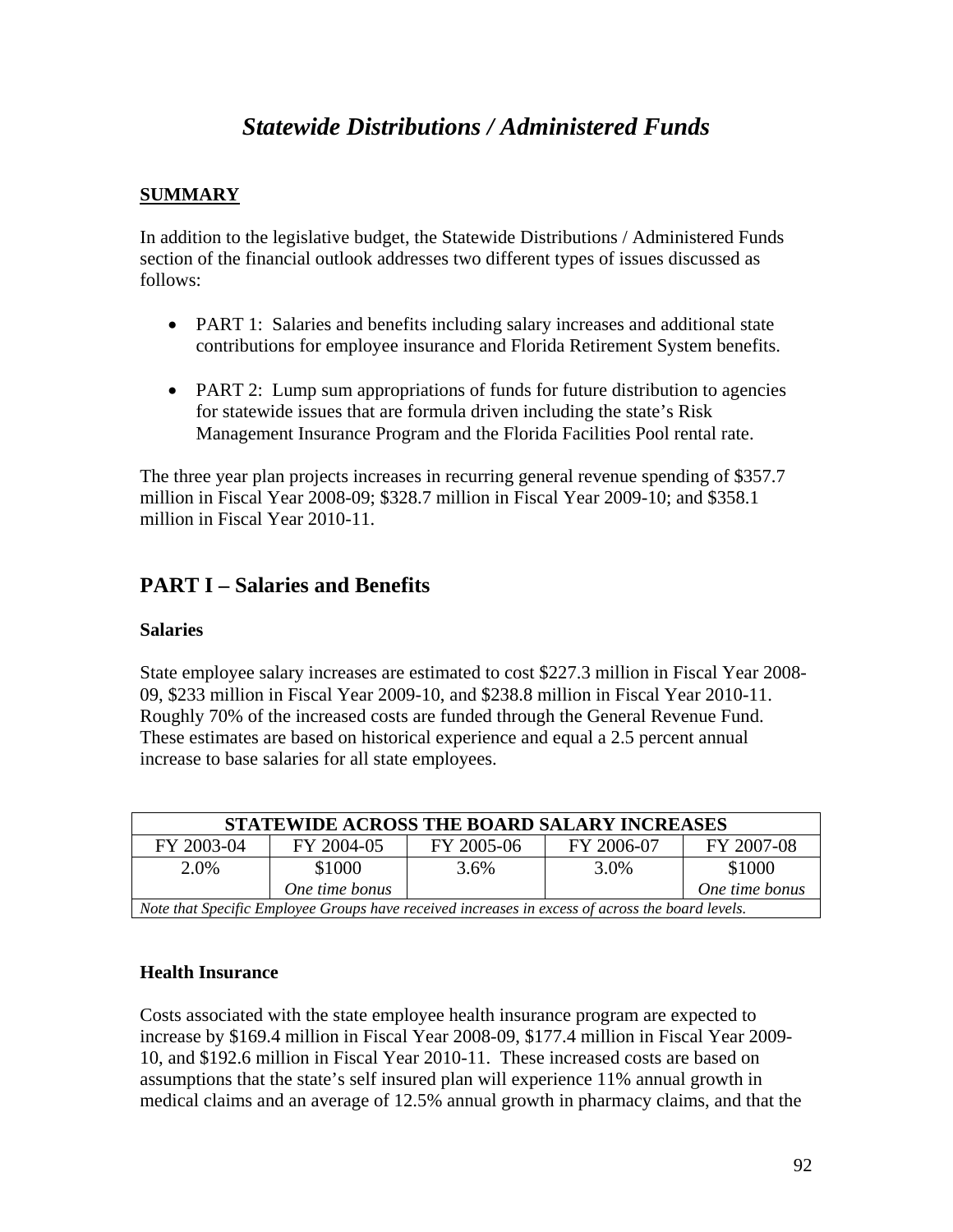health maintenance contract costs will increase an average of 11.5% annually. These assumptions are consistent with the growth patterns experienced during recent years and the forecasts used by the industry in the coming years.

On the revenue side of the health insurance program, the financial outlook assumes that additional medical and pharmacy costs will be covered via premium increases paid by the state and employees. Generally, these costs have been funded through this mechanism. In recent years, however, a portion of the anticipated costs have been funded by increases in out-of-pocket expenditures (co-payments, deductibles, and coinsurance) by the employees and retirees and by transfers of trust fund balances to the program.

## **Florida Retirement System**

The Florida Retirement System (System) enjoys an actuarial surplus of \$7.6 billion as of June 2006. This surplus can be used to reduce the contribution rates paid by participating employers or to increase benefits paid to members of the System. Even with this surplus, the Florida Retirement System must be funded on an actuarially sound basis. As a result, the Legislature has set the statutory contribution rates at the "normal cost" (the actuarially determined cost of the system over the long term) of the System and has enacted a series of one-year reductions in contribution rates to reduce the level of the surplus and relieve the financial burdens placed upon the employers participating in the System. For example, the normal cost of the Regular Class is 9.59% of the class payroll while the actual contribution rate for Fiscal Year 2007-08 is 8.69%.

This financial outlook assumes that the Legislature will enact a series of rate increases that will move the actual contribution rate to the normal cost level over a three year period. The rates are projected to increase from 8.69% in Fiscal Year 2007-08 to 8.92% in Fiscal Year 2008-09; 9.21% in Fiscal Year 2009-10; and 9.59% in Fiscal Year 2010- 11. Under this assumption, roughly \$350 million of the actuarial surplus will be used during the first two years to offset contribution rates for employers. It should be noted that this is a conservative approach to utilizing the available surplus due to the unpredictability of the market value of the System portfolio and the expected rise in actuarial liabilities as the state's aging workforce hits retirement age.

# **PART II – Lump Sum Formula Driven Distributions**

The financial outlook includes funds for the state's Risk Management Insurance Program and the Florida Facilities Pool rental rate. Both require detailed distributions to state agencies. The general revenue and trust fund allocations to the agencies for these issues are based on historical fund-split percentages.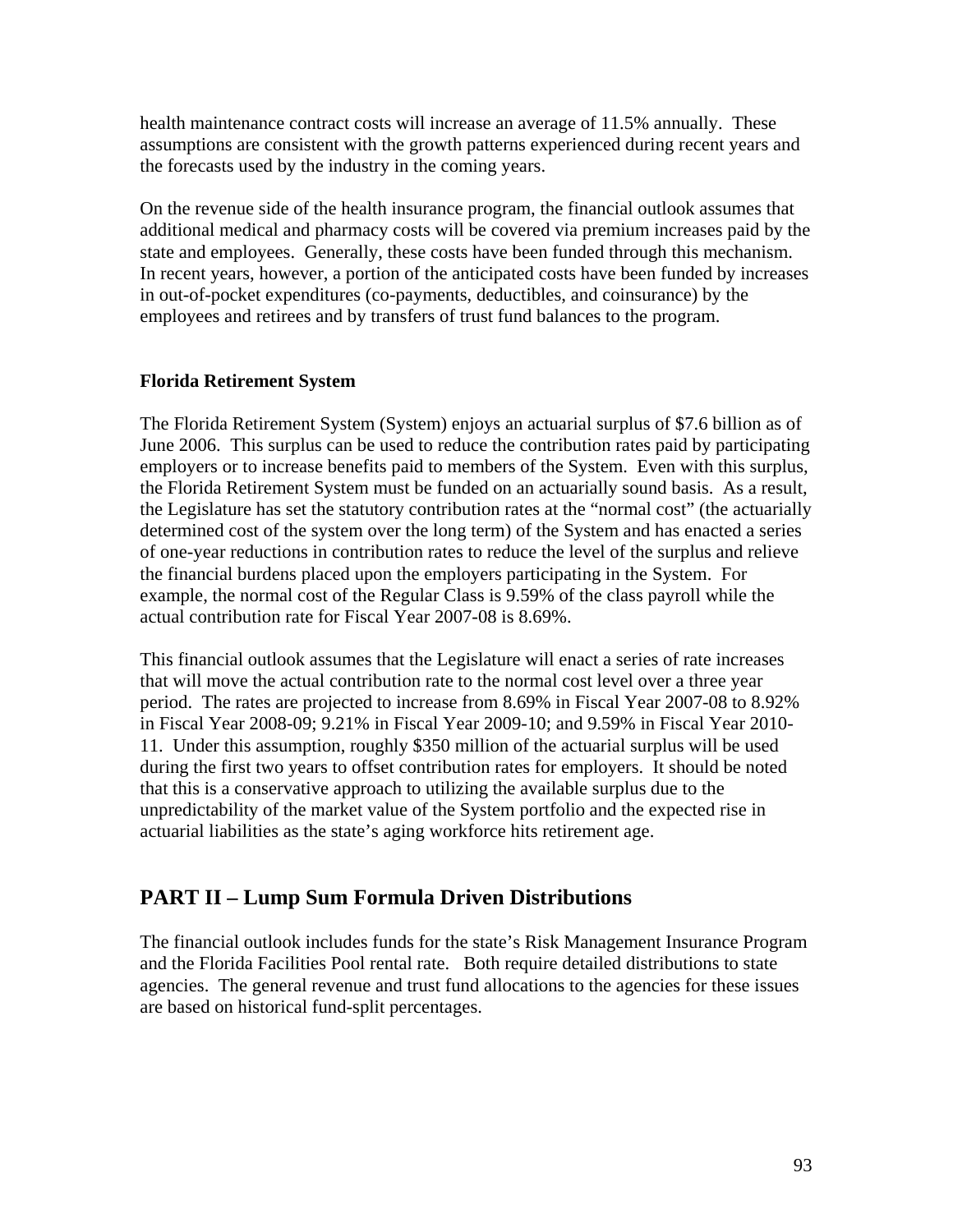#### **Risk Management Insurance**

The state's Risk Management Program administered by the Department of Financial Services provides workers' compensation, general liability, federal civil rights, auto liability, off-duty law enforcement vehicle property damage, and property insurance coverage to state agencies. The state is self-insured for these coverage types, and agencies are assessed premiums on an annual basis. The financial outlook uses data available from the March 2007 Risk Management Estimating Conference to estimate costs. These estimated costs include \$3.2 million in recurring general revenue and \$1.3 million in trust funds for the 2008-09 fiscal year; \$14.2 million in recurring general revenue and \$5.8 million in trust funds for the 2009-10 fiscal year; and \$5.4 million in recurring general revenue and \$2.2 million in trust funds for the 2010-11 fiscal year.

## **Florida Facilities Pool**

The Florida Facilities Pool (pool) is administered by the Department of Management Services to provide office space for state agency personnel. Operational costs and bond requirements are met by applying a uniform rental rate. State agencies which occupy various types of space within the pool are charged accordingly. Over the past several years, operational costs of the pool have increased primarily due to rising utility payments and other factors such as salaries, security, and maintenance. Costs are estimated to continue to increase in the financial plan for the pool. In order to recover these costs, increases to the uniform rental rate occurs to avoid deficits within the pool. When the rental rate is increased, agencies which occupy space within the pool are provided additional funding to pay for the space they occupy. The financial outlook relies upon the most recent financial data available from the Department of Management Services (August 2007). A rental rate increase of \$1.5 million recurring general revenue and \$1.5 million in trust funds is projected to cover operational costs of the facilities pool and the bond covenants for the 2008-09 fiscal year; \$2.1 million recurring general revenue and \$2.1 million in trust funds for the 2009-10 fiscal year; and \$1.5 million in recurring general revenue and \$1.5 million in trust funds for the 2010-11 fiscal year.

## **OTHER CONSIDERATIONS**

The Long-Range Financial Outlook is based on events that are known or likely to occur. However, there are some risks that would significantly alter key assumptions were they to come to pass. One of those risks and its potential ramifications is as follows:

• Numerous lawsuits against the state exist at any point in time, only a few of which are reflected in this document. While the Chief Financial Officer has noted that such lawsuits are not expected to materially affect the state's overall financial position, they do have the capacity to disrupt specific programs and services and to force changes and adjustments to any fiscal outlook.